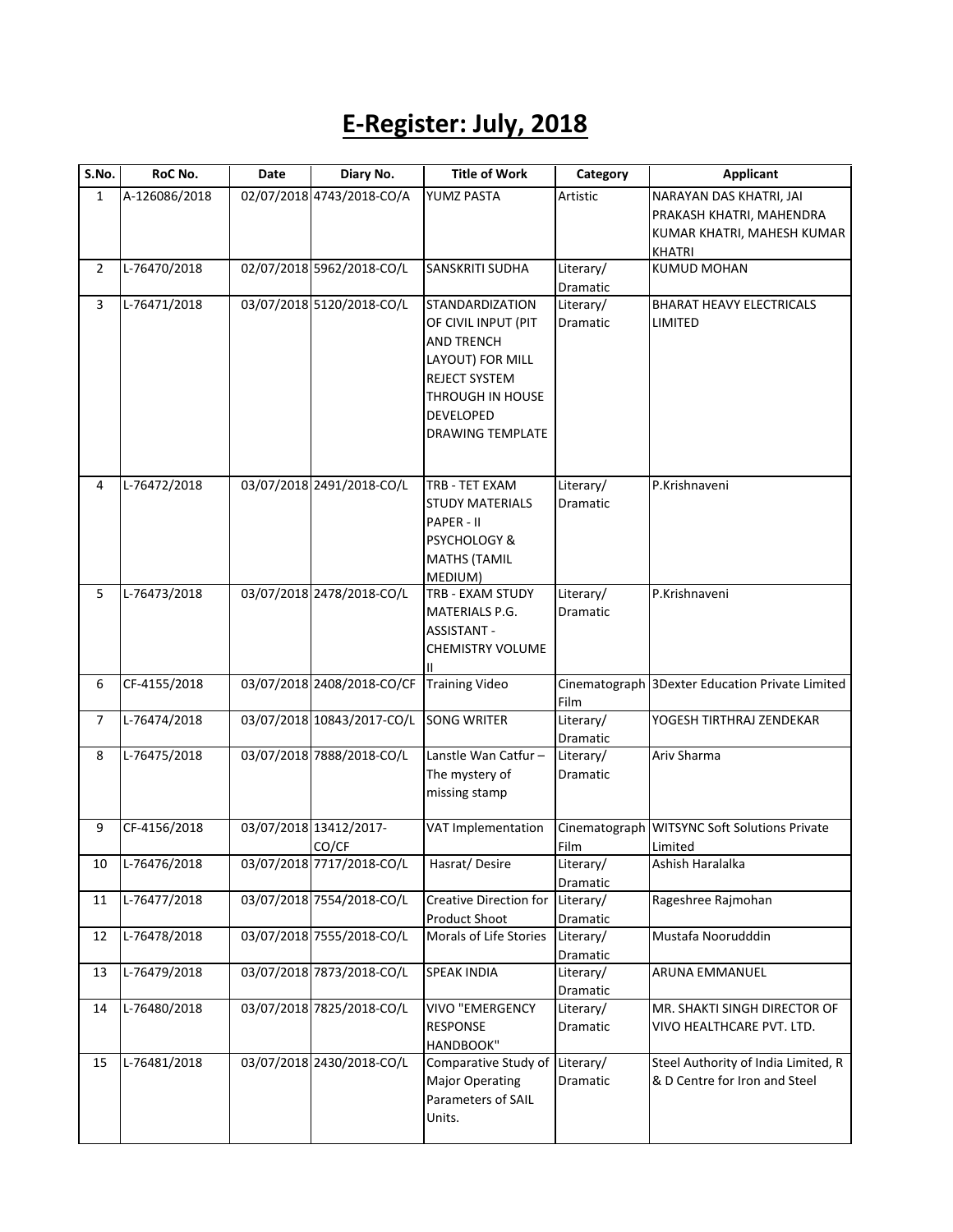| S.No. | RoC No.       | Date | Diary No.                            | <b>Title of Work</b>                        | Category        | <b>Applicant</b>                    |
|-------|---------------|------|--------------------------------------|---------------------------------------------|-----------------|-------------------------------------|
| 16    | SW-10953/2018 |      | 03/07/2018 6160/2018-CO/SW AQUA RAJA |                                             | Computer        | Gottumukkala. Raghavendra Raju      |
|       |               |      |                                      |                                             | Software        |                                     |
| 17    | L-76482/2018  |      | 03/07/2018 6039/2018-CO/L            | CA Ashish Kalra                             | Literary/       | Ashish Kalra                        |
|       |               |      |                                      | Economics For                               | Dramatic        |                                     |
|       |               |      |                                      | Finance CA-                                 |                 |                                     |
|       |               |      |                                      | Intermediate Volume-                        |                 |                                     |
|       |               |      |                                      |                                             |                 |                                     |
| 18    | L-76483/2018  |      | 03/07/2018 6230/2018-CO/L            | The Mysterious                              | Literary/       | Anuradha Singh                      |
|       |               |      |                                      | Widows of                                   | Dramatic        |                                     |
|       |               |      |                                      |                                             |                 |                                     |
|       |               |      |                                      | Mehboobpura                                 |                 |                                     |
| 19    | L-76484/2018  |      | 03/07/2018 6414/2018-CO/L            | SRAJAL INSTITUTE OF                         | Literary/       | Nutan Sahu                          |
|       |               |      |                                      | <b>COMPUTER</b>                             | Dramatic        |                                     |
|       |               |      |                                      | <b>EDUCATION</b>                            |                 |                                     |
| 20    | L-76485/2018  |      | 03/07/2018 6415/2018-CO/L            | <b>MATERIALS</b>                            | Literary/       | Dr. Ramesh. G. Surose, Dr. Swati.   |
|       |               |      |                                      | <b>CHEMISTRY LAB</b>                        | Dramatic        | V. Gaikwad, Ms. Preeti. H.          |
|       |               |      |                                      | MANUAL                                      |                 | Narnaware                           |
| 21    | L-76486/2018  |      | 03/07/2018 3931/2018-CO/L            | A Schematic                                 | Literary/       | Steel Authority of India Limited, R |
|       |               |      |                                      | arrangement of                              | Dramatic        | & D Centre for Iron and Steel       |
|       |               |      |                                      | components for                              |                 |                                     |
|       |               |      |                                      |                                             |                 |                                     |
|       |               |      |                                      | generation of pre-                          |                 |                                     |
|       |               |      |                                      | hydrated lime                               |                 |                                     |
|       |               |      |                                      | solution at an                              |                 |                                     |
|       |               |      |                                      | appropriate                                 |                 |                                     |
|       |               |      |                                      | concentration - ratio                       |                 |                                     |
|       |               |      |                                      | and feed - rate.                            |                 |                                     |
|       |               |      |                                      |                                             |                 |                                     |
| 22    | L-76487/2018  |      | 03/07/2018 6723/2018-CO/L            | Love story of a                             | Literary/       | Dr. G.S. Jadaun                     |
|       |               |      |                                      | Psychiatrist                                | Dramatic        |                                     |
| 23    | L-76488/2018  |      | 03/07/2018 7164/2018-CO/L            | <b>BACE WAY OF</b>                          | Literary/       | <b>BACE WAY OF SUCCESS</b>          |
|       |               |      |                                      | <b>SUCCESS - PROGRAM</b>                    | Dramatic        |                                     |
|       |               |      |                                      | <b>STUDIES</b>                              |                 |                                     |
|       |               |      |                                      |                                             |                 |                                     |
| 24    | L-76489/2018  |      | 03/07/2018 6714/2018-CO/L            | <b>CHAAR KOS KA</b>                         | Literary/       | Saaraansh                           |
|       |               |      |                                      | <b>CHAAND</b>                               | <b>Dramatic</b> |                                     |
|       |               |      |                                      |                                             |                 |                                     |
| 25    | SW-10954/2018 |      | 03/07/2018 11427/2017-               | Rolta Enterprise                            | Computer        | M/s ROLTA BI AND BIG DATA           |
|       |               |      | CO/SW                                | Knowledge                                   | Software        | ANALYTICS PRIVATE LIMITED           |
| 26    | SW-10955/2018 |      | 03/07/2018 11429/2017-               | Rolta Collaboration                         | Computer        | M/s ROLTA BI AND BIG DATA           |
|       |               |      | CO/SW                                | Platform                                    | Software        | <b>ANALYTICS PRIVATE LIMITED</b>    |
|       |               |      |                                      |                                             |                 |                                     |
| 27    | SW-10956/2018 |      | 03/07/2018 11431/2017-               | Rolta Enterprise Data                       | Computer        | M/s ROLTA BI AND BIG DATA           |
|       |               |      | CO/SW                                | Lake                                        | Software        | ANALYTICS PRIVATE LIMITED           |
| 28    | A-126087/2018 |      |                                      | 04/07/2018 14335/2016-CO/A SHARDA GOLD SALT | Artistic        | <b>BISHWA NATH SAHA</b>             |
|       |               |      |                                      | LABEL                                       |                 |                                     |
| 29    | A-126088/2018 |      | 04/07/2018 14336/2016-CO/A           | SAAJ                                        | Artistic        | [1] DEBAJYOTI BHATTARCHARYYA        |
|       |               |      |                                      |                                             |                 | ,[2] SUBHAJYOTI BHATTACHARYYA       |
|       |               |      |                                      |                                             |                 |                                     |
|       |               |      |                                      |                                             |                 |                                     |
| 30    | A-126089/2018 |      | 04/07/2018 14340/2016-CO/A           | <b>KISHOLOGY WITH</b>                       | Artistic        | DR. MIRZA ASRAFUL ALAM              |
|       |               |      |                                      |                                             |                 |                                     |
|       |               |      |                                      | <b>TRANSLATION AS</b>                       |                 |                                     |
|       |               |      |                                      | <b>WELL AS</b>                              |                 |                                     |
| 31    | A-126090/2018 |      | 04/07/2018 14341/2016-CO/A           | <b>BHADRESWAR S</b>                         | Artistic        | [1]MR. PARTHASARATHI NANDY          |
|       |               |      |                                      | <b>AADIEV LABEL</b>                         |                 | ,[2] MR. SANAT KUMAR NANDI          |
|       |               |      |                                      |                                             |                 | [3] PALASH NANDI                    |
|       |               |      |                                      |                                             |                 |                                     |
|       |               |      |                                      |                                             |                 |                                     |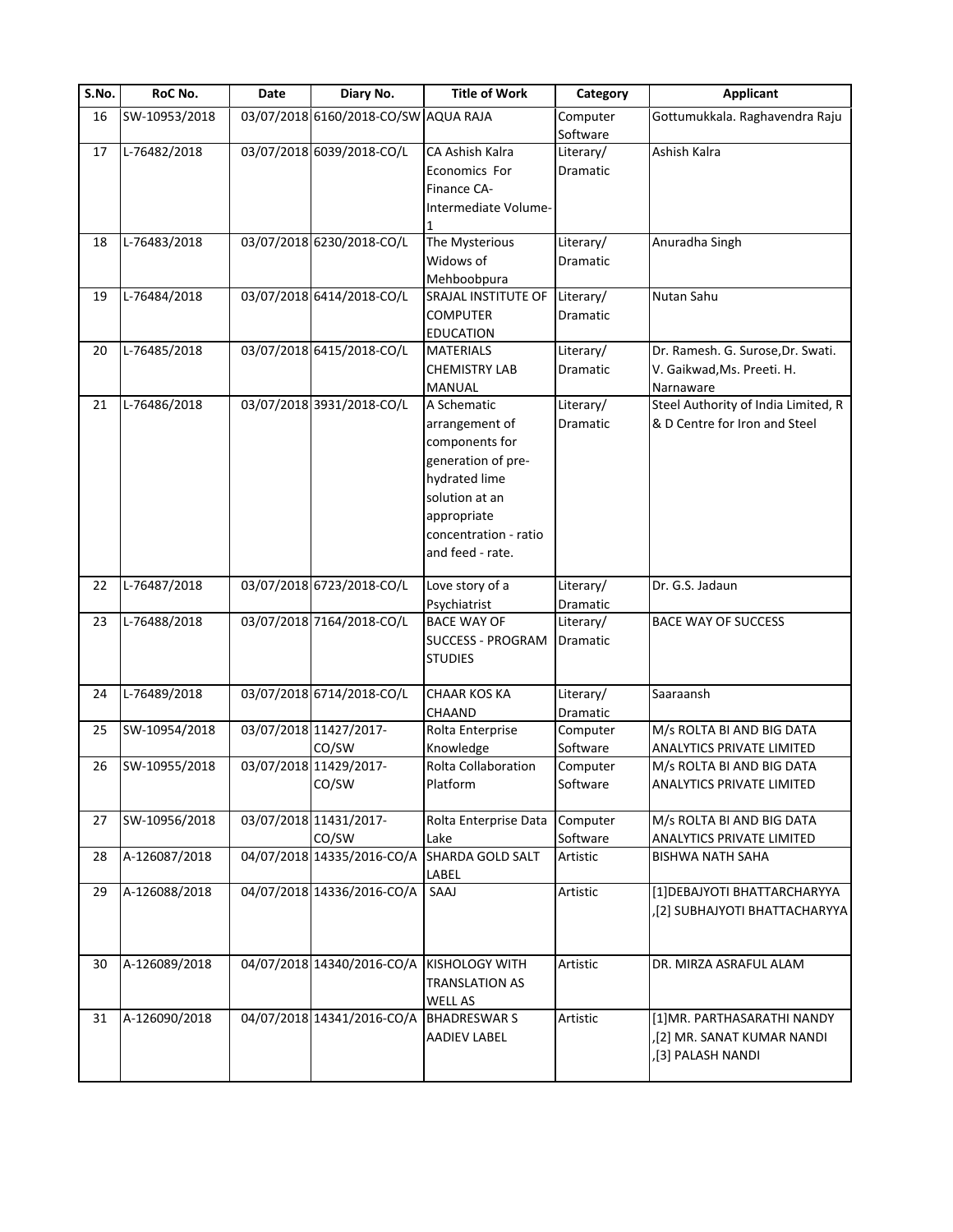| S.No. | RoC No.       | Date | Diary No.                  | <b>Title of Work</b>                           | Category  | <b>Applicant</b>                          |
|-------|---------------|------|----------------------------|------------------------------------------------|-----------|-------------------------------------------|
| 32    | A-126091/2018 |      | 04/07/2018 14342/2016-CO/A | <b>DOCO LABEL</b>                              | Artistic  | [1] DEBAJYOTI BHATTARCHARYYA              |
|       |               |      |                            |                                                |           | [2] SUBHAJYOTI BHATTACHARYYA              |
|       |               |      |                            |                                                |           |                                           |
|       |               |      |                            |                                                |           |                                           |
| 33    | A-126092/2018 |      | 04/07/2018 14334/2016-CO/A | <b>SOLO AS PER LABEL</b>                       | Artistic  | QUALITY OPTICS PVT. LTD.                  |
| 34    | A-126093/2018 |      | 04/07/2018 5035/2018-CO/A  | <b>DIUS</b>                                    | Artistic  | DIUS BRAND HOLDINGS PVT LTD               |
|       |               |      |                            |                                                |           |                                           |
| 35    | A-126094/2018 |      | 04/07/2018 3841/2018-CO/A  | <b>ROSSELL TEA</b>                             | Artistic  | ROSSELL INDIA LIMITED                     |
|       |               |      |                            | <b>DIVISION OF ROSSELL</b>                     |           |                                           |
|       |               |      |                            | INDIA LTD                                      |           |                                           |
|       |               |      |                            |                                                |           |                                           |
| 36    | A-126095/2018 |      | 04/07/2018 3836/2018-CO/A  | <b>VB VIRAAT BAZAAR</b>                        | Artistic  | <b>GSA RETAIL LTD</b>                     |
|       |               |      |                            |                                                |           |                                           |
| 37    | L-76490/2018  |      | 04/07/2018 5074/2018-CO/L  | <b>IMPORTANT RULES</b>                         | Literary/ | PAYAL BANSAL                              |
|       |               |      |                            | OF TENSES                                      | Dramatic  |                                           |
| 38    | L-76491/2018  |      | 04/07/2018 5248/2018-CO/L  | Surya Veer                                     | Literary/ | Alok Sahay                                |
|       |               |      |                            |                                                | Dramatic  |                                           |
| 39    | L-76492/2018  |      | 04/07/2018 6707/2018-CO/L  | <b>HAPPY KIDS BOOKS -</b>                      | Literary/ | <b>KAMINI</b>                             |
|       |               |      |                            | <b>HINDI</b>                                   | Dramatic  |                                           |
| 40    | L-76493/2018  |      | 04/07/2018 4975/2018-CO/L  | ROBOTICS TEACHER                               | Literary/ | <b>EDUCATION QUALITY</b>                  |
|       |               |      |                            | COMPANION LEVEL 4                              | Dramatic  | FOUNDATION OF INDIA                       |
|       |               |      |                            |                                                |           |                                           |
|       |               |      |                            |                                                |           |                                           |
| 41    | L-76494/2018  |      | 04/07/2018 7544/2018-CO/L  | Inspired                                       | Literary/ | Deepa Acharya                             |
|       |               |      |                            |                                                | Dramatic  |                                           |
| 42    | CF-4157/2018  |      | 04/07/2018 7118/2018-CO/CF | Dragonfly Strength of                          |           | Cinematograph Dragonfly Education Private |
|       |               |      |                            | Materials-II                                   | Film      | Limited                                   |
|       |               |      | 04/07/2018 6404/2018-CO/L  |                                                |           |                                           |
| 43    | L-76495/2018  |      |                            | Shimla Ki Diary                                | Literary/ | Rajesh Verma                              |
|       | L-76496/2018  |      | 04/07/2018 7231/2018-CO/L  | Unfinished Some                                | Dramatic  | Aadhar Kothare                            |
| 44    |               |      |                            | Love Stories Are                               | Literary/ |                                           |
|       |               |      |                            | Meant to Be                                    | Dramatic  |                                           |
|       |               |      |                            |                                                |           |                                           |
| 45    | L-76497/2018  |      | 04/07/2018 7861/2018-CO/L  | Incomplete<br>Introduction to Syntax Literary/ |           | Rubana Khan                               |
|       |               |      |                            | Analysis                                       | Dramatic  |                                           |
| 46    | L-76498/2018  |      | 04/07/2018 7281/2018-CO/L  | <b>RETAILING</b>                               | Literary/ | Kanchan Artani                            |
|       |               |      |                            |                                                | Dramatic  |                                           |
| 47    | L-76499/2018  |      | 04/07/2018 7465/2018-CO/L  | SHIVYOG KUNDALINI                              | Literary/ | VIKAS KAPOOR                              |
|       |               |      |                            | JAGRAN PART -                                  | Dramatic  |                                           |
|       |               |      |                            |                                                |           |                                           |
| 48    | L-76500/2018  |      | 04/07/2018 7829/2018-CO/L  | <b>CRIME SEEN</b>                              | Literary/ | <b>AJAY KUMAR</b>                         |
|       |               |      |                            | <b>ANVEKSHAN MEIN</b>                          | Dramatic  |                                           |
|       |               |      |                            | <b>NYAYVAIDHIK</b>                             |           |                                           |
|       |               |      |                            | VIGYAAN KI BHUMIKA                             |           |                                           |
|       |               |      |                            |                                                |           |                                           |
| 49    | L-76501/2018  |      | 04/07/2018 7917/2018-CO/L  | ZOZTER                                         | Literary/ | HARVINDER KAUR SACHDEVA                   |
|       |               |      |                            |                                                | Dramatic  |                                           |
| 50    | L-76502/2018  |      | 04/07/2018 6989/2018-CO/L  | onlinemetalsindia.co                           | Literary/ | M/S. Online Metals India                  |
|       |               |      |                            | m                                              | Dramatic  |                                           |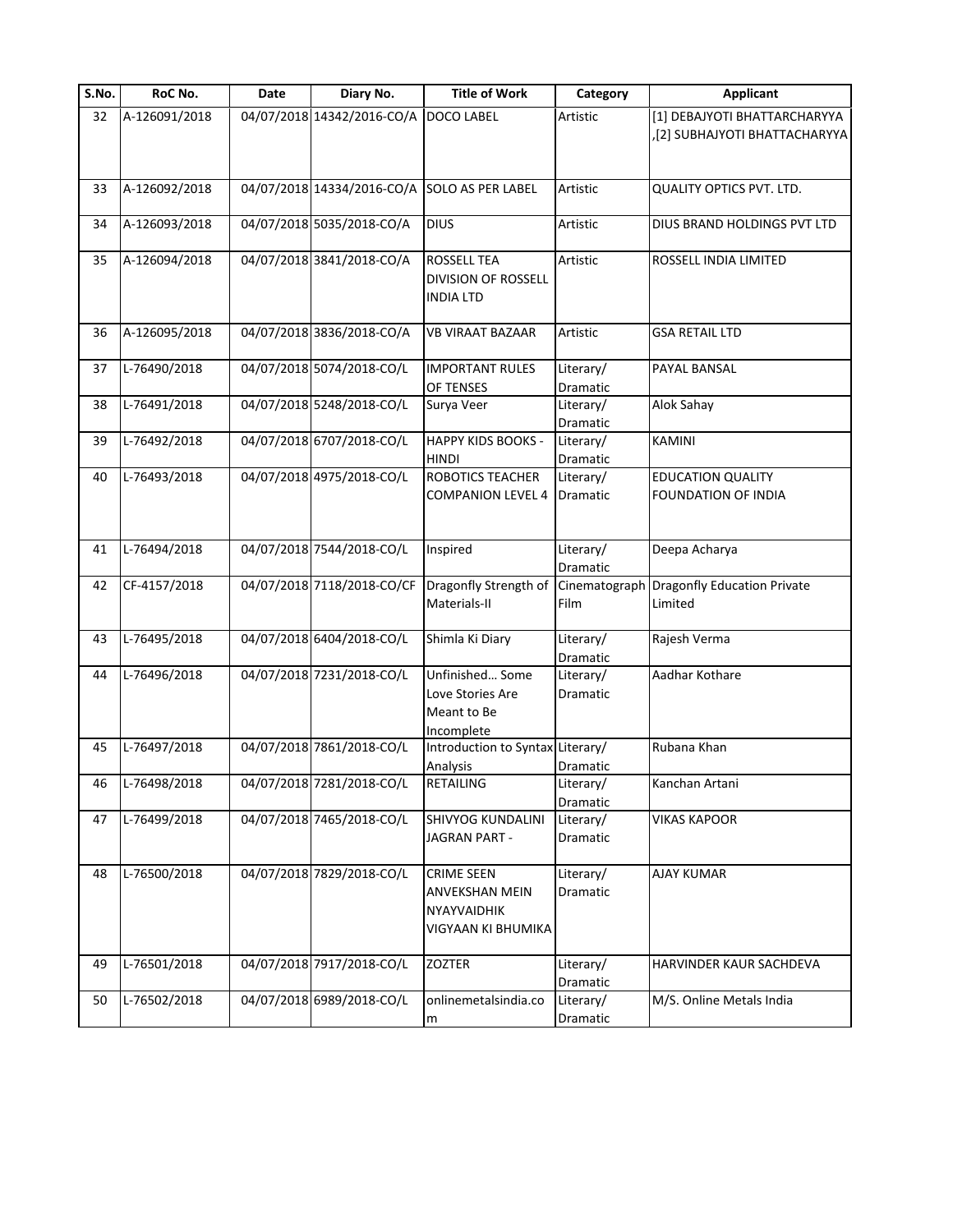| S.No. | RoC No.       | Date | Diary No.                  | <b>Title of Work</b>                        | Category  | <b>Applicant</b>                    |
|-------|---------------|------|----------------------------|---------------------------------------------|-----------|-------------------------------------|
| 51    | L-76503/2018  |      | 04/07/2018 6953/2018-CO/L  | <b>INDIAN STEEL</b>                         | Literary/ | <b>CSS RAO</b>                      |
|       |               |      |                            | <b>INDUSTRY ON THE</b>                      | Dramatic  |                                     |
|       |               |      |                            | THRESHOLD OF                                |           |                                     |
|       |               |      |                            | <b>MAJOR GROWTH</b>                         |           |                                     |
|       |               |      |                            | <b>ACTION PLANS TO</b>                      |           |                                     |
|       |               |      |                            | REALISE PM'S VISION                         |           |                                     |
|       |               |      |                            | 2025 TARGETS                                |           |                                     |
|       |               |      |                            |                                             |           |                                     |
| 52    | A-126096/2018 |      | 04/07/2018 6864/2018-CO/A  | <b>IDEAL INSTITUTE OF</b><br><b>BIOLOGY</b> | Artistic  | Ideal Institute of Biology          |
| 53    | A-126097/2018 |      | 04/07/2018 6797/2018-CO/A  | TAJ                                         | Artistic  | SHRI PREM RAJ SINGH                 |
|       |               |      |                            |                                             |           | PROPRIETOR OF RAKESH OIL MILL       |
|       |               |      |                            |                                             |           |                                     |
| 54    | A-126098/2018 |      | 04/07/2018 6773/2018-CO/A  | PARAMOUNT                                   | Artistic  | PARAMOUNT VACATION                  |
|       |               |      |                            |                                             |           | PLANNERS PRIVATE LIMITED            |
| 55    | A-126099/2018 |      | 04/07/2018 6760/2018-CO/A  | <b>GLACIER ROSE FUDGE Artistic</b>          |           | M/S. H.P. NUTRITION PVT. LTD.       |
|       |               |      |                            | <b>RICH ROSE MITHAI</b>                     |           |                                     |
|       |               |      |                            | <b>TOFFEES</b>                              |           |                                     |
| 56    | A-126100/2018 |      | 04/07/2018 6663/2018-CO/A  | <b>STUDIO PIZZA</b>                         | Artistic  | SHREE YADUNANDAN FOODS PVT          |
|       |               |      |                            |                                             |           | LTD                                 |
| 57    | A-126101/2018 |      | 04/07/2018 6681/2018-CO/A  | 'RAMKRISHNA CHIRA                           | Artistic  | BARNA SUVRA SAHA [PROP].            |
|       |               |      |                            | BADAM' -Label -                             |           |                                     |
|       |               |      |                            |                                             |           |                                     |
| 58    | A-126102/2018 |      | 04/07/2018 6623/2018-CO/A  | DEVICE OF POCKET                            | Artistic  | M/S CANTABIL RETAIL INDIA           |
|       |               |      |                            |                                             |           | LIMITED                             |
| 59    | L-76504/2018  |      | 04/07/2018 4449/2018-CO/L  | Thermodynamic                               | Literary/ | Steel Authority of India Limited, R |
|       |               |      |                            |                                             |           |                                     |
|       |               |      |                            | simulation for                              | Dramatic  | & D Centre for Iron and Steel       |
|       |               |      |                            | prediction of                               |           |                                     |
|       |               |      |                            | operating window for                        |           |                                     |
|       |               |      |                            | Calcium addition in                         |           |                                     |
|       |               |      |                            | Steel.                                      |           |                                     |
| 60    | L-76505/2018  |      | 04/07/2018 15192/2017-CO/L | <b>Signal Processing</b>                    | Literary/ | Prachi Palsodkar                    |
|       |               |      |                            |                                             |           |                                     |
|       |               |      |                            | Architecture By Using                       | Dramatic  |                                     |
|       |               |      |                            | Stochastic                                  |           |                                     |
|       |               |      |                            | Computational                               |           |                                     |
| 61    | L-76506/2018  |      | 04/07/2018 7266/2018-CO/L  | The Perfect Bliss                           | Literary/ | Jayant Khandelwal                   |
|       |               |      |                            |                                             | Dramatic  |                                     |
| 62    | L-76507/2018  |      | 04/07/2018 7229/2018-CO/L  | The Song of the                             | Literary/ | Susha Satish                        |
|       |               |      |                            | Caged Bird                                  | Dramatic  |                                     |
| 63    | L-76508/2018  |      | 04/07/2018 7276/2018-CO/L  | Daksh                                       | Literary/ | Nihodo Media Private Limited        |
|       |               |      |                            |                                             | Dramatic  |                                     |
| 64    | L-76509/2018  |      | 04/07/2018 7335/2018-CO/L  | <b>KURSI</b>                                | Literary/ | <b>VIKKY SHARMA</b>                 |
|       |               |      |                            |                                             | Dramatic  |                                     |
| 65    | SR-13609/2018 |      | 04/07/2018 4337/2018-CO/SR | PRAYATHNAM                                  | Sound     | PRAYATHNAM                          |
|       |               |      |                            | Volume 2                                    | Recording |                                     |
| 66    | SR-13610/2018 |      | 04/07/2018 4144/2018-CO/SR | MITTI KA JISM LEKE                          | Sound     | DINESH MAHOBIYA                     |
|       |               |      |                            | MAI PANI KE GHAR                            | Recording |                                     |
|       |               |      |                            | MAI HUN (GHAZALS                            |           |                                     |
|       |               |      |                            | OWN VOICE)                                  |           |                                     |
|       |               |      |                            |                                             |           |                                     |
| 67    | SW-10957/2018 |      |                            | 04/07/2018 4858/2018-CO/SW VPAY APPLICATION | Computer  | VIRTUAL GALAXY INFOTECH             |
|       |               |      |                            | SOFTWARE (MOBILE                            | Software  | PRIAVATE LIMITED                    |
|       |               |      |                            | <b>VERSION)</b>                             |           |                                     |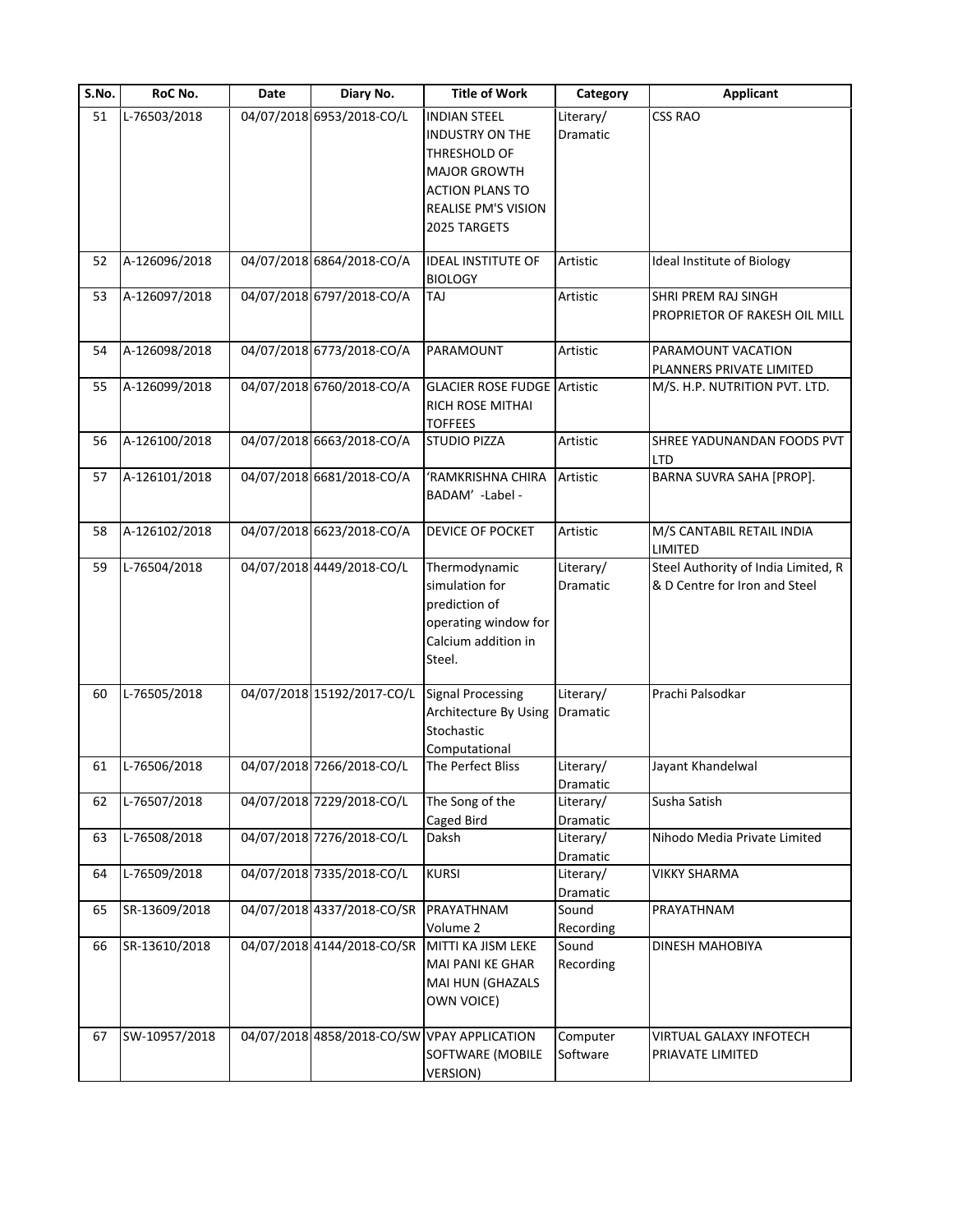| S.No. | RoC No.       | Date | Diary No.                            | <b>Title of Work</b>                                                                                                                                                        | Category              | <b>Applicant</b>                                                                            |
|-------|---------------|------|--------------------------------------|-----------------------------------------------------------------------------------------------------------------------------------------------------------------------------|-----------------------|---------------------------------------------------------------------------------------------|
| 68    | SR-13611/2018 |      | 04/07/2018 5083/2018-CO/SR           | MERI BITIYA TU MERI<br>MAA MERI BEHNA<br>SARI BITIYA HI                                                                                                                     | Sound<br>Recording    | <b>DINESH MAHOBIYA</b>                                                                      |
|       |               |      |                                      | JAMANE MAI HAI<br><b>MERI BITIYA</b>                                                                                                                                        |                       |                                                                                             |
| 69    | A-126103/2018 |      | 04/07/2018 298/2017-CO/A             | <b>MIEASTA</b>                                                                                                                                                              | Artistic              | SAMPAT LAL JAIN DIRECTOR OF<br>SAMKIT TEXTILE MILLS PVT<br>LIMITED                          |
| 70    | L-76510/2018  |      | 04/07/2018 8040/2018-CO/L            | YONA                                                                                                                                                                        | Literary/<br>Dramatic | KUNCHANAPALLI SHALEM RAJU                                                                   |
| 71    | L-76511/2018  |      | 04/07/2018 7259/2018-CO/L            | Betiyon Se Bhedbhaav Literary/<br>Kyun?                                                                                                                                     | Dramatic              | <b>Vishal Dogra</b>                                                                         |
| 72    | L-76512/2018  |      | 04/07/2018 8002/2018-CO/L            | Heroes of the Hill                                                                                                                                                          | Literary/<br>Dramatic | S. Malar                                                                                    |
| 73    | SW-10958/2018 |      | 05/07/2018 6775/2018-CO/SW CHARACTER | <b>RECOGNITION</b><br>SOFTWARE                                                                                                                                              | Computer<br>Software  | <b>CYRAN AI SOLUTIONS PRIVATE</b><br>LIMITED                                                |
| 74    | L-76513/2018  |      | 05/07/2018 5249/2018-CO/L            | CATALOGUE OF GICM                                                                                                                                                           | Literary/<br>Dramatic | <b>GURUKUL EDUCATION SOCIETY</b>                                                            |
| 75    | SW-10959/2018 |      | 05/07/2018 5027/2018-CO/SW STrack    |                                                                                                                                                                             | Computer<br>Software  | vedaprakasha NP                                                                             |
| 76    | A-126105/2018 |      | 05/07/2018 6625/2018-CO/A            | <b>ALOMAX</b>                                                                                                                                                               | Artistic              | M/S ALUCOPANEL INDUSTRIES                                                                   |
| 77    | L-76514/2018  |      | 05/07/2018 7135/2018-CO/L            | RABBANI IDEAL<br>DENNIYAL VOL 4                                                                                                                                             | Literary/<br>Dramatic | SIRAJUDDIN                                                                                  |
| 78    | L-76515/2018  |      | 05/07/2018 7079/2018-CO/L            | RABANI DEENIYAT<br>VOL <sub>2</sub>                                                                                                                                         | Literary/<br>Dramatic | SIRAJUDDIN                                                                                  |
| 79    | L-76516/2018  |      | 05/07/2018 7073/2018-CO/L            | <b>ENGLISH CLASS 11</b>                                                                                                                                                     | Literary/<br>Dramatic | VIDYA PRAKASHAN MANDIR PVT<br>LTD                                                           |
| 80    | L-76517/2018  |      | 05/07/2018 6977/2018-CO/L            | SPIRITUALITY<br>VOLUME 1                                                                                                                                                    | Literary/<br>Dramatic | SHYAMA TRIPATHI                                                                             |
| 81    | L-76518/2018  |      | 05/07/2018 6937/2018-CO/L            | Tarunyache Paheele<br>Pauol                                                                                                                                                 | Literary/<br>Dramatic | Priya Meshram                                                                               |
| 82    | L-76519/2018  |      | 05/07/2018 6794/2018-CO/L            | THE PRINCES OF<br>AYODHYA                                                                                                                                                   | Literary/<br>Dramatic | RAMIAH ARIYA                                                                                |
| 83    | L-76520/2018  |      | 05/07/2018 7059/2018-CO/L            | <b>ENGLISH GRAMMAR</b><br>& COMPOSITION<br>CLASS 10                                                                                                                         | Literary/<br>Dramatic | VIDYA PRAKASHAN MANDIR PVT<br>LTD                                                           |
| 84    | L-76521/2018  |      | 05/07/2018 7739/2018-CO/L            | e-event management<br>/organizer                                                                                                                                            | Literary/<br>Dramatic | Akshay Dnyandeo Rewaskar                                                                    |
| 85    | L-76522/2018  |      | 05/07/2018 12172/2017-CO/L           | Methodology for the<br>development of<br>calcium window or<br>liquid inclusion<br>window for the<br>addition of calcium in<br>the ladle using<br>Thermodynamic<br>Modelling | Literary/<br>Dramatic | Steel Authority of India Limited, R<br>& D Centre for Iron & Steel, P.O-<br>Doranda, Ranchi |
| 86    | L-76523/2018  |      | 05/07/2018 8016/2018-CO/L            | The City of Dharma                                                                                                                                                          | Literary/<br>Dramatic | Krishna Giri                                                                                |
| 87    | L-76524/2018  |      | 05/07/2018 7987/2018-CO/L            | Krishna & The<br>Kabballah Monk                                                                                                                                             | Literary/<br>Dramatic | Manish Arora                                                                                |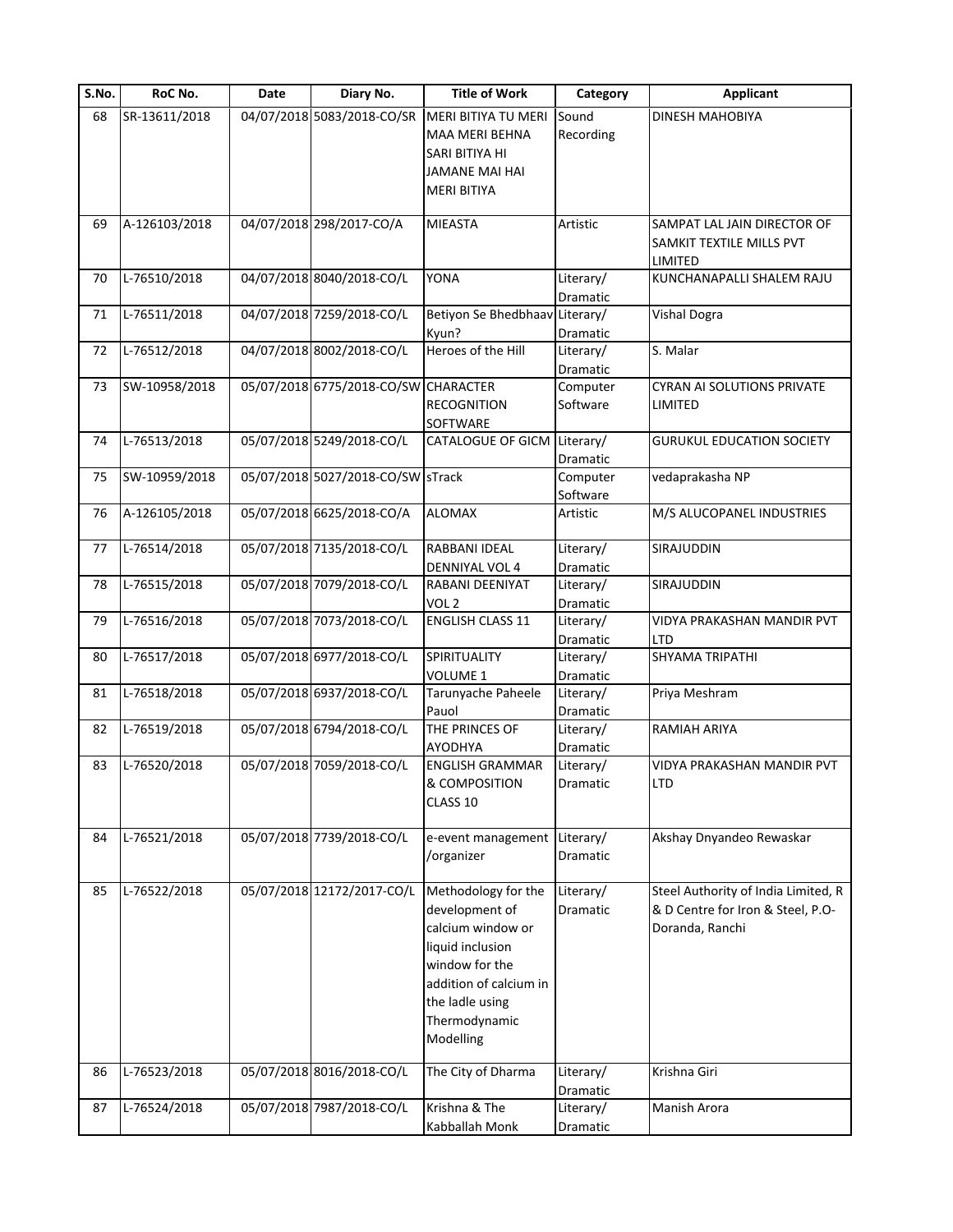| S.No. | RoC No.       | Date | Diary No.                        | <b>Title of Work</b>                  | Category              | <b>Applicant</b>             |
|-------|---------------|------|----------------------------------|---------------------------------------|-----------------------|------------------------------|
| 88    | L-76525/2018  |      | 05/07/2018 6143/2018-CO/L        | A Method for Analysis Literary/       |                       | Dr. Vishwesh Vyawahare       |
|       |               |      |                                  | of Linear Complex-                    | Dramatic              |                              |
|       |               |      |                                  | order Systems using                   |                       |                              |
|       |               |      |                                  | Frequency-domain                      |                       |                              |
|       |               |      |                                  | Identified Integer-                   |                       |                              |
|       |               |      |                                  | order Equivalent                      |                       |                              |
|       |               |      |                                  | Models                                |                       |                              |
|       |               |      |                                  |                                       |                       |                              |
| 89    | A-126106/2018 |      | 05/07/2018 664/2017-CO/A         | <b>RS BUILDER &amp;</b>               | Artistic              | <b>GORDHAN AGARWAL</b>       |
|       |               |      |                                  | <b>DEVELOPER</b>                      |                       |                              |
| 90    | A-126107/2018 |      | 05/07/2018 739/2017-CO/A         | <b>KASHANA</b>                        | Artistic              | <b>MOHAMMED ARIF</b>         |
| 91    | SW-10960/2018 |      | 05/07/2018 12052/2017-CO/L       | <b>KNITPACK</b>                       | Computer              | G.MUTHUSAMY                  |
|       |               |      | 05/07/2018 7525/2018-CO/L        | <b>AAVYA</b>                          | Software<br>Literary/ | Rishabh Puri                 |
| 92    | L-76526/2018  |      |                                  |                                       |                       |                              |
| 93    | SW-10961/2018 |      | 05/07/2018 7198/2018-CO/SW SFins |                                       | Dramatic<br>Computer  | Vedaprakasha NP              |
|       |               |      |                                  |                                       | Software              |                              |
| 94    | L-76527/2018  |      | 05/07/2018 7809/2018-CO/L        | ALL IN ONE FOOD                       | Literary/             | <b>ATUL MAHAJAN</b>          |
|       |               |      |                                  | <b>SAFETY PERSONAL</b>                | Dramatic              |                              |
|       |               |      |                                  | <b>HYGIENE KIT</b>                    |                       |                              |
| 95    | L-76528/2018  |      | 05/07/2018 7534/2018-CO/L        | <b>Advanced Wireless</b>              | Literary/             | Amol Boke                    |
|       |               |      |                                  | <b>Industrial Automation Dramatic</b> |                       |                              |
|       |               |      |                                  | System Based on                       |                       |                              |
|       |               |      |                                  | Internet of Things                    |                       |                              |
|       |               |      |                                  | (IOT)                                 |                       |                              |
|       |               |      |                                  |                                       |                       |                              |
| 96    | A-126108/2018 |      | 05/07/2018 7807/2018-CO/A        | <b>SHAKTI</b>                         | Artistic              | <b>MOHANISH MEHRA</b>        |
| 97    | A-126109/2018 |      | 05/07/2018 7815/2018-CO/A        | Ramsons                               | Artistic              | M/s RAMSONS GARMENT          |
|       |               |      |                                  |                                       |                       | FINISHING EQUIPMENTS PVT LTD |
| 98    | A-126110/2018 |      | 06/07/2018 7777/2018-CO/A        | MWatch                                | Artistic              | Mindtree Limited             |
| 99    | A-126111/2018 |      | 06/07/2018 7714/2018-CO/A        | <b>GM</b>                             | Artistic              | Mrs. PARVATHY NATESAN        |
|       |               |      |                                  |                                       |                       | <b>TRADING</b>               |
| 100   | A-126112/2018 |      | 06/07/2018 1645/2017-CO/A        | GANESH 701                            | Artistic              | M/S TEJ RAM DHARAM PAUL      |
|       |               |      |                                  | <b>TABACCO LABEL</b>                  |                       |                              |
| 101   | A-126113/2018 |      | 06/07/2018 1660/2017-CO/A        | GANESH 701                            | Artistic              | M/S TEJ RAM DHARAM PAUL,     |
|       |               |      |                                  | <b>TABACCO LABEL</b>                  |                       | <b>PARNTERS</b>              |
| 102   | L-76529/2018  |      | 06/07/2018 7898/2018-CO/L        | I Am NGO                              | Literary/<br>Dramatic | Sarthak Ohri                 |
| 103   | A-126114/2018 |      | 06/07/2018 3162/2017-CO/A        | DEVICE OF MAHAL                       | Artistic              | M/S TEJ RAM DHARAM PAUL      |
| 104   | L-76530/2018  |      | 06/07/2018 7928/2018-CO/L        | <b>Industrial Security &amp;</b>      | Literary/             | Gurmeet Singh Gill           |
|       |               |      |                                  | Safety A CHALLENGE,                   | Dramatic              |                              |
|       |               |      |                                  | Sharing of                            |                       |                              |
|       |               |      |                                  | Experiences &                         |                       |                              |
|       |               |      |                                  | Practices Followed.                   |                       |                              |
|       |               |      |                                  |                                       |                       |                              |
| 105   | A-126115/2018 |      | 06/07/2018 7941/2018-CO/A        | <b>D&amp;M</b>                        | Artistic              | D&M BUILDING PRODUCTS PVT.   |
|       |               |      |                                  |                                       |                       | LTD.                         |
| 106   | L-76531/2018  |      | 06/07/2018 8055/2018-CO/L        | Hazaaro                               | Literary/             | Rahul Chawla                 |
|       |               |      |                                  | Khwaahishein                          | Dramatic              |                              |
| 107   | L-76532/2018  |      | 06/07/2018 7997/2018-CO/L        | kabitamalika                          | Literary/             | Sudhansu Kiran Das           |
|       |               |      |                                  |                                       | Dramatic              |                              |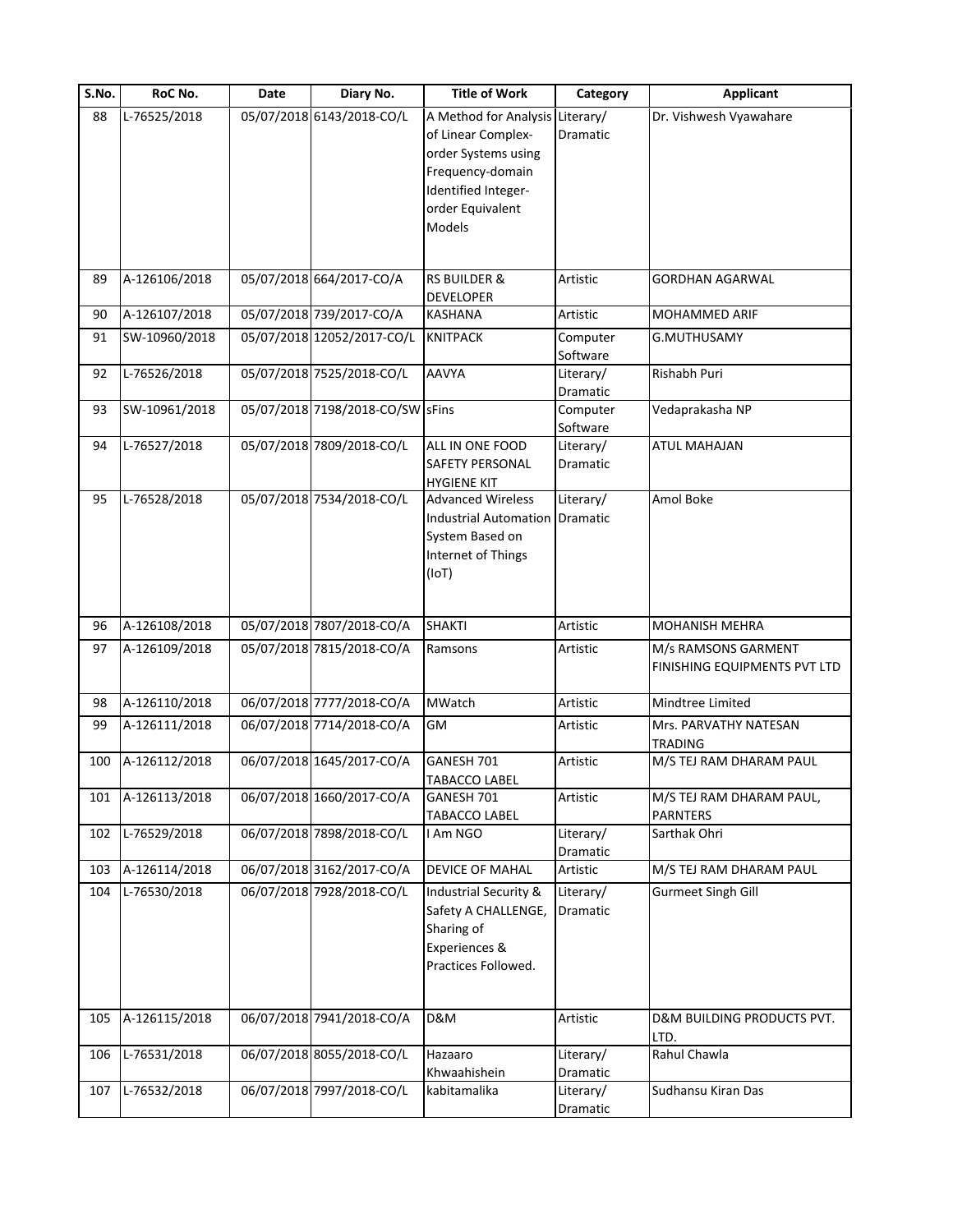| S.No. | RoC No.       | Date | Diary No.                 | <b>Title of Work</b>                                                                                                         | Category              | <b>Applicant</b>                                                                                              |
|-------|---------------|------|---------------------------|------------------------------------------------------------------------------------------------------------------------------|-----------------------|---------------------------------------------------------------------------------------------------------------|
| 108   | L-76533/2018  |      | 06/07/2018 8078/2018-CO/L | <b>EXCELSIOR!</b>                                                                                                            | Literary/             | Havish Madhvapaty, Nakul                                                                                      |
|       |               |      |                           |                                                                                                                              | Dramatic              | Bhardwaj, Shruti Agarwal                                                                                      |
| 109   | L-76534/2018  |      | 06/07/2018 8023/2018-CO/L | Armenia Ki Lok<br>Kathayaen                                                                                                  | Literary/<br>Dramatic | Shyama Joshi                                                                                                  |
| 110   | L-76535/2018  |      | 06/07/2018 7933/2018-CO/L | A Millennial's Diary                                                                                                         | Literary/<br>Dramatic | <b>JANHAVI RAJESH DESAI</b>                                                                                   |
| 111   | L-76536/2018  |      | 06/07/2018 8014/2018-CO/L | Neu-Code for Winning<br>Relationships                                                                                        | Literary/<br>Dramatic | <b>Bindu Bhatia</b>                                                                                           |
| 112   | A-126116/2018 |      | 06/07/2018 7107/2018-CO/A | SSIGNATURE'S LABEL                                                                                                           | Artistic              | LAXMI PURSE EMPORIUM                                                                                          |
| 113   | L-76537/2018  |      | 06/07/2018 6792/2018-CO/L | Novel Method of<br><b>Closing Flute Boxes</b>                                                                                | Literary/<br>Dramatic | Shailesh Shah                                                                                                 |
| 114   | A-126117/2018 |      | 06/07/2018 6746/2018-CO/A | <b>MELTIES KREME</b><br><b>BALLS MANGO</b>                                                                                   | Artistic              | 1. MR. LACHMAN TEJUMAL<br>KHETWANI 2. MR. PRAVEEN<br>LACHMAN KHETWANI PARTNERS<br>OF M/S. ELITE FOOD PRODUCTS |
| 115   | SW-10962/2018 |      | 06/07/2018 151/2015-CO/L  | IFF MKXII Simulator to Computer<br>simulate the<br>functionality of FMC<br>and Control Unit for<br>trainer aircraft          | Software              | THE ADDITIONAL GENERAL<br><b>MANAGER</b>                                                                      |
| 116   | SW-10963/2018 |      | 06/07/2018 152/2015-CO/L  | Real time MILSTD<br>1553 data bus<br>simulator for VHF<br>radios                                                             | Computer<br>Software  | THE ADDITIONAL GENERAL<br>MANAGER                                                                             |
| 117   | SW-10964/2018 |      | 06/07/2018 153/2015-CO/L  | <b>GPS based Landing</b><br>System - Data<br>Simulator                                                                       | Computer<br>Software  | THE ADDITIONAL GENERAL<br><b>MANAGER</b>                                                                      |
| 118   | SW-10965/2018 |      | 06/07/2018 154/2015-CO/L  | Calibration Jig<br>Software for VHF<br>radios                                                                                | Computer<br>Software  | THE ADDITIONAL GENERAL<br><b>MANAGER</b>                                                                      |
| 119   | SW-10966/2018 |      | 06/07/2018 155/2015-CO/L  | IFF MKXII Simulator to Computer<br>simulate the<br>functionality of FMC,<br><b>TCAS and ADC for</b><br>Surveillance aircraft | Software              | THE ADDITIONAL GENERAL<br>MANAGER                                                                             |
| 120   | SW-10967/2018 |      | 06/07/2018 158/2015-CO/L  | Storage and Retrieval<br>of Four run Starter<br><b>Engine Control</b><br>System data for an<br>Aircraft - for Analysis       | Computer<br>Software  | THE ADDITIONAL GENERAL<br>MANAGER                                                                             |
| 121   | SW-10968/2018 |      | 06/07/2018 161/2015-CO/L  | Frequency based<br><b>Pressure Calculation</b><br>using FPGA                                                                 | Computer<br>Software  | THE ADDITIONAL GENERAL<br><b>MANAGER</b>                                                                      |
| 122   | SW-10969/2018 |      | 06/07/2018 162/2015-CO/L  | FSK MODEM software                                                                                                           | Computer              | THE ADDITIONAL GENERAL                                                                                        |
|       |               |      |                           | jig                                                                                                                          | Software              | MANAGER                                                                                                       |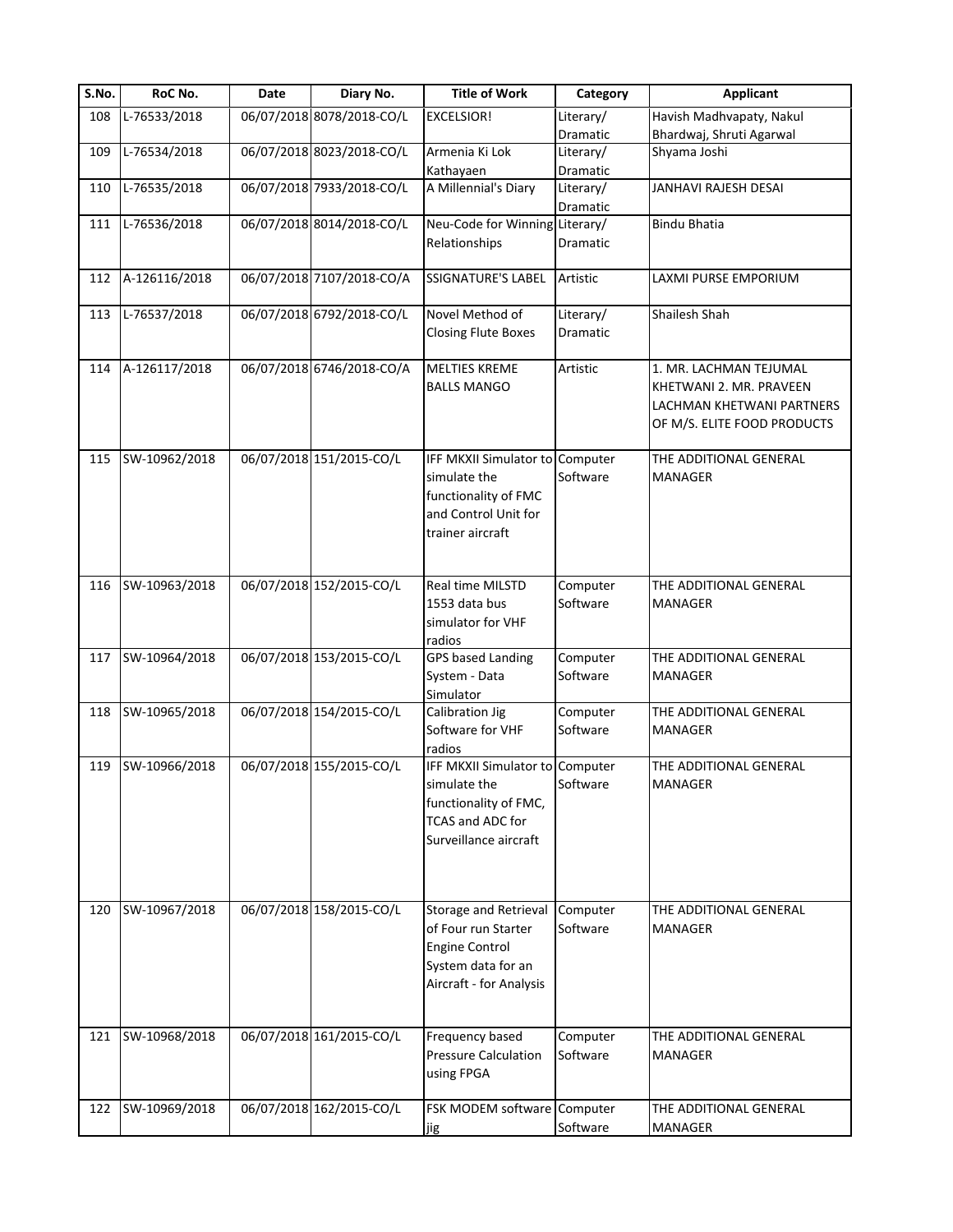| S.No. | RoC No.       | Date | Diary No.                                 | <b>Title of Work</b>                                                                                              | Category              | <b>Applicant</b>                                        |
|-------|---------------|------|-------------------------------------------|-------------------------------------------------------------------------------------------------------------------|-----------------------|---------------------------------------------------------|
| 123   | SW-10970/2018 |      | 06/07/2018 163/2015-CO/L                  | Real time ARNIC 429<br>data bus simulator for Software<br><b>VHF</b> radios                                       | Computer              | THE ADDITIONAL GENERAL<br>MANAGER                       |
| 124   | SW-10971/2018 |      | 06/07/2018 164/2015-CO/L                  | Radar Data - Analysis                                                                                             | Computer<br>Software  | THE ADDITIONAL GENERAL<br>MANAGER                       |
| 125   | SW-10972/2018 |      | 06/07/2018 165/2015-CO/L                  | Real time ARINC429<br>data bus simulator for Software<br><b>VHF radio Control</b><br>unit                         | Computer              | THE ADDITIONAL GENERAL<br>MANAGER                       |
| 126   | SW-10973/2018 |      | 06/07/2018 166/2015-CO/L                  | <b>FSK MODEM</b><br><b>Executable Code</b><br>Downloader                                                          | Computer<br>Software  | THE ADDITIONAL GENERAL<br>MANAGER                       |
| 127   | SW-10974/2018 |      | 06/07/2018 167/2015-CO/L                  | Tune Jig Software for<br>tuning of VHF radios                                                                     | Computer<br>Software  | THE ADDITIONAL GENERAL<br><b>MANAGER</b>                |
| 128   | SW-10975/2018 |      | 06/07/2018 168/2015-CO/L                  | Milking data Jig<br>Software for<br>uploading data of VHF                                                         | Computer<br>Software  | THE ADDITIONAL GENERAL<br><b>MANAGER</b>                |
| 129   | SW-10976/2018 |      | 06/07/2018 169/2015-CO/L                  | Real time MILSTD<br>1553 data bus<br>simulator for VHF<br>radio Control unit                                      | Computer<br>Software  | THE ADDITIONAL GENERAL<br>MANAGER                       |
| 130   | A-126118/2018 |      | 06/07/2018 4844/2018-CO/A                 | <b>ELOIS HAIR REMOVAL Artistic</b><br><b>CREAM ALOE VERA</b><br>EXTRACT                                           |                       | M/S PREM MEHANDI CENTRE                                 |
| 131   | A-126119/2018 |      | 06/07/2018 4845/2018-CO/A                 | <b>VELNIK HEALTH AND</b><br>LONG                                                                                  | Artistic              | M/S PREM MEHANDI CENTRE                                 |
| 132   | A-126120/2018 |      | 06/07/2018 4842/2018-CO/A                 | <b>ELOIS HAIR REMOVAL Artistic</b><br><b>CREAM PAPAYA</b><br><b>EXTRACT</b>                                       |                       | M/S PREM MEHANDI CENTRE                                 |
| 133   | A-126121/2018 |      | 06/07/2018 4839/2018-CO/A                 | <b>VELNIK SOFT AND</b><br><b>STRONG</b>                                                                           | Artistic              | M/S PREM MEHANDI CENTRE                                 |
| 134   | A-126122/2018 |      | 06/07/2018 4825/2018-CO/A                 | PREM DULHAN                                                                                                       | Artistic              | M/S PREM MEHANDI CENTRE                                 |
| 135   | SW-10977/2018 |      | 06/07/2018 7527/2018-CO/SW A software for | observation of small<br>molecule for Lethal<br>Dose (LD50)<br>comparison with user<br>defined control<br>compound | Computer<br>Software  | Om Prakash, Upendra Nath<br>Dwivedi                     |
| 136   | L-76538/2018  |      | 06/07/2018 7467/2018-CO/L                 | V KAN THEORY                                                                                                      | Literary/<br>Dramatic | DR. GURINDER SINGH, DR. POOJA<br>TIWARI, DR. VIKAS GARG |
| 137   | L-76539/2018  |      | 06/07/2018 7219/2018-CO/L                 | A girl, a stolen camera Literary/<br>and a borrowed bike                                                          | Dramatic              | Nikhil Singh Shaurya                                    |
| 138   | L-76540/2018  |      | 06/07/2018 7309/2018-CO/L                 | MAAYA: A TRYST<br>WITH SELF                                                                                       | Literary/<br>Dramatic | Ms. Minal Arora                                         |
| 139   | L-76541/2018  |      | 06/07/2018 7223/2018-CO/L                 | Honey, I am Back                                                                                                  | Literary/<br>Dramatic | Sanjay Manocha                                          |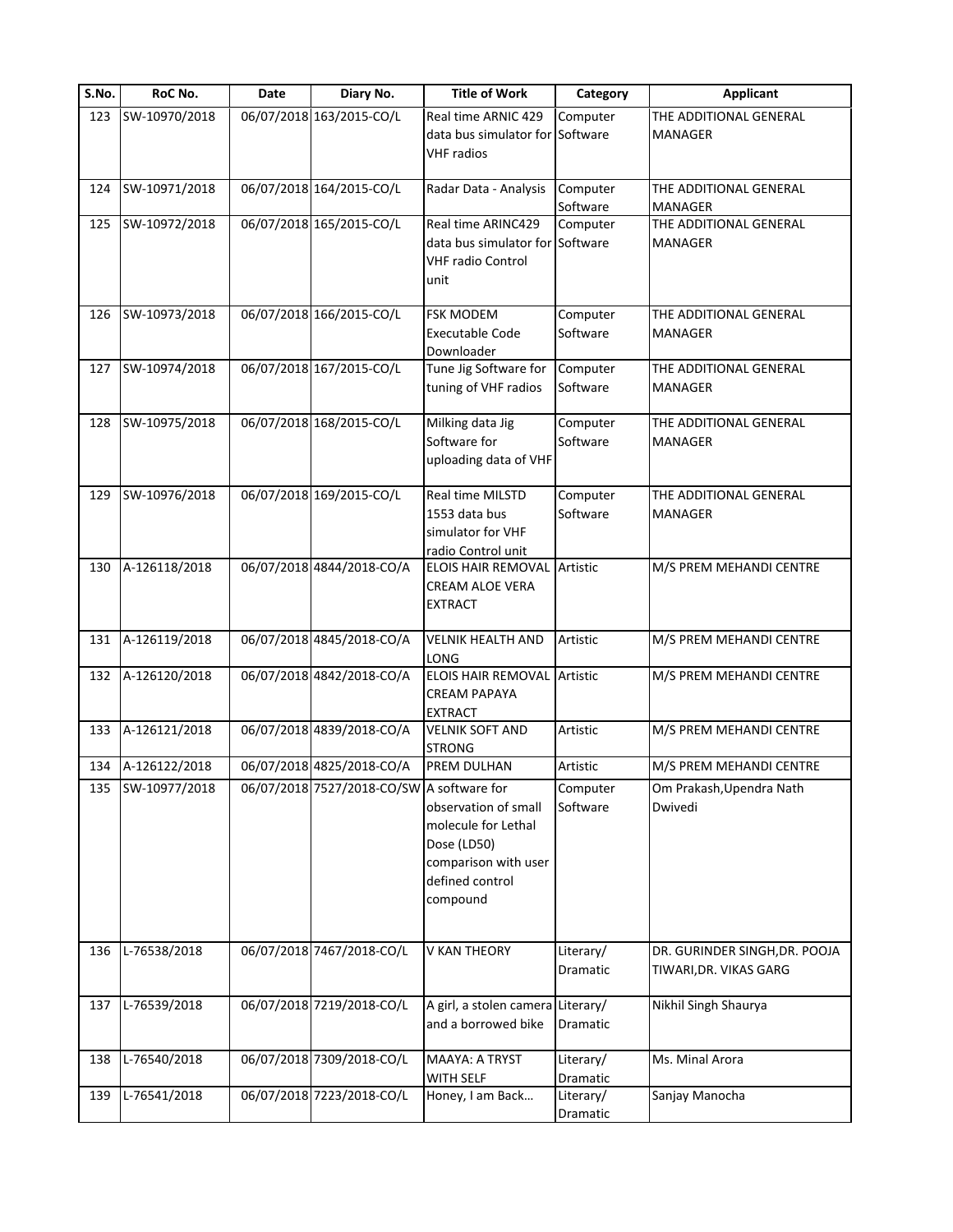| S.No. | RoC No.       | Date | Diary No.                  | <b>Title of Work</b>                                                                               | Category              | <b>Applicant</b>                                                         |
|-------|---------------|------|----------------------------|----------------------------------------------------------------------------------------------------|-----------------------|--------------------------------------------------------------------------|
| 140   | L-76542/2018  |      | 06/07/2018 34346/2013-CO/L | THE OATH OF THE                                                                                    | Literary/             | <b>AMISH TRIPATHI</b>                                                    |
| 141   | A-126123/2018 |      | 06/07/2018 3512/2018-CO/A  | VAYUPUTRAS<br>REHAYSEE A UNIT OF<br><b>REHAYSEE</b><br><b>TRADITIONAL WEAR</b><br>PVT. LTD." (WITH | Dramatic<br>Artistic  | MR. VIVEK SHARMA DIRECTOR OF<br>"REHAYSEE TRADITIONAL WEAR<br>PVT. LTD." |
|       |               |      |                            | LOGO)                                                                                              |                       |                                                                          |
| 142   | A-126124/2018 |      | 06/07/2018 3043/2018-CO/A  | <b>BUILDING FLOOR</b><br>PLAN                                                                      | Artistic              | NIVANI REALTY                                                            |
| 143   | L-76543/2018  |      | 06/07/2018 9648/2017-CO/L  | Vuukle Audience<br>Ecosystem                                                                       | Literary/<br>Dramatic | Ravi Kant Mittal                                                         |
| 144   | A-126126/2018 |      | 06/07/2018 4841/2018-CO/A  | PREM DULHAN                                                                                        | Artistic              | M/S PREM MEHANDI CENTRE                                                  |
| 145   | A-126127/2018 |      | 06/07/2018 4828/2018-CO/A  | <b>VELNIK THICK AND</b><br>LONG                                                                    | Artistic              | M/S PREM MEHANDI CENTRE                                                  |
| 146   | A-126128/2018 |      | 06/07/2018 4831/2018-CO/A  | <b>ENEGA</b><br><b>MOISTURISING BODY</b><br>LOTION SOYA<br><b>SOFTNESS</b>                         | Artistic              | M/S PREM MEHANDI CENTRE                                                  |
| 147   | A-126129/2018 |      | 06/07/2018 4840/2018-CO/A  | ENEGA DEVELOPER                                                                                    | Artistic              | M/S PREM MEHANDI CENTRE                                                  |
| 148   | A-126130/2018 |      | 06/07/2018 4826/2018-CO/A  | <b>VELNIK EVERYDAY</b><br><b>SHINE</b>                                                             | Artistic              | M/S PREM MEHANDI CENTRE                                                  |
| 149   | A-126131/2018 |      | 06/07/2018 4836/2018-CO/A  | <b>ENEGA</b><br><b>MOISTURISING BODY</b><br>LOTION ALMOND<br><b>ESSENTIALS</b>                     | Artistic              | M/S PREM MEHANDI CENTRE                                                  |
| 150   | A-126132/2018 |      | 06/07/2018 4832/2018-CO/A  | <b>KAVERI EASY FAST</b>                                                                            | Artistic              | M/S PREM MEHANDI CENTRE                                                  |
| 151   | A-126133/2018 |      | 06/07/2018 4846/2018-CO/A  | <b>ELOIS HAIR REMOVAL</b><br><b>CREAM ROSE</b><br><b>ESSENCE</b>                                   | Artistic              | M/S PREM MEHANDI CENTRE                                                  |
| 152   | A-126125/2018 |      | 06/07/2018 4837/2018-CO/A  | <b>VELNIK SILKY AND</b><br>SMOOTH                                                                  | Artistic              | M/S PREM MEHANDI CENTRE                                                  |
| 153   | A-126134/2018 |      | 06/07/2018 4853/2018-CO/A  | <b>ENEGA ADVANCED</b><br><b>WHITENING LOTION</b><br>RASPBERRY<br>RADIANCE                          | Artistic              | M/S PREM MEHANDI CENTRE                                                  |
| 154   | A-126135/2018 |      | 06/07/2018 4847/2018-CO/A  | <b>ENEGA</b><br><b>MOSITURISING BODY</b><br>LOTION ALOE VERA<br>CARE                               | Artistic              | M/S PREM MEHANDI CENTRE                                                  |
| 155   | A-126136/2018 |      | 06/07/2018 4850/2018-CO/A  | <b>ENEGA SUN DEFENSE</b><br><b>LOTION BLUEBERRY</b><br><b>SHINE</b>                                | Artistic              | M/S PREM MEHANDI CENTRE                                                  |
| 156   | A-126137/2018 |      | 06/07/2018 4849/2018-CO/A  | PREM DULHAN                                                                                        | Artistic              | M/S PREM MEHANDI CENTRE                                                  |
| 157   | A-126138/2018 |      | 09/07/2018 1646/2017-CO/A  | RAJ NIWAS<br><b>FLAVOURED PAN</b><br>MASALA LABEL                                                  | Artistic              | M/S TEJ RAM DHARAM PAUL,<br>PARNTER                                      |
| 158   | A-126139/2018 |      | 09/07/2018 1659/2017-CO/A  | TRDP ROCK ON<br>FILTER TOBACCO<br>LABEL                                                            | Artistic              | M/S TEJ RAM DHARAM PAUL,<br><b>PARNTERS</b>                              |
| 159   | L-76544/2018  |      | 09/07/2018 4488/2017-CO/L  | <b>BIBLE KTHAR(ROMAN</b><br>SCRIPT)                                                                | Literary/<br>Dramatic | BIBLE SOCIETY OF INDIA                                                   |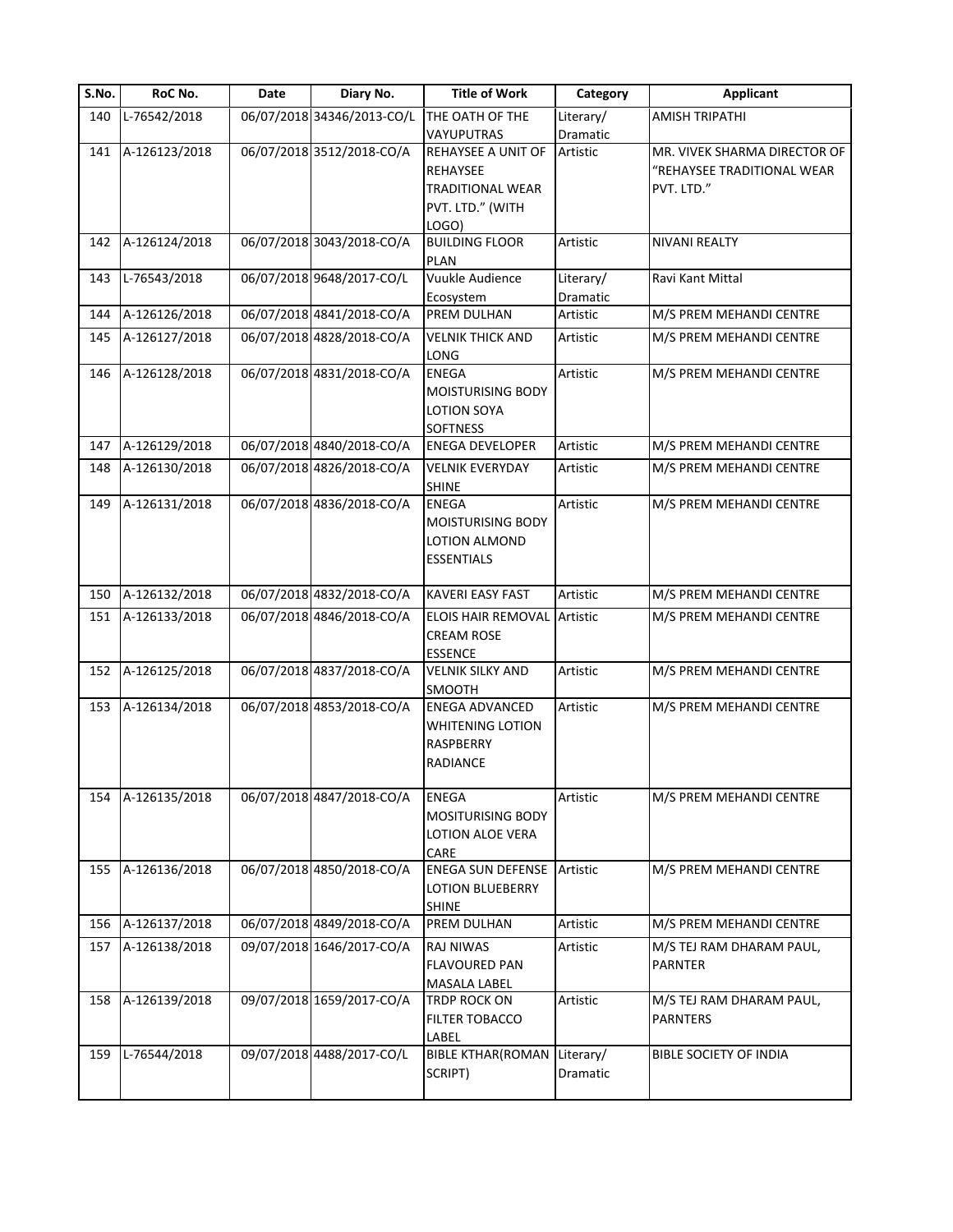| S.No. | RoC No.       | Date | Diary No.                                 | <b>Title of Work</b>                                                                                                                               | Category              | <b>Applicant</b>                                        |
|-------|---------------|------|-------------------------------------------|----------------------------------------------------------------------------------------------------------------------------------------------------|-----------------------|---------------------------------------------------------|
| 160   | L-76545/2018  |      | 09/07/2018 7986/2018-CO/L                 | <b>Guide to National</b><br>Company Law<br>Tribunal and<br>Appellate Tribunal                                                                      | Literary/<br>Dramatic | S Dhanapal                                              |
| 161   | L-76546/2018  |      | 09/07/2018 7715/2018-CO/L                 | AMUSA BAIBEL                                                                                                                                       | Literary/<br>Dramatic | THE GENERAL SECRETARY                                   |
| 162   | L-76547/2018  |      | 09/07/2018 3014/2018-CO/L                 | <b>SUR SAGAR UKG</b>                                                                                                                               | Literary/<br>Dramatic | Virtue Educare Services                                 |
| 163   | L-76548/2018  |      | 09/07/2018 7666/2018-CO/L                 | PAANCH MINUTE<br>GATI ABHIYAAS-HINDI Dramatic                                                                                                      | Literary/             | <b>KARTAR SINGH</b>                                     |
| 164   | L-76549/2018  |      | 09/07/2018 3855/2018-CO/L                 | <b>UPNAYAN</b>                                                                                                                                     | Literary/<br>Dramatic | RASHMI SRIVASTAVA                                       |
| 165   | L-76550/2018  |      | 09/07/2018 7728/2018-CO/L                 | The Ineffable Blu                                                                                                                                  | Literary/<br>Dramatic | Anjaly Sangeeth                                         |
| 166   | SW-10978/2018 |      | 09/07/2018 6889/2018-CO/SW                | IN COLLABORATION<br>SAHYOG AN<br><b>INFORMATION</b><br>SHARING SYSTEM<br>FOR THE<br><b>COLLABORATIVE</b><br>PROJECTS OF TATA<br>STEEL AND CSIR NML | Computer<br>Software  | COUNCIL OF SCIENTIFIC AND<br><b>INDUSTRIAL RESEARCH</b> |
| 167   | L-76551/2018  |      | 09/07/2018 8043/2018-CO/L                 | THANKU                                                                                                                                             | Literary/<br>Dramatic | Jyoti Chauhan                                           |
| 168   | A-126140/2018 |      | 09/07/2018 7583/2018-CO/A                 | TINY DOLL (LABEL)                                                                                                                                  | Artistic              | Manish Surana trading as M/s.<br><b>Manish Dresses</b>  |
| 169   | A-126141/2018 |      | 09/07/2018 2152/2018-CO/A                 | Ketan Sketch 1                                                                                                                                     | Artistic              | Ketan G. Aghade                                         |
| 170   | SW-10979/2018 |      |                                           | 09/07/2018 7183/2018-CO/SW Automated Garden<br><b>Watering System</b><br>Using Raspberry Pi                                                        | Computer<br>Software  | Pranav Surampudi                                        |
| 171   | L-76552/2018  |      | 09/07/2018 6809/2018-CO/L                 | The Buds Of<br>Imagination                                                                                                                         | Literary/<br>Dramatic | Upen Reddy                                              |
| 172   | L-76553/2018  |      | 09/07/2018 4209/2018-CO/L                 | VR1 Samaj App                                                                                                                                      | Literary/<br>Dramatic | Umeshkumar Ganeshilal Mehta                             |
| 173   | L-76554/2018  |      | 09/07/2018 2495/2018-CO/L                 | TNPSC - EXAM STUDY<br><b>MATERIALS GROUP -</b><br>I, II, IV & VAO MATHS<br>& PHYSICS (ENGLISH<br>MEDIUM)                                           | Literary/<br>Dramatic | P.Krishnaveni                                           |
| 174   | SW-10980/2018 |      | 09/07/2018 5006/2017-CO/SW Sentiments and | <b>Bubbles</b>                                                                                                                                     | Computer<br>Software  | Yashodhan Shrinivas Khare                               |
| 175   | L-76555/2018  |      | 09/07/2018 1417/2018-CO/L                 | POWER STATION<br>PRACTICE                                                                                                                          | Literary/<br>Dramatic | PRASAD JOSHI                                            |
| 176   | A-126142/2018 |      | 09/07/2018 7937/2018-CO/A                 | <b>SPORTER</b>                                                                                                                                     | Artistic              | M/S.KAMACHI MATCH WORKS                                 |
| 177   | CF-4158/2018  |      | 09/07/2018 7557/2018-CO/CF                | D. MUDRA & V.<br><b>MUDRA</b>                                                                                                                      | Film                  | Cinematograph Dr. J.K. Bhatt Alias Swami<br>Shivartha   |
| 178   | SW-10981/2018 |      | 09/07/2018 3695/2018-CO/SW Maz Gaon       |                                                                                                                                                    | Computer<br>Software  | Saurabh Sudhakar Suradkar                               |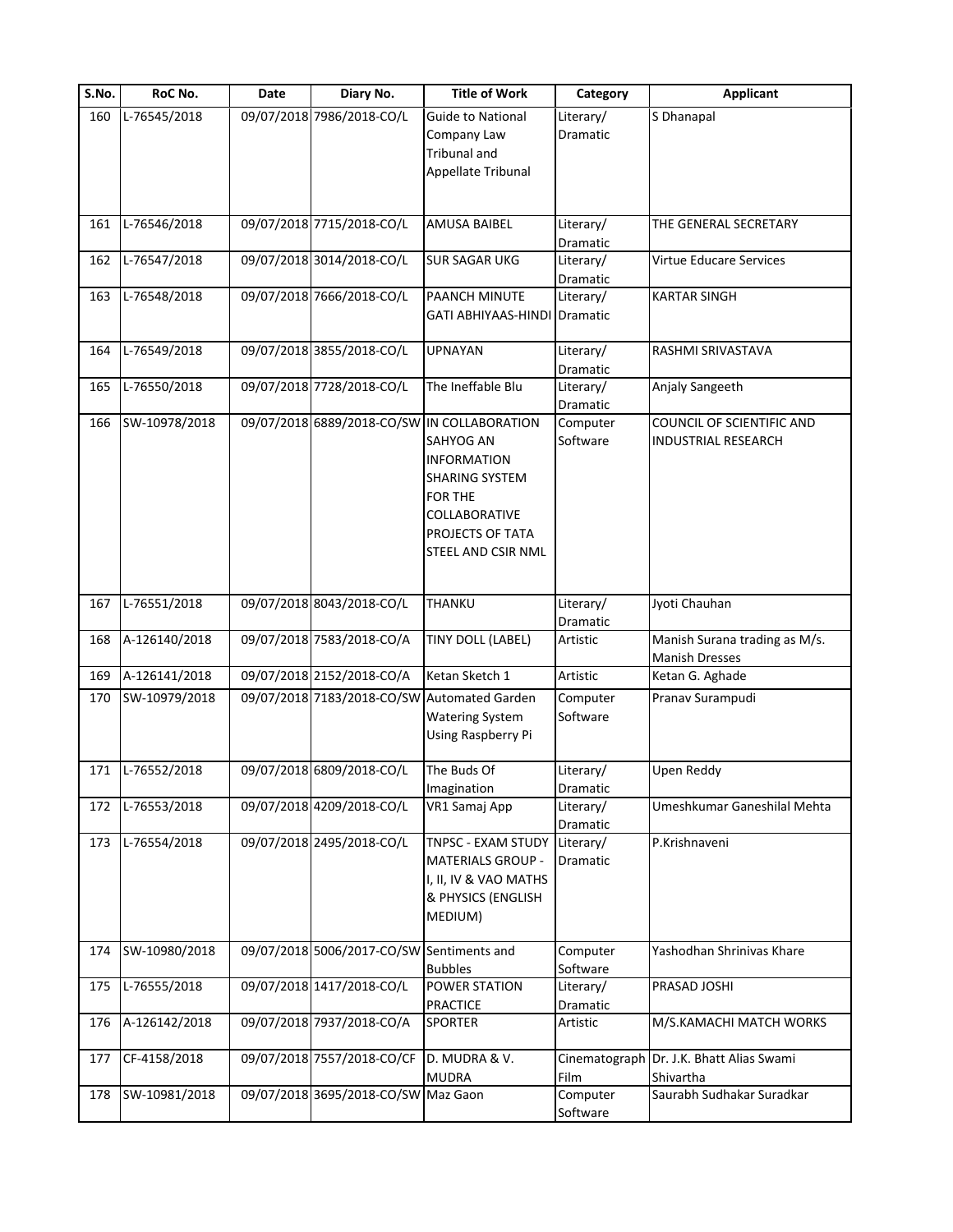| S.No. | RoC No.       | Date | Diary No.                 | <b>Title of Work</b>        | Category  | <b>Applicant</b>                |
|-------|---------------|------|---------------------------|-----------------------------|-----------|---------------------------------|
| 179   | L-76556/2018  |      | 09/07/2018 2378/2017-CO/L | <b>PROPERTIFIED</b>         | Literary/ | KALYAN KRISHNA BANDARU          |
|       |               |      |                           |                             | Dramatic  |                                 |
| 180   | L-76557/2018  |      | 09/07/2018 2467/2018-CO/L | TRB - EXAM STUDY            | Literary/ | P.Krishnaveni                   |
|       |               |      |                           | MATERIALS P.G.              | Dramatic  |                                 |
|       |               |      |                           | ASSISTANT-                  |           |                                 |
|       |               |      |                           | <b>COMMERCE VOLUME</b>      |           |                                 |
|       |               |      |                           | - I (TAMIL MEDIUM)          |           |                                 |
|       |               |      |                           |                             |           |                                 |
| 181   | L-76558/2018  |      | 09/07/2018 3771/2015-CO/L | <b>DISCOURS</b>             | Literary/ | RADHA SOAMI SATSANG BEAS        |
|       |               |      |                           | SPIRITUELS (Spiritual       | Dramatic  |                                 |
|       |               |      |                           | Discourses 1)               |           |                                 |
|       |               |      |                           |                             |           |                                 |
| 182   | L-76559/2018  |      | 09/07/2018 3772/2015-CO/L | <b>DISCURSOS</b>            | Literary/ | RADHA SOAMI SATSANG BEAS        |
|       |               |      |                           | <b>ESPIRITUALES I</b>       | Dramatic  |                                 |
|       |               |      |                           | (Spiritual Discourses       |           |                                 |
|       |               |      |                           | 1)                          |           |                                 |
| 183   | L-76560/2018  |      | 09/07/2018 3630/2015-CO/L | Así Hablo el Maestro        | Literary/ | RADHA SOAMI SATSANG BEAS        |
|       |               |      |                           | <b>(THUS SAITH THE</b>      | Dramatic  |                                 |
|       |               |      |                           | MASTER)                     |           |                                 |
| 184   | L-76561/2018  |      | 09/07/2018 7330/2018-CO/L | LOST IN THE WOODS           | Literary/ | MuniraSadiq                     |
|       |               |      |                           |                             | Dramatic  |                                 |
| 185   | L-76562/2018  |      | 09/07/2018 7314/2018-CO/L | SHRIMADBHARGAV              | Literary/ | SHRIPATI SHARMA                 |
|       |               |      |                           | RAMAYAN                     | Dramatic  |                                 |
| 186   | L-76563/2018  |      | 09/07/2018 6035/2018-CO/L | Kaljayee Shree              | Literary/ | Shyam Sundar Bhatt              |
|       |               |      |                           | Parshuram                   | Dramatic  |                                 |
| 187   | L-76564/2018  |      | 09/07/2018 7388/2018-CO/L | Athiloraal                  | Literary/ | Nishanth SN                     |
|       |               |      |                           |                             | Dramatic  |                                 |
| 188   | L-76565/2018  |      | 09/07/2018 7208/2018-CO/L | SANT SAMVAD, BHAG Literary/ |           | RADHA SOAMI SATSANG BEAS        |
|       |               |      |                           |                             | Dramatic  |                                 |
| 189   | A-126143/2018 |      | 10/07/2018 4705/2017-CO/A | <b>GODREJ EXPERT</b>        | Artistic  | <b>GODREJ CONSUMER PRODUCTS</b> |
|       |               |      |                           | <b>ADVANCED GEL</b>         |           | <b>LTD</b>                      |
|       |               |      |                           | <b>COLOUR</b>               |           |                                 |
| 190   | A-126144/2018 |      | 10/07/2018 4702/2017-CO/A | HIT ANTI ROACH GEL          | Artistic  | <b>GODREJ CONSUMER PRODUCTS</b> |
|       |               |      |                           |                             |           | <b>LTD</b>                      |
| 191   | A-126145/2018 |      | 10/07/2018 4664/2017-CO/A | GODREJ NO.1                 | Artistic  | <b>GODREJ CONSUMER PRODUCTS</b> |
|       |               |      |                           | LAVENDER & MILK             |           | LTD                             |
|       |               |      |                           | CREAM                       |           |                                 |
| 192   | A-126146/2018 |      | 10/07/2018 4657/2017-CO/A | <b>GODREJ NO.1 FACE</b>     | Artistic  | <b>GODREJ CONSUMER PRODUCTS</b> |
|       |               |      |                           | WASH                        |           | LTD                             |
| 193   | A-126147/2018 |      | 10/07/2018 4515/2017-CO/A | <b>GODREJ PROTEKT</b>       | Artistic  | <b>GODREJ CONSUMER PRODUCTS</b> |
|       |               |      |                           | <b>BUSS OFF ANTI</b>        |           | LTD                             |
|       |               |      |                           | MOSQUITO SKIN               |           |                                 |
|       |               |      |                           | SPRAY                       |           |                                 |
| 194   | A-126148/2018 |      | 10/07/2018 9655/2015-CO/A | PRIME COMFORT               | Artistic  | PRIME COMFORT PRODUCTS PVT.     |
|       |               |      |                           | SLEEP-ONE                   |           | LTD                             |
| 195   | L-76566/2018  |      | 10/07/2018 6590/2018-CO/L | Barley: Morphological       | Literary/ | Dr. Vishnu Kumar                |
|       |               |      |                           | Characterization of         | Dramatic  |                                 |
|       |               |      |                           | Cultivars                   |           |                                 |
| 196   | L-76567/2018  |      | 10/07/2018 6831/2018-CO/L | Saag Ke Raag                | Literary/ | Raj Kumar Khati                 |
|       |               |      |                           |                             |           |                                 |
|       |               |      |                           |                             | Dramatic  |                                 |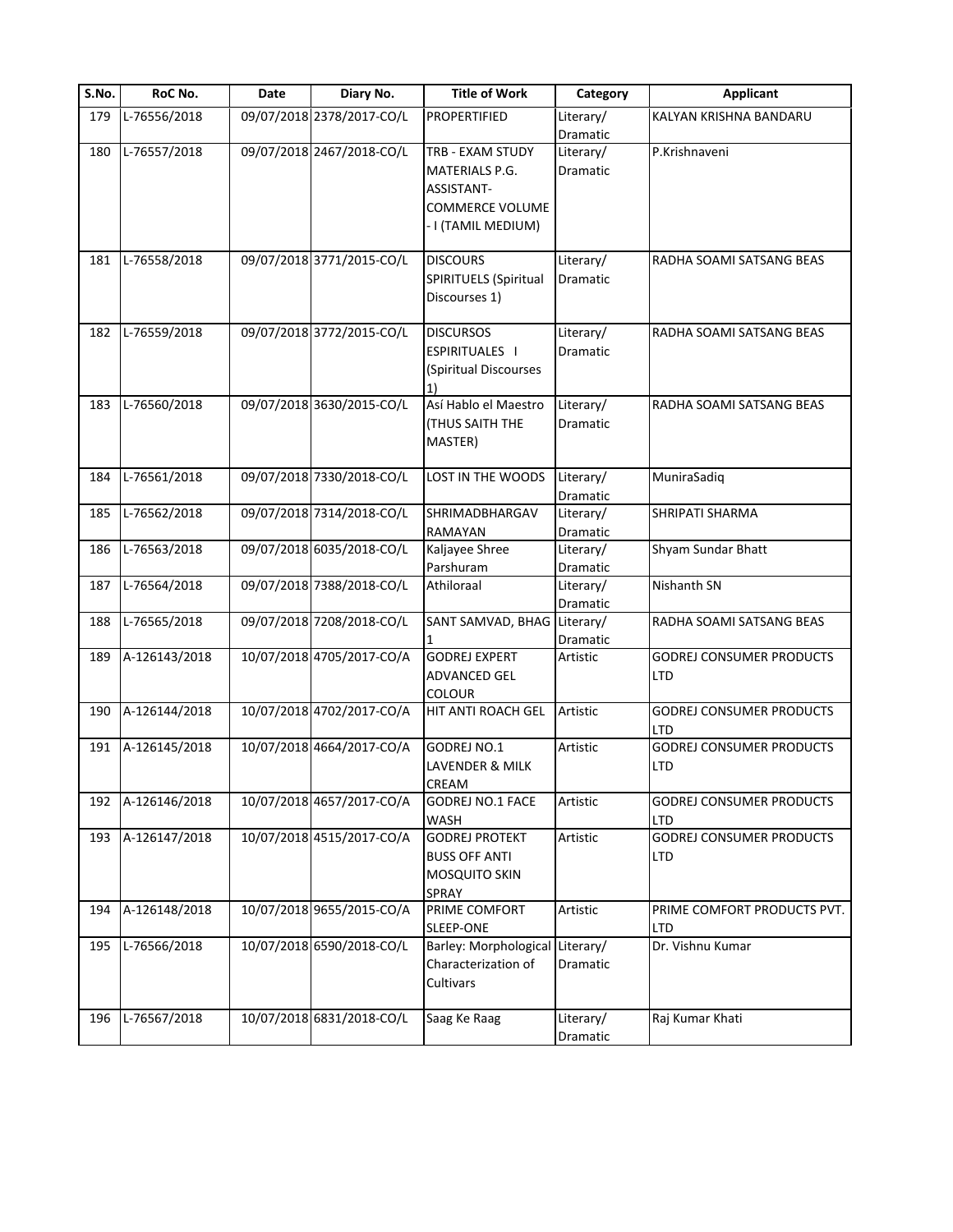| S.No. | RoC No.       | Date | Diary No.                                    | <b>Title of Work</b>                                                                                                                 | Category              | <b>Applicant</b>                                       |
|-------|---------------|------|----------------------------------------------|--------------------------------------------------------------------------------------------------------------------------------------|-----------------------|--------------------------------------------------------|
| 197   | L-76568/2018  |      | 10/07/2018 7148/2018-CO/L                    | Superior SENSES to<br>safeguard The INDIAN Dramatic<br>INDIVIDUAL<br><b>INVESTORS &amp;</b><br><b>TRADERS in the Stock</b><br>Market | Literary/             | Lakshminarayanan Ramanujam                             |
| 198   | L-76569/2018  |      | 10/07/2018 6839/2018-CO/L                    | <b>MAIN BHAGVA HOON</b>                                                                                                              | Literary/<br>Dramatic | CHANDRESH KUNWAR SINGH                                 |
| 199   | A-126149/2018 |      | 10/07/2018 6591/2018-CO/A                    | <b>FRIES LABEL</b>                                                                                                                   | Artistic              | VIRENDRA KUMAR GUPTA                                   |
| 200   | SW-10982/2018 |      | 10/07/2018 5484/2018-CO/SW Operations 360° - | Product yield<br>prediction for<br>Refineries                                                                                        | Computer<br>Software  | M/S ROLTA BI AND BIG DATA<br>ANALYTICS PRIVATE LIMITED |
| 201   | SW-10983/2018 |      |                                              | 10/07/2018 5463/2018-CO/SW Business Insights 360°<br>- Accruals Analyzer for Software<br>Refineries                                  | Computer              | M/S ROLTA BI AND BIG DATA<br>ANALYTICS PRIVATE LIMITED |
| 202   | SW-10984/2018 |      | 10/07/2018 5486/2018-CO/SW M&R 360° -        | Maintenance Budget<br>Management and<br>Forecasting for<br>Petrochemicals                                                            | Computer<br>Software  | M/S ROLTA BI AND BIG DATA<br>ANALYTICS PRIVATE LIMITED |
| 203   | SW-10985/2018 |      | 10/07/2018 5522/2018-CO/SW SCM 360° - Buyer  | Performance Analysis<br>for Oil & Gas                                                                                                | Computer<br>Software  | M/S ROLTA BI AND BIG DATA<br>ANALYTICS PRIVATE LIMITED |
| 204   | SW-10986/2018 |      |                                              | 10/07/2018 5467/2018-CO/SW Business Insights 360<br>Refinery Yield<br>Accounting for<br>Refineries                                   | Computer<br>Software  | M/S ROLTA BI AND BIG DATA<br>ANALYTICS PRIVATE LIMITED |
| 205   | L-76570/2018  |      | 10/07/2018 7904/2018-CO/L                    | <b>AcousFit</b>                                                                                                                      | Literary/<br>Dramatic | Shekhar Chatterjee                                     |
| 206   | L-76571/2018  |      | 10/07/2018 13501/2017-CO/L                   | <b>Personal Care Beauty</b><br>Industry a case study<br>on market structure                                                          | Literary/<br>Dramatic | Dr. Archana Shrivastava                                |
| 207   | A-126150/2018 |      | 10/07/2018 6489/2017-CO/A                    | <b>BALANCER SHAFT-</b><br><b>FORGING</b>                                                                                             | Artistic              | GREAVES COTTON LIMITED                                 |
| 208   | L-76572/2018  |      | 10/07/2018 7541/2018-CO/L                    | A Second Time                                                                                                                        | Literary/<br>Dramatic | Chayan Bahety                                          |
| 209   | L-76573/2018  |      | 10/07/2018 7895/2018-CO/L                    | Fortitude                                                                                                                            | Literary/<br>Dramatic | PRIYA LAMBA                                            |
| 210   | SW-10987/2018 |      | 10/07/2018 7458/2018-CO/SW Codes for Web GIS | Implementation at<br>Sabarmati Gas<br>Limited                                                                                        | Computer<br>Software  | SCIENCE AND TECHNOLOGY PARK<br>UNIVERSITY OF PUNE      |
| 211   | SW-10988/2018 |      |                                              | 10/07/2018 7459/2018-CO/SW Codes for Q GIS Gas<br>Plugin at Sabarmati<br><b>Gas Limited</b>                                          | Computer<br>Software  | Science and Technology Park<br>University of Pune      |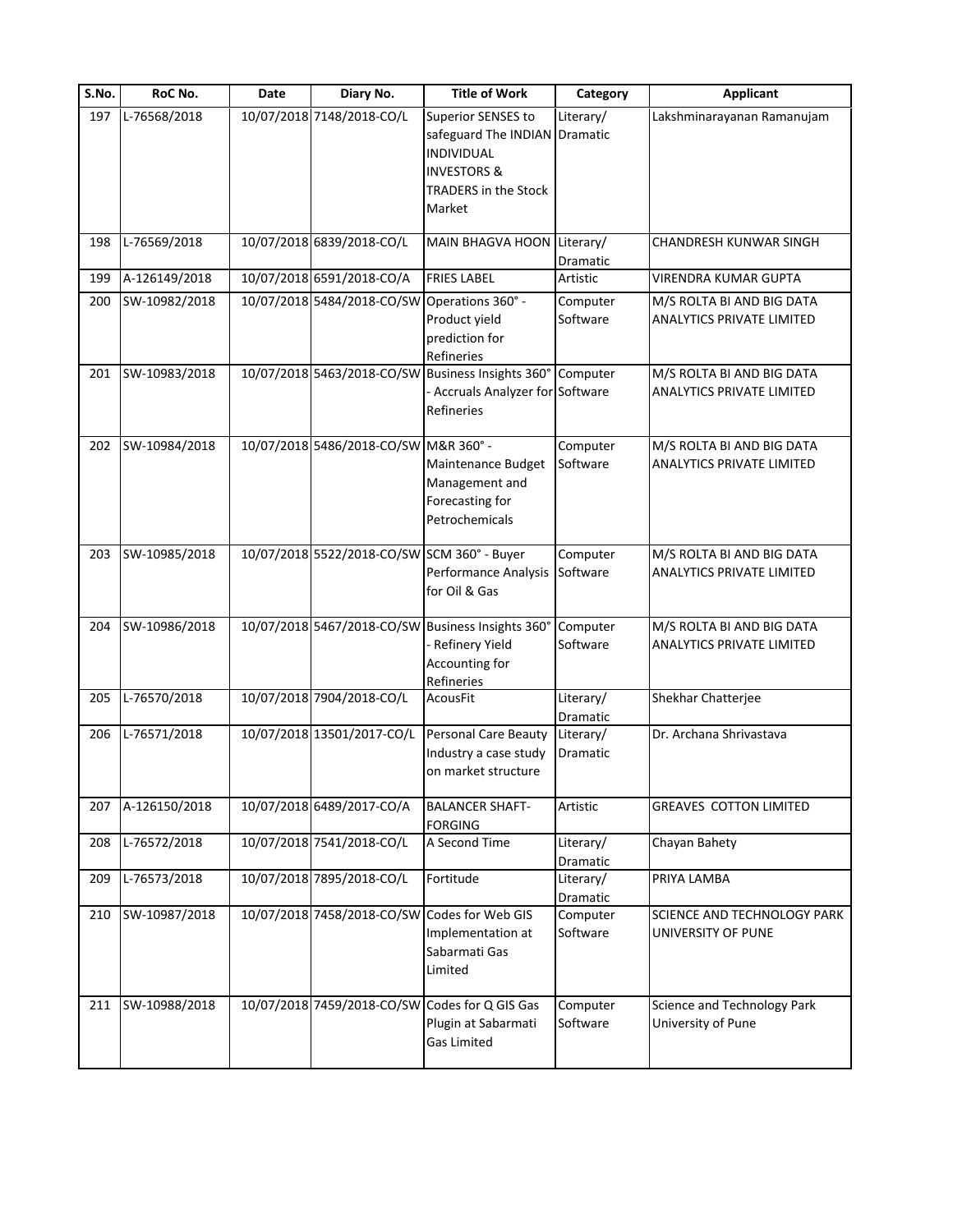| S.No. | RoC No.       | Date | Diary No.                                     | <b>Title of Work</b>                                                                                                   | Category             | <b>Applicant</b>                                              |
|-------|---------------|------|-----------------------------------------------|------------------------------------------------------------------------------------------------------------------------|----------------------|---------------------------------------------------------------|
| 212   | SW-10989/2018 |      | 10/07/2018 7460/2018-CO/SW Code for Android   | Application ( Incident<br>Reporting System)<br>Developed for<br>Sabarmati Gas<br>Limited                               | Computer<br>Software | SCIENCE AND TECHNOLOGY PARK<br>UNIVERSITY OF PUNE             |
| 213   | SW-10990/2018 |      | 10/07/2018 5507/2018-CO/SW Asset 360° - Asset | Integrity<br>Management for<br><b>Power Generation</b>                                                                 | Computer<br>Software | M/S ROLTA BI AND BIG DATA<br>ANALYTICS PRIVATE LIMITED        |
| 214   | SW-10991/2018 |      | 10/07/2018 5403/2018-CO/SW Asset 360° - Asset | Integrity<br>Management for<br>Chemicals                                                                               | Computer<br>Software | M/S ROLTA BI AND BIG DATA<br>ANALYTICS PRIVATE LIMITED        |
| 215   | SW-10992/2018 |      | 10/07/2018 5515/2018-CO/SW SCM 360° - MRO     | <b>Spares Management</b><br>for Oil & Gas                                                                              | Computer<br>Software | M/S ROLTA BI AND BIG DATA<br>ANALYTICS PRIVATE LIMITED        |
| 216   | SW-10993/2018 |      | 10/07/2018 5452/2018-CO/SW Operations 360° -  | <b>Energy Efficiency</b><br>Optimization for<br>Chemicals                                                              | Computer<br>Software | M/S ROLTA BI AND BIG DATA<br>ANALYTICS PRIVATE LIMITED        |
| 217   | SW-10994/2018 |      |                                               | 10/07/2018 5456/2018-CO/SW Business Insights 360° Computer<br>Unit Margin Analysis Software<br>for Refineries          |                      | M/S ROLTA BI AND BIG DATA<br>ANALYTICS PRIVATE LIMITED        |
| 218   | SW-10995/2018 |      |                                               | 10/07/2018 5459/2018-CO/SW Business Insights 360° Computer<br>Capex Management Software<br>Analyzer for<br>Refineries  |                      | M/S ROLTA BI AND BIG DATA<br>ANALYTICS PRIVATE LIMITED        |
| 219   | SW-10996/2018 |      |                                               | 10/07/2018 5534/2018-CO/SW Projects 360° - STO<br>Planning &<br>Performance Analyzer<br>for Oil & Gas                  | Computer<br>Software | M/S ROLTA BI AND BIG DATA<br>ANALYTICS PRIVATE LIMITED        |
| 220   | SW-10997/2018 |      |                                               | 10/07/2018 5404/2018-CO/SW Asset 360° - Asset Life Computer<br><b>Cycle Analytics for</b><br>Chemicals                 | Software             | M/S ROLTA BI AND BIG DATA<br><b>ANALYTICS PRIVATE LIMITED</b> |
| 221   | SW-10998/2018 |      |                                               | 10/07/2018 5544/2018-CO/SW Projects 360° - Budget Computer<br>compliance tracking & Software<br>Analysis for Oil & Gas |                      | M/S ROLTA BI AND BIG DATA<br>ANALYTICS PRIVATE LIMITED        |
| 222   | SW-10999/2018 |      | 10/07/2018 5541/2018-CO/SW Projects 360° -    | <b>Engineering MOC</b><br>Desk - Asset Integrity<br>Analyzer for Oil & Gas                                             | Computer<br>Software | M/S ROLTA BI AND BIG DATA<br>ANALYTICS PRIVATE LIMITED        |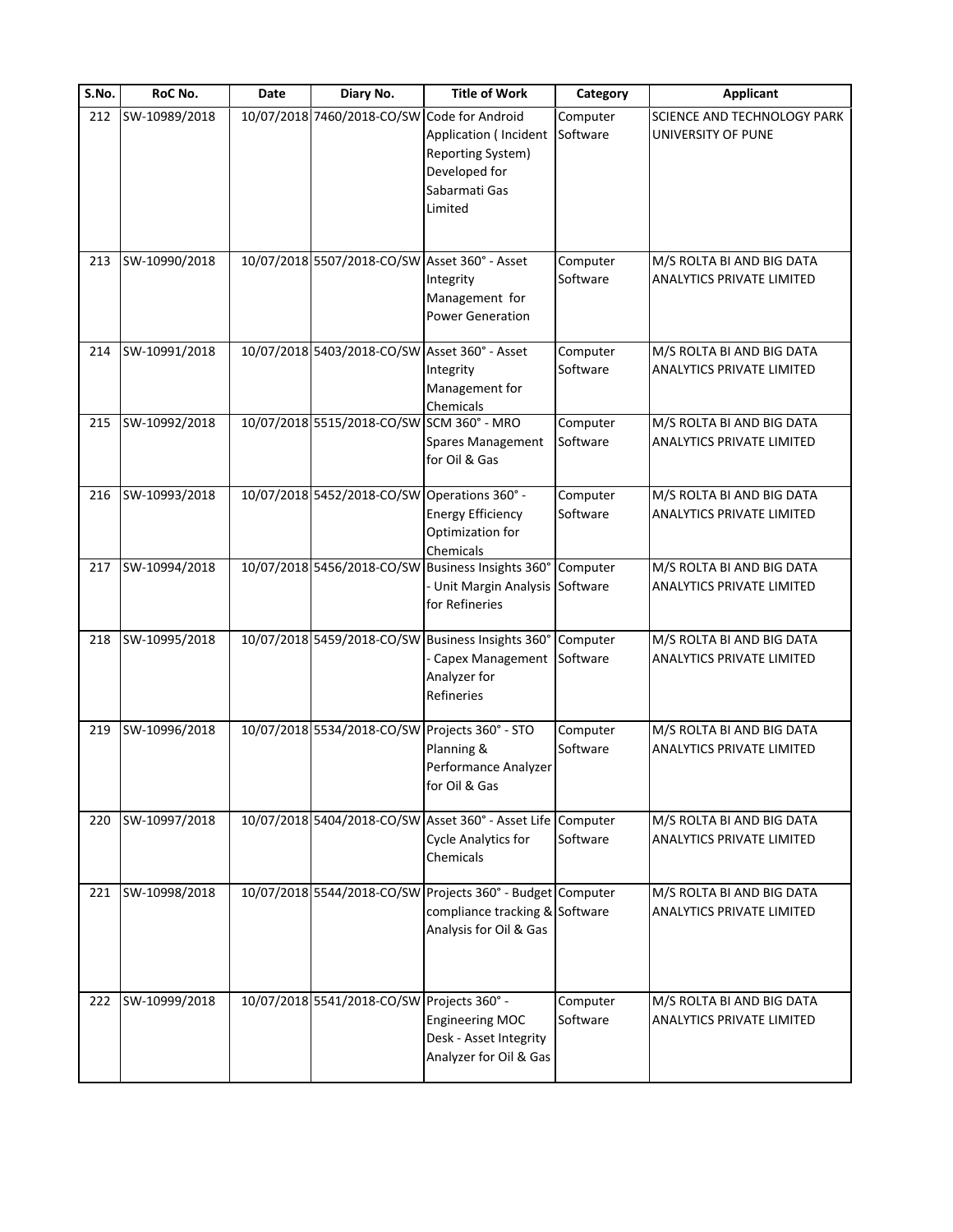| S.No. | RoC No.       | Date | Diary No.                                    | <b>Title of Work</b>                                                                                                              | Category             | <b>Applicant</b>                                              |
|-------|---------------|------|----------------------------------------------|-----------------------------------------------------------------------------------------------------------------------------------|----------------------|---------------------------------------------------------------|
| 223   | SW-11000/2018 |      |                                              | 10/07/2018 5495/2018-CO/SW Sustainability 360° -<br>Carbon Footprint<br>Reduction for Oil &<br>Gas                                | Computer<br>Software | M/S ROLTA BI AND BIG DATA<br><b>ANALYTICS PRIVATE LIMITED</b> |
| 224   | SW-11001/2018 |      | 10/07/2018 5502/2018-CO/SW SCM 360° -        | Procurement Cycle<br>Optimization for Oil &<br>Gas                                                                                | Computer<br>Software | M/S ROLTA BI AND BIG DATA<br><b>ANALYTICS PRIVATE LIMITED</b> |
| 225   | SW-11002/2018 |      |                                              | 10/07/2018 5498/2018-CO/SW SCM 360° - Vendor<br>Performance Analysis<br>for Oil & Gas                                             | Computer<br>Software | M/S ROLTA BI AND BIG DATA<br>ANALYTICS PRIVATE LIMITED        |
| 226   | SW-11003/2018 |      |                                              | 10/07/2018 5476/2018-CO/SW Safety 360° - GHG &<br><b>Emission Governing</b><br>for Chemicals                                      | Computer<br>Software | M/S ROLTA BI AND BIG DATA<br><b>ANALYTICS PRIVATE LIMITED</b> |
| 227   | SW-11004/2018 |      | 10/07/2018 5485/2018-CO/SW M&R 360° -        | <b>Enterprise Asset</b><br>Health - Condition<br>Monitoring &<br>Analyzer for<br>Petrochemicals                                   | Computer<br>Software | M/S ROLTA BI AND BIG DATA<br><b>ANALYTICS PRIVATE LIMITED</b> |
| 228   | SW-11005/2018 |      | 10/07/2018 5525/2018-CO/SW Operations 360° - | Process Alarm<br><b>Supervisory Control</b><br>for Gas Utilities                                                                  | Computer<br>Software | M/S ROLTA BI AND BIG DATA<br><b>ANALYTICS PRIVATE LIMITED</b> |
| 229   | SW-11006/2018 |      | 10/07/2018 5458/2018-CO/SW Asset 360° -      | Composite Risk<br>Management<br>Analytics for<br>Petrochemicals                                                                   | Computer<br>Software | M/S ROLTA BI AND BIG DATA<br><b>ANALYTICS PRIVATE LIMITED</b> |
| 230   | L-76574/2018  |      | 10/07/2018 4970/2018-CO/L                    | MATLAB CODe FOR<br><b>GAUESS ELIMINATION Dramatic</b><br>METHOD, THOMAS<br><b>ALGORITHM AND</b><br>LAPLASE EQUATION.              | Literary/            | <b>INGULAKAR YOGESH GORAKH</b>                                |
| 231   | SW-11007/2018 |      | 10/07/2018 5844/2018-CO/SW Operations 360° - | Change Impact<br>Analysis / MOC<br><b>Tracking for Power</b><br>Generation                                                        | Computer<br>Software | M/S ROLTA BI AND BIG DATA<br>ANALYTICS PRIVATE LIMITED        |
| 232   | SW-11008/2018 |      |                                              | 10/07/2018 5587/2018-CO/SW Asset 360° - FMECA<br>(Failure modes,<br><b>Effects and Criticality</b><br>Analysis) for<br>Refineries | Computer<br>Software | M/S ROLTA BI AND BIG DATA<br><b>ANALYTICS PRIVATE LIMITED</b> |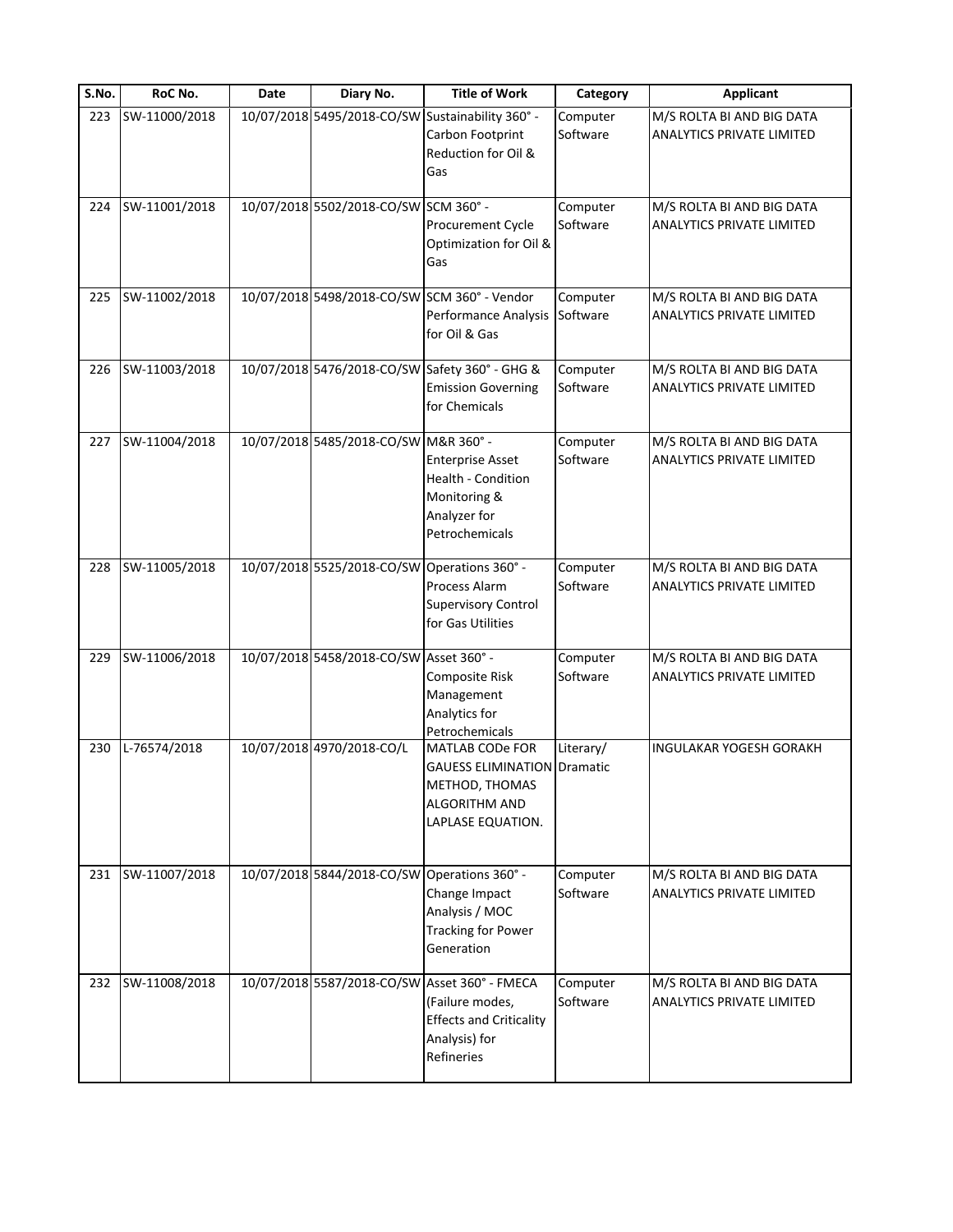| S.No. | RoC No.       | Date | Diary No.                                    | <b>Title of Work</b>                                                            | Category              | <b>Applicant</b>                                                                                    |
|-------|---------------|------|----------------------------------------------|---------------------------------------------------------------------------------|-----------------------|-----------------------------------------------------------------------------------------------------|
| 233   | SW-11009/2018 |      | 10/07/2018 5586/2018-CO/SW Operations 360° - | <b>Filter Performance</b><br>Analyzer for Oil & Gas                             | Computer<br>Software  | M/S ROLTA BI AND BIG DATA<br><b>ANALYTICS PRIVATE LIMITED</b>                                       |
| 234   | SW-11010/2018 |      |                                              | 10/07/2018 5582/2018-CO/SW Asset 360° - Barrier<br>Management for<br>Refineries | Computer<br>Software  | M/S ROLTA BI AND BIG DATA<br><b>ANALYTICS PRIVATE LIMITED</b>                                       |
| 235   | CF-4159/2018  |      | 10/07/2018 5884/2018-CO/CF                   | UNI DIRECTIONAL<br><b>TRADE STRATEGIES</b>                                      | Film                  | Cinematograph M/S INSTITUTE OF FINANCIAL<br><b>MARKET COURSES</b>                                   |
| 236   | L-76575/2018  |      | 10/07/2018 53096/2014-CO/L                   | <b>CERAMIC GUIDE</b>                                                            | Literary/<br>Dramatic | Rajeshkumar Kantilal Bhatt,<br>Nationality Indian trading as<br><b>CERAMIC GUIDE</b>                |
| 237   | A-126151/2018 |      | 10/07/2018 53329/2014-CO/A SUNGOLD           |                                                                                 | Artistic              | ST Patel, BT Patel, IT Patel, JS<br>Patel, B S Patel, C B Patel, H B<br>Patel, J S Patel, J I Patel |
| 238   | SW-11011/2018 |      | 10/07/2018 6641/2018-CO/SW Free energy       | estimation of DNA or<br>RNA (FREN)                                              | Computer<br>Software  | Supriyo Chakraborty                                                                                 |
| 239   | SW-11012/2018 |      |                                              | 11/07/2018 8498/2018-CO/SW Customer Black Box                                   | Computer<br>Software  | Aakash Goel                                                                                         |
| 240   | L-76576/2018  |      | 11/07/2018 8112/2018-CO/L                    | PSYCHOMOTOR AND<br><b>CREATIVITY PRE</b><br>PRIMARY 1                           | Literary/<br>Dramatic | EDUSPARK INTERNATIONAL<br>SINGAPORE PTE. LTD.                                                       |
| 241   | L-76577/2018  |      | 11/07/2018 8113/2018-CO/L                    | <b>RELIGION PRE</b><br>PRIMARY 1                                                | Literary/<br>Dramatic | EDUSPARK INTERNATIONAL<br>SINGAPORE PTE. LTD.                                                       |
| 242   | SW-11013/2018 |      | 11/07/2018 8495/2018-CO/SW Distributor Mania |                                                                                 | Computer<br>Software  | Aakash Goel                                                                                         |
| 243   | L-76578/2018  |      | 11/07/2018 8416/2018-CO/L                    | Sajan Bairiya                                                                   | Literary/<br>Dramatic | Shalin Khandelwal                                                                                   |
| 244   | A-126152/2018 |      | 11/07/2018 1297/2018-CO/A                    | STROLLING IN THE<br>DEEP INSIDE THE<br>SUBMERGED CITY OF<br><b>DWARKA II</b>    | Artistic              | <b>G RUPASHI</b>                                                                                    |
| 245   | L-76579/2018  |      | 11/07/2018 5406/2018-CO/L                    | YOG PRUSH<br><b>MAHARANA PRATAP</b>                                             | Literary/<br>Dramatic | SHIV PRAKASH JAIN                                                                                   |
| 246   | L-76580/2018  |      | 11/07/2018 8373/2018-CO/L                    | Karunya<br>Tambirabarani Nathi<br>Mahimaiyum Maha<br>Pushkarani<br>Vilakkamum   | Literary/<br>Dramatic | V Mahadevan                                                                                         |
| 247   | L-76581/2018  |      | 11/07/2018 8127/2018-CO/L                    | Main to prem<br>deewani: the story of<br>Meera                                  | Literary/<br>Dramatic | <b>NEENA WAGH</b>                                                                                   |
| 248   | A-126153/2018 |      | 11/07/2018 8240/2018-CO/A                    | <b>SBD LABEL</b>                                                                | Artistic              | RAKESH KUMAR                                                                                        |
| 249   | L-76582/2018  |      | 11/07/2018 8412/2018-CO/L                    | The Journey Through<br>Latkapur                                                 | Literary/<br>Dramatic | <b>Bindu Chowdary</b>                                                                               |
| 250   | SR-13612/2018 |      | 11/07/2018 8386/2018-CO/SR                   | Tara Vina Shyam<br>mane ekaladu Lage -<br>Sitar Instrument                      | Sound<br>Recording    | <b>BHARAT DESAI</b>                                                                                 |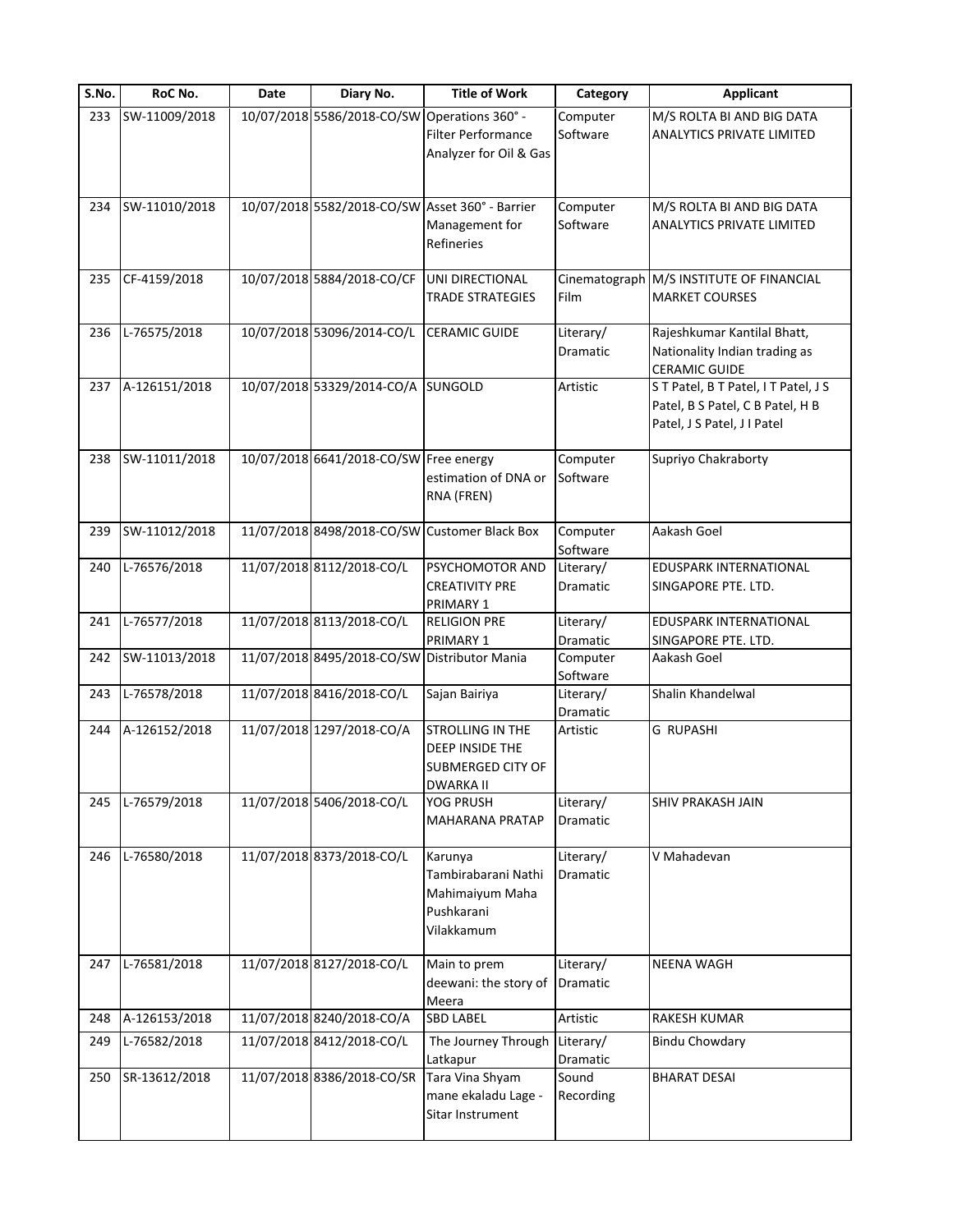| S.No. | RoC No.       | Date | Diary No.                                     | <b>Title of Work</b>                                                                                                                   | Category              | <b>Applicant</b>                                              |
|-------|---------------|------|-----------------------------------------------|----------------------------------------------------------------------------------------------------------------------------------------|-----------------------|---------------------------------------------------------------|
| 251   | A-126154/2018 |      | 11/07/2018 8239/2018-CO/A                     | <b>SARSO JHAR LABEL</b>                                                                                                                | Artistic              | <b>VIKAS AGARWAL</b>                                          |
| 252   | SW-11014/2018 |      | 11/07/2018 5618/2018-CO/SW M&R 360° -         | Maintenance Planning Software<br>Effectiveness<br>Management for<br>Refineries                                                         | Computer              | M/S ROLTA BI AND BIG DATA<br>ANALYTICS PRIVATE LIMITED        |
| 253   | CF-4160/2018  |      | 11/07/2018 8201/2018-CO/CF                    | <b>THE VEGETABLE</b><br>SONG                                                                                                           | Film                  | Cinematograph CRAZY CUB ANIMATION STUDIO<br>PVT. LTD          |
| 254   | SW-11015/2018 |      |                                               | 11/07/2018 5627/2018-CO/SW Asset 360° - FMECA<br>(Failure modes,<br><b>Effects and Criticality</b><br>Analysis) for Oil & Gas          | Computer<br>Software  | M/S ROLTA BI AND BIG DATA<br>ANALYTICS PRIVATE LIMITED        |
| 255   | L-76583/2018  |      | 11/07/2018 8333/2018-CO/L                     | <b>SYSTEM FOR</b><br><b>CALCULATING AND</b><br>AWARDING<br>PROGRESSIVE<br>REWARD IN ONLINE<br><b>GAMING</b>                            | Literary/<br>Dramatic | Prabhat Kiran Mukherjea                                       |
| 256   | SW-11016/2018 |      |                                               | 11/07/2018 5822/2018-CO/SW SCM 360° - One Leg<br><b>Operation Inventory</b><br>Expediter for<br>Refineries                             | Computer<br>Software  | M/S ROLTA BI AND BIG DATA<br>ANALYTICS PRIVATE LIMITED        |
| 257   | SW-11017/2018 |      | 11/07/2018 5812/2018-CO/SW SCM 360° - Buyer   | Performance Analysis<br>for Refineries                                                                                                 | Computer<br>Software  | M/S ROLTA BI AND BIG DATA<br><b>ANALYTICS PRIVATE LIMITED</b> |
| 258   | L-76584/2018  |      | 11/07/2018 8417/2018-CO/L                     | Seductive Affair                                                                                                                       | Literary/<br>Dramatic | Rishabh Puri                                                  |
| 259   | SR-13613/2018 |      | 11/07/2018 8376/2018-CO/SR Hu To Gai Ti Mele, | Man Mali Gayu - Sitar<br>Instrument                                                                                                    | Sound<br>Recording    | <b>BHARAT DESAI</b>                                           |
| 260   | L-76585/2018  |      | 11/07/2018 8365/2018-CO/L                     | <b>Financial Literacy</b><br>Intensive<br>Program(FLIP)                                                                                | Literary/<br>Dramatic | Varun Malhotra                                                |
| 261   | L-76586/2018  |      | 11/07/2018 8256/2018-CO/L                     | Use of Modelling wax Literary/<br>in preventing tracheal Dramatic<br>cuff injury during<br>Double lumen Tube<br>Insertion              |                       | SRI BALAJI VIDYAPEETH                                         |
| 262   | L-76587/2018  |      | 11/07/2018 8295/2018-CO/L                     | <b>BEYOND THE</b><br><b>BOUNDARY</b>                                                                                                   | Literary/<br>Dramatic | Khem Raj                                                      |
| 263   | L-76588/2018  |      | 11/07/2018 8271/2018-CO/L                     | Sampoorna Dhyan<br>(marathi)                                                                                                           | Literary/<br>Dramatic | Tejgyan Global Foundation                                     |
| 264   | L-76589/2018  |      | 11/07/2018 8262/2018-CO/L                     | Swapnapari                                                                                                                             | Literary/<br>Dramatic | Manish Ghatpande                                              |
| 265   | SW-11018/2018 |      |                                               | 11/07/2018 5721/2018-CO/SW Projects 360° - Budget Computer<br>compliance tracking & Software<br>Analysis for Power<br><b>Utilities</b> |                       | M/S ROLTA BI AND BIG DATA<br>ANALYTICS PRIVATE LIMITED        |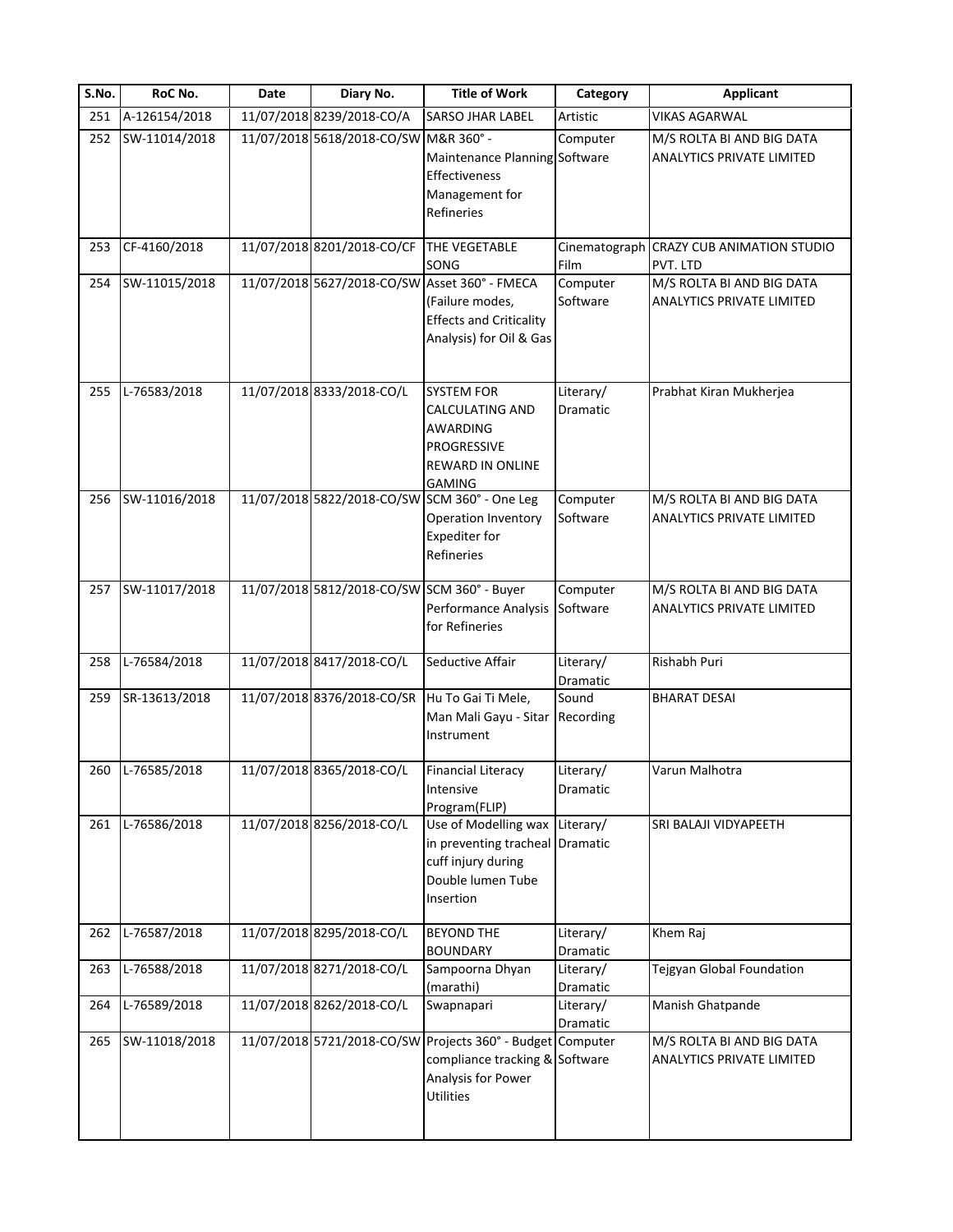| $\overline{\mathsf{S}}$ . No. | RoC No.           | Date | Diary No.                                    | <b>Title of Work</b>                                                                           | Category              | <b>Applicant</b>                                               |
|-------------------------------|-------------------|------|----------------------------------------------|------------------------------------------------------------------------------------------------|-----------------------|----------------------------------------------------------------|
| 266                           | L-76590/2018      |      | 11/07/2018 8250/2018-CO/L                    | Atmamanobal Prapt<br>Karne Ki 7 Shaktiyan                                                      | Literary/<br>Dramatic | Tejgyan Global Foundation                                      |
| 267                           | SW-11019/2018     |      | 11/07/2018 5716/2018-CO/SW SCM 360° - MRO    | Spares Management<br>for Power Utilities                                                       | Computer<br>Software  | M/S ROLTA BI AND BIG DATA<br><b>ANALYTICS PRIVATE LIMITED</b>  |
| 268                           | L-76591/2018      |      | 11/07/2018 8198/2018-CO/L                    | Palki                                                                                          | Literary/<br>Dramatic | Souren Paul                                                    |
| 269                           | L-76592/2018      |      | 11/07/2018 8171/2018-CO/L                    | Sookhi Lahron Ka<br>Rahasya- Sukhi Maha<br>Saagar.                                             | Literary/<br>Dramatic | Tejgyan Global Foundation                                      |
| 270                           | L-76593/2018      |      | 11/07/2018 8190/2018-CO/L                    | Voice of soul                                                                                  | Literary/<br>Dramatic | Shreyans Kanswa                                                |
| 271                           | L-76594/2018      |      | 11/07/2018 1772/2018-CO/L                    | <b>NURSING AND</b><br>PARAMEDICAL<br><b>COURSES POSPECTUS</b>                                  | Literary/<br>Dramatic | INDIAN SCHOOL OF NURSING                                       |
| 272                           | SW-11020/2018     |      | 11/07/2018 5688/2018-CO/SW Operations 360° - | Conversion (Ethane,<br>Propane) for<br>Petrochemicals                                          | Computer<br>Software  | M/S ROLTA BI AND BIG DATA<br>ANALYTICS PRIVATE LIMITED         |
| 273                           | SW-11021/2018     |      |                                              | 11/07/2018 5610/2018-CO/SW SCM 360° - Material<br>Ageing Analysis for<br><b>Gas Utilities</b>  | Computer<br>Software  | M/S ROLTA BI AND BIG DATA<br>ANALYTICS PRIVATE LIMITED         |
| 274                           | SW-11022/2018     |      | 11/07/2018 5588/2018-CO/SW SCM 360° -        | Procurement Cycle<br><b>Optimization for Gas</b><br><b>Utilities</b>                           | Computer<br>Software  | M/S ROLTA BI AND BIG DATA<br>ANALYTICS PRIVATE LIMITED         |
| 275                           | SW-11023/2018     |      | 11/07/2018 5584/2018-CO/SW Safety 360° -     | <b>Environment Incident</b><br>Management for Gas<br><b>Utilities</b>                          | Computer<br>Software  | M/S ROLTA BI AND BIG DATA<br><b>ANALYTICS PRIVATE LIMITED</b>  |
|                               | 276 SW-11024/2018 |      |                                              | 11/07/2018 5620/2018-CO/SW Asset 360° - Subsea<br>Pipeline Integrity<br>Analyzer for Oil & Gas | Computer<br>Software  | M/S ROLTA BI AND BIG DATA<br>ANALYTICS PRIVATE LIMITED         |
| 277                           | L-76595/2018      |      | 11/07/2018 3074/2018-CO/L                    | The Official Guide for<br>GMAT ® Verbal<br>Review 2017                                         | Literary/<br>Dramatic | <b>Graduate Management Admission</b><br>Council                |
| 278                           | L-76596/2018      |      | 11/07/2018 8372/2018-CO/L                    | SOCH SUPNA TE SACH Literary/                                                                   | Dramatic              | PUNAM JAIN                                                     |
| 279                           | SW-11025/2018     |      | 11/07/2018 5621/2018-CO/SW M&R 360° - MRO    | <b>Spares Management</b><br>for Refineries                                                     | Computer<br>Software  | M/S ROLTA BI AND BIG DATA<br><b>ANALYTICS PRIVATE LIMITED</b>  |
| 280                           | A-126155/2018     |      | 11/07/2018 8324/2018-CO/A                    | <b>GOODFEEL</b>                                                                                | Artistic              | KRISHNA GOPAL DIWVEDI, [ H.U.F<br>trading as K G TEA COMPANY ] |
| 281                           | L-76597/2018      |      | 11/07/2018 8266/2018-CO/L                    | Shodh Swatacha - In<br>Search of Peace                                                         | Literary/<br>Dramatic | Tejgyan Global Foundation                                      |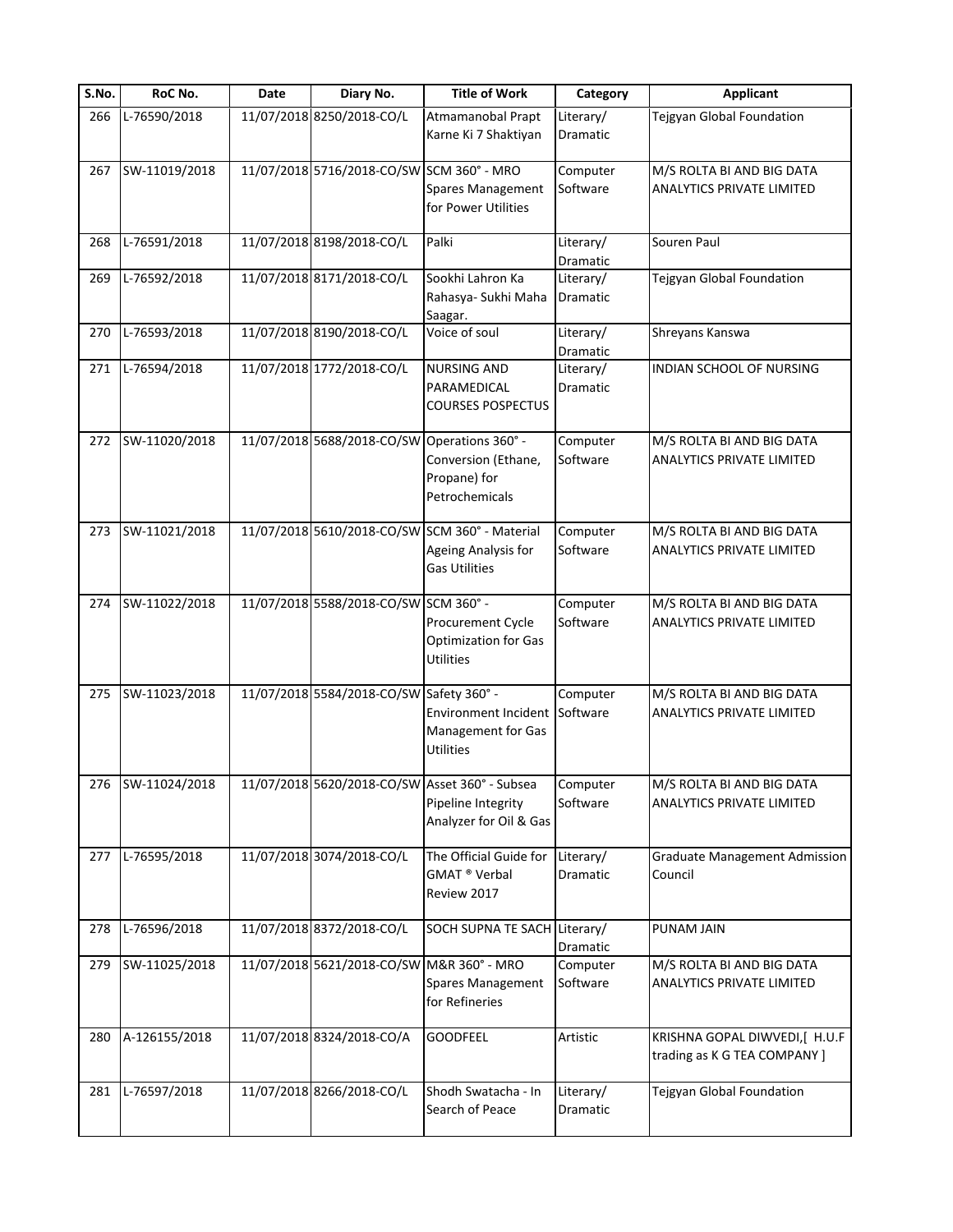| S.No. | RoC No.       | Date | Diary No.                                    | <b>Title of Work</b>                                                             | Category              | <b>Applicant</b>                                                    |
|-------|---------------|------|----------------------------------------------|----------------------------------------------------------------------------------|-----------------------|---------------------------------------------------------------------|
| 282   | L-76598/2018  |      | 11/07/2018 8349/2018-CO/L                    | Adhaar-Sheela (The<br><b>Identity Crisis)</b>                                    | Literary/<br>Dramatic | Alina Banerjee Sharma                                               |
| 283   | SW-11026/2018 |      | 11/07/2018 5622/2018-CO/SW Asset 360° - Pump | Performance<br>Optimization for Oil &<br>Gas                                     | Computer<br>Software  | M/S ROLTA BI AND BIG DATA<br><b>ANALYTICS PRIVATE LIMITED</b>       |
| 284   | L-76599/2018  |      | 11/07/2018 8172/2018-CO/L                    | Antarmann Ki Shakti -<br>Puraani Programming<br>Todne Ki Yukti                   | Literary/<br>Dramatic | Tejgyan Global Foundation                                           |
| 285   | SW-11027/2018 |      | 11/07/2018 5624/2018-CO/SW Operations 360° - | <b>Energy Balance for</b><br>Refineries                                          | Computer<br>Software  | M/S ROLTA BI AND BIG DATA<br>ANALYTICS PRIVATE LIMITED              |
| 286   | A-126156/2018 |      | 11/07/2018 6984/2018-CO/A                    | pharma access<br>Engineering a<br>Healthier Life WITH<br><b>INTERLINKED LOGO</b> | Artistic              | SHAMS AHMAD PARVAZ [PROP.<br>OF PHARMA ACCESS ]                     |
| 287   | L-76600/2018  |      | 11/07/2018 8343/2018-CO/L                    | Dahad Jawalichi<br>gatha imanachi katha<br>shourayachi                           | Literary/<br>Dramatic | Swapnil Dhanawade                                                   |
| 288   | CF-4161/2018  |      | 11/07/2018 8214/2018-CO/CF                   | <b>HICKORY DICKORY</b><br><b>DOCK</b>                                            | Film                  | Cinematograph CRAZY CUB ANIMATION STUDIO<br>PVT. LTD                |
| 289   | L-76601/2018  |      | 11/07/2018 8267/2018-CO/L                    | Sweekarachi Jaadu -<br>Twarit anand Kasa<br>Prapt Karava                         | Literary/<br>Dramatic | Tejgyan Global Foundation                                           |
| 290   | SR-13614/2018 |      | 11/07/2018 6969/2018-CO/SR                   | Again & Again                                                                    | Sound<br>Recording    | Jaideep Manohar Walimbe                                             |
| 291   | A-126157/2018 |      | 11/07/2018 8294/2018-CO/A                    | RAPID 1.2 DOUBLE<br><b>CAM 1200 RPM</b>                                          | Artistic              | LIBERTY EMBRO EXIM PRIVATE<br>LIMITED                               |
| 292   | SW-11028/2018 |      | 11/07/2018 5613/2018-CO/SW M&R 360° -        | Maintenance Planning Software<br>Desk for Power<br><b>Utilities</b>              | Computer              | M/S ROLTA BI AND BIG DATA<br>ANALYTICS PRIVATE LIMITED              |
| 293   | SW-11029/2018 |      | 11/07/2018 5615/2018-CO/SW Asset 360° - Well | Integrity Analyzer for<br>Oil & Gas                                              | Computer<br>Software  | M/S ROLTA BI AND BIG DATA<br>ANALYTICS PRIVATE LIMITED              |
| 294   | L-76602/2018  |      | 11/07/2018 6767/2018-CO/L                    | Detecting and<br>preventing academic<br>misconduct using<br>back scatter image   | Literary/<br>Dramatic | Kajendran K, Kavitha<br>Subramani, Senthil Kumar<br>G, Vinmathi M S |
| 295   | SW-11030/2018 |      | 11/07/2018 5616/2018-CO/SW M&R 360° -        | Maintenance<br><b>Budgeting for Power</b><br>Utilities                           | Computer<br>Software  | M/S ROLTA BI AND BIG DATA<br><b>ANALYTICS PRIVATE LIMITED</b>       |
| 296   | L-76603/2018  |      | 11/07/2018 8195/2018-CO/L                    | <b>Examination Stress</b><br>And It's Management                                 | Literary/<br>Dramatic | Dr. Dillip Kumar Dash                                               |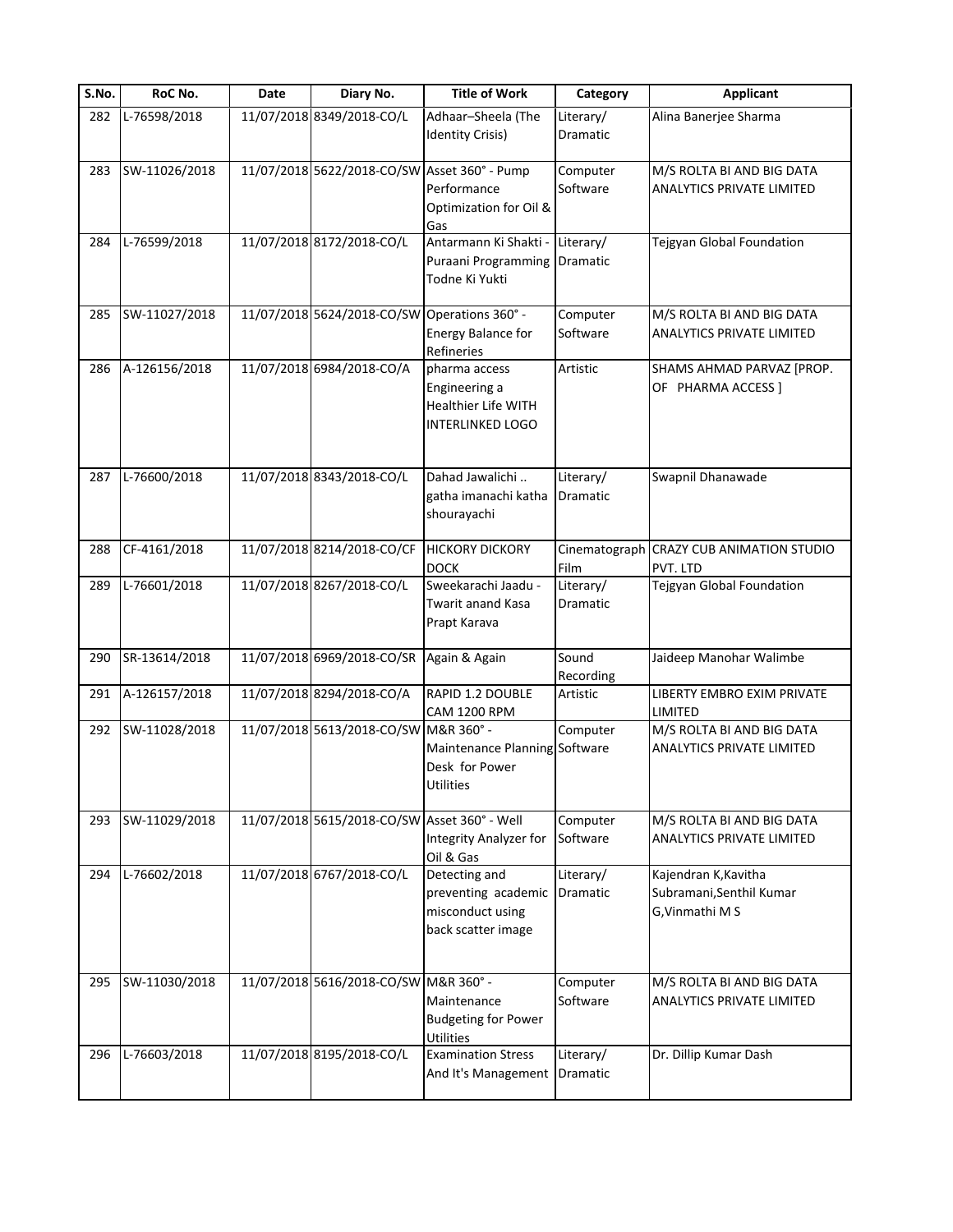| S.No. | RoC No.       | Date | Diary No.                                    | <b>Title of Work</b>                                                                                                                             | Category              | <b>Applicant</b>                                                                               |
|-------|---------------|------|----------------------------------------------|--------------------------------------------------------------------------------------------------------------------------------------------------|-----------------------|------------------------------------------------------------------------------------------------|
| 297   | SW-11031/2018 |      | 11/07/2018 5632/2018-CO/SW Asset 360° -      | Composite Risk<br>Management<br>Analytics for Oil & Gas                                                                                          | Computer<br>Software  | M/S ROLTA BI AND BIG DATA<br><b>ANALYTICS PRIVATE LIMITED</b>                                  |
| 298   | SW-11032/2018 |      |                                              | 11/07/2018 5634/2018-CO/SW Asset 360° - Barrier<br>Management for Oil<br>& Gas                                                                   | Computer<br>Software  | M/S ROLTA BI AND BIG DATA<br><b>ANALYTICS PRIVATE LIMITED</b>                                  |
| 299   | L-76604/2018  |      | 11/07/2018 8196/2018-CO/L                    | AE ZINDAGI                                                                                                                                       | Literary/<br>Dramatic | <b>SWETA MANDAL</b>                                                                            |
| 300   | L-76605/2018  |      | 11/07/2018 8124/2018-CO/L                    | <b>Eco-friendly Living</b>                                                                                                                       | Literary/<br>Dramatic | Reshma Prashant Ghoderao                                                                       |
| 301   | A-126158/2018 |      | 11/07/2018 7057/2018-CO/A                    | <b>DESHI PAKWAN</b>                                                                                                                              | Artistic              | DHARMESH DHIRUBHAI POSIYA,<br>RAJNIKANT CHANDUBHAI POSIYA,<br>ANILBHAI CHHAGANBHAI<br>КНОКНАВ, |
| 302   | SW-11033/2018 |      | 11/07/2018 5662/2018-CO/SW M&R 360° -        | Workforce Mobility<br>Analysis for Water<br><b>Utilities</b>                                                                                     | Computer<br>Software  | M/S ROLTA BI AND BIG DATA<br><b>ANALYTICS PRIVATE LIMITED</b>                                  |
| 303   | SW-11034/2018 |      |                                              | 11/07/2018 5751/2018-CO/SW Safety 360° - GHG &<br><b>Emission Governing</b><br>for Petrochemicals                                                | Computer<br>Software  | M/S ROLTA BI AND BIG DATA<br>ANALYTICS PRIVATE LIMITED                                         |
| 304   | SW-11035/2018 |      |                                              | 11/07/2018 5652/2018-CO/SW Business Insights 360°<br>Geospatial analytics<br>for Water pipeline<br>routing and ROI for<br><b>Water Utilities</b> | Computer<br>Software  | M/S ROLTA BI AND BIG DATA<br>ANALYTICS PRIVATE LIMITED                                         |
| 305   | SW-11036/2018 |      |                                              | 11/07/2018 5710/2018-CO/SW SCM 360° - Vendor<br>Performance Analysis<br>for Power Utilities                                                      | Computer<br>Software  | M/S ROLTA BI AND BIG DATA<br><b>ANALYTICS PRIVATE LIMITED</b>                                  |
| 306   | SW-11037/2018 |      | 11/07/2018 5824/2018-CO/SW Operations 360° - | Auxiliary consumption Software<br>analysis for Power<br>Generation                                                                               | Computer              | M/S ROLTA BI AND BIG DATA<br>ANALYTICS PRIVATE LIMITED                                         |
| 307   | L-76606/2018  |      | 11/07/2018 1422/2018-CO/L                    | <b>ELECTRICAL DRIVE</b><br>LAB                                                                                                                   | Literary/<br>Dramatic | N.T.SAHU                                                                                       |
| 308   | A-126159/2018 |      | 11/07/2018 8383/2018-CO/A                    | <b>AMBIENCE THE NEW</b><br>STANDARD LOGO                                                                                                         | Artistic              | AMBIENCE PRIVATE LIMITED                                                                       |
| 309   | L-76607/2018  |      | 11/07/2018 6717/2018-CO/L                    | <b>Breathing Fire</b>                                                                                                                            | Literary/<br>Dramatic | Vivek Tandon                                                                                   |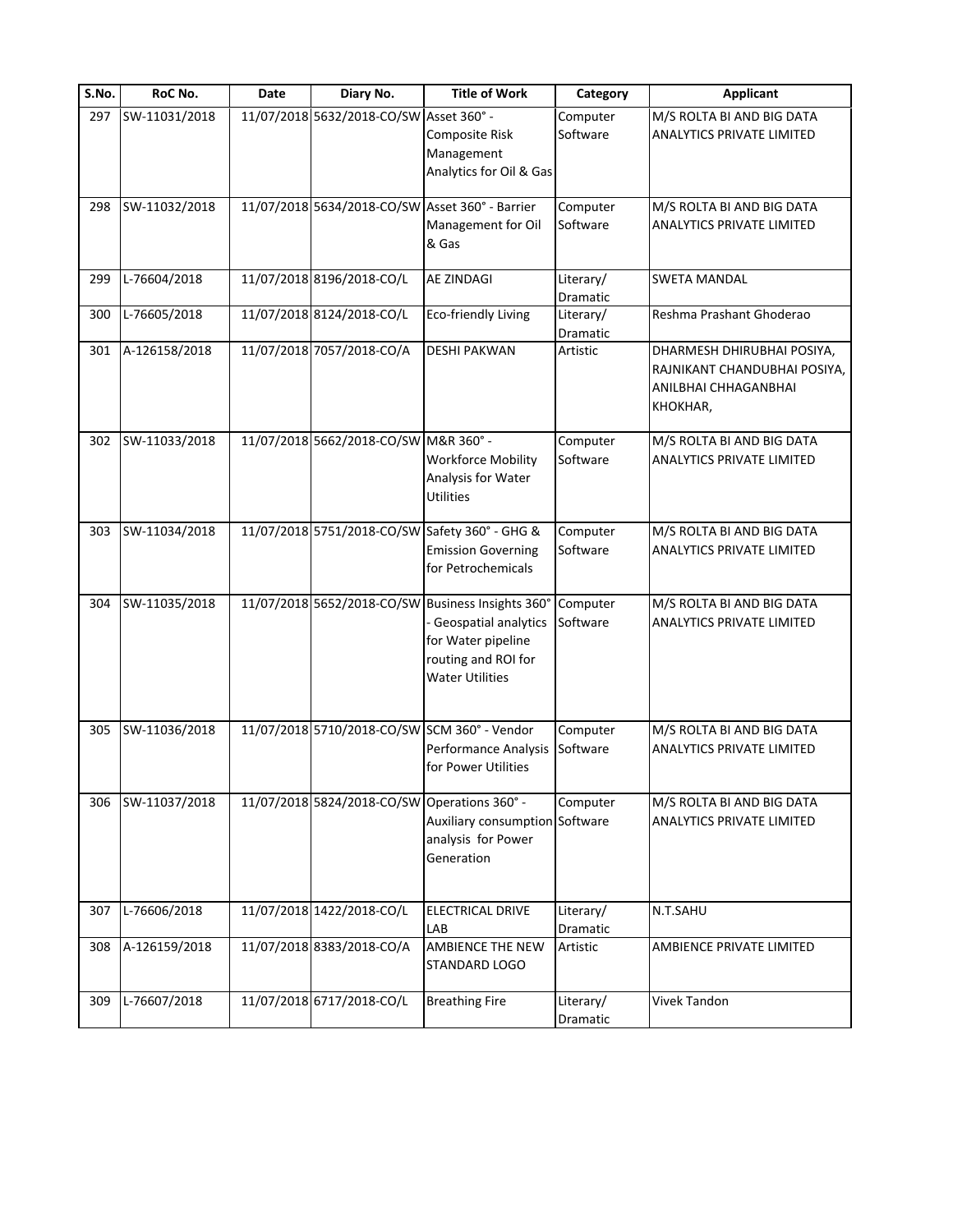| S.No. | RoC No.       | Date | Diary No.                                    | <b>Title of Work</b>                                                                                                                                         | Category              | <b>Applicant</b>                                              |
|-------|---------------|------|----------------------------------------------|--------------------------------------------------------------------------------------------------------------------------------------------------------------|-----------------------|---------------------------------------------------------------|
| 310   | L-76608/2018  |      | 11/07/2018 8176/2018-CO/L                    | Jeevanaachi 5<br>Mahaan Rahasya -<br>Prem, Anand, Moun,<br>Samruddhi Aani<br>Parameshwar<br>Praapticha Maarg                                                 | Literary/<br>Dramatic | Tejgyan Global Foundation                                     |
| 311   | L-76609/2018  |      | 11/07/2018 8275/2018-CO/L                    | Swasouvad- Ek Jaadu<br>Apla Remote Control<br>Kasa Prapt Karava                                                                                              | Literary/<br>Dramatic | Tejgyan Global Foundation                                     |
| 312   | L-76610/2018  |      | 11/07/2018 8177/2018-CO/L                    | Emotionsvar Vijay -<br>Dukhad Bhavana<br>Vyakt Karanyachi Kala                                                                                               | Literary/<br>Dramatic | Tejgyan Global Foundation                                     |
| 313   | L-76611/2018  |      | 11/07/2018 8318/2018-CO/L                    | PERFORATED EGG<br>SHELLS (AVIAN)<br><b>ALONG WITH</b><br><b>OSTEOGENIC</b><br>DIFFERENTIATING<br>CELLS AS AN IN VITRO<br>MODEL FOR CALCIUM<br>MINERALIZATION | Literary/<br>Dramatic | SRI BALAJI VIDYAPEETH                                         |
| 314   | L-76612/2018  |      | 11/07/2018 8327/2018-CO/L                    | Superhero<br>Mr.Fluoride<br>Dentalcomic- A SBV<br>Initiative                                                                                                 | Literary/<br>Dramatic | SRI BALAJI VIDYAPEETH                                         |
| 315   | SW-11038/2018 |      | 11/07/2018 5829/2018-CO/SW Operations 360° - | Water consumption<br>analysis for Power<br>Generation                                                                                                        | Computer<br>Software  | M/S ROLTA BI AND BIG DATA<br><b>ANALYTICS PRIVATE LIMITED</b> |
| 316   | SW-11039/2018 |      | 11/07/2018 5585/2018-CO/SW Asset 360° -      | Compressor<br>Performance<br>Optimization for<br>Refineries                                                                                                  | Computer<br>Software  | M/S ROLTA BI AND BIG DATA<br><b>ANALYTICS PRIVATE LIMITED</b> |
| 317   | SW-11040/2018 |      | 11/07/2018 5842/2018-CO/SW Operations 360° - | <b>Stack Emission</b><br>(CEMS) Analysis for<br><b>Power Generation</b>                                                                                      | Computer<br>Software  | M/S ROLTA BI AND BIG DATA<br>ANALYTICS PRIVATE LIMITED        |
| 318   | A-126160/2018 |      | 11/07/2018 6656/2018-CO/A                    | <b>NIMS UNIVERSITY</b>                                                                                                                                       | Artistic              | NIMS UNIVERSITY, RAJASTHAN,<br>JAIPUR STATUTORY BODY          |
| 319   | SW-11041/2018 |      | 11/07/2018 5838/2018-CO/SW Operations 360° - | Load Schedule<br>compliance for Power<br>Generation                                                                                                          | Computer<br>Software  | M/S ROLTA BI AND BIG DATA<br><b>ANALYTICS PRIVATE LIMITED</b> |
| 320   | SW-11042/2018 |      | 11/07/2018 5649/2018-CO/SW Customer Insights | 360° - Smart Meter<br>Analytics for Water<br><b>Utilities</b>                                                                                                | Computer<br>Software  | M/S ROLTA BI AND BIG DATA<br><b>ANALYTICS PRIVATE LIMITED</b> |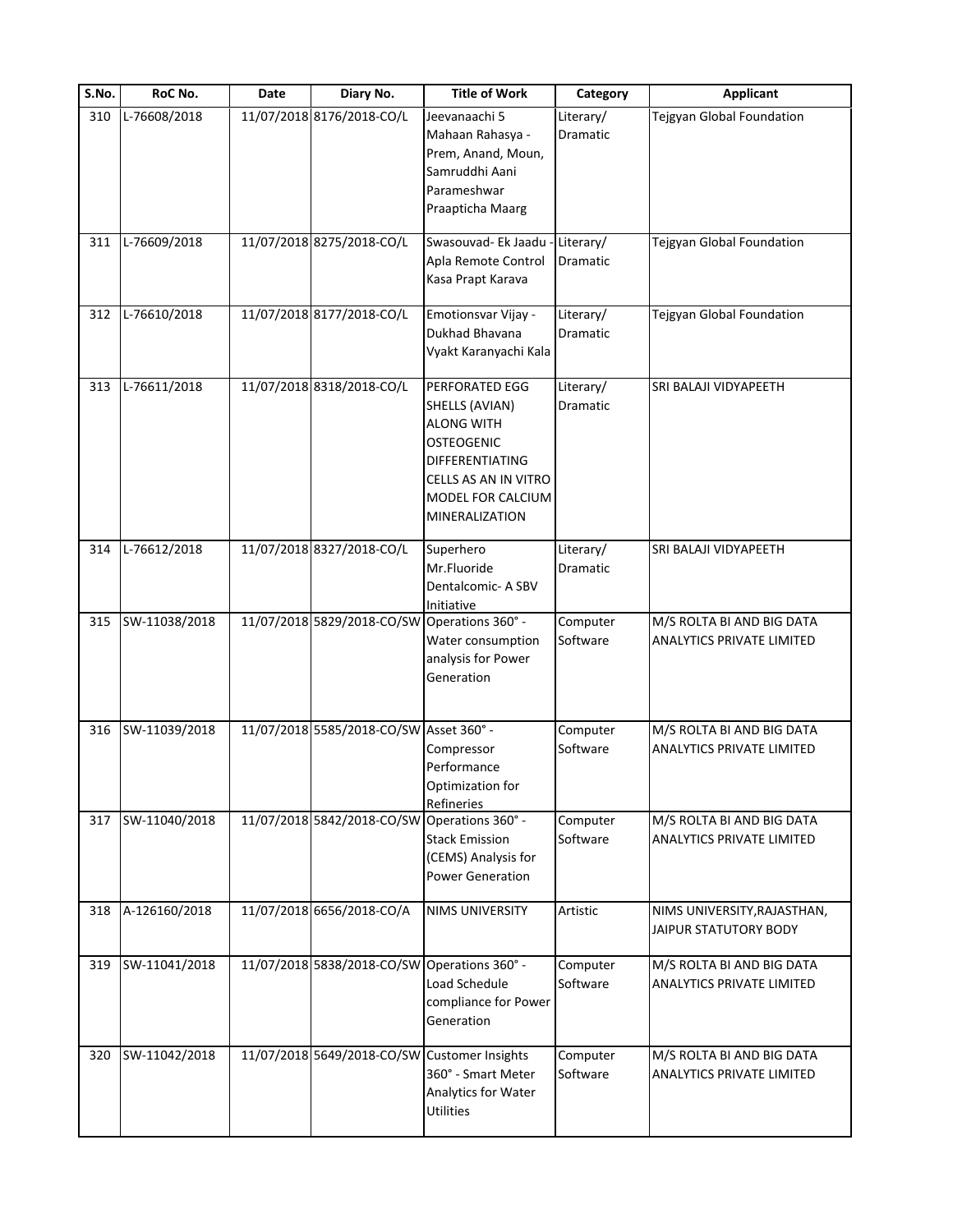| S.No. | RoC No.       | Date | Diary No.                                    | <b>Title of Work</b>                                                                                                                   | Category              | <b>Applicant</b>                                              |
|-------|---------------|------|----------------------------------------------|----------------------------------------------------------------------------------------------------------------------------------------|-----------------------|---------------------------------------------------------------|
| 321   | SW-11043/2018 |      | 11/07/2018 5839/2018-CO/SW                   | Operations 360° -<br><b>Boiler Tube Leakage</b><br>analysis for Power<br>Generation                                                    | Computer<br>Software  | M/S ROLTA BI AND BIG DATA<br>ANALYTICS PRIVATE LIMITED        |
| 322   | L-76613/2018  |      | 11/07/2018 8293/2018-CO/L                    | Electronic Interlocking Literary/<br>on Indian Railways                                                                                | Dramatic              | Purnachandra Rao Vallabhaneni                                 |
| 323   | A-126161/2018 |      | 11/07/2018 8249/2018-CO/A                    | <b>BAPUJI LABEL</b>                                                                                                                    | Artistic              | M/S NEW HOWRAH BAKERY<br><b>BAPUJI PVT LTD</b>                |
| 324   | A-126162/2018 |      | 11/07/2018 8251/2018-CO/A                    | <b>ZEST BOND LABEL</b>                                                                                                                 | Artistic              | M/S HOOGHLY EXTRUSIONS LTD                                    |
| 325   | A-126163/2018 |      | 11/07/2018 8252/2018-CO/A                    | <b>HEX BOND LABEL</b>                                                                                                                  | Artistic              | M/S HOOGHLY EXTRUSIONS LTD                                    |
| 326   | A-126164/2018 |      | 11/07/2018 8253/2018-CO/A                    | <b>HEX LABEL</b>                                                                                                                       | Artistic              | M/S HOOGHLY EXTRUSIONS LTD                                    |
| 327   | L-76614/2018  |      | 11/07/2018 6499/2018-CO/L                    | Friendship Under<br>Jambhul Tree                                                                                                       | Literary/<br>Dramatic | Rajiv Sule                                                    |
| 328   | SW-11044/2018 |      | 11/07/2018 5667/2018-CO/SW Operations 360° - | <b>Terminal Automation</b><br>& Performance<br>Optimization for<br>Refineries                                                          | Computer<br>Software  | M/S ROLTA BI AND BIG DATA<br>ANALYTICS PRIVATE LIMITED        |
| 329   | SW-11045/2018 |      | 11/07/2018 5666/2018-CO/SW M&R 360° -        | Breakdown<br>Maintenance<br>Manager for Water<br><b>Utilities</b>                                                                      | Computer<br>Software  | M/S ROLTA BI AND BIG DATA<br>ANALYTICS PRIVATE LIMITED        |
| 330   | SW-11046/2018 |      |                                              | 11/07/2018 5638/2018-CO/SW Asset 360° - Asset Life Computer<br>Cycle Analytics for Oil Software<br>& Gas                               |                       | M/S ROLTA BI AND BIG DATA<br>ANALYTICS PRIVATE LIMITED        |
| 331   | SW-11047/2018 |      | 11/07/2018 5619/2018-CO/SW M&R 360° -        | <b>Maintenance Process</b><br>Compliance Analyzer<br>and Management for<br>Refineries                                                  | Computer<br>Software  | M/S ROLTA BI AND BIG DATA<br>ANALYTICS PRIVATE LIMITED        |
| 332   | SW-11048/2018 |      |                                              | 11/07/2018 5701/2018-CO/SW Projects 360° - Budget Computer<br>compliance tracking & Software<br>Analysis for Water<br><b>Utilities</b> |                       | M/S ROLTA BI AND BIG DATA<br>ANALYTICS PRIVATE LIMITED        |
| 333   | SW-11049/2018 |      | 11/07/2018 5806/2018-CO/SW Safety 360° -     | Environmental<br>Compliance Analyzer<br>and Management for<br><b>Refineries</b>                                                        | Computer<br>Software  | M/S ROLTA BI AND BIG DATA<br><b>ANALYTICS PRIVATE LIMITED</b> |
| 334   | SW-11050/2018 |      | 11/07/2018 5644/2018-CO/SW Operations 360° - | <b>Water Demand</b><br>Forecasting                                                                                                     | Computer<br>Software  | M/S ROLTA BI AND BIG DATA<br>ANALYTICS PRIVATE LIMITED        |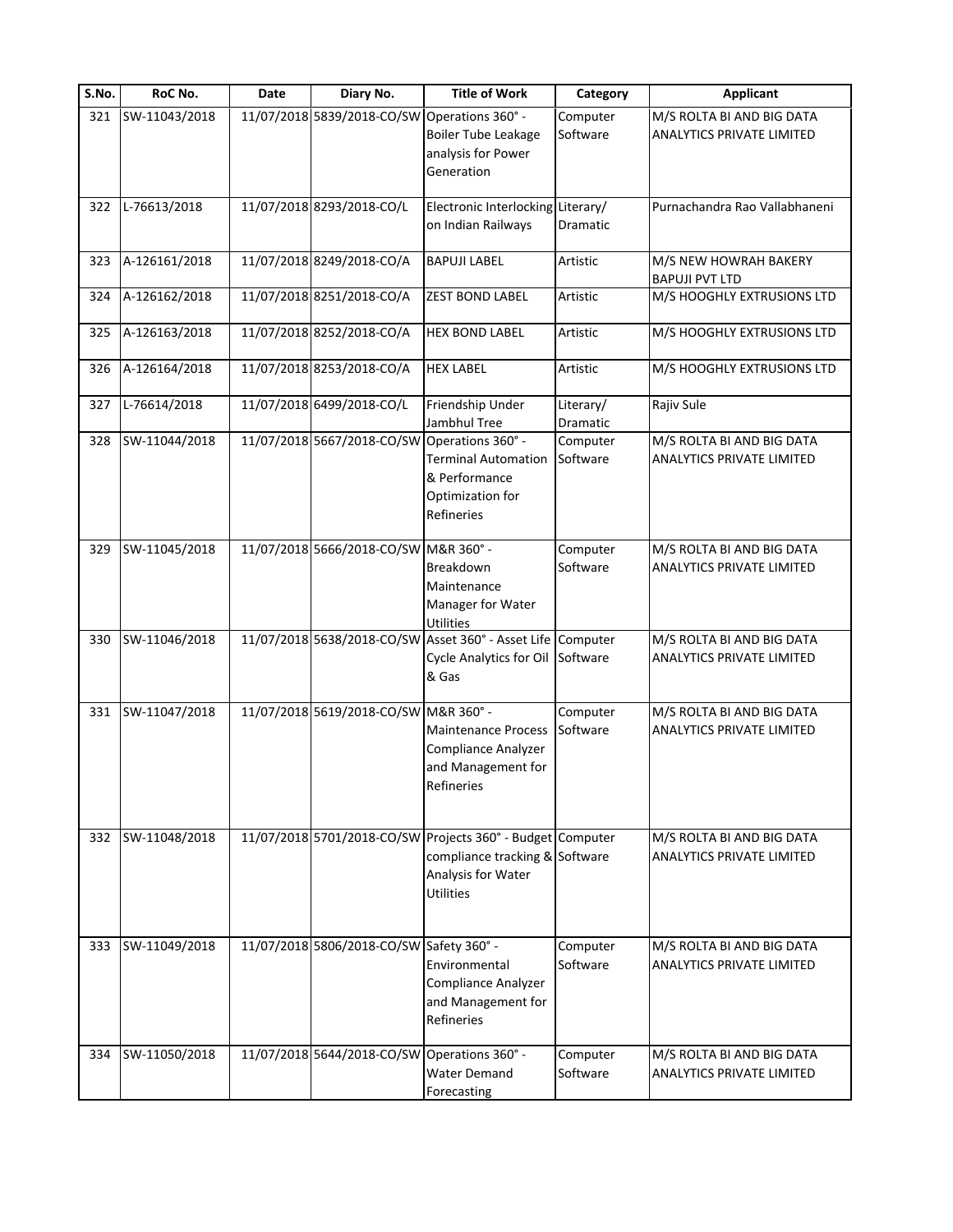| S.No. | RoC No.       | Date | Diary No.                                    | <b>Title of Work</b>                            | Category             | <b>Applicant</b>                                              |
|-------|---------------|------|----------------------------------------------|-------------------------------------------------|----------------------|---------------------------------------------------------------|
| 335   | SW-11051/2018 |      | 11/07/2018 5645/2018-CO/SW                   | Operations 360° -<br>Opportunity loss           | Computer<br>Software | M/S ROLTA BI AND BIG DATA<br><b>ANALYTICS PRIVATE LIMITED</b> |
|       |               |      |                                              | manager for                                     |                      |                                                               |
| 336   | SW-11052/2018 |      | 11/07/2018 5640/2018-CO/SW                   | Refineries<br>Asset 360° - Asset                | Computer             | M/S ROLTA BI AND BIG DATA                                     |
|       |               |      |                                              | Integrity                                       | Software             | <b>ANALYTICS PRIVATE LIMITED</b>                              |
|       |               |      |                                              | Management for Oil                              |                      |                                                               |
|       |               |      |                                              | & Gas                                           |                      |                                                               |
| 337   | SW-11053/2018 |      | 11/07/2018 5882/2018-CO/SW                   | Operations 360° -                               | Computer             | M/S ROLTA BI AND BIG DATA                                     |
|       |               |      |                                              | Power purchase                                  | Software             | ANALYTICS PRIVATE LIMITED                                     |
|       |               |      |                                              | manager for Power                               |                      |                                                               |
| 338   | A-126165/2018 |      | 11/07/2018 2305/2018-CO/A                    | <b>Utilities</b><br>LOBOSA MIX                  | Artistic             | NAGARAJ N. KABADI                                             |
|       |               |      |                                              | <b>BEVERAGE</b>                                 |                      |                                                               |
|       |               |      |                                              | <b>CONCENTRATE No.11</b>                        |                      |                                                               |
|       |               |      |                                              |                                                 |                      |                                                               |
| 339   | A-126166/2018 |      | 11/07/2018 2307/2018-CO/A                    | <b>DEVICE OF LADY</b>                           | Artistic             | NAGARAJ N. KABADI                                             |
| 340   | SW-11054/2018 |      | 11/07/2018 5669/2018-CO/SW Operations 360° - |                                                 | Computer             | M/S ROLTA BI AND BIG DATA                                     |
|       |               |      |                                              | <b>Meter Clustering</b>                         | Software             | <b>ANALYTICS PRIVATE LIMITED</b>                              |
|       |               |      |                                              | Analytics for Water                             |                      |                                                               |
| 341   | SW-11055/2018 |      | 11/07/2018 5665/2018-CO/SW M&R 360° -        | Utilities                                       | Computer             | M/S ROLTA BI AND BIG DATA                                     |
|       |               |      |                                              | <b>Maintenance Costing</b>                      | Software             | <b>ANALYTICS PRIVATE LIMITED</b>                              |
|       |               |      |                                              | Manager for Water                               |                      |                                                               |
|       |               |      |                                              | <b>Utilities</b>                                |                      |                                                               |
|       |               |      |                                              |                                                 |                      |                                                               |
| 342   | SW-11056/2018 |      | 11/07/2018 5859/2018-CO/SW                   | Operations 360° -<br>Outage Impact              | Computer<br>Software | M/S ROLTA BI AND BIG DATA<br><b>ANALYTICS PRIVATE LIMITED</b> |
|       |               |      |                                              | Analysis for Power                              |                      |                                                               |
|       |               |      |                                              | Utilities                                       |                      |                                                               |
| 343   | SW-11057/2018 |      | 11/07/2018 5874/2018-CO/SW                   | Operations 360° -                               | Computer             | M/S ROLTA BI AND BIG DATA                                     |
|       |               |      |                                              | <b>Worst Affecting</b>                          | Software             | <b>ANALYTICS PRIVATE LIMITED</b>                              |
|       |               |      |                                              | Feeder Analyzer for                             |                      |                                                               |
|       |               |      |                                              | <b>Power Utilities</b>                          |                      |                                                               |
| 344   | SW-11058/2018 |      | 11/07/2018 5861/2018-CO/SW Operations 360° - |                                                 | Computer             | M/S ROLTA BI AND BIG DATA                                     |
|       |               |      |                                              | <b>Energy Conservation</b>                      | Software             | <b>ANALYTICS PRIVATE LIMITED</b>                              |
|       |               |      |                                              | for Power Utilities                             |                      |                                                               |
|       |               |      |                                              |                                                 |                      |                                                               |
| 345   | SW-11059/2018 |      | 11/07/2018 5609/2018-CO/SW M&R 360° -        |                                                 | Computer             | M/S ROLTA BI AND BIG DATA                                     |
|       |               |      |                                              | <b>Enterprise Asset</b><br>Health - Condition   | Software             | <b>ANALYTICS PRIVATE LIMITED</b>                              |
|       |               |      |                                              | Monitoring &                                    |                      |                                                               |
|       |               |      |                                              | Analyzer for                                    |                      |                                                               |
|       |               |      |                                              | Refineries                                      |                      |                                                               |
|       |               |      |                                              |                                                 |                      |                                                               |
| 346   | SW-11060/2018 |      | 11/07/2018 5877/2018-CO/SW Operations 360° - |                                                 | Computer             | M/S ROLTA BI AND BIG DATA                                     |
|       |               |      |                                              | Operating<br>Cost Optimization for              | Software             | ANALYTICS PRIVATE LIMITED                                     |
|       |               |      |                                              | <b>Power Utilities</b>                          |                      |                                                               |
|       |               |      |                                              |                                                 |                      |                                                               |
| 347   | SW-11061/2018 |      |                                              | 11/07/2018 5815/2018-CO/SW SCM 360° - Contracts | Computer             | M/S ROLTA BI AND BIG DATA                                     |
|       |               |      |                                              | <b>Compliance Tracking</b>                      | Software             | <b>ANALYTICS PRIVATE LIMITED</b>                              |
|       |               |      |                                              | and Analysis for                                |                      |                                                               |
|       |               |      |                                              | Refineries                                      |                      |                                                               |
|       |               |      |                                              |                                                 |                      |                                                               |
|       |               |      |                                              |                                                 |                      |                                                               |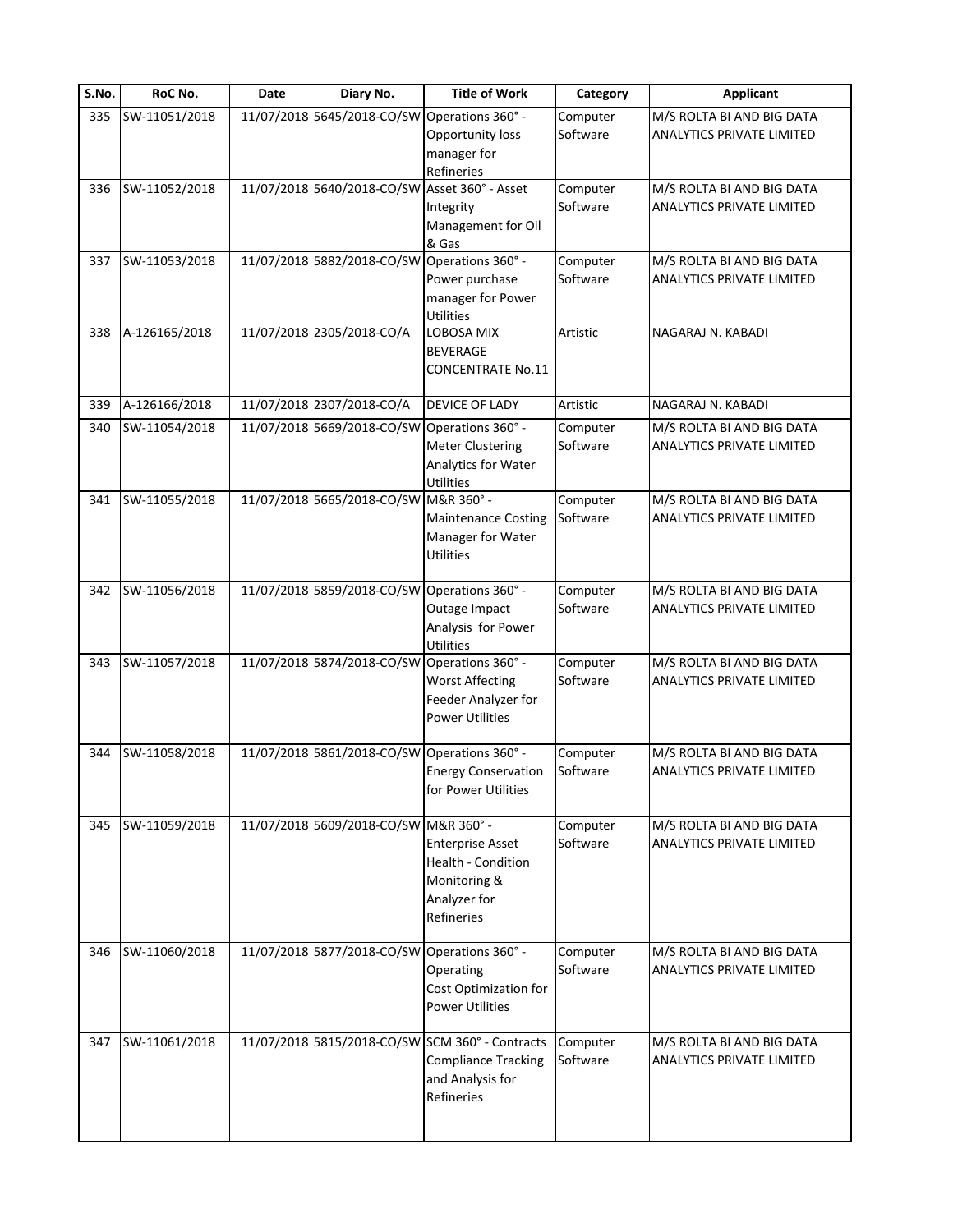| S.No. | RoC No.       | Date | Diary No.                                    | <b>Title of Work</b>                                                                                                                        | Category             | <b>Applicant</b>                                                     |
|-------|---------------|------|----------------------------------------------|---------------------------------------------------------------------------------------------------------------------------------------------|----------------------|----------------------------------------------------------------------|
| 348   | SW-11062/2018 |      | 11/07/2018 5668/2018-CO/SW                   | Operations 360° -<br>Pipeline QRA<br>(Quantitative Risk<br>Analysis) Index for<br><b>Water Utilities</b>                                    | Computer<br>Software | M/S ROLTA BI AND BIG DATA<br><b>ANALYTICS PRIVATE LIMITED</b>        |
| 349   | SW-11063/2018 |      | 11/07/2018 5608/2018-CO/SW                   | Business Insights 360°<br>Cross Functional HR,<br>Training and<br>Compliance Analyzer<br>for Oil & Gas                                      | Computer<br>Software | M/S ROLTA BI AND BIG DATA<br>ANALYTICS PRIVATE LIMITED               |
| 350   | SW-11064/2018 |      |                                              | 11/07/2018 5612/2018-CO/SW Business Insights 360°<br><b>Cross Functional</b><br>Finance Insights, Cost<br>per Ton Analysis for<br>Oil & Gas | Computer<br>Software | M/S ROLTA BI AND BIG DATA<br><b>ANALYTICS PRIVATE LIMITED</b>        |
| 351   | SW-11065/2018 |      | 11/07/2018 5878/2018-CO/SW                   | Operations 360° -<br>Power Quality Tracker Software<br>for Power Utilities                                                                  | Computer             | M/S ROLTA BI AND BIG DATA<br><b>ANALYTICS PRIVATE LIMITED</b>        |
| 352   | SW-11066/2018 |      |                                              | 11/07/2018 5614/2018-CO/SW Business Insights 360°<br><b>Balanced Score Card</b><br><b>Strategy Management</b><br>for Oil & Gas              | Computer<br>Software | M/S ROLTA BI AND BIG DATA<br>ANALYTICS PRIVATE LIMITED               |
| 353   | SW-11067/2018 |      | 11/07/2018 5611/2018-CO/SW M&R 360° -        | Maintenance Budget<br>Management and<br>Forecasting for<br>Refineries                                                                       | Computer<br>Software | M/S ROLTA BI AND BIG DATA<br><b>ANALYTICS PRIVATE LIMITED</b>        |
| 354   | A-126167/2018 |      | 11/07/2018 6570/2018-CO/A                    | Shree Siddhivinayak                                                                                                                         | Artistic             | M/S SHREE SIDDHIVINAYAK<br><b>GANPATI TEMPLE TRUST</b><br>PRABHADEVI |
| 355   | SW-11068/2018 |      | 12/07/2018 5742/2018-CO/SW SCM 360° -        | Procurement Cycle<br>Optimization for<br>Petrochemicals                                                                                     | Computer<br>Software | M/S ROLTA BI AND BIG DATA<br>ANALYTICS PRIVATE LIMITED               |
| 356   | SW-11069/2018 |      | 12/07/2018 5836/2018-CO/SW Customer Insights | 360° - Fraud & Theft<br><b>Prevention Analysis</b><br>for Power Utilities                                                                   | Computer<br>Software | M/S ROLTA BI AND BIG DATA<br><b>ANALYTICS PRIVATE LIMITED</b>        |
| 357   | SW-11070/2018 |      | 12/07/2018 5825/2018-CO/SW                   | Operations 360° -<br>Operating<br>Cost Optimization for<br><b>Gas Utilities</b>                                                             | Computer<br>Software | M/S ROLTA BI AND BIG DATA<br><b>ANALYTICS PRIVATE LIMITED</b>        |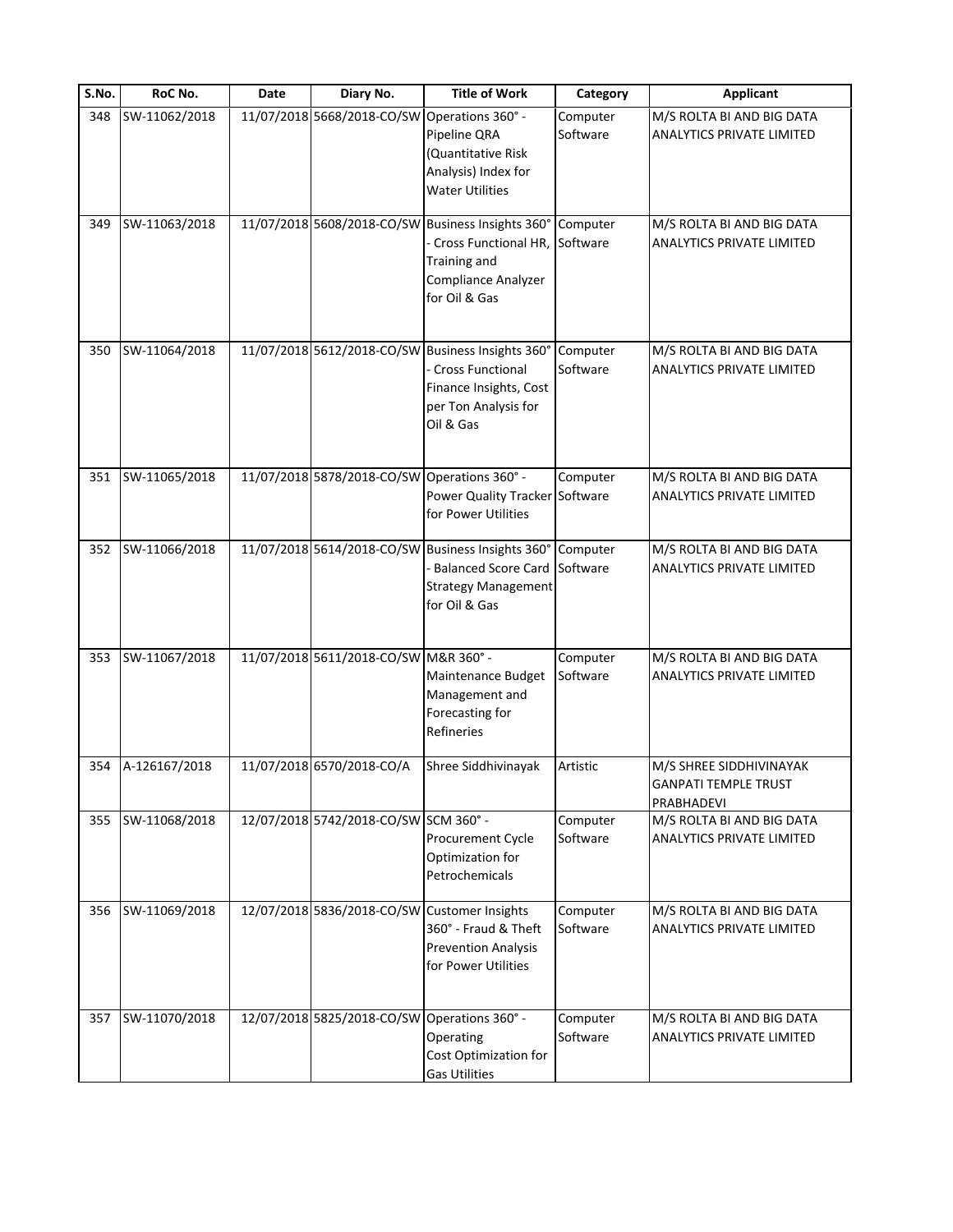| S.No. | RoC No.       | Date | Diary No.                                    | <b>Title of Work</b>                                                                       | Category             | <b>Applicant</b>                                              |
|-------|---------------|------|----------------------------------------------|--------------------------------------------------------------------------------------------|----------------------|---------------------------------------------------------------|
| 358   | SW-11071/2018 |      | 12/07/2018 5617/2018-CO/SW M&R 360° -        | Maintenance Cockpit<br>for Refineries                                                      | Computer<br>Software | M/S ROLTA BI AND BIG DATA<br>ANALYTICS PRIVATE LIMITED        |
| 359   | SW-11072/2018 |      | 12/07/2018 5809/2018-CO/SW                   | Operations 360° -<br>Meter Data<br>Management and<br><b>Analytics for Gas</b><br>Utilities | Computer<br>Software | M/S ROLTA BI AND BIG DATA<br>ANALYTICS PRIVATE LIMITED        |
| 360   | SW-11073/2018 |      | 12/07/2018 5801/2018-CO/SW                   | Operations 360° -<br><b>Meter Clustering</b><br>Analytics for Gas<br><b>Utilities</b>      | Computer<br>Software | M/S ROLTA BI AND BIG DATA<br>ANALYTICS PRIVATE LIMITED        |
| 361   | SW-11074/2018 |      | 12/07/2018 5805/2018-CO/SW Operations 360° - | <b>Demand Forecasting</b><br>for Gas Utilities                                             | Computer<br>Software | M/S ROLTA BI AND BIG DATA<br>ANALYTICS PRIVATE LIMITED        |
| 362   | SW-11075/2018 |      | 12/07/2018 5814/2018-CO/SW Operations 360° - | Sewage treatment<br>analytics for Gas<br><b>Utilities</b>                                  | Computer<br>Software | M/S ROLTA BI AND BIG DATA<br>ANALYTICS PRIVATE LIMITED        |
| 363   | SW-11076/2018 |      | 12/07/2018 5821/2018-CO/SW                   | Operations 360° -<br><b>Flooding Probability</b><br>Analysis for Gas<br><b>Utilities</b>   | Computer<br>Software | M/S ROLTA BI AND BIG DATA<br>ANALYTICS PRIVATE LIMITED        |
| 364   | SW-11077/2018 |      | 12/07/2018 5817/2018-CO/SW Operations 360° - | <b>Customer Side</b><br>Leakage Detection<br>Analysis for Gas<br>Utilities                 | Computer<br>Software | M/S ROLTA BI AND BIG DATA<br>ANALYTICS PRIVATE LIMITED        |
| 365   | A-126168/2018 |      | 12/07/2018 7708/2018-CO/A                    | CAD DESK                                                                                   | Artistic             | PRASHI TRAINING AND<br>TECHNICAL SERVICES PVT. LTD.           |
| 366   | SW-11078/2018 |      | 12/07/2018 7658/2018-CO/SW www.doracto.com   |                                                                                            | Computer<br>Software | S.Dhakshnamoorthy                                             |
| 367   | SW-11079/2018 |      | 12/07/2018 5646/2018-CO/SW Operations 360° - | Situational Awareness Software<br>with Geospatial<br>Analytics for water<br>network        | Computer             | M/S ROLTA BI AND BIG DATA<br>ANALYTICS PRIVATE LIMITED        |
| 368   | SW-11080/2018 |      | 12/07/2018 5722/2018-CO/SW M&R 360° -        | Maintenance<br><b>Budgeting for Water</b><br><b>Utilities</b>                              | Computer<br>Software | M/S ROLTA BI AND BIG DATA<br><b>ANALYTICS PRIVATE LIMITED</b> |
| 369   | SW-11081/2018 |      | 12/07/2018 5663/2018-CO/SW M&R 360° -        | Consumables<br>consumption and<br>inventory tracker for<br><b>Water Utilities</b>          | Computer<br>Software | M/S ROLTA BI AND BIG DATA<br><b>ANALYTICS PRIVATE LIMITED</b> |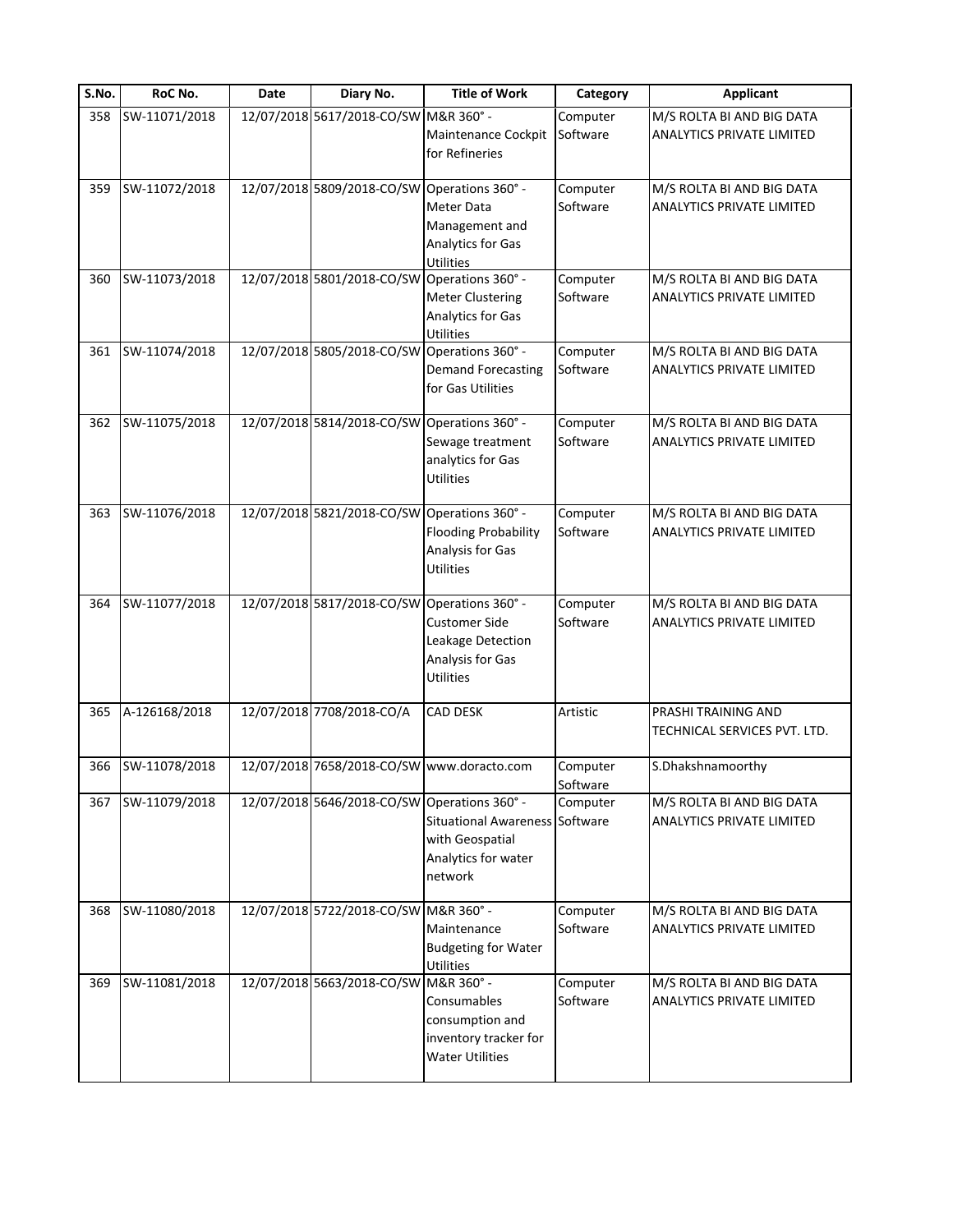| S.No. | RoC No.       | Date | Diary No.                                    | <b>Title of Work</b>                                                                                             | Category                     | <b>Applicant</b>                                              |
|-------|---------------|------|----------------------------------------------|------------------------------------------------------------------------------------------------------------------|------------------------------|---------------------------------------------------------------|
| 370   | SW-11082/2018 |      | 12/07/2018 5804/2018-CO/SW Operations 360° - | Grid Demand Analysis Software<br>for Power Generation                                                            | Computer                     | M/S ROLTA BI AND BIG DATA<br>ANALYTICS PRIVATE LIMITED        |
| 371   | SW-11083/2018 |      |                                              | 12/07/2018 7169/2015-CO/SW Animated Interactive<br><b>Educational Software</b>                                   | Computer<br>Software         | Mrs. Uma Surendra Shinde                                      |
| 372   | L-76615/2018  |      | 12/07/2018 9770/2017-CO/L                    | BAMBHIMALA                                                                                                       | Literary/<br><b>Dramatic</b> | Sarika Jain                                                   |
| 373   | SW-11084/2018 |      | 12/07/2018 5768/2018-CO/SW Projects 360° -   | Schedule and<br>Resource compliance<br>and optimization for<br><b>Gas Utilities</b>                              | Computer<br>Software         | M/S ROLTA BI AND BIG DATA<br>ANALYTICS PRIVATE LIMITED        |
| 374   | SW-11085/2018 |      |                                              | 12/07/2018 5647/2018-CO/SW Operations 360° - Non Computer<br>revenue water<br>analyzer                           | Software                     | M/S ROLTA BI AND BIG DATA<br>ANALYTICS PRIVATE LIMITED        |
| 375   | SW-11086/2018 |      | 12/07/2018 4634/2018-CO/L                    | <b>C-DOT GPON EMS</b><br>SIMULATOR                                                                               | Computer<br>Software         | CENTRE FOR DEVELOPMENT OF<br><b>TELEMATICS</b>                |
| 376   | L-76616/2018  |      | 12/07/2018 8385/2018-CO/L                    | <b>SPEAKING IELTS</b><br>STEPS (PART-1)                                                                          | Literary/<br>Dramatic        | Priya Gosain                                                  |
| 377   | SW-11087/2018 |      |                                              | 12/07/2018 5765/2018-CO/SW Sustainability 360° -<br><b>CSR Compliance</b><br>Manager for Gas<br><b>Utilities</b> | Computer<br>Software         | M/S ROLTA BI AND BIG DATA<br><b>ANALYTICS PRIVATE LIMITED</b> |
| 378   | SW-11088/2018 |      |                                              | 12/07/2018 5764/2018-CO/SW Sustainability 360° -<br>Regulatory<br>Compliance<br>Governing for Gas<br>Utilities   | Computer<br>Software         | M/S ROLTA BI AND BIG DATA<br>ANALYTICS PRIVATE LIMITED        |
| 379   | A-126169/2018 |      | 12/07/2018 7885/2018-CO/A                    | <b>SUNTAPS</b>                                                                                                   | Artistic                     | M/A SUNFLOW BATH PVT LTD                                      |
| 380   | A-126170/2018 |      | 12/07/2018 7884/2018-CO/A                    | <b>SCORPION</b>                                                                                                  | Artistic                     | M/S SIFAM HEALTHCARE P LTD                                    |
| 381   | L-76617/2018  |      | 12/07/2018 7549/2018-CO/L                    | Realisation                                                                                                      | Literary/<br>Dramatic        | Deepa Acharya                                                 |
| 382   | L-76618/2018  |      | 12/07/2018 8173/2018-CO/L                    | Nirasha Se Mukti -<br>Freedom From<br>Depression                                                                 | Literary/<br>Dramatic        | Tejgyan Global Foundation                                     |
| 383   | SW-11089/2018 |      | 12/07/2018 5772/2018-CO/SW SCM 360° - MRO    | <b>Spares Management</b><br>for Water Utilities                                                                  | Computer<br>Software         | M/S ROLTA BI AND BIG DATA<br>ANALYTICS PRIVATE LIMITED        |
| 384   | SW-11090/2018 |      |                                              | 12/07/2018 5697/2018-CO/SW SCM 360° - Vendor<br>Performance Analysis<br>for Water Utilities                      | Computer<br>Software         | M/S ROLTA BI AND BIG DATA<br>ANALYTICS PRIVATE LIMITED        |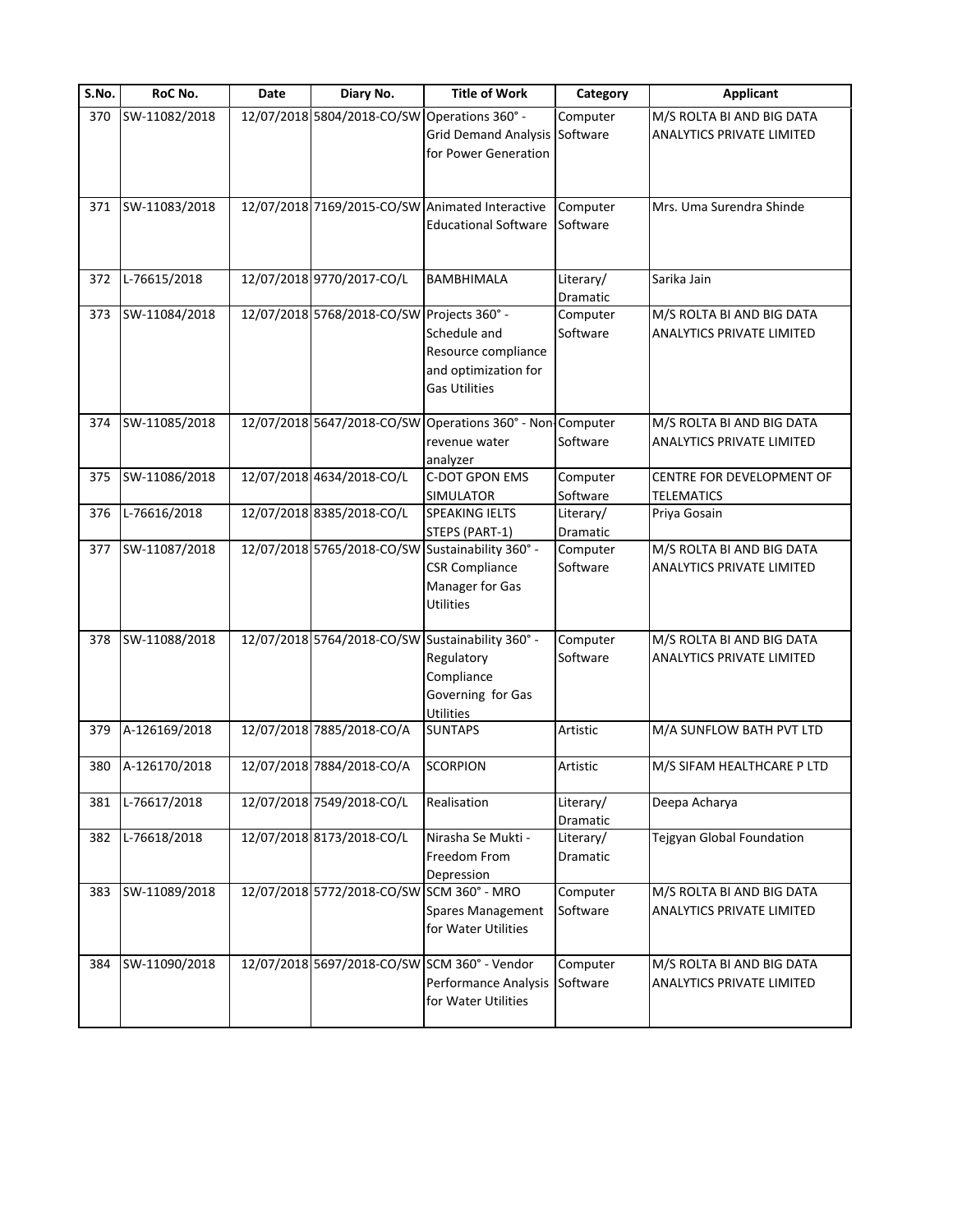| S.No. | RoC No.       | Date | Diary No.                                   | <b>Title of Work</b>                                                                                                | Category              | <b>Applicant</b>                                              |
|-------|---------------|------|---------------------------------------------|---------------------------------------------------------------------------------------------------------------------|-----------------------|---------------------------------------------------------------|
| 385   | SW-11091/2018 |      | 12/07/2018 5648/2018-CO/SW                  | <b>Customer Insights</b><br>360° - Customer<br>Compliance and<br><b>Engagement Analytics</b><br>for Water Utilities | Computer<br>Software  | M/S ROLTA BI AND BIG DATA<br><b>ANALYTICS PRIVATE LIMITED</b> |
| 386   | L-76619/2018  |      | 12/07/2018 8170/2018-CO/L                   | Sindbad ki 7 Sahasik<br>Yatraon se seekhein -<br>Darr Naam Ki Koi<br><b>Cheeze Nahin</b>                            | Literary/<br>Dramatic | Tejgyan Global Foundation                                     |
| 387   | SW-11092/2018 |      |                                             | 12/07/2018 5642/2018-CO/SW Asset Management<br>Analytics for<br>Transportation                                      | Computer<br>Software  | M/S ROLTA BI AND BIG DATA<br>ANALYTICS PRIVATE LIMITED        |
| 388   | SW-11093/2018 |      | 12/07/2018 5641/2018-CO/SW Traffic Incident | Analysis for<br>Transportation                                                                                      | Computer<br>Software  | M/S ROLTA BI AND BIG DATA<br><b>ANALYTICS PRIVATE LIMITED</b> |
| 389   | SW-11094/2018 |      |                                             | 12/07/2018 5639/2018-CO/SW Worst Actor analytics<br>for Transportation                                              | Computer<br>Software  | M/S ROLTA BI AND BIG DATA<br>ANALYTICS PRIVATE LIMITED        |
| 390   | SW-11095/2018 |      | 12/07/2018 5637/2018-CO/SW                  | <b>Operation Analytics</b><br>Suite for<br>Transportation                                                           | Computer<br>Software  | M/S ROLTA BI AND BIG DATA<br><b>ANALYTICS PRIVATE LIMITED</b> |
| 391   | SW-11096/2018 |      |                                             | 12/07/2018 5635/2018-CO/SW State Residential Big<br>Data Hub Platform                                               | Computer<br>Software  | M/S ROLTA BI AND BIG DATA<br>ANALYTICS PRIVATE LIMITED        |
| 392   | SW-11097/2018 |      |                                             | 12/07/2018 5633/2018-CO/SW Analytics portal for<br>Economic<br>Development                                          | Computer<br>Software  | M/S ROLTA BI AND BIG DATA<br><b>ANALYTICS PRIVATE LIMITED</b> |
| 393   | SW-11098/2018 |      |                                             | 12/07/2018 5631/2018-CO/SW Analytics portal for<br>Industrial<br>Development                                        | Computer<br>Software  | M/S ROLTA BI AND BIG DATA<br>ANALYTICS PRIVATE LIMITED        |
| 394   | SW-11099/2018 |      | 12/07/2018 5629/2018-CO/SW                  | Land Management<br>Analytics                                                                                        | Computer<br>Software  | M/S ROLTA BI AND BIG DATA<br><b>ANALYTICS PRIVATE LIMITED</b> |
| 395   | SW-11100/2018 |      | 12/07/2018 5626/2018-CO/SW Solid Waste      | Management<br>Analytics                                                                                             | Computer<br>Software  | M/S ROLTA BI AND BIG DATA<br>ANALYTICS PRIVATE LIMITED        |
| 396   | L-76620/2018  |      | 12/07/2018 8286/2018-CO/L                   | SAHSIK YATRA TOUR<br><b>ADVENTURE KHAJANE Dramatic</b><br>KI KHOJ GAME<br>/SHOW AUR FORMAT                          | Literary/             | DHEERAJ DEWANGAN                                              |
| 397   | SW-11101/2018 |      |                                             | 12/07/2018 5694/2018-CO/SW Asset 360° - Furnace<br>Efficiency<br>Optimization for<br>Petrochemicals                 | Computer<br>Software  | M/S ROLTA BI AND BIG DATA<br>ANALYTICS PRIVATE LIMITED        |
| 398   | SW-11102/2018 |      | 12/07/2018 5700/2018-CO/SW                  | Projects 360° -<br><b>Engineering MOC</b><br>Desk - Asset Integrity<br>Analyzer for Water<br><b>Utilities</b>       | Computer<br>Software  | M/S ROLTA BI AND BIG DATA<br><b>ANALYTICS PRIVATE LIMITED</b> |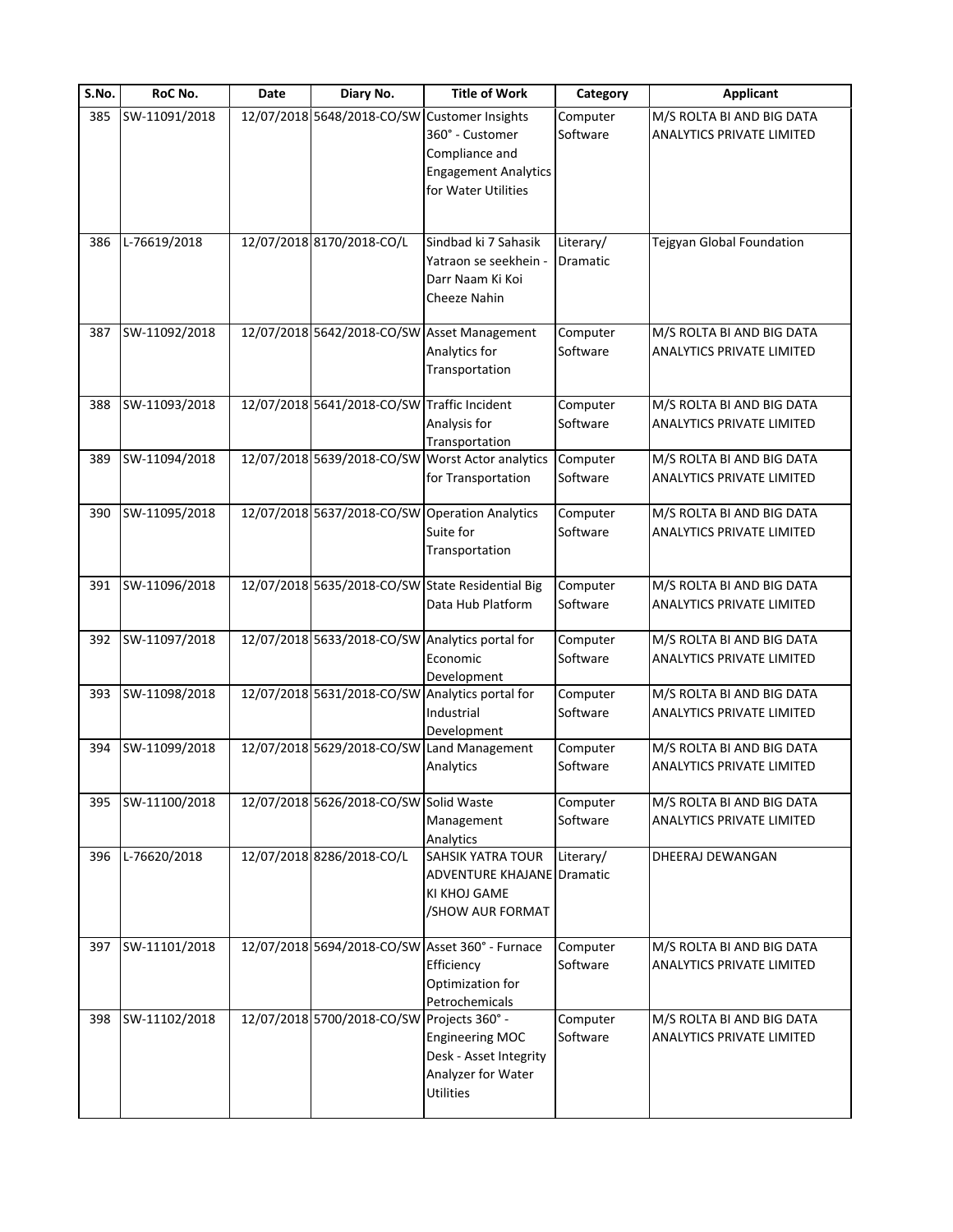| $\overline{\mathsf{S}}$ . No. | RoC No.       | Date | Diary No.                                     | <b>Title of Work</b>                             | Category  | <b>Applicant</b>                 |
|-------------------------------|---------------|------|-----------------------------------------------|--------------------------------------------------|-----------|----------------------------------|
| 399                           | SW-11103/2018 |      | 12/07/2018 5671/2018-CO/SW                    | Operations 360° -                                | Computer  | M/S ROLTA BI AND BIG DATA        |
|                               |               |      |                                               | Gross Refinery Margin Software                   |           | <b>ANALYTICS PRIVATE LIMITED</b> |
|                               |               |      |                                               | Analyzer for                                     |           |                                  |
|                               |               |      |                                               | Refineries                                       |           |                                  |
| 400                           | SW-11104/2018 |      | 12/07/2018 5591/2018-CO/SW                    | SCM 360° - Contracts                             | Computer  | M/S ROLTA BI AND BIG DATA        |
|                               |               |      |                                               | Performance                                      | Software  | ANALYTICS PRIVATE LIMITED        |
|                               |               |      |                                               | Management for Gas                               |           |                                  |
|                               |               |      |                                               | <b>Utilities</b>                                 |           |                                  |
|                               |               |      |                                               |                                                  |           |                                  |
| 401                           | SW-11105/2018 |      | 12/07/2018 5767/2018-CO/SW SCM 360° - MRO     |                                                  | Computer  | M/S ROLTA BI AND BIG DATA        |
|                               |               |      |                                               | Spares Management                                | Software  | ANALYTICS PRIVATE LIMITED        |
|                               |               |      |                                               | for Gas Utilities                                |           |                                  |
|                               |               |      |                                               |                                                  |           |                                  |
| 402                           | SW-11106/2018 |      | 12/07/2018 5830/2018-CO/SW Operations 360° -  |                                                  | Computer  | M/S ROLTA BI AND BIG DATA        |
|                               |               |      |                                               | Outage Impact                                    | Software  | ANALYTICS PRIVATE LIMITED        |
|                               |               |      |                                               | Analysis for Gas                                 |           |                                  |
|                               |               |      |                                               | <b>Utilities</b>                                 |           |                                  |
| 403                           | SW-11107/2018 |      |                                               | 12/07/2018 5832/2018-CO/SW Asset 360° - Pipeline | Computer  | M/S ROLTA BI AND BIG DATA        |
|                               |               |      |                                               | integrity for Gas                                | Software  | <b>ANALYTICS PRIVATE LIMITED</b> |
|                               |               |      |                                               | <b>Utilities</b>                                 |           |                                  |
| 404                           | SW-11108/2018 |      | 12/07/2018 5834/2018-CO/SW                    | Asset 360° -                                     | Computer  | M/S ROLTA BI AND BIG DATA        |
|                               |               |      |                                               | <b>Geospatial Asset</b>                          | Software  | <b>ANALYTICS PRIVATE LIMITED</b> |
|                               |               |      |                                               | Management for Gas                               |           |                                  |
|                               |               |      |                                               | <b>Utilities</b>                                 |           |                                  |
| 405                           | SW-11109/2018 |      | 12/07/2018 5775/2018-CO/SW                    | Business Insights 360°                           | Computer  | M/S ROLTA BI AND BIG DATA        |
|                               |               |      |                                               | - Cross Functional HR,                           | Software  | <b>ANALYTICS PRIVATE LIMITED</b> |
|                               |               |      |                                               | <b>Training and</b>                              |           |                                  |
|                               |               |      |                                               | Compliance Analyzer                              |           |                                  |
|                               |               |      |                                               | for Gas Utilities                                |           |                                  |
|                               |               |      |                                               |                                                  |           |                                  |
|                               |               |      |                                               |                                                  |           |                                  |
| 406                           | SW-11110/2018 |      | 12/07/2018 5774/2018-CO/SW Asset 360° - Asset |                                                  | Computer  | M/S ROLTA BI AND BIG DATA        |
|                               |               |      |                                               | Integrity                                        | Software  | <b>ANALYTICS PRIVATE LIMITED</b> |
|                               |               |      |                                               | Management for                                   |           |                                  |
|                               |               |      |                                               | <b>Power Utilities</b>                           |           |                                  |
| 407                           | SW-11111/2018 |      | 12/07/2018 7812/2018-CO/SW FBO10              |                                                  | Computer  | <b>ASPIRATIONAL BIZ PRIVATE</b>  |
|                               |               |      |                                               |                                                  | Software  | LIMITED                          |
| 408                           | L-76621/2018  |      | 12/07/2018 11873/2017-CO/L                    | Oral Health- All you                             | Literary/ | <b>Benley George</b>             |
|                               |               |      |                                               | need to know                                     | Dramatic  |                                  |
| 409                           | L-76622/2018  |      | 12/07/2018 3651/2015-CO/L                     | <b>SANTMAT DARSHAN</b>                           | Literary/ | RADHA SOAMI SATSANG BEAS         |
|                               |               |      |                                               | 1                                                | Dramatic  |                                  |
| 410                           | L-76623/2018  |      | 12/07/2018 3628/2015-CO/L                     | THE PATH                                         | Literary/ | RADHA SOAMI SATSANG BEAS         |
|                               |               |      |                                               |                                                  | Dramatic  |                                  |
| 411                           | L-76624/2018  |      | 12/07/2018 3650/2015-CO/L                     | PARAS ES PARAS                                   | Literary/ | RADHA SOAMI SATSANG BEAS         |
|                               |               |      |                                               |                                                  | Dramatic  |                                  |
| 412                           | L-76625/2018  |      | 12/07/2018 482/2015-CO/L                      | <b>SATSANG SANGREH 5</b>                         | Literary/ | RADHA SOAMI SATSANG BEAS         |
|                               |               |      |                                               |                                                  | Dramatic  |                                  |
| 413                           | L-76626/2018  |      | 12/07/2018 8368/2018-CO/L                     | Korean Peninsula: A                              | Literary/ | Naveen Tomar                     |
|                               |               |      |                                               | Pawn On The                                      | Dramatic  |                                  |
|                               |               |      |                                               | Geopolitical                                     |           |                                  |
|                               |               |      |                                               | Chessboard                                       |           |                                  |
|                               |               |      |                                               |                                                  |           |                                  |
| 414                           | L-76627/2018  |      | 12/07/2018 8299/2018-CO/L                     | Wavy Bob                                         | Literary/ | Sameer Suryakant Kulkarni        |
|                               |               |      |                                               |                                                  | Dramatic  |                                  |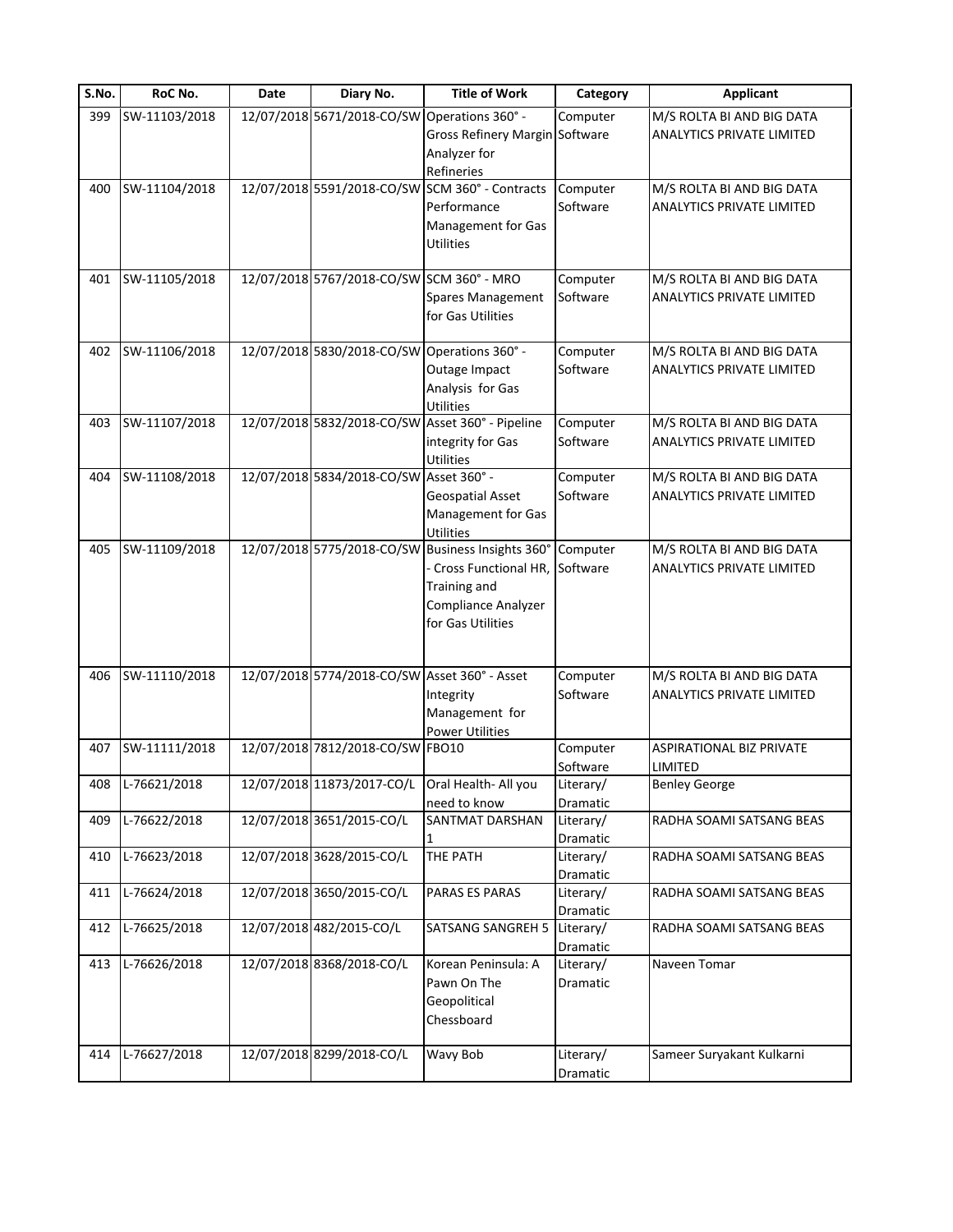| S.No. | RoC No.       | Date       | Diary No.                                    | <b>Title of Work</b>                                                                                                                                                                                 | Category                     | <b>Applicant</b>                                              |
|-------|---------------|------------|----------------------------------------------|------------------------------------------------------------------------------------------------------------------------------------------------------------------------------------------------------|------------------------------|---------------------------------------------------------------|
| 415   | L-76628/2018  |            | 12/07/2018 8354/2018-CO/L                    | SIDDHA EXTRACTOR<br><b>CUM CONVERTER</b><br>AND SIDDHA                                                                                                                                               | Literary/<br><b>Dramatic</b> | <b>SWAMI HARDAS</b>                                           |
| 416   | SW-11112/2018 |            | 12/07/2018 5793/2018-CO/SW                   | <b>BOOSTER</b><br>Operations 360° -<br>Plant Load Factor<br>Analysis for Power<br>Generation                                                                                                         | Computer<br>Software         | M/S ROLTA BI AND BIG DATA<br><b>ANALYTICS PRIVATE LIMITED</b> |
| 417   | L-76629/2018  |            | 12/07/2018 8353/2018-CO/L                    | QUANTUM<br><b>TECHNOLOGICAL</b><br>SOLUTIONS TO<br>PROBLEMS OF<br><b>HUMAN LIFE AND</b><br><b>CONCERNING</b><br><b>HUMAN LIFE BY</b><br>CONCEPTUAL<br><b>CREATIVE ENERGY</b><br><b>METHODOLOGIES</b> | Literary/<br><b>Dramatic</b> | <b>SWAMI HARDAS</b>                                           |
| 418   | L-76630/2018  |            | 12/07/2018 7056/2018-CO/L                    | KOSTHA- A clinical<br>perspective                                                                                                                                                                    | Literary/<br>Dramatic        | Pavana.J                                                      |
| 419   | SW-11113/2018 |            |                                              | 12/07/2018 5766/2018-CO/SW SCM 360° - Vendor<br>Performance Analysis<br>for Gas Utilities                                                                                                            | Computer<br>Software         | M/S ROLTA BI AND BIG DATA<br><b>ANALYTICS PRIVATE LIMITE</b>  |
| 420   | L-76631/2018  |            | 12/07/2018 3969/2018-CO/L                    | POLYCATH- ADVA<br><b>PORT</b>                                                                                                                                                                        | Literary/<br>Dramatic        | POLY MEDICURE LIMITED                                         |
| 421   | L-76632/2018  |            | 12/07/2018 8424/2018-CO/L                    | MANISH - Stories and<br><b>Lyrics Collections</b>                                                                                                                                                    | Literary/<br>Dramatic        | <b>MANISH DHOUNDIYAL</b>                                      |
| 422   | L-76633/2018  |            | 12/07/2018 4436/2018-CO/L                    | <b>LEKHAN JAGAT</b><br><b>GUJARATI I</b>                                                                                                                                                             | Literary/<br><b>Dramatic</b> | LOKHIL PUSHPABEN BHAVESH                                      |
| 423   | SW-11114/2018 |            | 12/07/2018 10286/2016-<br>CO/SW              | <b>Student University</b><br>mark Analysing<br>System                                                                                                                                                | Computer<br>Software         | T.A.MOHANAPRAKASH                                             |
| 424   | A-126171/2018 |            | 12/07/2018 8259/2018-CO/A                    | <b>BADSHAH RAJWARI</b><br>LABEL                                                                                                                                                                      | Artistic                     | <b>Bhagwati Food Products</b>                                 |
| 425   | SR-13615/2018 |            | 12/07/2018 8370/2018-CO/SR                   | Aaaj Gagan Thi<br>Chandan Dholay Re -<br>Sitar Instrument                                                                                                                                            | Sound<br>Recording           | <b>BHARAT DESAI</b>                                           |
| 426   | SW-11115/2018 |            | 12/07/2018 4725/2018-CO/SW TaSSRDb: Triticum | aestivum SSR<br>Database                                                                                                                                                                             | Computer<br>Software         | <b>DIRECTOR</b>                                               |
| 427   | A-126172/2018 |            | 12/07/2018 9209/2017-CO/A                    | <b>BELCO</b>                                                                                                                                                                                         | Artistic                     | <b>BELCO SPORTS</b>                                           |
| 428   | L-76634/2018  |            | 12/07/2018 8325/2018-CO/L                    | LUDO-Learn and<br>Utilize -Dental tips for<br>Oral cavity " - A SBV<br>Initiative                                                                                                                    | Literary/<br>Dramatic        | SRI BALAJI VIDYAPEETH                                         |
| 429   | L-76635/2018  |            | 12/07/2018 4718/2018-CO/A                    | Typographic research Literary/<br>and font development Dramatic                                                                                                                                      |                              | Asmita Jalali                                                 |
| 430   | SR-13616/2018 | 13/07/2018 | 8236/2018-CO/SR                              | <b>BANDA BINDAAS</b>                                                                                                                                                                                 | Sound<br>Recording           | Sangeet Prakash Chaudhari                                     |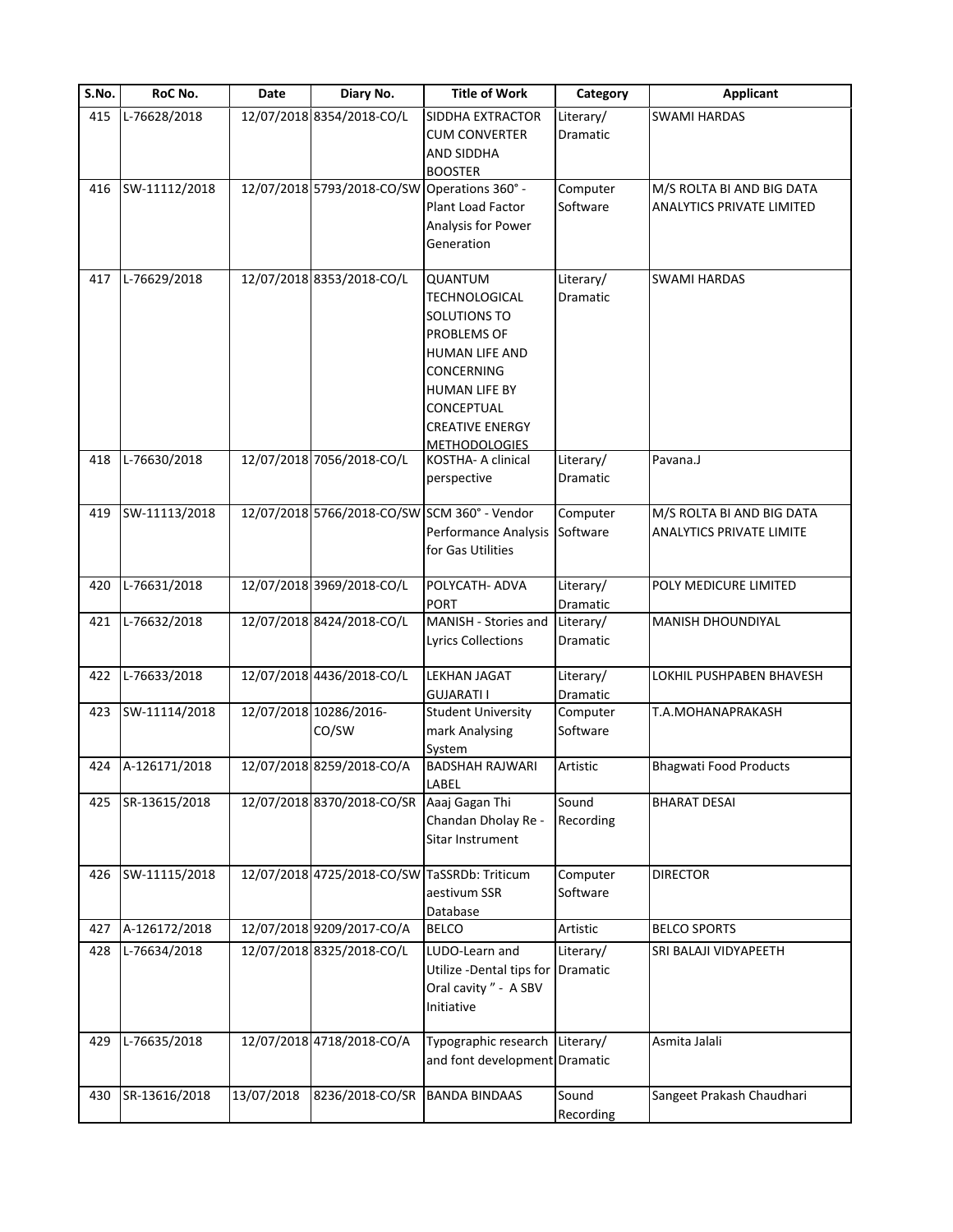| S.No. | RoC No.       | Date       | Diary No.                         | <b>Title of Work</b>                                                                             | Category              | <b>Applicant</b>                                              |
|-------|---------------|------------|-----------------------------------|--------------------------------------------------------------------------------------------------|-----------------------|---------------------------------------------------------------|
| 431   | L-76636/2018  | 13/07/2018 | 7682/2018-CO/L                    | <b>TEZ GATI PRANAALI</b>                                                                         | Literary/<br>Dramatic | <b>KARTAR SINGH</b>                                           |
| 432   | SW-11116/2018 | 13/07/2018 |                                   | 5788/2018-CO/SW Asset 360° - Turbine<br><b>Failure Prediction for</b><br><b>Power Generation</b> | Computer<br>Software  | M/S ROLTA BI AND BIG DATA<br><b>ANALYTICS PRIVATE LIMITED</b> |
| 433   | SW-11117/2018 | 13/07/2018 | 5787/2018-CO/SW Asset 360° - Pump | Performance<br>Optimization for<br><b>Power Generation</b>                                       | Computer<br>Software  | M/S ROLTA BI AND BIG DATA<br>ANALYTICS PRIVATE LIMITED        |
| 434   | SW-11118/2018 | 13/07/2018 | 5786/2018-CO/SW Asset 360° - Heat | Exchanger<br>Performance<br>Optimization for<br><b>Power Generation</b>                          | Computer<br>Software  | M/S ROLTA BI AND BIG DATA<br>ANALYTICS PRIVATE LIMITED        |
| 435   | SW-11119/2018 | 13/07/2018 | 5785/2018-CO/SW Asset 360° -      | Compressor<br>Performance<br>Optimization for<br><b>Power Generation</b>                         | Computer<br>Software  | M/S ROLTA BI AND BIG DATA<br><b>ANALYTICS PRIVATE LIMITED</b> |
| 436   | SW-11120/2018 | 13/07/2018 | 5720/2018-CO/SW M&R 360° -        | Maintenance Planning Software<br>Desk for Water<br>Utilities                                     | Computer              | M/S ROLTA BI AND BIG DATA<br><b>ANALYTICS PRIVATE LIMITED</b> |
| 437   | SW-11121/2018 | 13/07/2018 | 5664/2018-CO/SW M&R 360° - Work   | Order Maintenance<br>Preparedness<br>Analyzer for Water<br><b>Utilities</b>                      | Computer<br>Software  | M/S ROLTA BI AND BIG DATA<br><b>ANALYTICS PRIVATE LIMITED</b> |
| 438   | SW-11122/2018 | 13/07/2018 | 5808/2018-CO/SW                   | Operations 360° -<br>Plant Availability<br>Factor Analysis for<br><b>Power Generation</b>        | Computer<br>Software  | M/S ROLTA BI AND BIG DATA<br><b>ANALYTICS PRIVATE LIMITED</b> |
| 439   | SW-11123/2018 | 13/07/2018 | 5827/2018-CO/SW Operations 360° - | <b>Energy Conservation</b><br>for Gas Utilities                                                  | Computer<br>Software  | M/S ROLTA BI AND BIG DATA<br>ANALYTICS PRIVATE LIMITED        |
| 440   | SW-11124/2018 | 13/07/2018 | 5879/2018-CO/SW Operations 360° - | Load growth analyzer<br>for Power Utilities                                                      | Computer<br>Software  | M/S ROLTA BI AND BIG DATA<br>ANALYTICS PRIVATE LIMITED        |
| 441   | SW-11125/2018 | 13/07/2018 | 5678/2018-CO/SW Operations 360° - | Capacity Utilization<br>for Refineries                                                           | Computer<br>Software  | M/S ROLTA BI AND BIG DATA<br>ANALYTICS PRIVATE LIMITED        |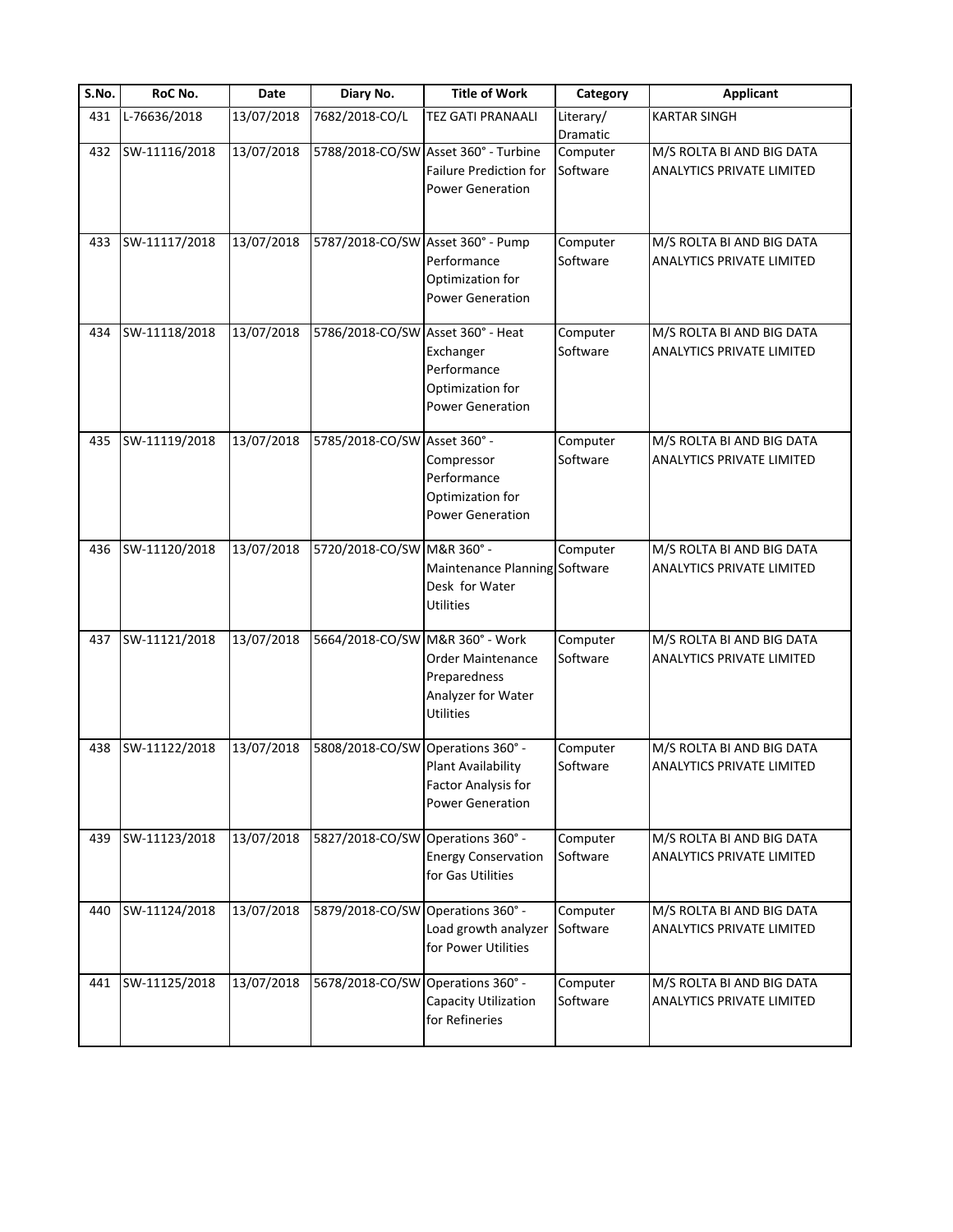| S.No. | RoC No.       | <b>Date</b> | Diary No.                         | <b>Title of Work</b>                                                                             | Category              | <b>Applicant</b>                                              |
|-------|---------------|-------------|-----------------------------------|--------------------------------------------------------------------------------------------------|-----------------------|---------------------------------------------------------------|
| 442   | SW-11126/2018 | 13/07/2018  | 5813/2018-CO/SW                   | Operations 360° -<br><b>Power Generation</b><br>Tariff Accounting for<br><b>Power Generation</b> | Computer<br>Software  | M/S ROLTA BI AND BIG DATA<br><b>ANALYTICS PRIVATE LIMITED</b> |
| 443   | SW-11127/2018 | 13/07/2018  | 5679/2018-CO/SW                   | Operations 360° -<br>Outage Impact<br>Analysis for Water<br><b>Utilities</b>                     | Computer<br>Software  | M/S ROLTA BI AND BIG DATA<br>ANALYTICS PRIVATE LIMITED        |
| 444   | L-76637/2018  | 13/07/2018  | 7669/2018-CO/L                    | PUNJABI<br>TYPEMASTER BOOK<br>SECOND                                                             | Literary/<br>Dramatic | <b>KARTAR SINGH</b>                                           |
| 445   | SW-11128/2018 | 13/07/2018  | 5796/2018-CO/SW Operations 360° - | Process Integrity -<br>Predictive Risk<br>Analytics for<br>Refineries                            | Computer<br>Software  | M/S ROLTA BI AND BIG DATA<br><b>ANALYTICS PRIVATE LIMITED</b> |
| 446   | SW-11129/2018 | 13/07/2018  |                                   | 5680/2018-CO/SW Asset 360° - Pipeline<br>integrity for Water<br><b>Utilities</b>                 | Computer<br>Software  | M/S ROLTA BI AND BIG DATA<br><b>ANALYTICS PRIVATE LIMITED</b> |
| 447   | SW-11130/2018 | 13/07/2018  | 5803/2018-CO/SW                   | Projects 360° - STO<br>Planning &<br>Performance Analyzer<br>for Refineries                      | Computer<br>Software  | M/S ROLTA BI AND BIG DATA<br>ANALYTICS PRIVATE LIMITED        |
| 448   | SW-11131/2018 | 13/07/2018  | 5681/2018-CO/SW Asset 360° -      | Geospatial Asset<br>Management for<br><b>Water Utilities</b>                                     | Computer<br>Software  | M/S ROLTA BI AND BIG DATA<br>ANALYTICS PRIVATE LIMITED        |
| 449   | SW-11132/2018 | 13/07/2018  | 5572/2018-CO/SW Operations 360° - | Process Integrity -<br><b>Predictive Risk</b><br>Analytics for Oil & Gas                         | Computer<br>Software  | M/S ROLTA BI AND BIG DATA<br>ANALYTICS PRIVATE LIMITED        |
| 450   | SW-11133/2018 | 13/07/2018  | 5682/2018-CO/SW Customer Insights | 360° - Customer<br>Compliance and<br><b>Engagement Analytics</b><br>for Gas Utilities            | Computer<br>Software  | M/S ROLTA BI AND BIG DATA<br><b>ANALYTICS PRIVATE LIMITED</b> |
| 451   | SW-11134/2018 | 13/07/2018  | 5880/2018-CO/SW Operations 360° - | Transformer Health<br>Monitoring and<br>Analysis for Power<br><b>Utilities</b>                   | Computer<br>Software  | M/S ROLTA BI AND BIG DATA<br><b>ANALYTICS PRIVATE LIMITED</b> |
| 452   | SW-11135/2018 | 13/07/2018  | 5857/2018-CO/SW Asset 360° -      | <b>Transformer Health</b><br>Analysis for Power<br><b>Utilities</b>                              | Computer<br>Software  | M/S ROLTA BI AND BIG DATA<br><b>ANALYTICS PRIVATE LIMITED</b> |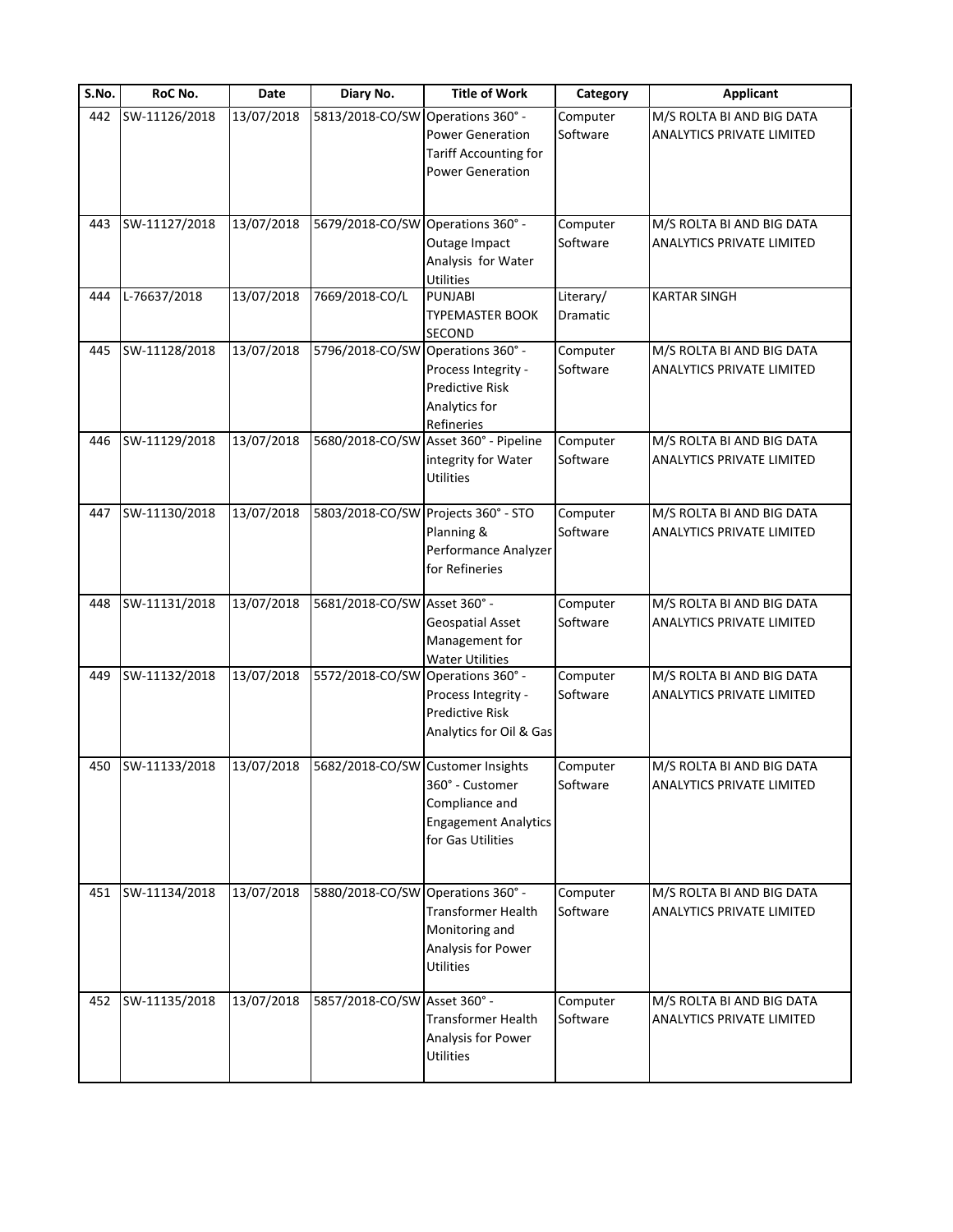| S.No. | RoC No.       | Date       | Diary No.                         | <b>Title of Work</b>                                                                                                               | Category              | <b>Applicant</b>                                       |
|-------|---------------|------------|-----------------------------------|------------------------------------------------------------------------------------------------------------------------------------|-----------------------|--------------------------------------------------------|
| 453   | L-76638/2018  | 13/07/2018 | 8257/2018-CO/L                    | Dog Population<br>Management and<br>Rabies Control Policy                                                                          | Literary/<br>Dramatic | Humane Foundation for People<br>and Animals            |
| 454   | SW-11136/2018 | 13/07/2018 | 5872/2018-CO/SW Operations 360° - | Distribution Reliability Software<br>Index for Power<br><b>Utilities</b>                                                           | Computer              | M/S ROLTA BI AND BIG DATA<br>ANALYTICS PRIVATE LIMITED |
| 455   | SW-11137/2018 | 13/07/2018 |                                   | 5854/2018-CO/SW Asset 360° - Barrier<br>Management for<br><b>Power Utilities</b>                                                   | Computer<br>Software  | M/S ROLTA BI AND BIG DATA<br>ANALYTICS PRIVATE LIMITED |
| 456   | SW-11138/2018 | 13/07/2018 |                                   | 5855/2018-CO/SW Asset 360° - FMECA<br>(Failure modes,<br><b>Effects and Criticality</b><br>Analysis) for Power<br><b>Utilities</b> | Computer<br>Software  | M/S ROLTA BI AND BIG DATA<br>ANALYTICS PRIVATE LIMITED |
| 457   | SW-11139/2018 | 13/07/2018 | 5643/2018-CO/SW Link Analytics    |                                                                                                                                    | Computer<br>Software  | M/S ROLTA BI AND BIG DATA<br>ANALYTICS PRIVATE LIMITED |
| 458   | SW-11140/2018 | 13/07/2018 | 5881/2018-CO/SW Operations 360° - | <b>Energy Audit</b><br>Compliance for Power<br>Utilities                                                                           | Computer<br>Software  | M/S ROLTA BI AND BIG DATA<br>ANALYTICS PRIVATE LIMITED |
| 459   | L-76639/2018  | 13/07/2018 | 7664/2018-CO/L                    | <b>UNIQUE</b><br><b>TYPEWRITING</b><br><b>INSTRUCTOR BOOK</b><br>SECOND                                                            | Literary/<br>Dramatic | <b>KARTAR SINGH</b>                                    |
| 460   | L-76640/2018  | 13/07/2018 | 7896/2018-CO/L                    | THE SLEEP COACH<br>SIMPLE STRATEGIES<br><b>FOR SLEEPING</b><br><b>BETTER</b>                                                       | Literary/<br>Dramatic | <b>SONALI MONDAL</b>                                   |
| 461   | L-76641/2018  | 13/07/2018 | 7916/2018-CO/L                    | THE EXPERIENTIAL<br><b>THING</b>                                                                                                   | Literary/<br>Dramatic | <b>VISHAL THOKAL</b>                                   |
| 462   | A-126173/2018 | 13/07/2018 | 7660/2018-CO/A                    | CANDID DUSTING<br><b>POWDER</b>                                                                                                    | Artistic              | <b>GLENMARK PHARMACEUTICALS</b><br>LIMITED             |
| 463   | A-126174/2018 | 13/07/2018 | 7689/2018-CO/A                    | ASHAPURA GROUP<br>OF INDUSTRIES                                                                                                    | Artistic              | CHETAN SHAH HUF                                        |
| 464   | SW-11141/2018 | 13/07/2018 | 8009/2018-CO/SW Barwars           |                                                                                                                                    | Computer<br>Software  | Shripad Mahesh Adwalpalkar                             |
| 465   | SW-11142/2018 | 13/07/2018 | 7681/2018-CO/SW SXsmartparking    |                                                                                                                                    | Computer<br>Software  | STESALIT SYSTEMS LIMITED                               |
| 466   | L-76642/2018  | 13/07/2018 | 7665/2018-CO/L                    | <b>COMPARATIVE STUDY</b><br>OF PUNJABI AND<br><b>ENGLISH SHORTHAND</b>                                                             | Literary/<br>Dramatic | <b>KARTAR SINGH</b>                                    |
| 467   | L-76643/2018  | 13/07/2018 | 7849/2018-CO/L                    | Oru Sada Celebrity                                                                                                                 | Literary/<br>Dramatic | ajeesh p thomas                                        |
| 468   | L-76644/2018  | 13/07/2018 | 7662/2018-CO/L                    | <b>NAVEEN PUNJABI</b><br>SANKETKARAN                                                                                               | Literary/<br>Dramatic | <b>KARTAR SINGH</b>                                    |
| 469   | L-76645/2018  | 13/07/2018 | 8034/2018-CO/L                    | GILU                                                                                                                               | Literary/<br>Dramatic | SHIBU M.S alias Shibuanthikad                          |
| 470   | L-76646/2018  | 13/07/2018 | 8143/2018-CO/L                    | The Heads Up For<br>Tails Kind of People                                                                                           | Literary/<br>Dramatic | SARA GLOBAL PTE LIMITED                                |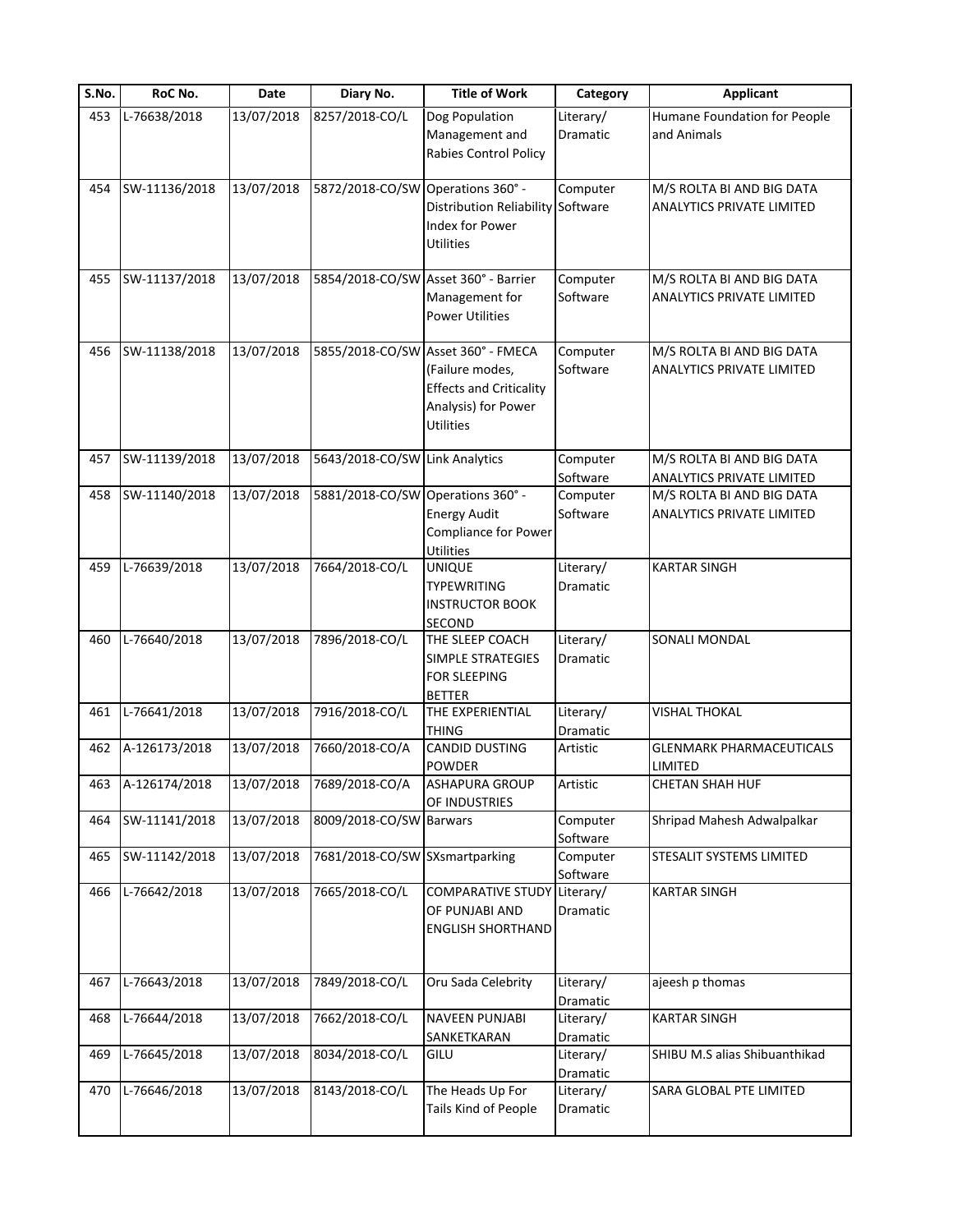| S.No. | RoC No.       | Date       | Diary No.                         | <b>Title of Work</b>                   | Category  | <b>Applicant</b>                 |
|-------|---------------|------------|-----------------------------------|----------------------------------------|-----------|----------------------------------|
| 471   | L-76647/2018  | 13/07/2018 | 8036/2018-CO/L                    | ASSEMBLY                               | Literary/ | <b>BHARAT HEAVY ELECTRICALS</b>  |
|       |               |            |                                   | <b>INSTRUCTIONS FOR</b>                | Dramatic  | LIMITED                          |
|       |               |            |                                   | EARTH SWITCH                           |           |                                  |
|       |               |            |                                   | ASSEMBLY OF 420 KV                     |           |                                  |
|       |               |            |                                   | <b>GAS INSULATED</b>                   |           |                                  |
|       |               |            |                                   | <b>SWITCHGEAR</b>                      |           |                                  |
|       |               |            |                                   |                                        |           |                                  |
| 472   | SW-11143/2018 | 13/07/2018 | 5654/2018-CO/SW                   | Operations 360° -                      | Computer  | M/S ROLTA BI AND BIG DATA        |
|       |               |            |                                   | <b>Online Process</b>                  | Software  | ANALYTICS PRIVATE LIMITED        |
|       |               |            |                                   | Validation for                         |           |                                  |
|       |               |            |                                   | Chemicals                              |           |                                  |
| 473   | SW-11144/2018 | 13/07/2018 | 5650/2018-CO/SW Operations 360° - |                                        | Computer  | M/S ROLTA BI AND BIG DATA        |
|       |               |            |                                   | Quality Giveaway for                   | Software  | ANALYTICS PRIVATE LIMITED        |
|       |               |            |                                   | Chemicals                              |           |                                  |
| 474   | SW-11145/2018 | 13/07/2018 | 5811/2018-CO/SW Operations 360° - |                                        | Computer  | M/S ROLTA BI AND BIG DATA        |
|       |               |            |                                   | <b>Water Supply Quality</b>            | Software  | <b>ANALYTICS PRIVATE LIMITED</b> |
|       |               |            |                                   | Manager for Gas                        |           |                                  |
|       |               |            |                                   | Utilities                              |           |                                  |
| 475   | SW-11146/2018 | 13/07/2018 | 5651/2018-CO/SW Operations 360° - |                                        | Computer  | M/S ROLTA BI AND BIG DATA        |
|       |               |            |                                   | <b>Quality Compliance</b>              | Software  | <b>ANALYTICS PRIVATE LIMITED</b> |
|       |               |            |                                   | Analysis for Chemicals                 |           |                                  |
|       |               |            |                                   |                                        |           |                                  |
| 476   | A-126175/2018 | 13/07/2018 | 1010/2015-CO/A                    | SPEZZATO                               | Artistic  | SIYARAM SILK MILLS LTD.          |
|       |               |            |                                   |                                        |           |                                  |
| 477   | A-126176/2018 | 13/07/2018 | 1012/2015-CO/A                    | SIYARAM'S WEDDING                      | Artistic  | SIYARAM SILK MILLS LTD.          |
|       |               |            |                                   | <b>AFFAIRS</b>                         |           |                                  |
|       |               | 13/07/2018 |                                   |                                        |           |                                  |
| 478   | A-126177/2018 |            | 1013/2015-CO/A                    | SIYARAM'S MIB MEN                      | Artistic  | SIYARAM SILK MILLS LTD.          |
|       |               |            |                                   | IN BLACK SERIES                        |           |                                  |
| 479   | SW-11147/2018 | 13/07/2018 |                                   | 5684/2018-CO/SW Business Insights 360° | Computer  | M/S ROLTA BI AND BIG DATA        |
|       |               |            |                                   | Unit Margin Analysis                   | Software  | ANALYTICS PRIVATE LIMITED        |
|       |               |            |                                   | for Petrochemicals                     |           |                                  |
|       |               |            |                                   |                                        |           |                                  |
| 480   | A-126178/2018 | 13/07/2018 | 1014/2015-CO/A                    | UNICODE COMPLETE                       | Artistic  | SIYARAM SILK MILLS LTD.          |
|       |               |            |                                   | UNIFORM SOLUTIONS                      |           |                                  |
|       |               |            |                                   |                                        |           |                                  |
|       |               |            |                                   |                                        |           |                                  |
| 481   | A-126179/2018 | 13/07/2018 | 1016/2015-CO/A                    | <b>MISTAIR PRESENT</b>                 | Artistic  | SIYARAM SILK MILLS LTD.          |
|       |               |            |                                   | <b>POWERPLAY</b>                       |           |                                  |
|       |               |            |                                   | COLLECTION                             |           |                                  |
| 482   | A-126180/2018 | 13/07/2018 | 1017/2015-CO/A                    | ROYAL LINEN BE IN                      | Artistic  | SIYARAM SILK MILLS LTD.          |
|       |               |            |                                   | COMMAND                                |           |                                  |
| 483   | A-126181/2018 | 13/07/2018 | 1018/2015-CO/A                    | <b>MIZZARO</b>                         | Artistic  | SIYARAM SILK MILLS LTD.          |
| 484   | SW-11148/2018 | 13/07/2018 |                                   | 5685/2018-CO/SW Business Insights 360° | Computer  | M/S ROLTA BI AND BIG DATA        |
|       |               |            |                                   | <b>Capex Management</b>                | Software  | ANALYTICS PRIVATE LIMITED        |
|       |               |            |                                   | Analyzer for                           |           |                                  |
|       |               |            |                                   | Petrochemicals                         |           |                                  |
|       |               |            |                                   |                                        |           |                                  |
| 485   | A-126182/2018 | 13/07/2018 | 1019/2015-CO/A                    | SIYARAM'S ZENESIS                      | Artistic  | SIYARAM SILK MILLS LTD.          |
|       |               |            |                                   |                                        |           |                                  |
| 486   | A-126183/2018 | 13/07/2018 | 1020/2015-CO/A                    | <b>GOLDLINE</b>                        | Artistic  | SIYARAM SILK MILLS LTD.          |
| 487   | A-126184/2018 | 13/07/2018 | 1021/2015-CO/A                    | <b>ACCLAIM</b>                         | Artistic  | SIYARAM SILK MILLS LTD.          |
|       |               |            |                                   |                                        |           |                                  |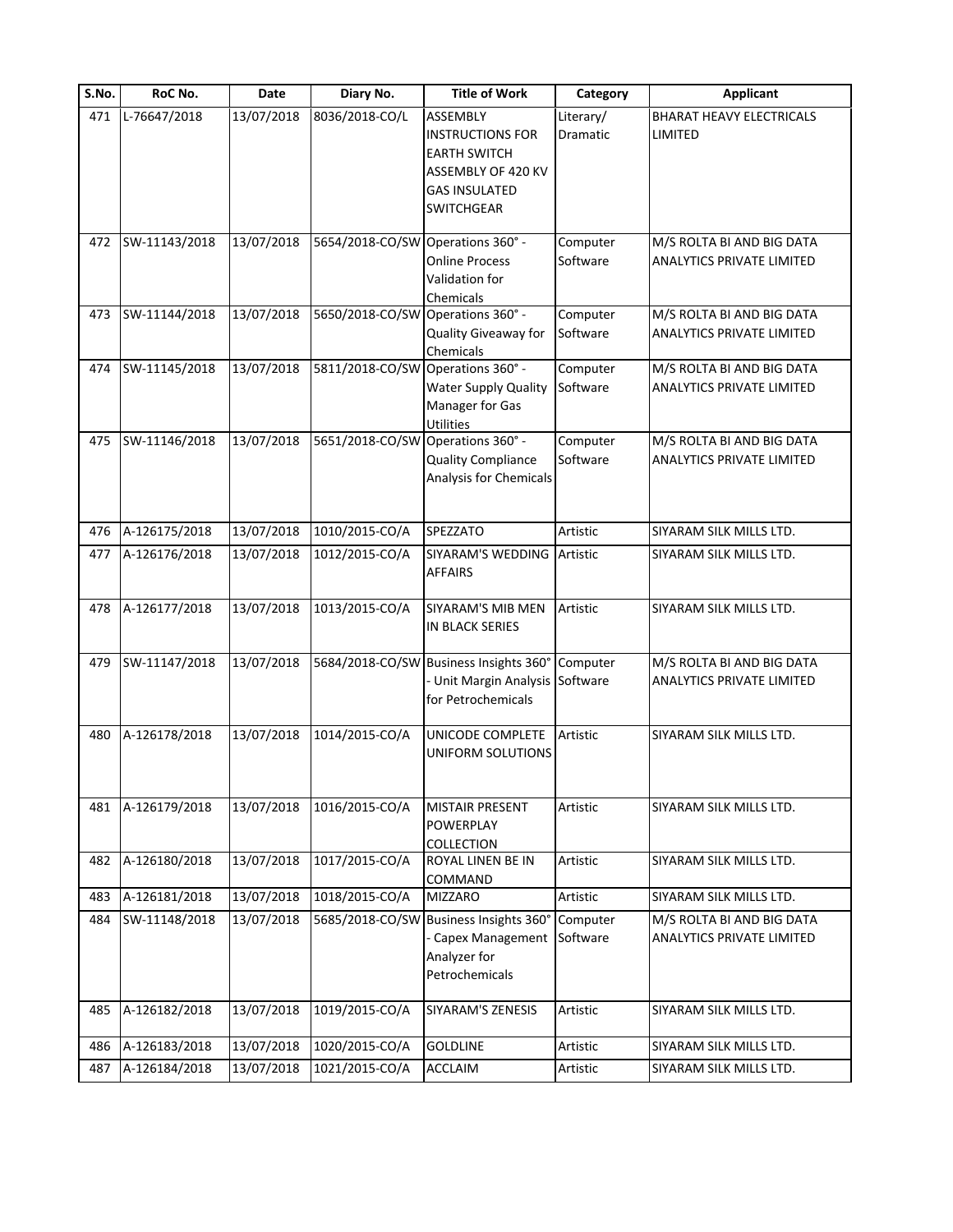| S.No. | RoC No.       | Date       | Diary No.                         | <b>Title of Work</b>                                                               | Category              | <b>Applicant</b>                                       |
|-------|---------------|------------|-----------------------------------|------------------------------------------------------------------------------------|-----------------------|--------------------------------------------------------|
| 488   | SW-11149/2018 | 13/07/2018 |                                   | 5828/2018-CO/SW SCM 360° - Vendor<br>Performance Analysis<br>for Refineries        | Computer<br>Software  | M/S ROLTA BI AND BIG DATA<br>ANALYTICS PRIVATE LIMITED |
| 489   | SW-11150/2018 | 13/07/2018 | 5826/2018-CO/SW SCM 360° -        | Procurement Cycle<br>Optimization for<br>Refineries                                | Computer<br>Software  | M/S ROLTA BI AND BIG DATA<br>ANALYTICS PRIVATE LIMITED |
| 490   | SW-11151/2018 | 13/07/2018 | 5798/2018-CO/SW Operations 360° - | Pipeline QRA<br>(Quantitative Risk<br>Analysis) Index for<br><b>Gas Utilities</b>  | Computer<br>Software  | M/S ROLTA BI AND BIG DATA<br>ANALYTICS PRIVATE LIMITED |
| 491   | SW-11152/2018 | 13/07/2018 | 5820/2018-CO/SW SCM 360° - MRO    | Spares Management<br>for Refineries                                                | Computer<br>Software  | M/S ROLTA BI AND BIG DATA<br>ANALYTICS PRIVATE LIMITED |
| 492   | L-76648/2018  | 13/07/2018 | 7550/2018-CO/L                    | Corporate Oozhiyan<br>Kadhaigal                                                    | Literary/<br>Dramatic | Vijai Sundar Velan                                     |
| 493   | SW-11153/2018 | 13/07/2018 | 11806/2017-<br>CO/SW              | Rolta Work Process<br><b>Automation Platform</b>                                   | Computer<br>Software  | M/s ROLTA BI AND BIG DATA<br>ANALYTICS PRIVATE LIMITED |
| 494   | SW-11154/2018 | 13/07/2018 | 5560/2018-CO/SW Operations 360° - | Well Integrity<br>Analyzer for Oil & Gas                                           | Computer<br>Software  | M/S ROLTA BI AND BIG DATA<br>ANALYTICS PRIVATE LIMITED |
| 495   | SW-11155/2018 | 13/07/2018 | 5556/2018-CO/SW Operations 360° - | Well Test Tracking &<br>Analysis for Oil & Gas                                     | Computer<br>Software  | M/S ROLTA BI AND BIG DATA<br>ANALYTICS PRIVATE LIMITED |
| 496   | SW-11156/2018 | 13/07/2018 | 5531/2018-CO/SW Safety 360° -     | Environmental<br>Compliance Analyzer<br>and Management for<br>Oil & Gas            | Computer<br>Software  | M/S ROLTA BI AND BIG DATA<br>ANALYTICS PRIVATE LIMITED |
| 497   | SW-11157/2018 | 13/07/2018 |                                   | 5470/2018-CO/SW SCM 360° - Cycle Time Computer<br>Analysis for Refineries Software |                       | M/S ROLTA BI AND BIG DATA<br>ANALYTICS PRIVATE LIMITED |
| 498   | L-76649/2018  | 13/07/2018 | 7692/2018-CO/L                    | <b>What Explains</b><br>Poverty in India                                           | Literary/<br>Dramatic | Chandra Sekhar Gupta Boggarapu                         |
| 499   | SW-11158/2018 | 13/07/2018 | 5782/2018-CO/SW Operations 360° - | Process Risk<br><b>Predictive Analytics</b><br>for Chemicals                       | Computer<br>Software  | M/S ROLTA BI AND BIG DATA<br>ANALYTICS PRIVATE LIMITED |
| 500   | SW-11159/2018 | 13/07/2018 | 5783/2018-CO/SW Asset 360° -      | Equipment Reliability<br>Analysis for Chemicals                                    | Computer<br>Software  | M/S ROLTA BI AND BIG DATA<br>ANALYTICS PRIVATE LIMITED |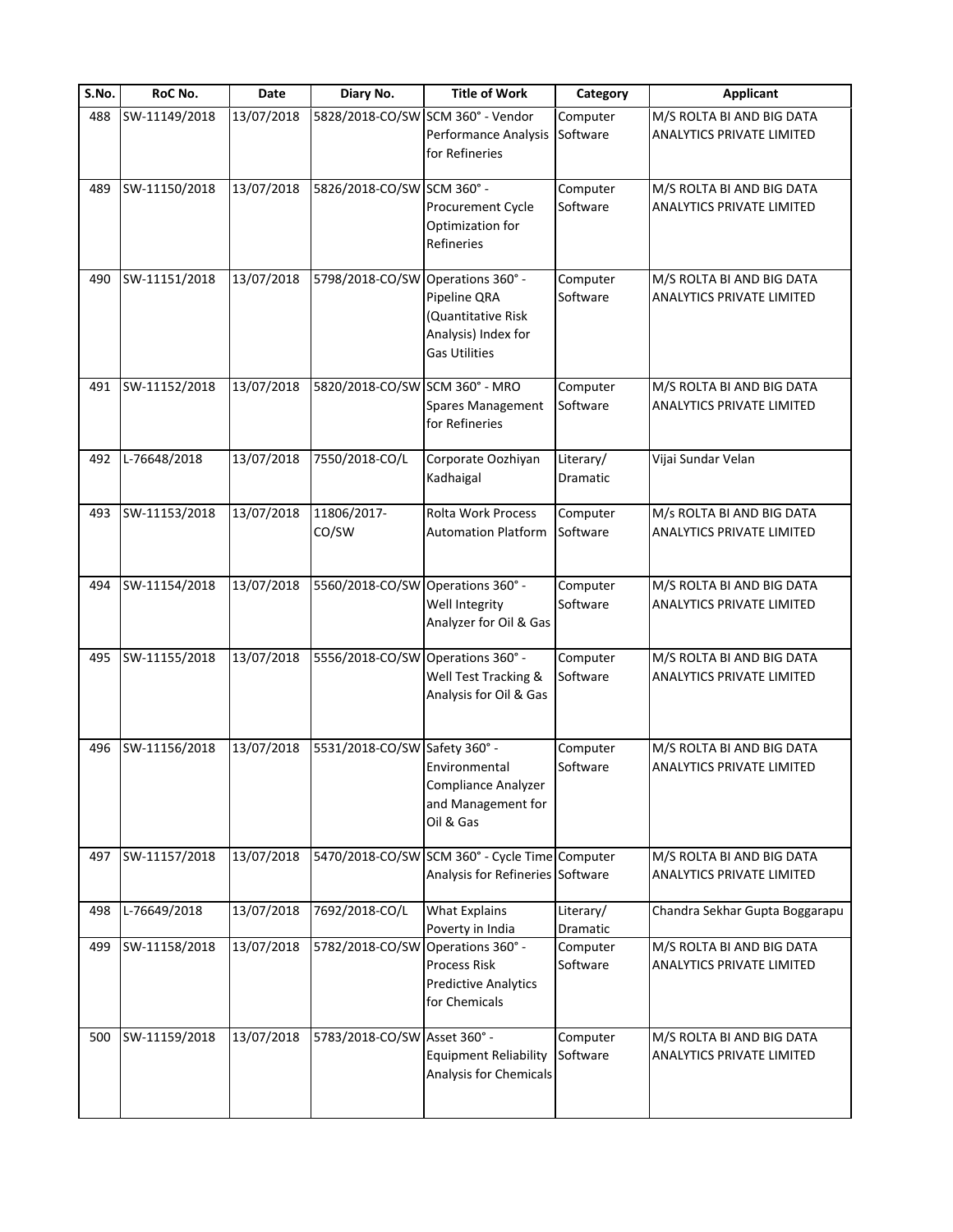| S.No. | RoC No.       | Date       | Diary No.                         | <b>Title of Work</b>                                                                                                                           | Category             | <b>Applicant</b>                                                  |
|-------|---------------|------------|-----------------------------------|------------------------------------------------------------------------------------------------------------------------------------------------|----------------------|-------------------------------------------------------------------|
| 501   | SR-13617/2018 | 13/07/2018 | 15847/2017-                       | TERE BINA TERE BINA                                                                                                                            | Sound                | PINAKPANI ROY                                                     |
|       |               |            | CO/SR                             |                                                                                                                                                | Recording            |                                                                   |
| 502   | SW-11160/2018 | 13/07/2018 |                                   | 5784/2018-CO/SW Asset 360° - Overall<br>Equipment<br>Effectiveness for<br><b>Chemicals</b>                                                     | Computer<br>Software | M/S ROLTA BI AND BIG DATA<br>ANALYTICS PRIVATE LIMITED            |
| 503   | SW-11161/2018 | 13/07/2018 |                                   | 5727/2018-CO/SW Business Insights 360° Computer<br>- Balanced Score Card<br><b>Strategy Management</b><br>for Power Utilities                  | Software             | M/S ROLTA BI AND BIG DATA<br>ANALYTICS PRIVATE LIMITED            |
| 504   | SW-11162/2018 | 13/07/2018 |                                   | 5703/2018-CO/SW Business Insights 360° Computer<br>Cross Functional HR, Software<br>Training and<br>Compliance Analyzer<br>for Water Utilities |                      | M/S ROLTA BI AND BIG DATA<br>ANALYTICS PRIVATE LIMITED            |
| 505   | SW-11163/2018 | 13/07/2018 | 5729/2018-CO/SW Asset 360° -      | Composite Risk<br>Management<br>Analytics for Power<br>Utilities                                                                               | Computer<br>Software | M/S ROLTA BI AND BIG DATA<br><b>ANALYTICS PRIVATE LIMITED</b>     |
| 506   | SW-11164/2018 | 13/07/2018 |                                   | 5725/2018-CO/SW Business Insights 360°<br>Cross Functional HR,<br>Training and<br>Compliance Analyzer<br>for Power Utilities                   | Computer<br>Software | M/S ROLTA BI AND BIG DATA<br>ANALYTICS PRIVATE LIMITED            |
| 507   | SW-11165/2018 | 13/07/2018 | 5724/2018-CO/SW M&R 360° - Asset  | Health Monitoring for Software<br><b>Water Utilities</b>                                                                                       | Computer             | M/S ROLTA BI AND BIG DATA<br>ANALYTICS PRIVATE LIMITED            |
| 508   | SW-11166/2018 | 13/07/2018 |                                   | 5704/2018-CO/SW Business Insights 360° Computer<br><b>Balanced Score Card Software</b><br><b>Strategy Management</b><br>for Water Utilities    |                      | M/S ROLTA BI AND BIG DATA<br>ANALYTICS PRIVATE LIMITED            |
| 509   | SW-11167/2018 | 13/07/2018 | 5781/2018-CO/SW Operations 360° - | Capacity Utilization<br>for Chemicals                                                                                                          | Computer<br>Software | M/S ROLTA BI AND BIG DATA<br>ANALYTICS PRIVATE LIMITED            |
| 510   | A-126185/2018 | 13/07/2018 | 6260/2018-CO/A                    | <b>BHARAT</b>                                                                                                                                  | Artistic             | MEHBOOB AHMED, PROPRIETOR<br>OF M/S BHARAT BRUSH<br>INTERNATIONAL |
| 511   | A-126186/2018 | 13/07/2018 | 6548/2018-CO/A                    | GO Pure natural<br>icecreams                                                                                                                   | Artistic             | RANU SURANA                                                       |
| 512   | SR-13618/2018 | 13/07/2018 | 6246/2018-CO/SR                   | <b>Udne Do (Players</b><br>Anthem)                                                                                                             | Sound<br>Recording   | ABHIJEET VERMA                                                    |
|       |               |            |                                   |                                                                                                                                                |                      |                                                                   |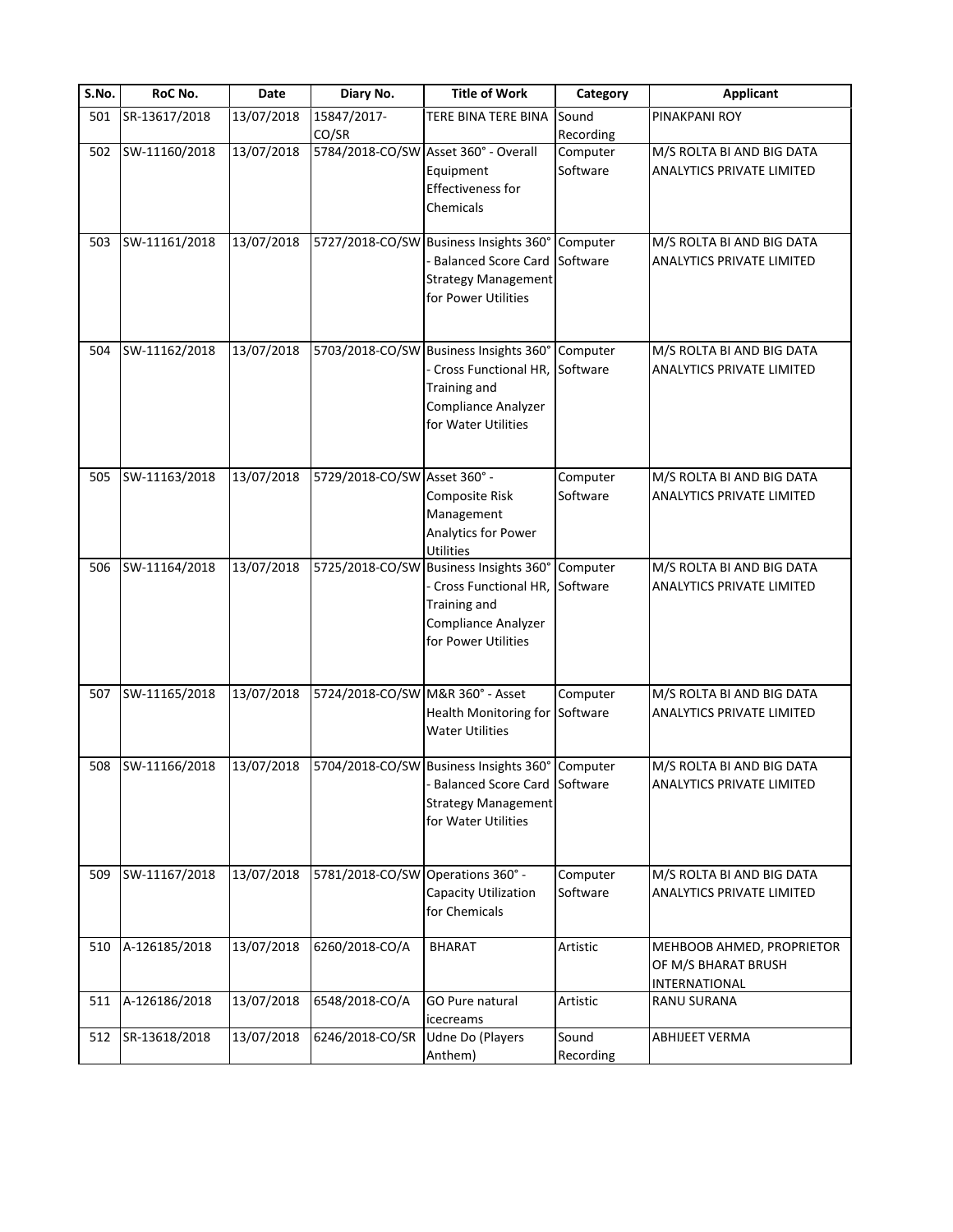| S.No. | RoC No.       | Date       | Diary No.                | <b>Title of Work</b>                                                                                             | Category                     | <b>Applicant</b>                                                                                               |
|-------|---------------|------------|--------------------------|------------------------------------------------------------------------------------------------------------------|------------------------------|----------------------------------------------------------------------------------------------------------------|
| 513   | L-76650/2018  | 13/07/2018 | 6458/2018-CO/L           | Structuring of agenda<br>for the meetings of<br>statutory authorities<br>and bodies in an<br>educational setting | Literary/<br><b>Dramatic</b> | Dr Neelam Mishra, Dr Ved Prakash<br>Mishra, Dr. Gaurav Mishra, Dr.<br>Minal Chaudhary, Mrs. Nirupama<br>Bhisey |
| 514   | L-76651/2018  | 13/07/2018 | 6527/2018-CO/L           | Pruthvi Lakshya<br>(Punjabi)                                                                                     | Literary/<br>Dramatic        | Tejgyan Global Foundation                                                                                      |
| 515   | SW-11168/2018 | 13/07/2018 | 6078/2018-CO/SW IT ASSET | MANAGEMENT<br>SYSTEM                                                                                             | Computer<br>Software         | <b>BHARAT HEAVY ELECTRICALS</b><br>LIMITED                                                                     |
| 516   | CF-4162/2018  | 14/07/2018 | 4954/2018-CO/CF          | Mymily - My family                                                                                               | Film                         | Cinematograph Krishna Raj Sharma                                                                               |
| 517   | A-126187/2018 | 14/07/2018 | 8244/2018-CO/A           | <b>HEX PLASTIC SHEETS</b><br>LABEL                                                                               | Artistic                     | M/S HOOGHLY EXTRUSIONS LTD                                                                                     |
| 518   | A-126188/2018 | 14/07/2018 | 8284/2018-CO/A           | AWELL                                                                                                            | Artistic                     | JAGDISHBHAI DHIRAJLAL<br><b>DANGARIYA</b>                                                                      |
| 519   | L-76652/2018  | 14/07/2018 | 8241/2018-CO/L           | <b>BABITA DEV MUJHE</b><br>YAAD HAI MAA                                                                          | Literary/<br>Dramatic        | <b>BABITA DEV</b>                                                                                              |
| 520   | A-126189/2018 | 14/07/2018 | 2853/2018-CO/A           | <b>Fabricated Axle</b><br>Assembly 6T & 7.5 T                                                                    | Artistic                     | Jamna Auto Industries Limited                                                                                  |
| 521   | L-76653/2018  | 14/07/2018 | 10026/2017-CO/L          | MODEL OF 7 I'S OF<br>SERVICE MARKETING<br>MIX                                                                    | Literary/<br>Dramatic        | Garima Bhardwaj, Shalini<br>Srivastav, Sumit Agarwal                                                           |
| 522   | L-76654/2018  | 14/07/2018 | 4021/2018-CO/L           | <b>ELECTRICAL</b><br>ENGINEERING SSC-JE<br>2017                                                                  | Literary/<br><b>Dramatic</b> | <b>ECT Publications</b>                                                                                        |
| 523   | A-126190/2018 | 14/07/2018 | 6635/2018-CO/A           | SAFED ADVANCED<br>POWER BULLETS                                                                                  | Artistic                     | M/S SAFECHEM INDUSTRIES                                                                                        |
| 524   | L-76655/2018  | 14/07/2018 | 9714/2017-CO/L           | Big Eye Model -Leave<br>& Attendance<br>Management System                                                        | Literary/<br>Dramatic        | Garima Bhardwaj, Shalini<br>Srivastav, Sumit Agarwal                                                           |
| 525   | L-76656/2018  | 14/07/2018 | 4519/2018-CO/L           | <b>ENVIRONMENT &amp;</b><br>ECOLOGY - A<br>DYNAMIC APPROACH                                                      | Literary/<br>Dramatic        | NEERAJ NACHIKETA                                                                                               |
| 526   | A-126191/2018 | 14/07/2018 | 6651/2018-CO/A           | <b>EVAA</b>                                                                                                      | Artistic                     | DR. SURABHI TOMAR SHARMA                                                                                       |
| 527   | A-126192/2018 | 14/07/2018 | 2662/2018-CO/A           | <b>SUNPURE</b>                                                                                                   | Artistic                     | M K AGROTECH PRIVATE LIMITED                                                                                   |
| 528   | L-76657/2018  | 14/07/2018 | 3699/2018-CO/L           | LEKHAN JAGAT<br><b>ENGLISH II</b>                                                                                | Literary/<br>Dramatic        | LOKHIL PUSHPABEN BHAVESH                                                                                       |
| 529   | L-76658/2018  | 14/07/2018 | 3395/2018-CO/L           | LEKHAN JAGAT<br>MATHS PART II                                                                                    | Literary/<br>Dramatic        | LOKHIL PUSHPABEN BHAVESH                                                                                       |
| 530   | L-76659/2018  | 14/07/2018 | 7203/2018-CO/L           | The Hungry Swan                                                                                                  | Literary/<br>Dramatic        | Tava Manickam                                                                                                  |
| 531   | L-76660/2018  | 14/07/2018 | 7392/2018-CO/L           | PYAAR TO HUMESHA<br>RAHEGA                                                                                       | Literary/<br>Dramatic        | RANDHIR KUMAR                                                                                                  |
| 532   | L-76661/2018  | 14/07/2018 | 7209/2018-CO/L           | NARI KO ADHIKAR DO                                                                                               | Literary/<br>Dramatic        | RADHA SOAMI SATSANG BEAS                                                                                       |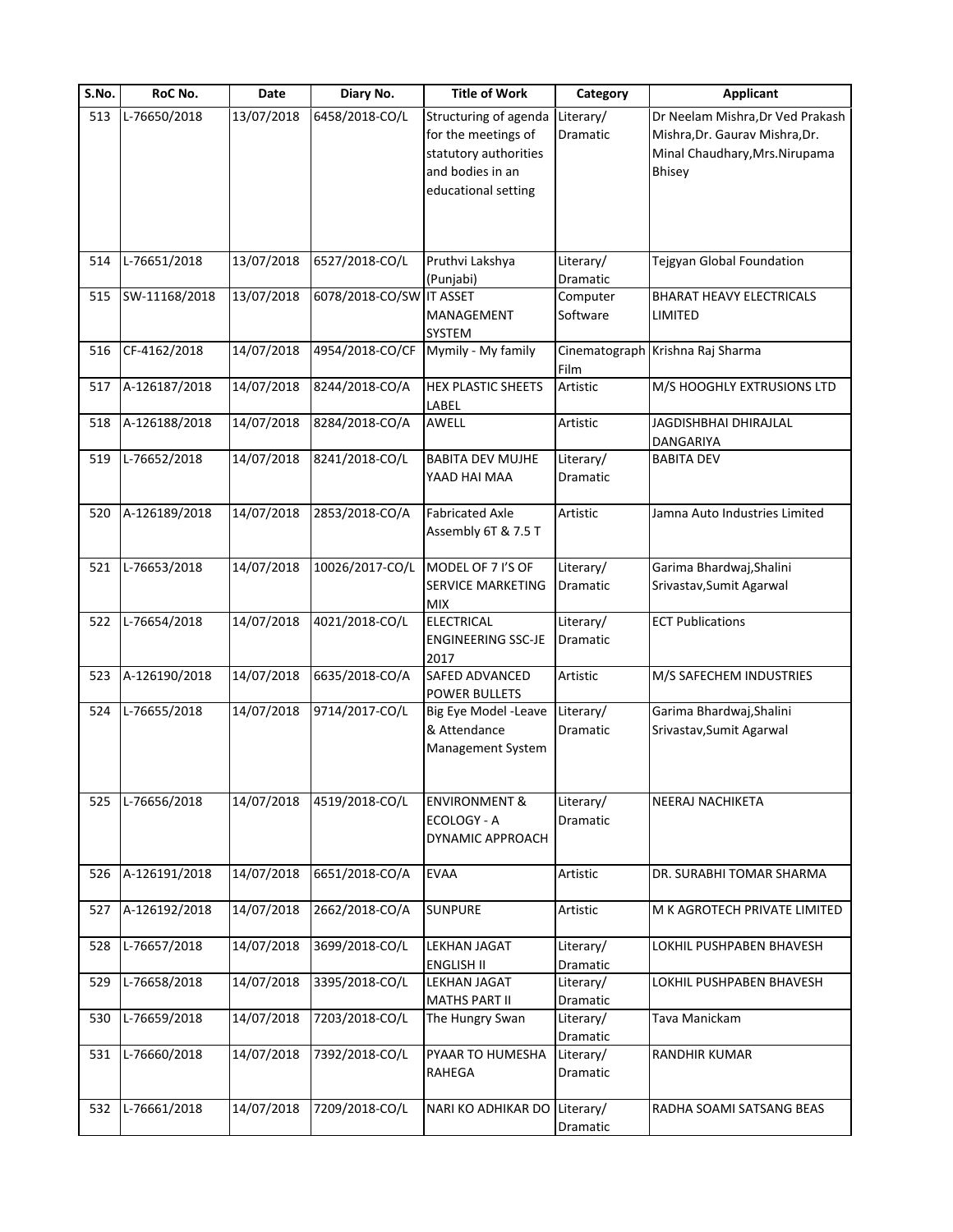| S.No. | RoC No.       | Date       | Diary No.                         | <b>Title of Work</b>                                                                                | Category              | <b>Applicant</b>                                              |
|-------|---------------|------------|-----------------------------------|-----------------------------------------------------------------------------------------------------|-----------------------|---------------------------------------------------------------|
| 533   | L-76662/2018  | 14/07/2018 | 7255/2018-CO/L                    | Love Makes the Dead<br>Alive                                                                        | Literary/<br>Dramatic | Dinesh Singh                                                  |
| 534   | L-76663/2018  | 14/07/2018 | 7405/2018-CO/L                    | Mr. Feed                                                                                            | Literary/<br>Dramatic | Mayur Bhausaheb Thorat                                        |
| 535   | L-76664/2018  | 14/07/2018 | 7350/2018-CO/L                    | <b>ARITHMATICAL SKILL</b><br><b>DEVELOPMENT PART</b>                                                | Literary/<br>Dramatic | <b>NEM SINGH RAMAN</b>                                        |
| 536   | SW-11169/2018 | 14/07/2018 | 5567/2018-CO/SW Operations 360° - | Short Interval control<br>of Oil and Gas<br>platform                                                | Computer<br>Software  | M/S ROLTA BI AND BIG DATA<br>ANALYTICS PRIVATE LIMITED        |
| 537   | SW-11170/2018 | 14/07/2018 | 5802/2018-CO/SW Projects 360° -   | Schedule and<br>Resource compliance<br>and optimization for<br>Refineries                           | Computer<br>Software  | M/S ROLTA BI AND BIG DATA<br><b>ANALYTICS PRIVATE LIMITED</b> |
| 538   | SW-11171/2018 | 14/07/2018 | 5574/2018-CO/SW Operations 360° - | Process Alarm<br>Analysis &<br><b>Supervisory Control</b><br>for Oil & Gas                          | Computer<br>Software  | M/S ROLTA BI AND BIG DATA<br><b>ANALYTICS PRIVATE LIMITED</b> |
| 539   | SW-11172/2018 | 14/07/2018 | 5569/2018-CO/SW Operations 360° - | Reservoir Health<br>Analyzer for Oil & Gas                                                          | Computer<br>Software  | M/S ROLTA BI AND BIG DATA<br>ANALYTICS PRIVATE LIMITED        |
| 540   | SW-11173/2018 | 14/07/2018 | 5797/2018-CO/SW Operations 360° - | <b>Utilities Governor for</b><br>Refineries                                                         | Computer<br>Software  | M/S ROLTA BI AND BIG DATA<br><b>ANALYTICS PRIVATE LIMITED</b> |
| 541   | SW-11174/2018 | 14/07/2018 | 5873/2018-CO/SW Operations 360° - | Load Forecasting<br>Analytics for Power<br>Utilities                                                | Computer<br>Software  | M/S ROLTA BI AND BIG DATA<br><b>ANALYTICS PRIVATE LIMITED</b> |
| 542   | SW-11175/2018 | 14/07/2018 | 5876/2018-CO/SW                   | Operations 360° -<br>Network Loss<br>Analyzer for Power<br><b>Utilities</b>                         | Computer<br>Software  | M/S ROLTA BI AND BIG DATA<br><b>ANALYTICS PRIVATE LIMITED</b> |
| 543   | L-76665/2018  | 14/07/2018 | 56341/2014-CO/L                   | Swapnil Patni's<br>Classes CA-IPCC<br>Strategic<br>management                                       | Literary/<br>Dramatic | Mr. Swapnil Patni                                             |
| 544   | SW-11176/2018 | 14/07/2018 | 5800/2018-CO/SW Projects 360° -   | <b>Engineering MOC</b><br>Desk - Asset Integrity<br>Analyzer for<br>Refineries                      | Computer<br>Software  | M/S ROLTA BI AND BIG DATA<br><b>ANALYTICS PRIVATE LIMITED</b> |
| 545   | SW-11177/2018 | 14/07/2018 | 5747/2018-CO/SW SCM 360° - Buyer  | Performance Analysis<br>for Petrochemicals                                                          | Computer<br>Software  | M/S ROLTA BI AND BIG DATA<br><b>ANALYTICS PRIVATE LIMITED</b> |
| 546   | L-76666/2018  | 14/07/2018 | 6552/2017-CO/L                    | <b>HEALTHCARE</b><br><b>ADMINISTRATION</b><br><b>INSTRUCTORS</b><br>MANUAL (2013-2014)<br>VOLUME: 1 | Literary/<br>Dramatic | PRIMORDIAL SYSTEMS PVT. LTD.                                  |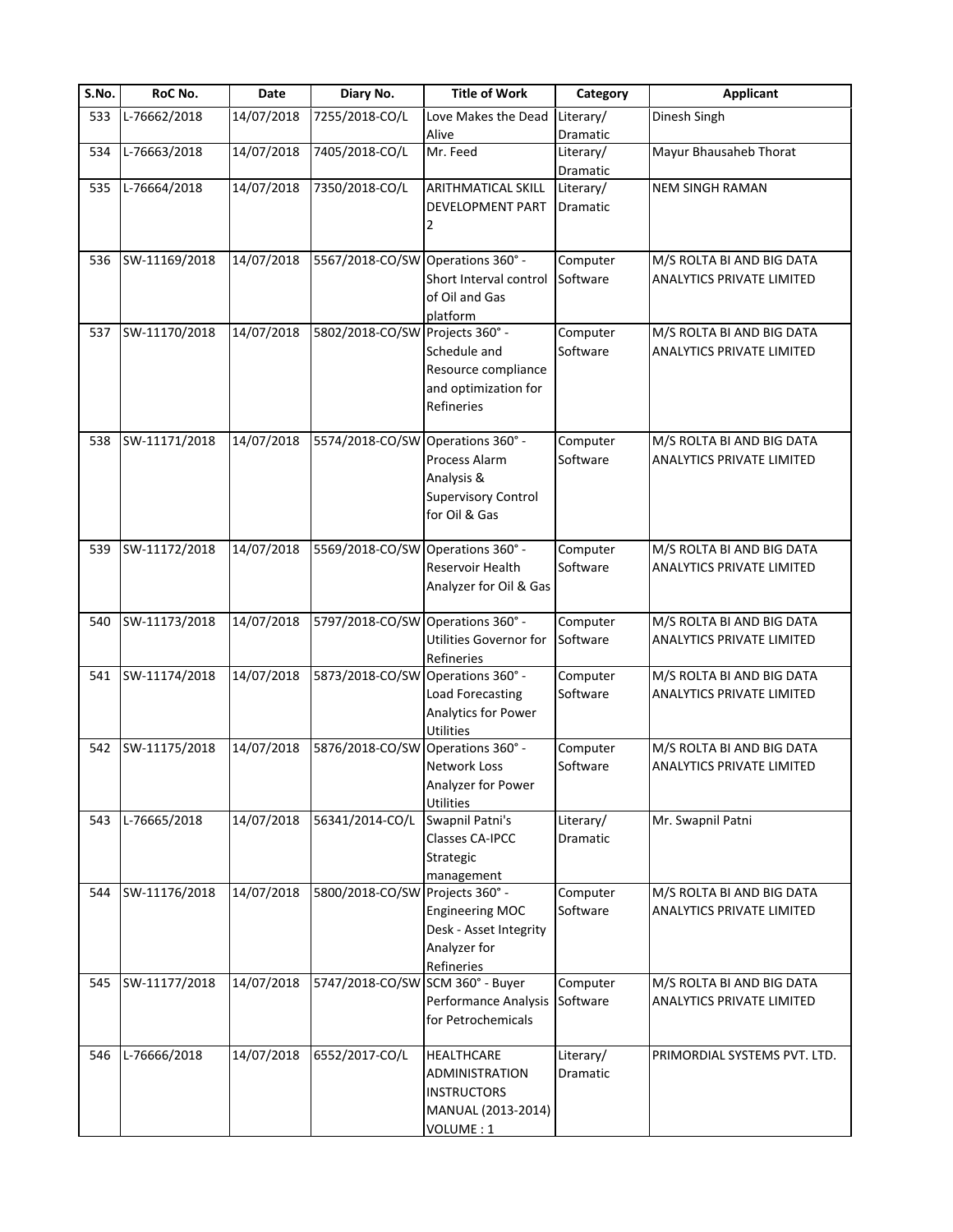| S.No. | RoC No.       | <b>Date</b> | Diary No.                         | <b>Title of Work</b>                                                                                                  | Category              | <b>Applicant</b>                                              |
|-------|---------------|-------------|-----------------------------------|-----------------------------------------------------------------------------------------------------------------------|-----------------------|---------------------------------------------------------------|
| 547   | SW-11178/2018 | 14/07/2018  | 5810/2018-CO/SW                   | Safety 360° - Process<br>Safety Management<br>(PSM) for Refineries                                                    | Computer<br>Software  | M/S ROLTA BI AND BIG DATA<br><b>ANALYTICS PRIVATE LIMITED</b> |
| 548   | SW-11179/2018 | 14/07/2018  |                                   | 5831/2018-CO/SW Sustainability 360° -<br>Carbon Footprint<br>Reduction for<br>Refineries                              | Computer<br>Software  | M/S ROLTA BI AND BIG DATA<br><b>ANALYTICS PRIVATE LIMITED</b> |
| 549   | SW-11180/2018 | 14/07/2018  | 5739/2018-CO/SW SCM 360° - Vendor | Performance Analysis<br>for Petrochemicals                                                                            | Computer<br>Software  | M/S ROLTA BI AND BIG DATA<br>ANALYTICS PRIVATE LIMITED        |
| 550   | SW-11181/2018 | 14/07/2018  | 5875/2018-CO/SW                   | Operations 360° -<br>Underground cable<br>excavation tracker for<br><b>Power Utilities</b>                            | Computer<br>Software  | M/S ROLTA BI AND BIG DATA<br><b>ANALYTICS PRIVATE LIMITED</b> |
| 551   | A-126193/2018 | 14/07/2018  | 8092/2018-CO/A                    | MOM'S MENU                                                                                                            | Artistic              | <b>MERIT AGRO PROCESSOR</b>                                   |
| 552   | A-126194/2018 | 14/07/2018  | 8088/2018-CO/A                    | <b>UNITED LIBERTY</b>                                                                                                 | Artistic              | M/S. LIBERTY LIFESTYLE                                        |
| 553   | L-76667/2018  | 14/07/2018  | 8090/2018-CO/L                    | SONG SHAYAD TUM                                                                                                       | Literary/<br>Dramatic | NARENDRA KUMAR PRAJAPATI                                      |
| 554   | L-76668/2018  | 14/07/2018  | 8085/2018-CO/L                    | SONG RAB SE DUAA                                                                                                      | Literary/<br>Dramatic | NARENDRA KUMAR PRAJAPATI                                      |
| 555   | L-76669/2018  | 14/07/2018  | 8075/2018-CO/L                    | SONG AASHIQ TUNE<br><b>BANAKE</b>                                                                                     | Literary/<br>Dramatic | NARENDRA KUMAR PRAJAPATI                                      |
| 556   | L-76670/2018  | 14/07/2018  | 8073/2018-CO/L                    | <b>GUMNAAM SA DIL</b>                                                                                                 | Literary/<br>Dramatic | NARENDRA KUMAR PRAJAPATI                                      |
| 557   | L-76671/2018  | 14/07/2018  | 7797/2018-CO/L                    | A Basic Handbook for<br>Spiritual Self-<br>realization &<br>Meditation                                                | Literary/<br>Dramatic | Senthil Vellaichamy                                           |
| 558   | L-76672/2018  | 14/07/2018  | 7791/2018-CO/L                    | The Love Baby                                                                                                         | Literary/<br>Dramatic | Jaideep Khodaskar                                             |
| 559   | L-76673/2018  | 14/07/2018  | 7738/2018-CO/L                    | Northern Song                                                                                                         | Literary/<br>Dramatic | Nihodo Media Private Limited                                  |
| 560   | SW-11182/2018 | 14/07/2018  |                                   | 5537/2018-CO/SW Projects 360° - Budget Computer<br>compliance tracking & Software<br>Analysis for Power<br>Generation |                       | M/S ROLTA BI AND BIG DATA<br>ANALYTICS PRIVATE LIMITED        |
| 561   | SW-11183/2018 | 14/07/2018  |                                   | 5543/2018-CO/SW Projects 360° - STO<br>Planning &<br>Performance Analyzer<br>for Power Generation                     | Computer<br>Software  | M/S ROLTA BI AND BIG DATA<br><b>ANALYTICS PRIVATE LIMITED</b> |
| 562   | SW-11184/2018 | 14/07/2018  | 5550/2018-CO/SW SCM 360° - Buyer  | Performance Analysis<br>for Power Generation                                                                          | Computer<br>Software  | M/S ROLTA BI AND BIG DATA<br><b>ANALYTICS PRIVATE LIMITED</b> |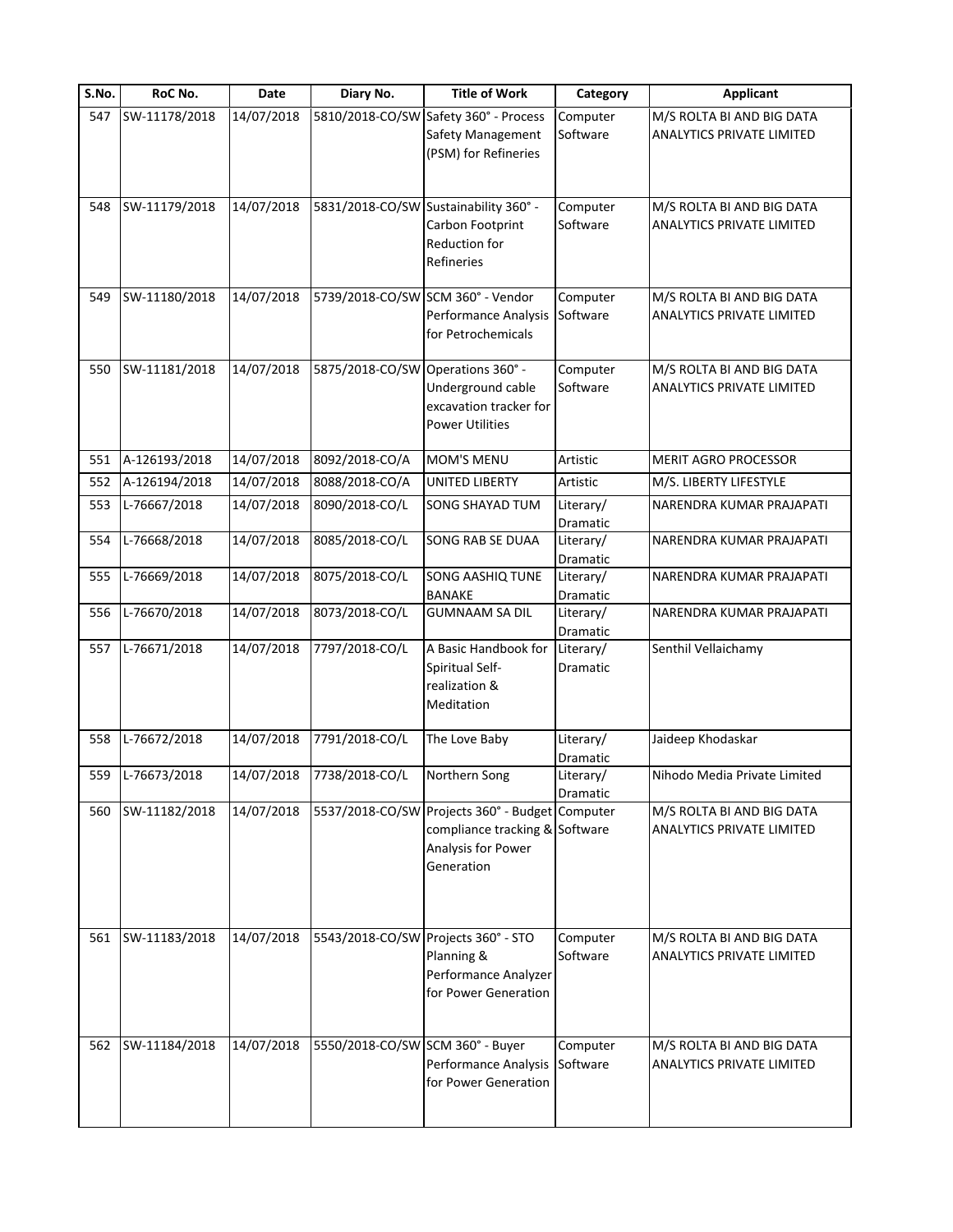| S.No. | RoC No.       | Date       | Diary No.                         | <b>Title of Work</b>                           | Category  | <b>Applicant</b>                 |
|-------|---------------|------------|-----------------------------------|------------------------------------------------|-----------|----------------------------------|
| 563   | SW-11185/2018 | 14/07/2018 | 5526/2018-CO/SW M&R 360° -        |                                                | Computer  | M/S ROLTA BI AND BIG DATA        |
|       |               |            |                                   | Maintenance Planning Software                  |           | <b>ANALYTICS PRIVATE LIMITED</b> |
|       |               |            |                                   | Effectiveness                                  |           |                                  |
|       |               |            |                                   | Management for                                 |           |                                  |
|       |               |            |                                   | <b>Power Generation</b>                        |           |                                  |
|       |               |            |                                   |                                                |           |                                  |
| 564   | SW-11186/2018 | 14/07/2018 | 5527/2018-CO/SW                   | M&R 360° -                                     | Computer  | M/S ROLTA BI AND BIG DATA        |
|       |               |            |                                   | Maintenance Process                            | Software  | ANALYTICS PRIVATE LIMITED        |
|       |               |            |                                   | Compliance Analyzer                            |           |                                  |
|       |               |            |                                   | and Management for                             |           |                                  |
|       |               |            |                                   | <b>Power Generation</b>                        |           |                                  |
|       |               |            |                                   |                                                |           |                                  |
| 565   | SW-11187/2018 | 14/07/2018 | 5475/2018-CO/SW Operations 360° - |                                                | Computer  | M/S ROLTA BI AND BIG DATA        |
|       |               |            |                                   | Real Time Water                                | Software  | <b>ANALYTICS PRIVATE LIMITED</b> |
|       |               |            |                                   | <b>Balance Analysis and</b>                    |           |                                  |
|       |               |            |                                   | Optimization for                               |           |                                  |
|       |               |            |                                   | Refineries                                     |           |                                  |
| 566   | SW-11188/2018 | 14/07/2018 | 5473/2018-CO/SW M&R 360° - RAM    |                                                | Computer  | M/S ROLTA BI AND BIG DATA        |
|       |               |            |                                   | Modelling for                                  | Software  | <b>ANALYTICS PRIVATE LIMITED</b> |
|       |               |            |                                   | Refineries                                     |           |                                  |
| 567   | SW-11189/2018 | 14/07/2018 | 5540/2018-CO/SW                   | Projects 360° -                                | Computer  | M/S ROLTA BI AND BIG DATA        |
|       |               |            |                                   | <b>Engineering MOC</b>                         | Software  | ANALYTICS PRIVATE LIMITED        |
|       |               |            |                                   | Desk - Asset Integrity                         |           |                                  |
|       |               |            |                                   | Analyzer for Power                             |           |                                  |
|       |               |            |                                   | Generation                                     |           |                                  |
| 568   | SW-11190/2018 | 14/07/2018 |                                   | 5529/2018-CO/SW Operations 360° - Non Computer |           | M/S ROLTA BI AND BIG DATA        |
|       |               |            |                                   | revenue Gas analyzer                           | Software  | ANALYTICS PRIVATE LIMITED        |
| 569   | SW-11191/2018 | 14/07/2018 | 5542/2018-CO/SW Projects 360° -   |                                                | Computer  | M/S ROLTA BI AND BIG DATA        |
|       |               |            |                                   | Schedule and                                   | Software  | ANALYTICS PRIVATE LIMITED        |
|       |               |            |                                   | Resource compliance                            |           |                                  |
|       |               |            |                                   | and optimization for                           |           |                                  |
|       |               |            |                                   | <b>Power Generation</b>                        |           |                                  |
|       |               |            |                                   |                                                |           |                                  |
| 570   | L-76674/2018  | 14/07/2018 | 7729/2018-CO/L                    | <b>Stolen Reflections</b>                      | Literary/ | Anangsha Alammyan                |
|       |               |            |                                   |                                                | Dramatic  |                                  |
| 571   | L-76675/2018  | 14/07/2018 | 8071/2018-CO/L                    | <b>SONG BAS TERE LIYE</b>                      | Literary/ | NARENDRA KUMAR PRAJAPATI         |
|       |               |            |                                   |                                                | Dramatic  |                                  |
| 572   | SW-11192/2018 | 16/07/2018 | 8041/2018-CO/SW DENGUE RISK       |                                                | Computer  | D.ELANGOVAN, DR.V.D.AMBETH       |
|       |               |            |                                   | PREDICTION USING                               | Software  | KUMAR, G.GOKUL, K.VISHNUPRIYA,   |
|       |               |            |                                   | GPS                                            |           | MUTHUKANI.P                      |
| 573   | SW-11193/2018 | 16/07/2018 |                                   | 8057/2018-CO/SW TEXT ENLARGEMENT               | Computer  | A.DIVYA, DR.V.D. AMBETH          |
|       |               |            |                                   | FOR LOW VISION                                 | Software  | KUMAR, J. BENJAMIN               |
|       |               |            |                                   | PEOPLE                                         |           | CHRYSOSTOM                       |
|       |               |            |                                   |                                                |           |                                  |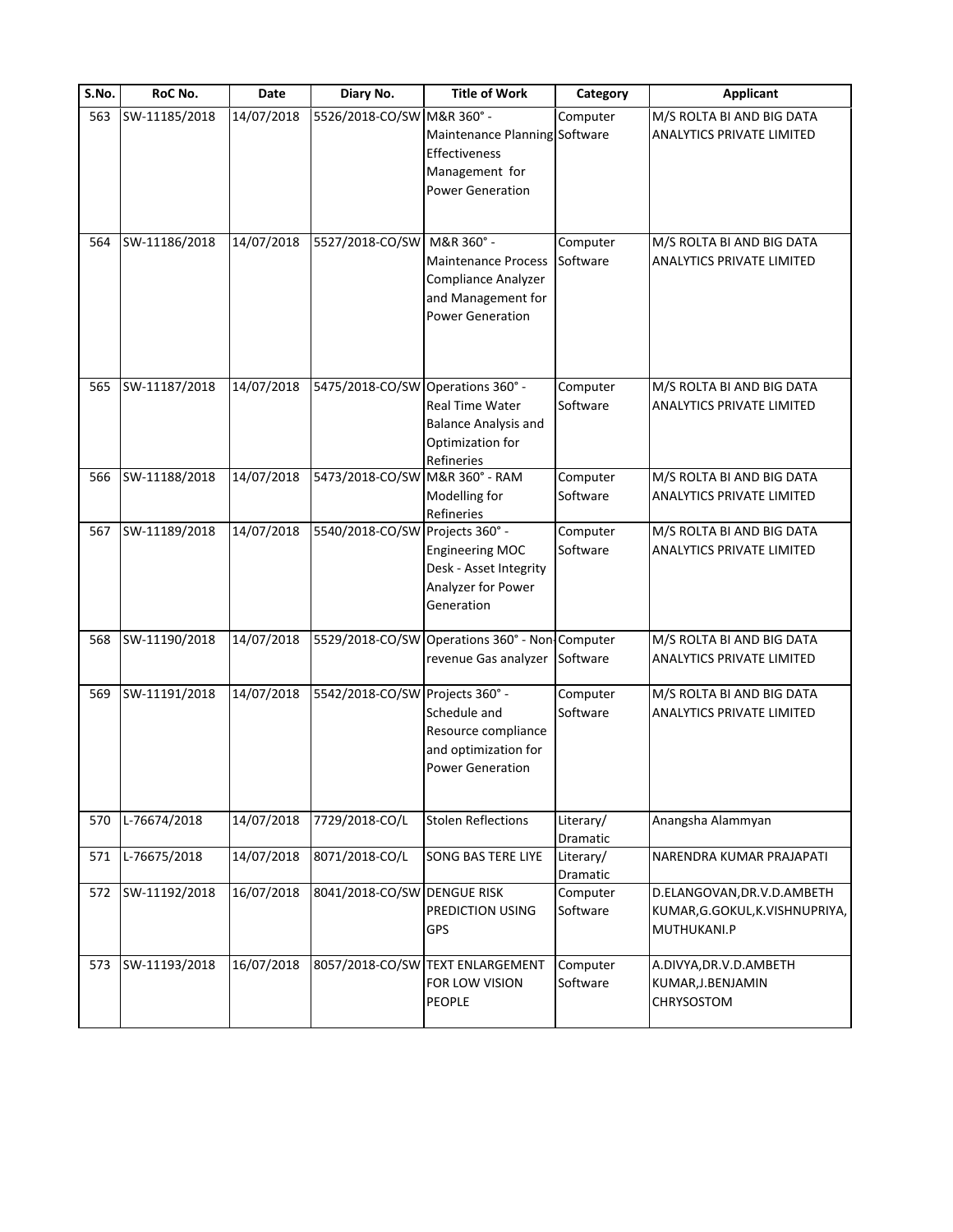| S.No. | RoC No.       | <b>Date</b> | Diary No.                         | <b>Title of Work</b>                                                                                                                                              | Category             | <b>Applicant</b>                                              |
|-------|---------------|-------------|-----------------------------------|-------------------------------------------------------------------------------------------------------------------------------------------------------------------|----------------------|---------------------------------------------------------------|
| 574   | SW-11194/2018 | 16/07/2018  | 8037/2018-CO/SW                   | <b>SOFTWARE PACKAGE</b><br>for design of<br>TRANSPOSITION<br>(CONTRA SHIELD) IN<br><b>DISC WINDING WITH</b><br><b>TWO CTC</b><br><b>CONDUCTORS IN</b><br>PARALLEL | Computer<br>Software | <b>BHARAT HEAVY ELECTRICALS</b><br>LIMITED                    |
| 575   | SW-11195/2018 | 16/07/2018  |                                   | 5480/2018-CO/SW Safety 360° - Process<br>Safety Management<br>(PSM) for Chemicals                                                                                 | Computer<br>Software | M/S ROLTA BI AND BIG DATA<br>ANALYTICS PRIVATE LIMITED        |
| 576   | SW-11196/2018 | 16/07/2018  |                                   | 5504/2018-CO/SW Sustainability 360° -<br>Regulatory<br>Compliance<br>Governing for<br>Chemicals                                                                   | Computer<br>Software | M/S ROLTA BI AND BIG DATA<br><b>ANALYTICS PRIVATE LIMITED</b> |
| 577   | SW-11197/2018 | 16/07/2018  |                                   | 5501/2018-CO/SW Sustainability 360° -<br><b>CSR Compliance</b><br>Manager for<br>Chemicals                                                                        | Computer<br>Software | M/S ROLTA BI AND BIG DATA<br><b>ANALYTICS PRIVATE LIMITED</b> |
| 578   | SW-11198/2018 | 16/07/2018  |                                   | 5558/2018-CO/SW Sustainability 360° -<br><b>CSR Compliance</b><br>Manager for Power<br>Generation                                                                 | Computer<br>Software | M/S ROLTA BI AND BIG DATA<br>ANALYTICS PRIVATE LIMITED        |
| 579   | SW-11199/2018 | 16/07/2018  | 5532/2018-CO/SW                   | Operations 360° -<br>Opportunity loss<br>manager for Power<br>Generation                                                                                          | Computer<br>Software | M/S ROLTA BI AND BIG DATA<br><b>ANALYTICS PRIVATE LIMITED</b> |
| 580   | SW-11200/2018 | 16/07/2018  | 5535/2018-CO/SW                   | Operations 360° -<br>Process Alarm<br>Analysis &<br><b>Supervisory Control</b><br>for Power Generation                                                            | Computer<br>Software | M/S ROLTA BI AND BIG DATA<br><b>ANALYTICS PRIVATE LIMITED</b> |
| 581   | SW-11201/2018 | 16/07/2018  | 5554/2018-CO/SW Operations 360° - | <b>Process Risk</b><br><b>Predictive Analytics</b><br>for Power Generation                                                                                        | Computer<br>Software | M/S ROLTA BI AND BIG DATA<br><b>ANALYTICS PRIVATE LIMITED</b> |
| 582   | SW-11202/2018 | 16/07/2018  | 7680/2018-CO/SW SXsmartwaste      |                                                                                                                                                                   | Computer<br>Software | STESALIT SYSTEMS LIMITED                                      |
| 583   | SW-11203/2018 | 16/07/2018  | 5625/2018-CO/SW Asset 360° - Heat | Exchanger<br>Performance<br>Optimization for Oil &<br>Gas                                                                                                         | Computer<br>Software | M/S ROLTA BI AND BIG DATA<br><b>ANALYTICS PRIVATE LIMITED</b> |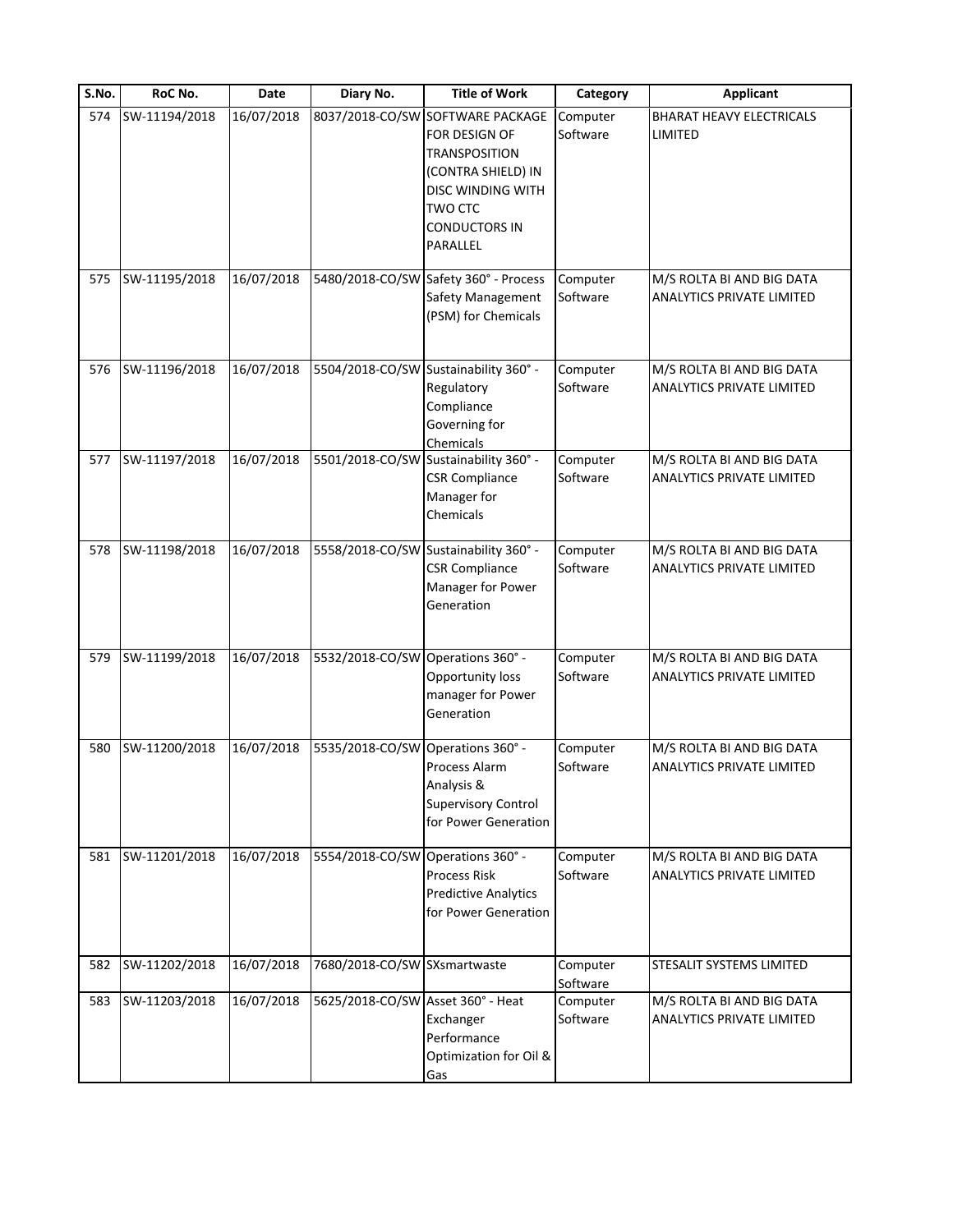| S.No. | RoC No.           | Date       | Diary No.                         | <b>Title of Work</b>                                                                                                         | Category              | <b>Applicant</b>                                                                                            |
|-------|-------------------|------------|-----------------------------------|------------------------------------------------------------------------------------------------------------------------------|-----------------------|-------------------------------------------------------------------------------------------------------------|
| 584   | SW-11204/2018     | 16/07/2018 | 5628/2018-CO/SW Operations 360° - | <b>Energy Efficiency</b><br>Optimization for<br>Refineries                                                                   | Computer<br>Software  | M/S ROLTA BI AND BIG DATA<br>ANALYTICS PRIVATE LIMITED                                                      |
| 585   | SW-11205/2018     | 16/07/2018 | 5630/2018-CO/SW Asset 360° -      | Compressor<br>Performance<br>Optimization for Oil &<br>Gas                                                                   | Computer<br>Software  | M/S ROLTA BI AND BIG DATA<br>ANALYTICS PRIVATE LIMITED                                                      |
| 586   | SW-11206/2018     | 16/07/2018 |                                   | 5636/2018-CO/SW Asset 360° - Bad Actor Computer<br>Analyzer for Oil & Gas Software                                           |                       | M/S ROLTA BI AND BIG DATA<br>ANALYTICS PRIVATE LIMITED                                                      |
| 587   | SW-11207/2018     | 16/07/2018 | 5744/2018-CO/SW SCM 360° - MRO    | <b>Spares Management</b><br>for Petrochemicals                                                                               | Computer<br>Software  | M/S ROLTA BI AND BIG DATA<br>ANALYTICS PRIVATE LIMITED                                                      |
| 588   | SW-11208/2018     | 16/07/2018 |                                   | 5576/2018-CO/SW Asset 360° - Asset Life Computer<br><b>Cycle Analytics for</b><br>Refineries                                 | Software              | M/S ROLTA BI AND BIG DATA<br>ANALYTICS PRIVATE LIMITED                                                      |
| 589   | SW-11209/2018     | 16/07/2018 |                                   | 5578/2018-CO/SW Asset 360° - Bad Actor<br>Analyzer for<br>Refineries                                                         | Computer<br>Software  | M/S ROLTA BI AND BIG DATA<br>ANALYTICS PRIVATE LIMITED                                                      |
| 590   | SW-11210/2018     | 16/07/2018 | 5580/2018-CO/SW Safety 360° -     | <b>Employee Health</b><br>Analysis for Gas<br>Utilities                                                                      | Computer<br>Software  | M/S ROLTA BI AND BIG DATA<br>ANALYTICS PRIVATE LIMITED                                                      |
| 591   | SW-11211/2018     | 16/07/2018 | 5575/2018-CO/SW Operations 360° - | Opportunity loss<br>manager for Oil & Gas                                                                                    | Computer<br>Software  | M/S ROLTA BI AND BIG DATA<br>ANALYTICS PRIVATE LIMITED                                                      |
| 592   | SW-11212/2018     | 16/07/2018 |                                   | 5577/2018-CO/SW Operations 360° - Oil<br><b>Product Demand</b><br><b>Prediction Analyzer</b><br>for Oil & Gas                | Computer<br>Software  | M/S ROLTA BI AND BIG DATA<br>ANALYTICS PRIVATE LIMITED                                                      |
|       | 593 SW-11213/2018 | 16/07/2018 |                                   | 5602/2018-CO/SW Business Insights 360°<br>- Cross Functional<br>Finance Insights, Cost<br>per Ton Analysis for<br>Refineries | Computer<br>Software  | M/S ROLTA BI AND BIG DATA<br>ANALYTICS PRIVATE LIMITED                                                      |
| 594   | L-76676/2018      | 16/07/2018 | 5629/2017-CO/L                    | <b>ARTIFICIAL</b><br><b>INTELLIGENCE BASED</b><br><b>AIRCRAFT SYSTEM</b><br><b>INDENTIFICATION</b><br><b>METHODOLOGY</b>     | Literary/<br>Dramatic | AIRCRAFT RESEARCH AND DESIGN<br>CENTRE, {ARDC}, HINDUSTAN<br>AERONAUTICS LIMITED {HAL},<br><b>BENGALURU</b> |
| 595   | SW-11214/2018     | 16/07/2018 | 5674/2018-CO/SW Operations 360° - | Operating<br>Cost Optimization for<br><b>Water Utilities</b>                                                                 | Computer<br>Software  | M/S ROLTA BI AND BIG DATA<br>ANALYTICS PRIVATE LIMITED                                                      |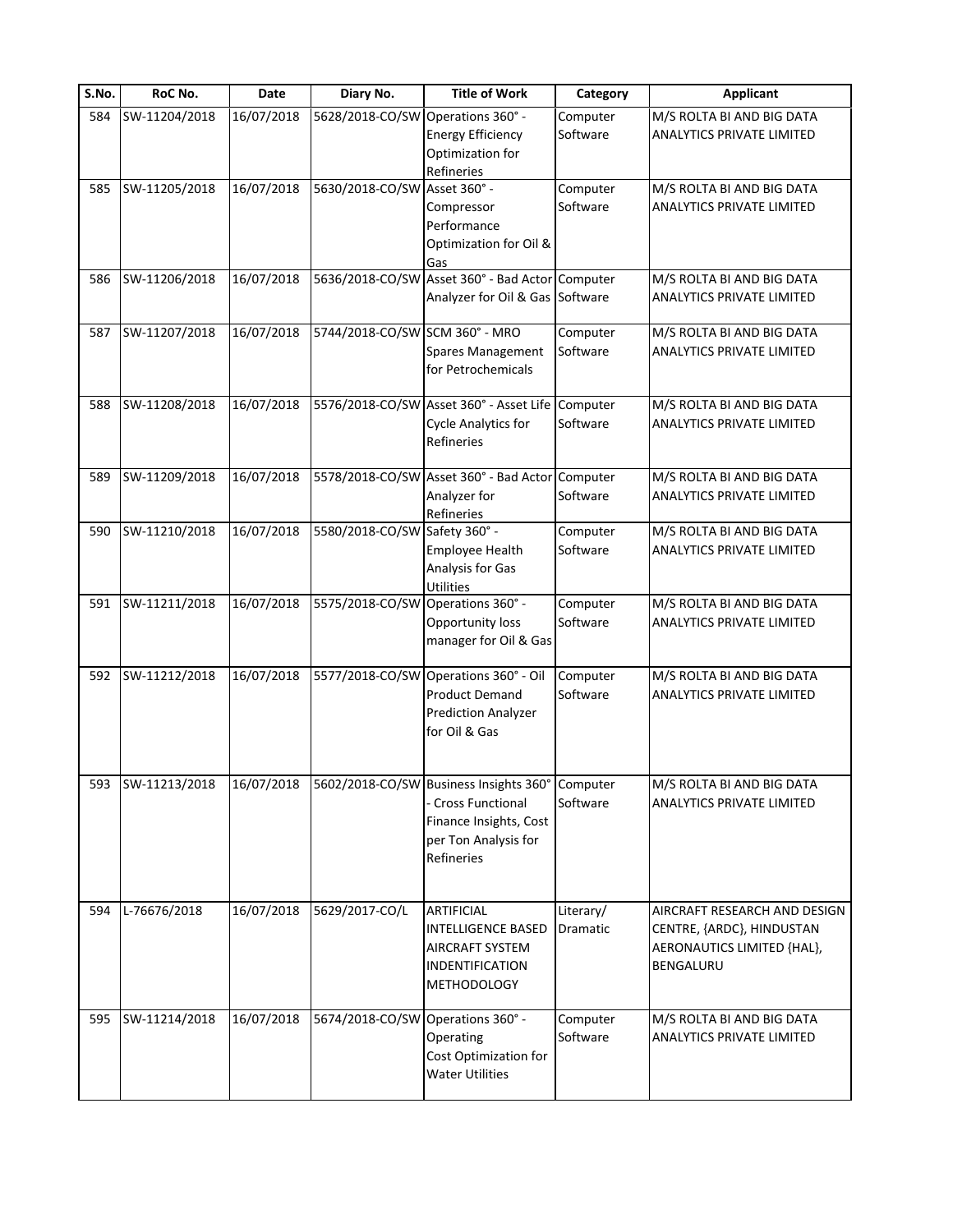| S.No. | RoC No.       | Date       | Diary No.                         | <b>Title of Work</b>                                                                                                    | Category             | <b>Applicant</b>                                              |
|-------|---------------|------------|-----------------------------------|-------------------------------------------------------------------------------------------------------------------------|----------------------|---------------------------------------------------------------|
| 596   | SW-11215/2018 | 16/07/2018 | 5675/2018-CO/SW                   | Operations 360° - Fuel<br>& Loss Analysis for<br>Refineries                                                             | Computer<br>Software | M/S ROLTA BI AND BIG DATA<br><b>ANALYTICS PRIVATE LIMITED</b> |
| 597   | SW-11216/2018 | 16/07/2018 | 5676/2018-CO/SW Operations 360° - | <b>Energy Conservation</b><br>for Water Utilities                                                                       | Computer<br>Software | M/S ROLTA BI AND BIG DATA<br><b>ANALYTICS PRIVATE LIMITED</b> |
| 598   | SW-11217/2018 | 16/07/2018 | 5673/2018-CO/SW Operations 360° - | <b>Customer Side</b><br>Leakage Detection<br>Analysis for Water<br><b>Utilities</b>                                     | Computer<br>Software | M/S ROLTA BI AND BIG DATA<br>ANALYTICS PRIVATE LIMITED        |
| 599   | SW-11218/2018 | 16/07/2018 | 5677/2018-CO/SW Operations 360° - | Energy Intensity Index Software<br>for Refineries                                                                       | Computer             | M/S ROLTA BI AND BIG DATA<br><b>ANALYTICS PRIVATE LIMITED</b> |
| 600   | SW-11219/2018 | 16/07/2018 |                                   | 5773/2018-CO/SW Business Insights 360°<br><b>Balanced Score Card</b><br><b>Strategy Management</b><br>for Gas Utilities | Computer<br>Software | M/S ROLTA BI AND BIG DATA<br><b>ANALYTICS PRIVATE LIMITED</b> |
| 601   | SW-11220/2018 | 16/07/2018 | 5702/2018-CO/SW M&R 360° - MRO    | Spares Management<br>for Water Utilities                                                                                | Computer<br>Software | M/S ROLTA BI AND BIG DATA<br>ANALYTICS PRIVATE LIMITED        |
| 602   | SW-11221/2018 | 16/07/2018 |                                   | 5791/2018-CO/SW Asset 360° - Cooling<br>Water Cycle Analysis<br>for Power Generation                                    | Computer<br>Software | M/S ROLTA BI AND BIG DATA<br><b>ANALYTICS PRIVATE LIMITED</b> |
| 603   | SW-11222/2018 | 16/07/2018 | 5790/2018-CO/SW Asset 360° -      | <b>Transformer Health</b><br>Analysis for Power<br>Generation                                                           | Computer<br>Software | M/S ROLTA BI AND BIG DATA<br><b>ANALYTICS PRIVATE LIMITED</b> |
| 604   | SW-11223/2018 | 16/07/2018 |                                   | 5789/2018-CO/SW Asset 360° - Vibration<br><b>Tracker for Power</b><br>Generation                                        | Computer<br>Software | M/S ROLTA BI AND BIG DATA<br>ANALYTICS PRIVATE LIMITED        |
| 605   | SW-11224/2018 | 16/07/2018 | 5683/2018-CO/SW Customer Insights | 360° - Smart Meter<br><b>Analytics for Gas</b><br><b>Utilities</b>                                                      | Computer<br>Software | M/S ROLTA BI AND BIG DATA<br><b>ANALYTICS PRIVATE LIMITED</b> |
| 606   | SW-11225/2018 | 16/07/2018 | 5691/2018-CO/SW Operations 360° - | Product yield<br>prediction for<br>Petrochemicals                                                                       | Computer<br>Software | M/S ROLTA BI AND BIG DATA<br>ANALYTICS PRIVATE LIMITED        |
| 607   | SW-11226/2018 | 16/07/2018 | 5692/2018-CO/SW                   | Operations 360° - Fuel Computer<br>& Loss Analysis for<br>Petrochemicals                                                | Software             | M/S ROLTA BI AND BIG DATA<br>ANALYTICS PRIVATE LIMITED        |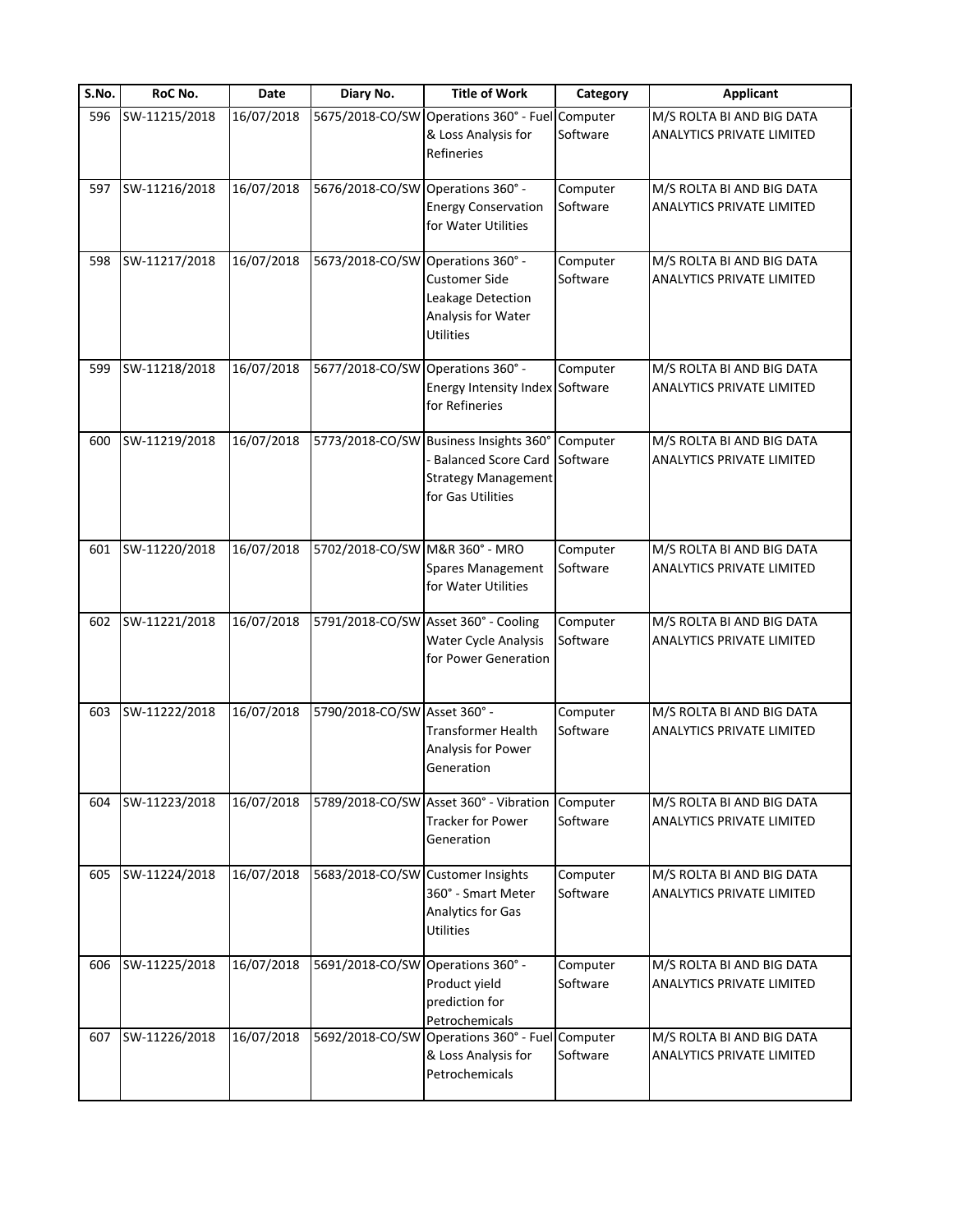| S.No. | RoC No.       | Date       | Diary No.                         | <b>Title of Work</b>                    | Category        | <b>Applicant</b>                      |
|-------|---------------|------------|-----------------------------------|-----------------------------------------|-----------------|---------------------------------------|
| 608   | SW-11227/2018 | 16/07/2018 | 5672/2018-CO/SW                   | Operations 360° -                       | Computer        | M/S ROLTA BI AND BIG DATA             |
|       |               |            |                                   | <b>Meter Data</b>                       | Software        | ANALYTICS PRIVATE LIMITED             |
|       |               |            |                                   | Management and                          |                 |                                       |
|       |               |            |                                   | Analytics for Water                     |                 |                                       |
|       |               |            |                                   | Utilities                               |                 |                                       |
| 609   | SW-11228/2018 | 16/07/2018 | 5693/2018-CO/SW                   | Operations 360° -                       | Computer        | M/S ROLTA BI AND BIG DATA             |
|       |               |            |                                   | Capacity Utilization                    | Software        | ANALYTICS PRIVATE LIMITED             |
|       |               |            |                                   | for Petrochemicals                      |                 |                                       |
| 610   | SW-11229/2018 | 16/07/2018 |                                   | 6579/2018-CO/SW SOCIAL AN OFFLINE       | Computer        | <b>INPRESARIO ENTERTAINMENT &amp;</b> |
|       |               |            |                                   | <b>COMMUNITY</b>                        | Software        | HOSPITALITY PRIVATE LIMITED           |
|       |               |            |                                   |                                         |                 |                                       |
| 611   | L-76677/2018  | 16/07/2018 | 6038/2018-CO/L                    | Will You Not Buy                        | Literary/       | Gajender Sharma                       |
|       |               |            |                                   |                                         |                 |                                       |
|       |               |            |                                   | Strawberry Today?                       | Dramatic        |                                       |
| 612   | L-76678/2018  | 16/07/2018 | 3866/2018-CO/L                    | <b>Coffee Conversation</b>              | Literary/       | Surekha Kari                          |
|       |               |            |                                   | & Date                                  | Dramatic        |                                       |
|       |               |            |                                   |                                         |                 |                                       |
| 613   | L-76679/2018  | 16/07/2018 | 7719/2017-CO/L                    | SCIENCE-9th Grade                       | Literary/       | Children's Lovecastles Trust          |
|       |               |            |                                   |                                         | Dramatic        |                                       |
| 614   | L-76680/2018  | 16/07/2018 | 7716/2018-CO/L                    | When broken hearts                      | Literary/       | Arushi Vats                           |
|       |               |            |                                   | meet                                    | Dramatic        |                                       |
| 615   | L-76681/2018  | 16/07/2018 | 7552/2018-CO/L                    | Revolving Eye                           | Literary/       | Ashok Huprikar                        |
|       |               |            |                                   |                                         | Dramatic        |                                       |
| 616   | L-76682/2018  | 16/07/2018 | 7450/2018-CO/L                    | Ayurved Evam                            | Literary/       | Sanjay Jain                           |
|       |               |            |                                   | Allopathy: Ek                           | Dramatic        |                                       |
|       |               |            |                                   | <b>Tulnatmak Vivechan</b>               |                 |                                       |
|       |               |            |                                   |                                         |                 |                                       |
| 617   | L-76683/2018  | 16/07/2018 | 7719/2018-CO/L                    | Let You Be My Puppet Literary/          |                 | Preetika Mehra                        |
|       |               |            |                                   | Once                                    | <b>Dramatic</b> |                                       |
| 618   | SW-11230/2018 | 16/07/2018 | 5555/2018-CO/SW M&R 360° - MRO    |                                         | Computer        | M/S ROLTA BI AND BIG DATA             |
|       |               |            |                                   | Spares Management                       | Software        | <b>ANALYTICS PRIVATE LIMITED</b>      |
|       |               |            |                                   | for Gas Utilities                       |                 |                                       |
|       |               |            |                                   |                                         |                 |                                       |
| 619   | SW-11231/2018 | 16/07/2018 | 11519/2017-                       | <b>AUTOMATIC SYNC</b>                   | Computer        | BHARAT HEAVY ELECTRICALS              |
|       |               |            | CO/SW                             | <b>AGENT FOR</b>                        | Software        | LIMITED                               |
|       |               |            |                                   | WINDOWS AD &                            |                 |                                       |
|       |               |            |                                   | ORACLE DATABASE                         |                 |                                       |
| 620   | SW-11232/2018 | 16/07/2018 | 5690/2018-CO/SW                   | Operations 360° -                       | Computer        | M/S ROLTA BI AND BIG DATA             |
|       |               |            |                                   | Quality Giveaway for                    | Software        | ANALYTICS PRIVATE LIMITED             |
|       |               |            |                                   | Petrochemicals                          |                 |                                       |
|       |               |            |                                   |                                         |                 |                                       |
| 621   | SW-11233/2018 | 16/07/2018 | 5689/2018-CO/SW Operations 360° - |                                         | Computer        | M/S ROLTA BI AND BIG DATA             |
|       |               |            |                                   | Sensitivity analysis for Software       |                 | ANALYTICS PRIVATE LIMITED             |
|       |               |            |                                   | Petrochemicals                          |                 |                                       |
| 622   | SW-11234/2018 | 16/07/2018 |                                   | 5500/2018-CO/SW Asset 360° - Asset Life | Computer        | M/S ROLTA BI AND BIG DATA             |
|       |               |            |                                   |                                         | Software        |                                       |
|       |               |            |                                   | <b>Cycle Analytics for</b>              |                 | ANALYTICS PRIVATE LIMITED             |
|       |               |            |                                   | <b>Gas Utilities</b>                    |                 |                                       |
| 623   | SW-11235/2018 | 16/07/2018 |                                   | 5405/2018-CO/SW Asset 360° - Bad Actor  | Computer        | M/S ROLTA BI AND BIG DATA             |
|       |               |            |                                   | Analyzer for                            | Software        |                                       |
|       |               |            |                                   |                                         |                 | ANALYTICS PRIVATE LIMITED             |
|       |               |            |                                   | Chemicals                               |                 |                                       |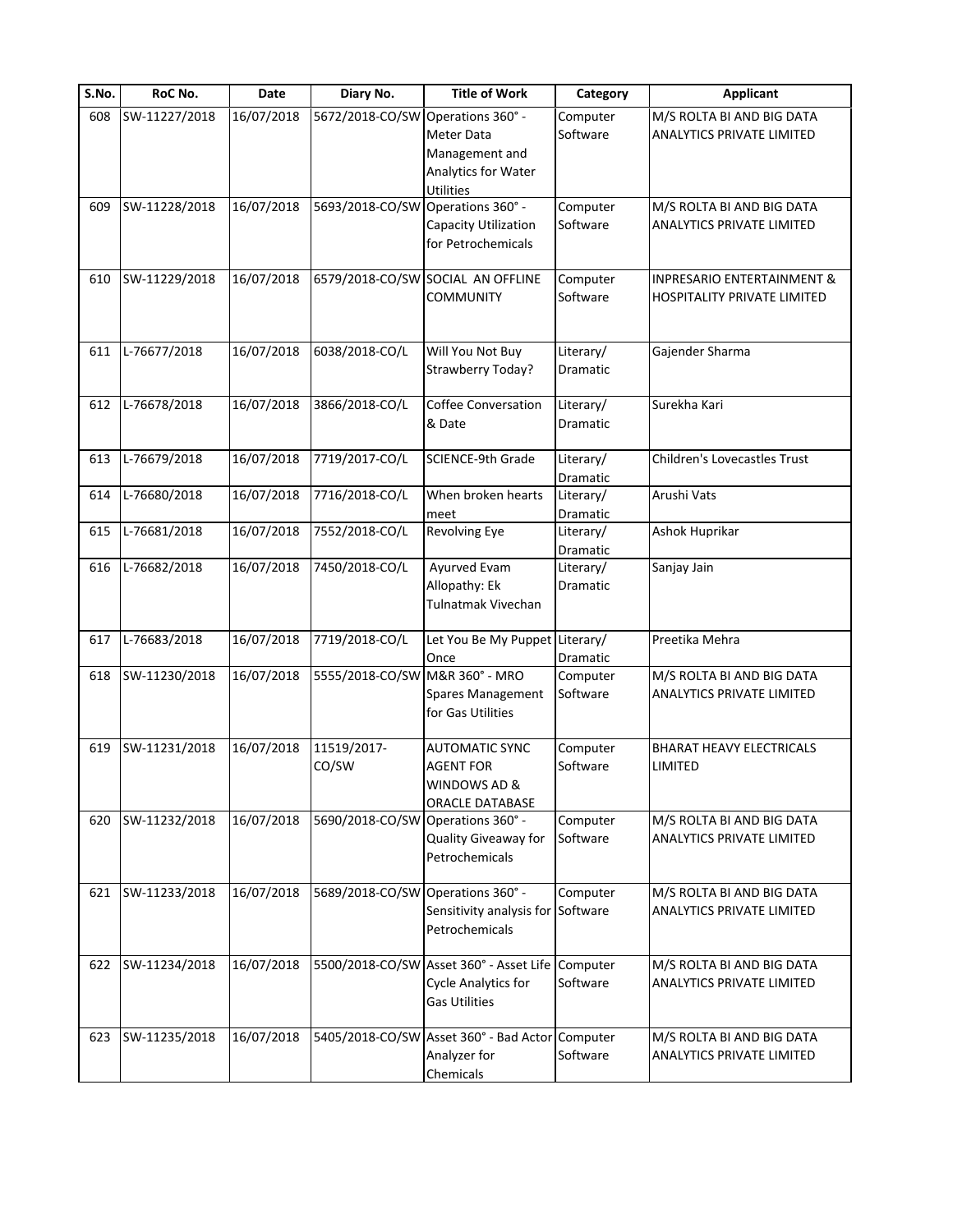| S.No. | RoC No.       | Date       | Diary No.                          | <b>Title of Work</b>                                                                                                                | Category             | <b>Applicant</b>                                              |
|-------|---------------|------------|------------------------------------|-------------------------------------------------------------------------------------------------------------------------------------|----------------------|---------------------------------------------------------------|
| 624   | SW-11236/2018 | 16/07/2018 | 5447/2018-CO/SW                    | M&R 360° -<br>Maintenance Cockpit<br>for Chemicals                                                                                  | Computer<br>Software | M/S ROLTA BI AND BIG DATA<br><b>ANALYTICS PRIVATE LIMITED</b> |
| 625   | SW-11237/2018 | 16/07/2018 |                                    | 5407/2018-CO/SW Asset 360° - Barrier<br>Management for<br>Chemicals                                                                 | Computer<br>Software | M/S ROLTA BI AND BIG DATA<br>ANALYTICS PRIVATE LIMITED        |
| 626   | SW-11238/2018 | 16/07/2018 | 5451/2018-CO/SW Asset 360° - Asset | Integrity<br>Management for<br>Petrochemicals                                                                                       | Computer<br>Software | M/S ROLTA BI AND BIG DATA<br>ANALYTICS PRIVATE LIMITED        |
| 627   | SW-11239/2018 | 16/07/2018 | 5410/2018-CO/SW Asset 360° -       | Composite Risk<br>Management<br>Analytics for<br>Chemicals                                                                          | Computer<br>Software | M/S ROLTA BI AND BIG DATA<br>ANALYTICS PRIVATE LIMITED        |
| 628   | SW-11240/2018 | 16/07/2018 | 5450/2018-CO/SW M&R 360° - MRO     | Spares Management<br>for Chemicals                                                                                                  | Computer<br>Software | M/S ROLTA BI AND BIG DATA<br>ANALYTICS PRIVATE LIMITED        |
| 629   | SW-11241/2018 | 16/07/2018 | 5449/2018-CO/SW                    | M&R 360° -<br><b>Maintenance Process</b><br>Compliance Analyzer<br>and Management for<br>Chemicals                                  | Computer<br>Software | M/S ROLTA BI AND BIG DATA<br><b>ANALYTICS PRIVATE LIMITED</b> |
| 630   | SW-11242/2018 | 16/07/2018 |                                    | 5457/2018-CO/SW Asset 360° - Barrier<br>Management for<br>Petrochemicals                                                            | Computer<br>Software | M/S ROLTA BI AND BIG DATA<br>ANALYTICS PRIVATE LIMITED        |
| 631   | SW-11243/2018 | 16/07/2018 | 5511/2018-CO/SW Asset 360° -       | Composite Risk<br>Management<br>Analytics for Power<br>Generation                                                                   | Computer<br>Software | M/S ROLTA BI AND BIG DATA<br><b>ANALYTICS PRIVATE LIMITED</b> |
| 632   | SW-11244/2018 | 16/07/2018 |                                    | 5728/2018-CO/SW SCM 360° - Material<br>Ageing Analysis for<br><b>Power Utilities</b>                                                | Computer<br>Software | M/S ROLTA BI AND BIG DATA<br>ANALYTICS PRIVATE LIMITED        |
| 633   | SW-11245/2018 | 16/07/2018 | 5477/2018-CO/SW Operations 360° -  | Reflux Optimization<br>for Refineries                                                                                               | Computer<br>Software | M/S ROLTA BI AND BIG DATA<br>ANALYTICS PRIVATE LIMITED        |
| 634   | SW-11246/2018 | 16/07/2018 |                                    | 5514/2018-CO/SW Business Insights 360° Computer<br><b>Balanced Score Card</b><br><b>Strategy Management</b><br>for Power Generation | Software             | M/S ROLTA BI AND BIG DATA<br><b>ANALYTICS PRIVATE LIMITED</b> |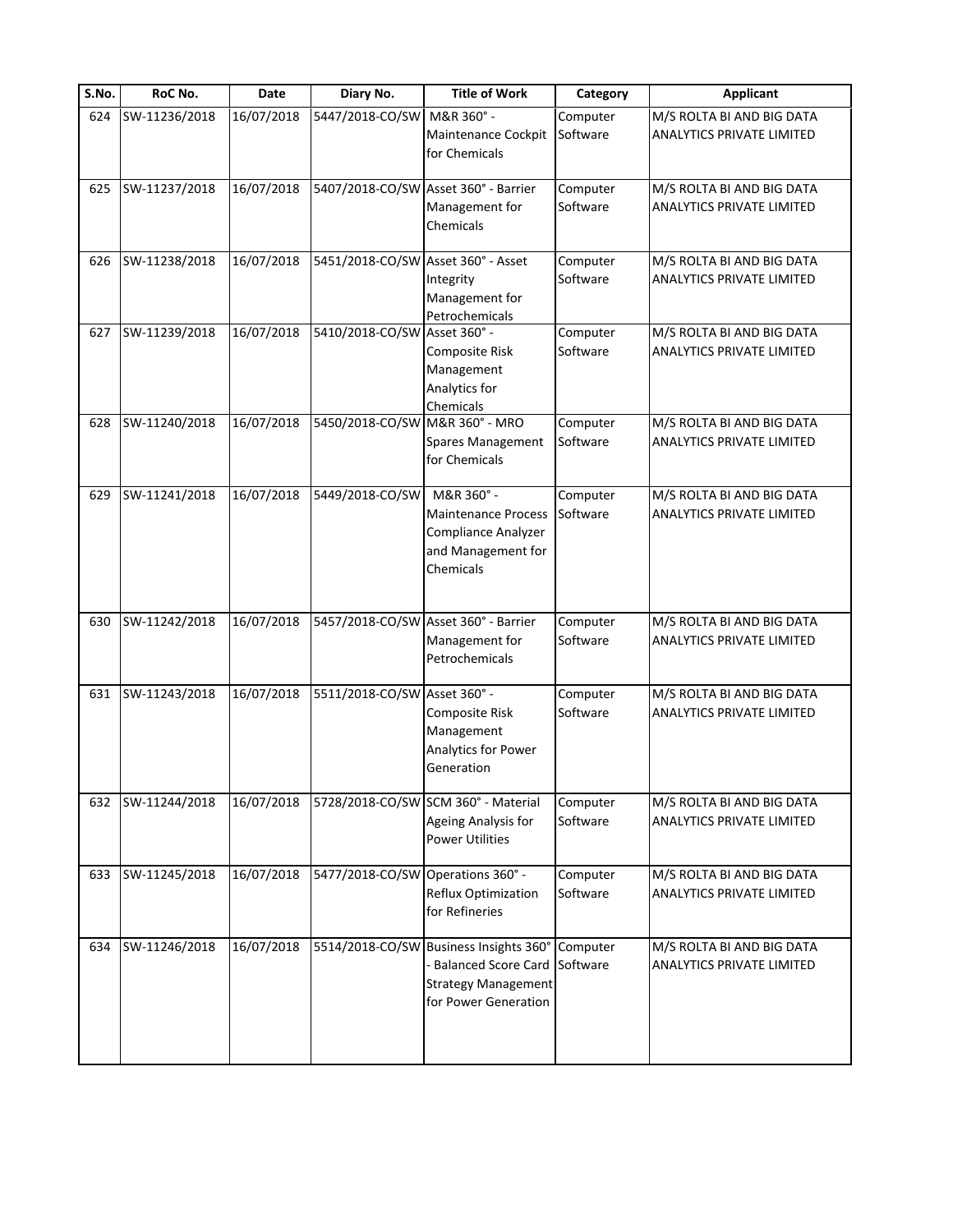| S.No. | RoC No.       | Date       | Diary No.                          | <b>Title of Work</b>                                                                                                      | Category             | <b>Applicant</b>                                              |
|-------|---------------|------------|------------------------------------|---------------------------------------------------------------------------------------------------------------------------|----------------------|---------------------------------------------------------------|
| 635   | SW-11247/2018 | 16/07/2018 |                                    | 5841/2018-CO/SW Safety 360° - Earthing<br>System Healthiness<br><b>Tracker for Power</b><br><b>Utilities</b>              | Computer<br>Software | M/S ROLTA BI AND BIG DATA<br>ANALYTICS PRIVATE LIMITED        |
| 636   | SW-11248/2018 | 16/07/2018 | 5843/2018-CO/SW Safety 360° -      | Employee Health<br>Analysis for Power<br><b>Utilities</b>                                                                 | Computer<br>Software | M/S ROLTA BI AND BIG DATA<br>ANALYTICS PRIVATE LIMITED        |
| 637   | SW-11249/2018 | 16/07/2018 | 5840/2018-CO/SW Safety 360° - Fire | Equipment<br>Monitoring<br>Compliance for Power<br><b>Utilities</b>                                                       | Computer<br>Software | M/S ROLTA BI AND BIG DATA<br>ANALYTICS PRIVATE LIMITED        |
| 638   | SW-11250/2018 | 16/07/2018 | 5770/2018-CO/SW Safety 360° -      | Environment Incident<br>Management for<br><b>Power Utilities</b>                                                          | Computer<br>Software | M/S ROLTA BI AND BIG DATA<br><b>ANALYTICS PRIVATE LIMITED</b> |
| 639   | SW-11251/2018 | 16/07/2018 | 5845/2018-CO/SW Safety 360° - SOP  | updation compliance<br><b>Tracker for Power</b><br><b>Utilities</b>                                                       | Computer<br>Software | M/S ROLTA BI AND BIG DATA<br><b>ANALYTICS PRIVATE LIMITED</b> |
| 640   | SW-11252/2018 | 16/07/2018 |                                    | 5850/2018-CO/SW Safety 360° - Safety<br>Behavior Analyzer for<br><b>Power Utilities</b>                                   | Computer<br>Software | M/S ROLTA BI AND BIG DATA<br>ANALYTICS PRIVATE LIMITED        |
| 641   | SW-11253/2018 | 16/07/2018 | 5732/2018-CO/SW Dynamic Route      | Analysis for<br>Transportation                                                                                            | Computer<br>Software | M/S ROLTA BI AND BIG DATA<br>ANALYTICS PRIVATE LIMITED        |
| 642   | SW-11254/2018 | 16/07/2018 | 5777/2018-CO/SW Operations 360° -  | Refining Product<br><b>Demand Prediction</b><br>Analyzer for<br>Refineries                                                | Computer<br>Software | M/S ROLTA BI AND BIG DATA<br><b>ANALYTICS PRIVATE LIMITED</b> |
| 643   | SW-11255/2018 | 16/07/2018 |                                    | 5771/2018-CO/SW Projects 360° - Budget Computer<br>compliance tracking & Software<br>Analysis for Gas<br><b>Utilities</b> |                      | M/S ROLTA BI AND BIG DATA<br>ANALYTICS PRIVATE LIMITED        |
| 644   | SW-11256/2018 | 16/07/2018 |                                    | 5623/2018-CO/SW Analytics Portal for<br>Citizen Online<br>Services                                                        | Computer<br>Software | M/S ROLTA BI AND BIG DATA<br><b>ANALYTICS PRIVATE LIMITED</b> |
| 645   | SW-11257/2018 | 16/07/2018 | 5738/2018-CO/SW Traffic Emission   | Analytics for<br>Transportation                                                                                           | Computer<br>Software | M/S ROLTA BI AND BIG DATA<br><b>ANALYTICS PRIVATE LIMITED</b> |
| 646   | SW-11258/2018 | 16/07/2018 | 5717/2018-CO/SW                    | Operations 360° -<br>Process Alarm<br><b>Supervisory Control</b><br>for Water Utilities                                   | Computer<br>Software | M/S ROLTA BI AND BIG DATA<br><b>ANALYTICS PRIVATE LIMITED</b> |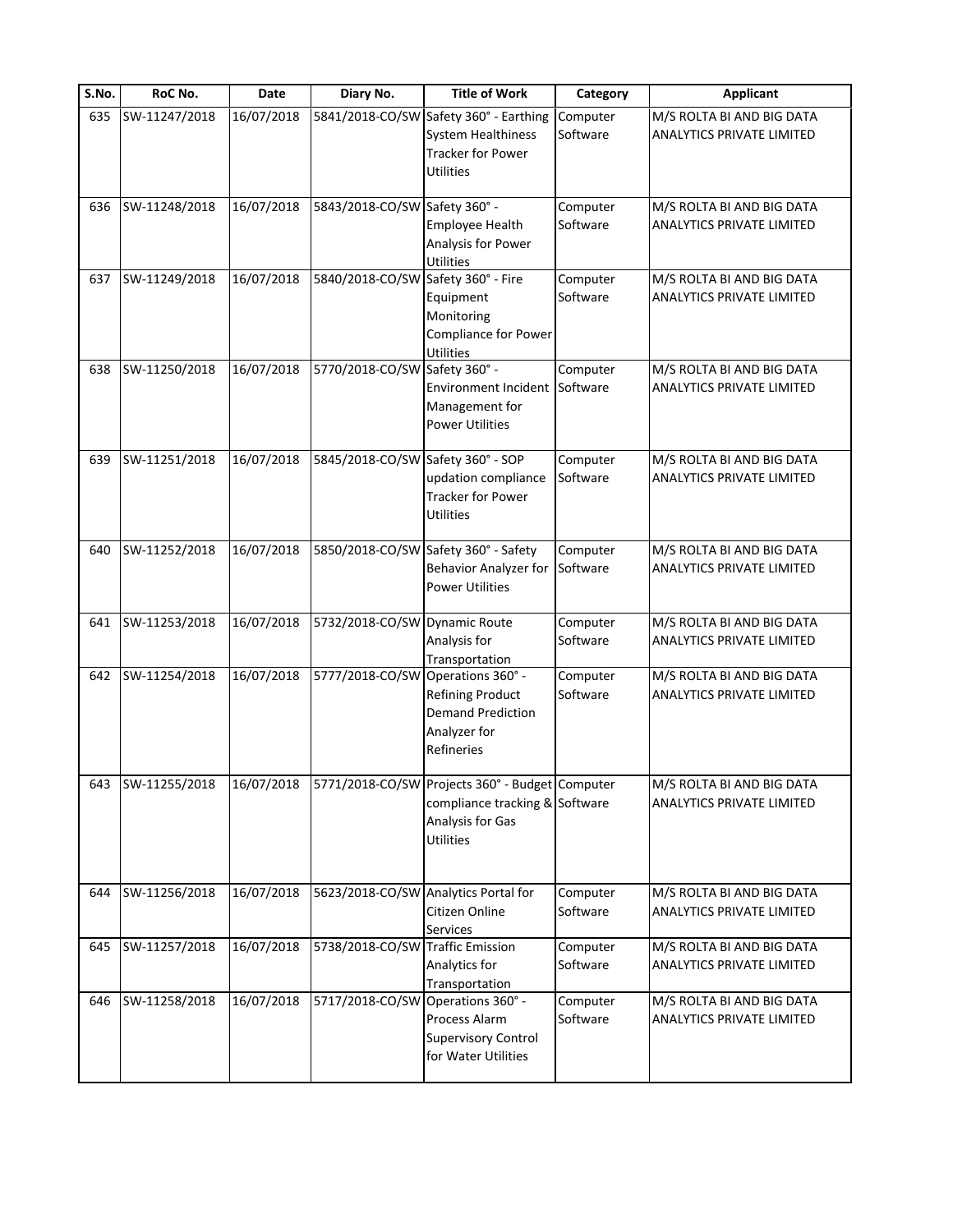| S.No. | RoC No.       | Date       | Diary No.                      | <b>Title of Work</b>                                                                                                               | Category             | <b>Applicant</b>                                              |
|-------|---------------|------------|--------------------------------|------------------------------------------------------------------------------------------------------------------------------------|----------------------|---------------------------------------------------------------|
| 647   | SW-11259/2018 | 16/07/2018 | 5736/2018-CO/SW                | Planning and<br><b>Budgeting Analysis for Software</b><br>Transportation                                                           | Computer             | M/S ROLTA BI AND BIG DATA<br><b>ANALYTICS PRIVATE LIMITED</b> |
| 648   | SW-11260/2018 | 16/07/2018 |                                | 5706/2018-CO/SW Asset 360° - Asset Life<br>Cycle Analytics for<br><b>Water Utilities</b>                                           | Computer<br>Software | M/S ROLTA BI AND BIG DATA<br><b>ANALYTICS PRIVATE LIMITED</b> |
| 649   | SW-11261/2018 | 16/07/2018 | 5712/2018-CO/SW Asset 360° -   | Environmental impact Software<br>on waste / clean<br>water network                                                                 | Computer             | M/S ROLTA BI AND BIG DATA<br>ANALYTICS PRIVATE LIMITED        |
| 650   | SW-11262/2018 | 16/07/2018 |                                | 5705/2018-CO/SW Asset 360° - FMECA<br>(Failure modes,<br><b>Effects and Criticality</b><br>Analysis) for Water<br><b>Utilities</b> | Computer<br>Software | M/S ROLTA BI AND BIG DATA<br><b>ANALYTICS PRIVATE LIMITED</b> |
| 651   | SW-11263/2018 | 16/07/2018 |                                | 5733/2018-CO/SW Asset 360° - Asset Life<br>Cycle Analytics for<br><b>Power Utilities</b>                                           | Computer<br>Software | M/S ROLTA BI AND BIG DATA<br><b>ANALYTICS PRIVATE LIMITED</b> |
| 652   | SW-11264/2018 | 17/07/2018 |                                | 5559/2018-CO/SW Sustainability 360° -<br>Regulatory<br>Compliance<br>Governing for Power<br>Generation                             | Computer<br>Software | M/S ROLTA BI AND BIG DATA<br>ANALYTICS PRIVATE LIMITED        |
| 653   | SW-11265/2018 | 17/07/2018 |                                | 5553/2018-CO/SW SCM 360° - Vendor<br>Performance Analysis<br>for Power Generation                                                  | Computer<br>Software | M/S ROLTA BI AND BIG DATA<br><b>ANALYTICS PRIVATE LIMITED</b> |
| 654   | SW-11266/2018 | 17/07/2018 | 5552/2018-CO/SW SCM 360° -     | Procurement Cycle<br>Optimization for<br><b>Power Generation</b>                                                                   | Computer<br>Software | M/S ROLTA BI AND BIG DATA<br><b>ANALYTICS PRIVATE LIMITED</b> |
| 655   | SW-11267/2018 | 17/07/2018 | 5551/2018-CO/SW SCM 360° - MRO | Spares Management<br>for Power Generation                                                                                          | Computer<br>Software | M/S ROLTA BI AND BIG DATA<br><b>ANALYTICS PRIVATE LIMITED</b> |
| 656   | SW-11268/2018 | 17/07/2018 |                                | 5549/2018-CO/SW Safety 360° - GHG &<br><b>Emission Governing</b><br>for Power Generation                                           | Computer<br>Software | M/S ROLTA BI AND BIG DATA<br><b>ANALYTICS PRIVATE LIMITED</b> |
| 657   | SW-11269/2018 | 17/07/2018 | 5530/2018-CO/SW M&R 360° - MRO | Spares Management<br>for Power Generation                                                                                          | Computer<br>Software | M/S ROLTA BI AND BIG DATA<br><b>ANALYTICS PRIVATE LIMITED</b> |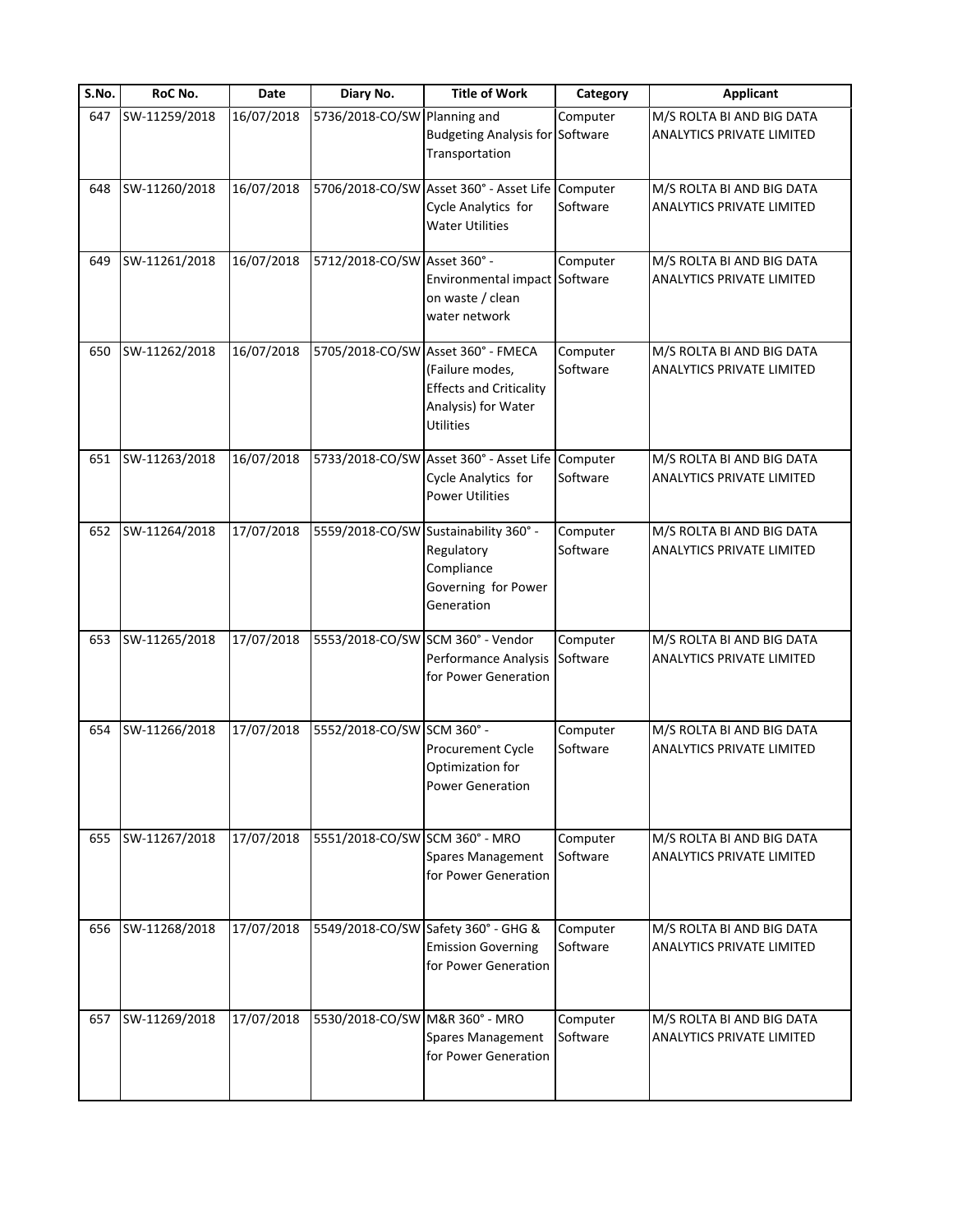| S.No. | RoC No.       | Date       | Diary No.                         | <b>Title of Work</b>                                                                                                         | Category             | <b>Applicant</b>                                              |
|-------|---------------|------------|-----------------------------------|------------------------------------------------------------------------------------------------------------------------------|----------------------|---------------------------------------------------------------|
| 658   | SW-11270/2018 | 17/07/2018 | 5472/2018-CO/SW                   | Projects 360° -<br>Schedule and<br>Resource compliance<br>and optimization for<br>Chemicals                                  | Computer<br>Software | M/S ROLTA BI AND BIG DATA<br><b>ANALYTICS PRIVATE LIMITED</b> |
| 659   | SW-11271/2018 | 17/07/2018 | 5440/2018-CO/SW                   | <b>Business Insights</b><br>360° - Cross<br><b>Functional Finance</b><br>Insights, Cost per Ton<br>Analysis for Chemicals    | Computer<br>Software | M/S ROLTA BI AND BIG DATA<br><b>ANALYTICS PRIVATE LIMITED</b> |
| 660   | SW-11272/2018 | 17/07/2018 |                                   | 5432/2018-CO/SW Business Insights 360° Computer<br><b>Balanced Score Card</b><br><b>Strategy Management</b><br>for Chemicals | Software             | M/S ROLTA BI AND BIG DATA<br><b>ANALYTICS PRIVATE LIMITED</b> |
| 661   | SW-11273/2018 | 17/07/2018 |                                   | 5441/2018-CO/SW Business Insights 360°<br>Cross Functional HR,<br>Training and<br>Compliance Analyzer<br>for Chemicals       | Computer<br>Software | M/S ROLTA BI AND BIG DATA<br><b>ANALYTICS PRIVATE LIMITED</b> |
| 662   | SW-11274/2018 | 17/07/2018 | 5448/2018-CO/SW                   | M&R 360° -<br>Maintenance Planning Software<br>Effectiveness<br>Management for<br>Chemicals                                  | Computer             | M/S ROLTA BI AND BIG DATA<br>ANALYTICS PRIVATE LIMITED        |
| 663   | SW-11275/2018 | 17/07/2018 | 5446/2018-CO/SW M&R 360° -        | Maintenance Budget<br>Management and<br>Forecasting for<br>Chemicals                                                         | Computer<br>Software | M/S ROLTA BI AND BIG DATA<br><b>ANALYTICS PRIVATE LIMITED</b> |
| 664   | SW-11276/2018 | 17/07/2018 | 5442/2018-CO/SW                   | M&R 360° -<br><b>Enterprise Asset</b><br>Health - Condition<br>Monitoring &<br>Analyzer for<br>Chemicals                     | Computer<br>Software | M/S ROLTA BI AND BIG DATA<br>ANALYTICS PRIVATE LIMITED        |
| 665   | SW-11277/2018 | 17/07/2018 | 5454/2018-CO/SW Operations 360° - | Opportunity loss<br>manager for<br>Chemicals                                                                                 | Computer<br>Software | M/S ROLTA BI AND BIG DATA<br><b>ANALYTICS PRIVATE LIMITED</b> |
| 666   | SW-11278/2018 | 17/07/2018 | 5430/2018-CO/SW Asset 360° - Heat | Exchanger<br>Performance<br>Optimization for<br><b>Chemicals</b>                                                             | Computer<br>Software | M/S ROLTA BI AND BIG DATA<br><b>ANALYTICS PRIVATE LIMITED</b> |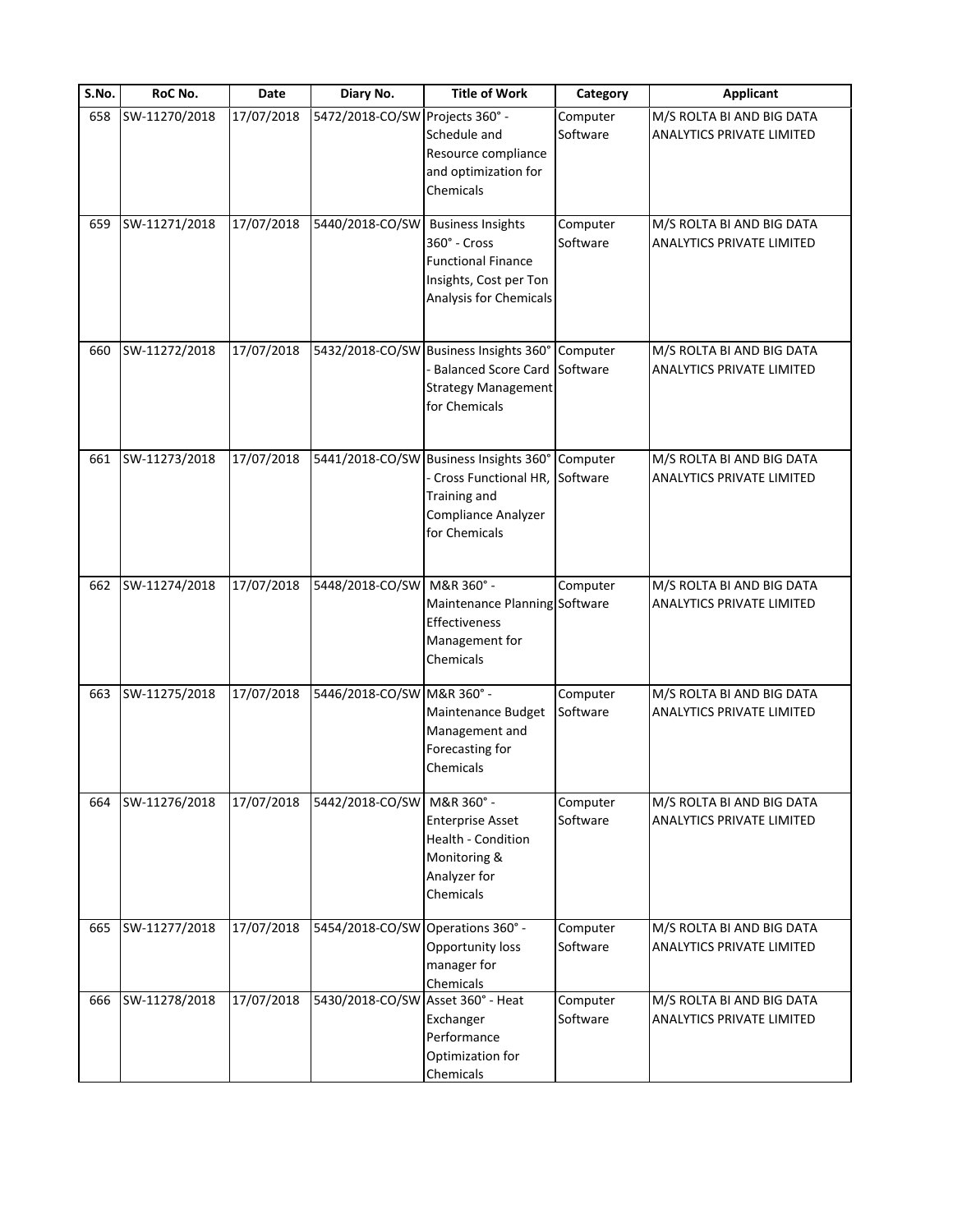| S.No. | RoC No.       | Date                 | Diary No.                         | <b>Title of Work</b>                                                                                  | Category              | <b>Applicant</b>                                              |
|-------|---------------|----------------------|-----------------------------------|-------------------------------------------------------------------------------------------------------|-----------------------|---------------------------------------------------------------|
| 667   | SW-11279/2018 | 17/07/2018           | 5426/2018-CO/SW                   | Asset 360° - FMECA<br>(Failure modes,<br><b>Effects and Criticality</b><br>Analysis) for<br>Chemicals | Computer<br>Software  | M/S ROLTA BI AND BIG DATA<br>ANALYTICS PRIVATE LIMITED        |
| 668   | SW-11280/2018 | 17/07/2018           |                                   | 5453/2018-CO/SW Asset 360° - Asset Life<br><b>Cycle Analytics for</b><br>Petrochemicals               | Computer<br>Software  | M/S ROLTA BI AND BIG DATA<br>ANALYTICS PRIVATE LIMITED        |
| 669   | L-76684/2018  | 17/07/2018           | 7711/2018-CO/L                    | <b>DHRUV TARA</b>                                                                                     | Literary/<br>Dramatic | AJITA SUCHITRA VEERA                                          |
| 670   | L-76685/2018  | 17/07/2018           | 7703/2018-CO/L                    | <b>KSHITIJ</b>                                                                                        | Literary/<br>Dramatic | AJITA SUCHITRA VEERA                                          |
| 671   | L-76686/2018  | 17/07/2018           | 7702/2018-CO/L                    | <b>DRISHTI</b>                                                                                        | Literary/<br>Dramatic | AJITA SUCHITRA VEERA                                          |
| 672   | SW-11281/2018 | 17/07/2018           |                                   | 5754/2018-CO/SW Projects 360° - STO<br>Planning &<br>Performance Analyzer<br>for Petrochemicals       | Computer<br>Software  | M/S ROLTA BI AND BIG DATA<br><b>ANALYTICS PRIVATE LIMITED</b> |
| 673   | SW-11282/2018 | 17/07/2018           | 5762/2018-CO/SW Operations 360° - | Process Alarm<br>Analysis &<br><b>Supervisory Control</b><br>for Petrochemicals                       | Computer<br>Software  | M/S ROLTA BI AND BIG DATA<br>ANALYTICS PRIVATE LIMITED        |
| 674   | SW-11283/2018 | 17/07/2018           | 5763/2018-CO/SW Operations 360° - | Opportunity loss<br>manager for<br>Petrochemicals                                                     | Computer<br>Software  | M/S ROLTA BI AND BIG DATA<br><b>ANALYTICS PRIVATE LIMITED</b> |
| 675   | SR-13619/2018 | 17/07/2018           | 3106/2018-CO/SR                   | <b>JAYA RADHAMADHAV</b><br><b>JAYA RAM</b>                                                            | Sound<br>Recording    | SATTYA SIDDHA                                                 |
| 676   | SW-11284/2018 | 17/07/2018           |                                   | 5455/2018-CO/SW Asset 360° - Bad Actor<br>Analyzer for<br>Petrochemicals                              | Computer<br>Software  | M/S ROLTA BI AND BIG DATA<br><b>ANALYTICS PRIVATE LIMITED</b> |
| 677   | SR-13620/2018 | $\frac{17}{07/2018}$ | 3108/2018-CO/SR RAFTA RAFTA       |                                                                                                       | Sound<br>Recording    | SATTYA SIDDHA                                                 |
| 678   | SW-11285/2018 | 17/07/2018           |                                   | 5487/2018-CO/SW Sustainability 360° -<br>Regulatory<br>Compliance<br>Governing for Oil &<br>Gas       | Computer<br>Software  | M/S ROLTA BI AND BIG DATA<br>ANALYTICS PRIVATE LIMITED        |
| 679   | SR-13621/2018 | 17/07/2018           | 3105/2018-CO/SR                   | AYO RE MAKKHAN<br><b>CHORE</b>                                                                        | Sound<br>Recording    | SATTYA SIDDHA                                                 |
| 680   | SW-11286/2018 | 17/07/2018           |                                   | 5490/2018-CO/SW Sustainability 360° -<br><b>CSR Compliance</b><br>Manager for Oil & Gas               | Computer<br>Software  | M/S ROLTA BI AND BIG DATA<br><b>ANALYTICS PRIVATE LIMITED</b> |
| 681   | SR-13622/2018 | 17/07/2018           | 3104/2018-CO/SR                   | <b>DEVI PARMESHWARI</b>                                                                               | Sound<br>Recording    | SATTYA SIDDHA                                                 |
| 682   | SW-11287/2018 | 17/07/2018           |                                   | 5746/2018-CO/SW SCM 360° - Material<br>Ageing Analyzer for<br>Petrochemicals                          | Computer<br>Software  | M/S ROLTA BI AND BIG DATA<br>ANALYTICS PRIVATE LIMITED        |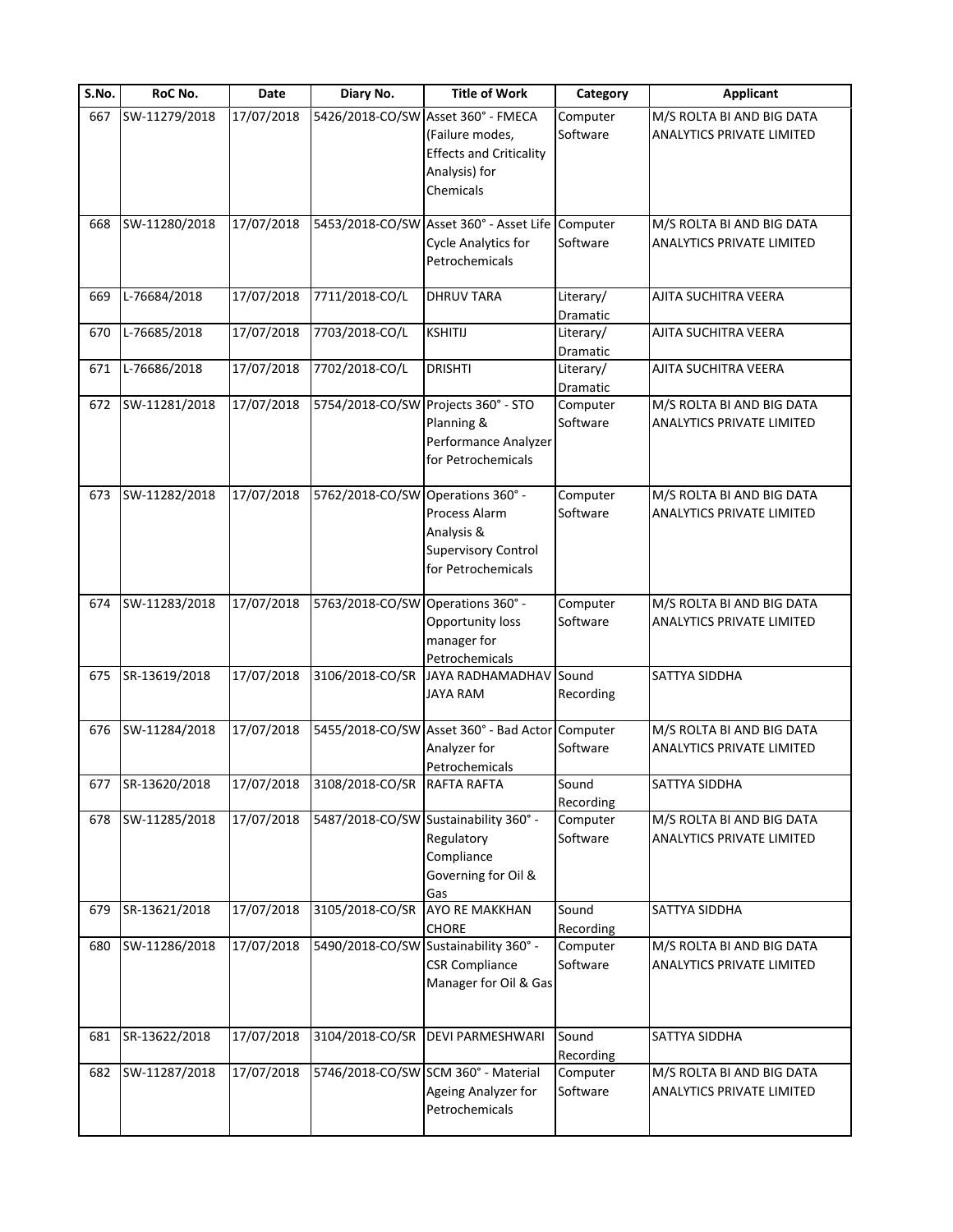| S.No. | RoC No.       | <b>Date</b> | Diary No.                         | <b>Title of Work</b>                            | Category             | <b>Applicant</b>                 |
|-------|---------------|-------------|-----------------------------------|-------------------------------------------------|----------------------|----------------------------------|
| 683   | SR-13623/2018 | 17/07/2018  | 3103/2018-CO/SR                   | <b>AARTI</b>                                    | Sound                | SATTYA SIDDHA                    |
|       |               |             |                                   |                                                 | Recording            |                                  |
| 684   | SW-11288/2018 | 17/07/2018  |                                   | 5743/2018-CO/SW SCM 360° - One Leg              | Computer             | M/S ROLTA BI AND BIG DATA        |
|       |               |             |                                   | Operation Inventory                             | Software             | ANALYTICS PRIVATE LIMITED        |
|       |               |             |                                   | <b>Expediter for</b>                            |                      |                                  |
|       |               |             |                                   | Petrochemicals                                  |                      |                                  |
|       |               |             |                                   |                                                 |                      |                                  |
| 685   | SR-13624/2018 | 17/07/2018  | 3111/2018-CO/SR                   | <b>JAY BHAGWAN</b>                              | Sound                | SATTYA SIDDHA                    |
|       |               |             |                                   |                                                 | Recording            |                                  |
| 686   | SW-11289/2018 | 17/07/2018  |                                   | 5528/2018-CO/SW Safety 360° - GHG &             | Computer<br>Software | M/S ROLTA BI AND BIG DATA        |
|       |               |             |                                   | <b>Emission Governing</b>                       |                      | ANALYTICS PRIVATE LIMITED        |
|       |               |             |                                   | for Oil & Gas                                   |                      |                                  |
| 687   | SW-11290/2018 | 17/07/2018  |                                   | 5524/2018-CO/SW Safety 360° - Process           | Computer             | M/S ROLTA BI AND BIG DATA        |
|       |               |             |                                   | Safety Management                               | Software             | ANALYTICS PRIVATE LIMITED        |
|       |               |             |                                   | (PSM) for Oil & Gas                             |                      |                                  |
|       |               |             |                                   |                                                 |                      |                                  |
|       |               |             |                                   |                                                 |                      |                                  |
| 688   | L-76687/2018  | 17/07/2018  | 1998/2018-CO/L                    | Enzymes, Ribozymes                              | Literary/            | Dr. P. Palanivelu                |
|       |               |             |                                   | and DNAzymes                                    | Dramatic             |                                  |
|       |               |             |                                   |                                                 |                      |                                  |
| 689   | SW-11291/2018 | 17/07/2018  | 10845/2017-                       | <b>BUSINESS SOFTWARE</b>                        | Computer             | VGN INFOTECH PRIVATE LIMITED     |
|       |               |             | CO/SW                             | <b>PROGRAMMES</b>                               | Software             |                                  |
|       |               |             |                                   |                                                 |                      |                                  |
| 690   | L-76688/2018  | 17/07/2018  | 7919/2018-CO/L                    | A story telling manual                          | Literary/            | JAISHREE SETHI                   |
|       |               |             |                                   | for teachers by                                 | Dramatic             |                                  |
|       |               |             |                                   | Jaishree Sethi.                                 |                      |                                  |
|       |               |             |                                   |                                                 |                      |                                  |
| 691   | L-76689/2018  | 17/07/2018  | 7713/2018-CO/L                    | <b>Big Brother China</b>                        | Literary/            | Subasree Mohan                   |
|       |               |             |                                   |                                                 | Dramatic             |                                  |
| 692   | SW-11292/2018 | 17/07/2018  | 5474/2018-CO/SW Safety 360° -     |                                                 | Computer             | M/S ROLTA BI AND BIG DATA        |
|       |               |             |                                   | Environmental                                   | Software             | ANALYTICS PRIVATE LIMITED        |
|       |               |             |                                   | Compliance Analyzer                             |                      |                                  |
|       |               |             |                                   | and Management for                              |                      |                                  |
|       |               |             |                                   | Chemicals                                       |                      |                                  |
|       |               |             |                                   |                                                 |                      |                                  |
| 693   | SW-11293/2018 | 17/07/2018  |                                   | 5465/2018-CO/SW Projects 360° - Budget Computer |                      | M/S ROLTA BI AND BIG DATA        |
|       |               |             |                                   | compliance tracking & Software                  |                      | <b>ANALYTICS PRIVATE LIMITED</b> |
|       |               |             |                                   | Analysis for Chemicals                          |                      |                                  |
|       |               |             |                                   |                                                 |                      |                                  |
|       |               |             |                                   |                                                 |                      |                                  |
|       |               |             |                                   |                                                 |                      |                                  |
| 694   | L-76690/2018  | 17/07/2018  | 7683/2018-CO/L                    | PUNJABI COMPUTER                                | Literary/            | <b>KARTAR SINGH</b>              |
|       |               |             |                                   | <b>TYPING RAAVI</b>                             | Dramatic             |                                  |
|       |               |             |                                   | PRANAALI                                        |                      |                                  |
| 695   | SW-11294/2018 | 17/07/2018  | 5479/2018-CO/SW Operations 360° - |                                                 | Computer             | M/S ROLTA BI AND BIG DATA        |
|       |               |             |                                   |                                                 | Software             |                                  |
|       |               |             |                                   | Quality Giveaway for<br>Refineries              |                      | ANALYTICS PRIVATE LIMITED        |
| 696   | SW-11295/2018 | 17/07/2018  |                                   | 5852/2018-CO/SW Sustainability 360° -           | Computer             | M/S ROLTA BI AND BIG DATA        |
|       |               |             |                                   |                                                 | Software             | ANALYTICS PRIVATE LIMITED        |
|       |               |             |                                   | Regulatory<br>Compliance                        |                      |                                  |
|       |               |             |                                   | Governing for                                   |                      |                                  |
|       |               |             |                                   |                                                 |                      |                                  |
|       |               |             |                                   | Refineries                                      |                      |                                  |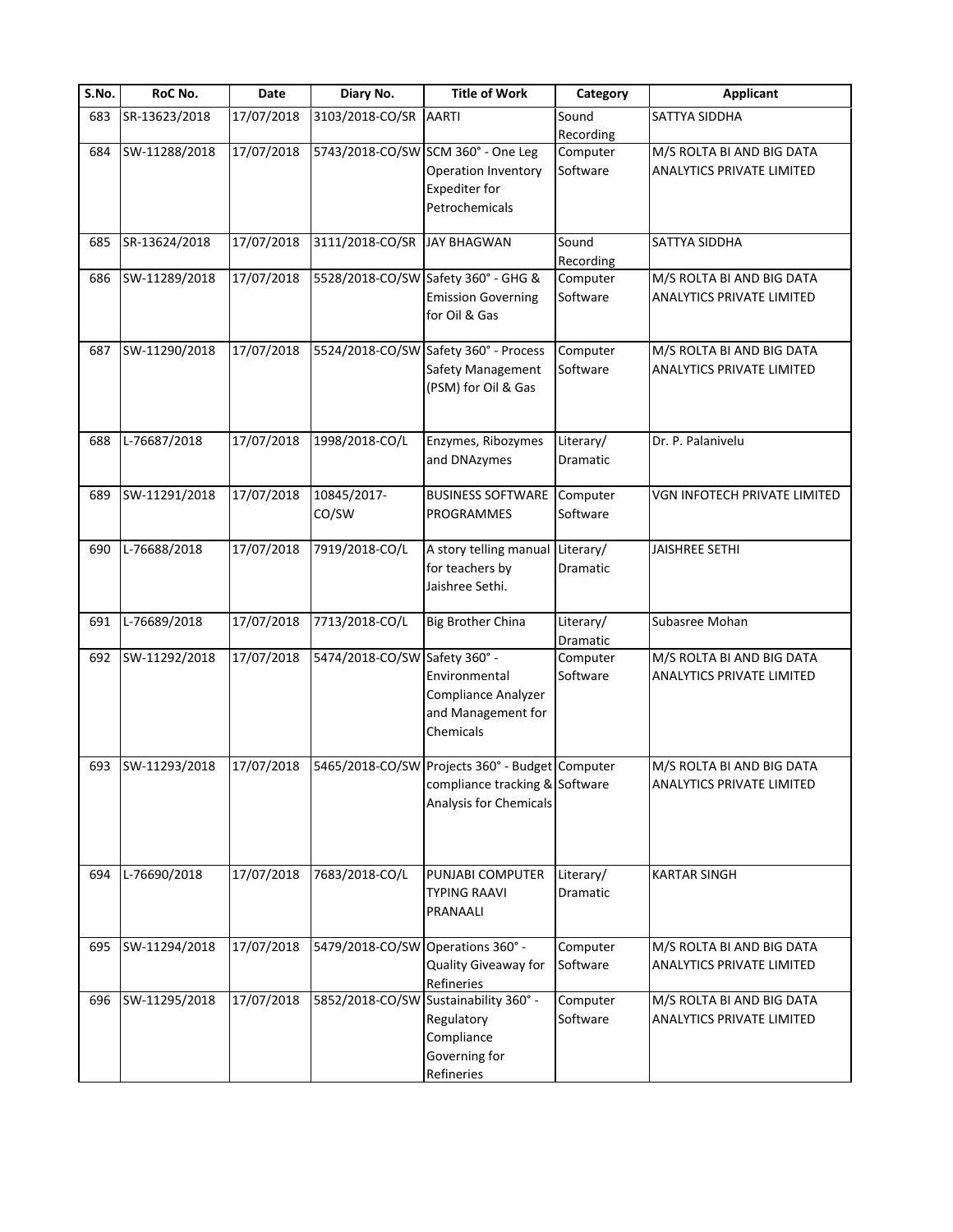| S.No. | RoC No.       | Date       | Diary No.                         | <b>Title of Work</b>                                                                                         | Category              | <b>Applicant</b>                                              |
|-------|---------------|------------|-----------------------------------|--------------------------------------------------------------------------------------------------------------|-----------------------|---------------------------------------------------------------|
| 697   | SW-11296/2018 | 17/07/2018 | 5443/2018-CO/SW Operations 360° - | Process Alarm<br>Analysis &<br><b>Supervisory Control</b><br>for Chemicals                                   | Computer<br>Software  | M/S ROLTA BI AND BIG DATA<br>ANALYTICS PRIVATE LIMITED        |
| 698   | SW-11297/2018 | 17/07/2018 | 5460/2018-CO/SW Operations 360° - | Utilities Governor for<br>Chemicals                                                                          | Computer<br>Software  | M/S ROLTA BI AND BIG DATA<br>ANALYTICS PRIVATE LIMITED        |
| 699   | SW-11298/2018 | 17/07/2018 | 5494/2018-CO/SW SCM 360° -        | Procurement Cycle<br>Optimization for<br>Chemicals                                                           | Computer<br>Software  | M/S ROLTA BI AND BIG DATA<br><b>ANALYTICS PRIVATE LIMITED</b> |
| 700   | SW-11299/2018 | 17/07/2018 |                                   | 5496/2018-CO/SW SCM 360° - Vendor<br>Performance Analysis<br>for Chemicals                                   | Computer<br>Software  | M/S ROLTA BI AND BIG DATA<br><b>ANALYTICS PRIVATE LIMITED</b> |
| 701   | SW-11300/2018 | 17/07/2018 | 5794/2018-CO/SW Operations 360° - | Process Alarm<br>Analysis &<br><b>Supervisory Control</b><br>for Refineries                                  | Computer<br>Software  | M/S ROLTA BI AND BIG DATA<br><b>ANALYTICS PRIVATE LIMITED</b> |
| 702   | SW-11301/2018 | 17/07/2018 |                                   | 5799/2018-CO/SW Projects 360° - Budget Computer<br>compliance tracking & Software<br>Analysis for Refineries |                       | M/S ROLTA BI AND BIG DATA<br>ANALYTICS PRIVATE LIMITED        |
| 703   | SW-11302/2018 | 17/07/2018 |                                   | 5807/2018-CO/SW Safety 360° - GHG &<br><b>Emission Governing</b><br>for Refineries                           | Computer<br>Software  | M/S ROLTA BI AND BIG DATA<br><b>ANALYTICS PRIVATE LIMITED</b> |
| 704   | SW-11303/2018 | 17/07/2018 |                                   | 5939/2018-CO/SW Traffic Information<br>Analysis for<br>Transportation                                        | Computer<br>Software  | M/S ROLTA BI AND BIG DATA<br><b>ANALYTICS PRIVATE LIMITED</b> |
| 705   | SW-11304/2018 | 17/07/2018 | 5492/2018-CO/SW SCM 360° - MRO    | Spares Management<br>for Chemicals                                                                           | Computer<br>Software  | M/S ROLTA BI AND BIG DATA<br>ANALYTICS PRIVATE LIMITED        |
| 706   | SW-11305/2018 | 17/07/2018 |                                   | 5833/2018-CO/SW Sustainability 360° -<br><b>CSR Compliance</b><br>Manager for<br>Refineries                  | Computer<br>Software  | M/S ROLTA BI AND BIG DATA<br><b>ANALYTICS PRIVATE LIMITED</b> |
| 707   | L-76691/2018  | 17/07/2018 | 3978/2018-CO/L                    | NATURAL REMEDY<br>FOR REVERSAL OF<br><b>CORONARY ARTERY</b><br><b>BLOCKADE</b>                               | Literary/<br>Dramatic | Premanidhi Panda                                              |
| 708   | SW-11306/2018 | 17/07/2018 |                                   | 5741/2018-CO/SW Pavement & Bridge<br>Safety Analytics for<br>Transportation                                  | Computer<br>Software  | M/S ROLTA BI AND BIG DATA<br><b>ANALYTICS PRIVATE LIMITED</b> |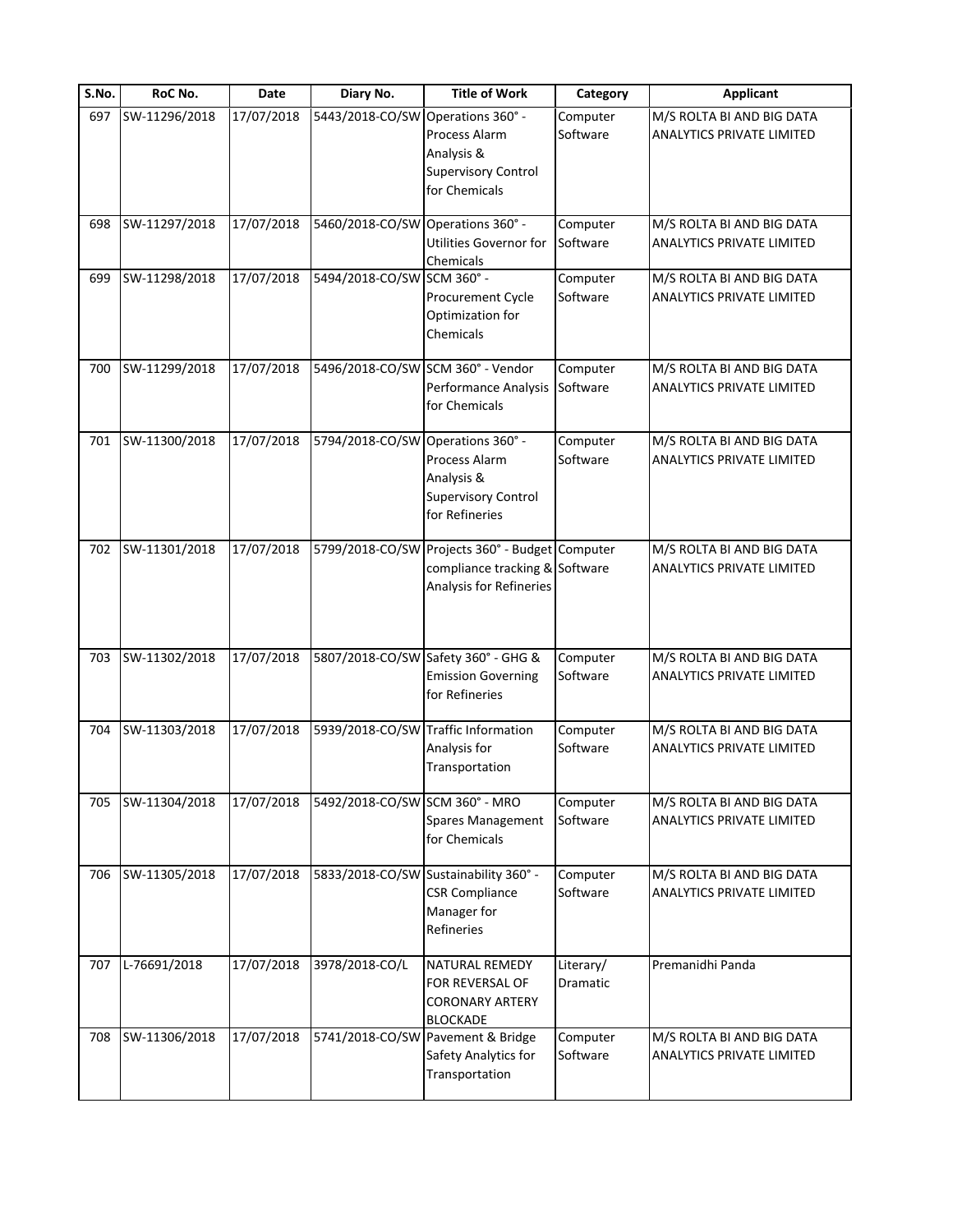| S.No. | RoC No.       | Date       | Diary No.                         | <b>Title of Work</b>                                                                                    | Category             | <b>Applicant</b>                                              |
|-------|---------------|------------|-----------------------------------|---------------------------------------------------------------------------------------------------------|----------------------|---------------------------------------------------------------|
| 709   | SW-11307/2018 | 17/07/2018 | 5745/2018-CO/SW                   | Road Safety Audit &<br>Analytics for<br>Transportation                                                  | Computer<br>Software | M/S ROLTA BI AND BIG DATA<br>ANALYTICS PRIVATE LIMITED        |
| 710   | SW-11308/2018 | 17/07/2018 | 5748/2018-CO/SW                   | <b>Traffic Congestion</b><br>Analytics for<br>Transportation                                            | Computer<br>Software | M/S ROLTA BI AND BIG DATA<br>ANALYTICS PRIVATE LIMITED        |
| 711   | SW-11309/2018 | 17/07/2018 |                                   | 5696/2018-CO/SW Sustainability 360° -<br><b>CSR Compliance</b><br>Manager for Water<br><b>Utilities</b> | Computer<br>Software | M/S ROLTA BI AND BIG DATA<br>ANALYTICS PRIVATE LIMITED        |
| 712   | SW-11310/2018 | 17/07/2018 |                                   | 5695/2018-CO/SW Sustainability 360° -<br>Regulatory<br>Compliance<br>Governing for Water<br>Utilities   | Computer<br>Software | M/S ROLTA BI AND BIG DATA<br>ANALYTICS PRIVATE LIMITED        |
| 713   | SW-11311/2018 | 17/07/2018 | 5699/2018-CO/SW Projects 360° -   | Schedule and<br>Resource compliance<br>and optimization for<br><b>Water Utilities</b>                   | Computer<br>Software | M/S ROLTA BI AND BIG DATA<br>ANALYTICS PRIVATE LIMITED        |
| 714   | SW-11312/2018 | 17/07/2018 |                                   | 5750/2018-CO/SW System Reliability -<br><b>Transit Performance</b><br>Analytics for<br>Transportation   | Computer<br>Software | M/S ROLTA BI AND BIG DATA<br>ANALYTICS PRIVATE LIMITED        |
| 715   | SW-11313/2018 | 17/07/2018 | 5753/2018-CO/SW Infrastructure    | <b>Conditions Analytics</b><br>for Transportation                                                       | Computer<br>Software | M/S ROLTA BI AND BIG DATA<br>ANALYTICS PRIVATE LIMITED        |
| 716   | SW-11314/2018 | 17/07/2018 | 5730/2018-CO/SW Operations 360° - | Process Alarm<br><b>Supervisory Control</b><br>for Power Utilities                                      | Computer<br>Software | M/S ROLTA BI AND BIG DATA<br>ANALYTICS PRIVATE LIMITED        |
| 717   | SW-11315/2018 | 17/07/2018 | 5740/2018-CO/SW Traffic Permit    | Analytics for<br>Transportation                                                                         | Computer<br>Software | M/S ROLTA BI AND BIG DATA<br>ANALYTICS PRIVATE LIMITED        |
| 718   | SW-11316/2018 | 17/07/2018 |                                   | 5731/2018-CO/SW Asset 360° - Bad Actor Computer<br>Analyzer for Power<br>Utilities                      | Software             | M/S ROLTA BI AND BIG DATA<br><b>ANALYTICS PRIVATE LIMITED</b> |
| 719   | SW-11317/2018 | 17/07/2018 |                                   | 5758/2018-CO/SW Performance Goals<br>Map21 Balanced<br>Score Card for<br>Transportation                 | Computer<br>Software | M/S ROLTA BI AND BIG DATA<br>ANALYTICS PRIVATE LIMITED        |
| 720   | SW-11318/2018 | 17/07/2018 | 5755/2018-CO/SW                   | Project Planning -<br>Impact Index<br>Analytics for<br>Transportation                                   | Computer<br>Software | M/S ROLTA BI AND BIG DATA<br>ANALYTICS PRIVATE LIMITED        |
| 721   | CF-4163/2018  | 18/07/2018 | 8202/2018-CO/CF                   | <b>HAUNTED HOUSE</b><br>AND HALLOWEEN<br>FINGER FAMILY SONG                                             | Film                 | Cinematograph CRAZY CUB ANIMATION STUDIO<br>PVT. LTD          |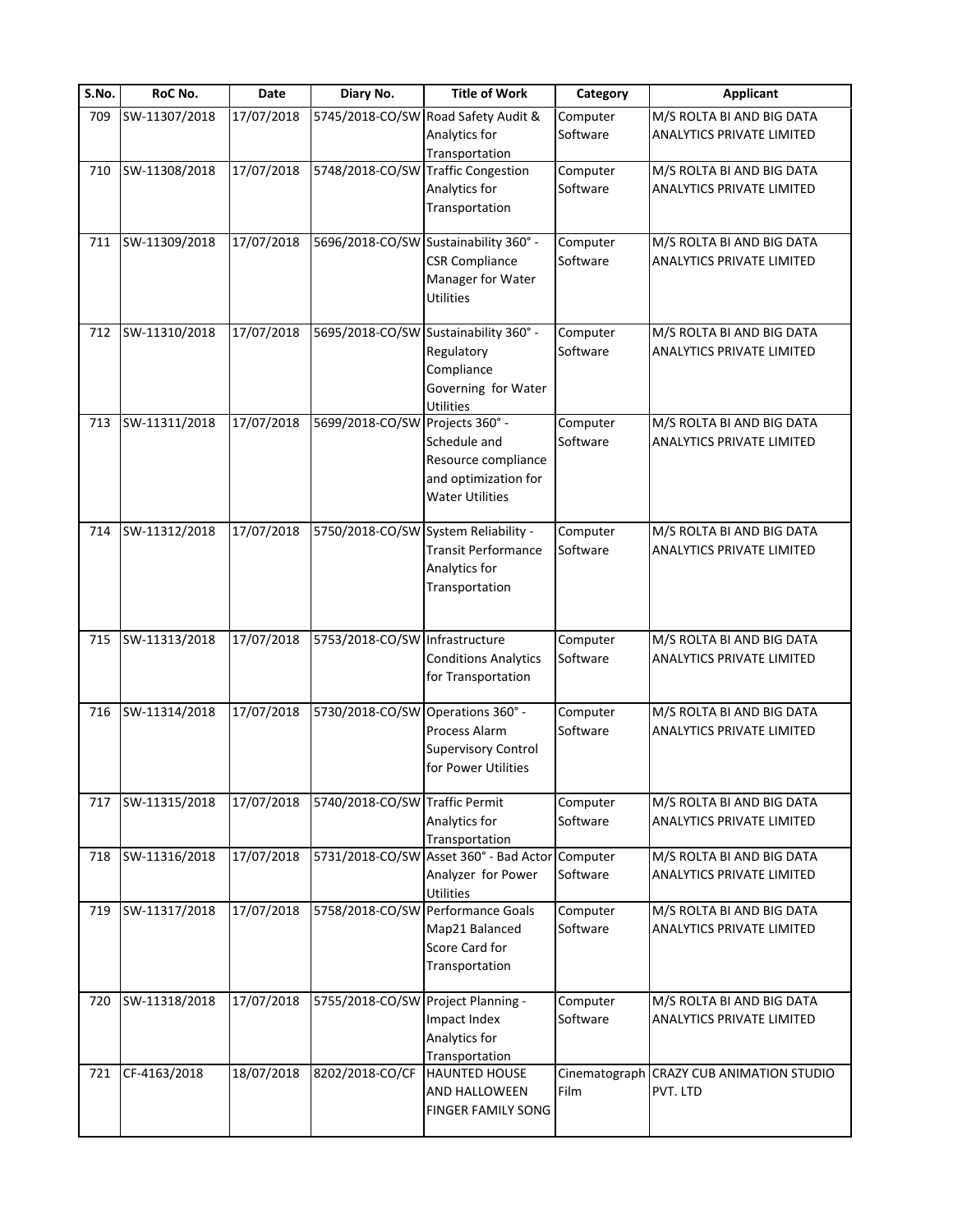| S.No. | RoC No.       | Date       | Diary No.                         | <b>Title of Work</b>                                                                                                                          | Category              | <b>Applicant</b>                                              |
|-------|---------------|------------|-----------------------------------|-----------------------------------------------------------------------------------------------------------------------------------------------|-----------------------|---------------------------------------------------------------|
| 722   | SW-11319/2018 | 18/07/2018 |                                   | 5780/2018-CO/SW Operations 360° - Fuel<br>& Loss Analysis for<br>Chemicals                                                                    | Computer<br>Software  | M/S ROLTA BI AND BIG DATA<br>ANALYTICS PRIVATE LIMITED        |
| 723   | SW-11320/2018 | 18/07/2018 |                                   | 5779/2018-CO/SW Asset 360° - Furnace<br>Efficiency<br>Optimization for<br>Refineries                                                          | Computer<br>Software  | M/S ROLTA BI AND BIG DATA<br><b>ANALYTICS PRIVATE LIMITED</b> |
| 724   | SW-11321/2018 | 18/07/2018 | 5778/2018-CO/SW Operations 360° - | Pipeline Integrity for<br>Refineries                                                                                                          | Computer<br>Software  | M/S ROLTA BI AND BIG DATA<br>ANALYTICS PRIVATE LIMITED        |
| 725   | SW-11322/2018 | 18/07/2018 | 5593/2018-CO/SW Operations 360° - | Energy Balance for Oil Software<br>& Gas                                                                                                      | Computer              | M/S ROLTA BI AND BIG DATA<br>ANALYTICS PRIVATE LIMITED        |
| 726   | SW-11323/2018 | 18/07/2018 | 5594/2018-CO/SW Operations 360° - | <b>Drilling Operational</b><br>Performance Analyzer<br>for Oil & Gas                                                                          | Computer<br>Software  | M/S ROLTA BI AND BIG DATA<br><b>ANALYTICS PRIVATE LIMITED</b> |
| 727   | SW-11324/2018 | 18/07/2018 | 5598/2018-CO/SW                   | M&R 360° - MRO<br>Spares Management<br>for Oil & Gas                                                                                          | Computer<br>Software  | M/S ROLTA BI AND BIG DATA<br><b>ANALYTICS PRIVATE LIMITED</b> |
| 728   | SW-11325/2018 | 18/07/2018 | 5597/2018-CO/SW Asset 360° - Pump | Performance<br>Optimization for<br>Refineries                                                                                                 | Computer<br>Software  | M/S ROLTA BI AND BIG DATA<br>ANALYTICS PRIVATE LIMITED        |
| 729   | SW-11326/2018 | 18/07/2018 | 5596/2018-CO/SW Operations 360° - | Chemicals Injection<br>Optimization for Oil &<br>Gas                                                                                          | Computer<br>Software  | M/S ROLTA BI AND BIG DATA<br><b>ANALYTICS PRIVATE LIMITED</b> |
| 730   | SW-11327/2018 | 18/07/2018 |                                   | 5601/2018-CO/SW Business Insights 360°<br><b>Balanced Score Card</b><br><b>Strategy Management</b><br>for Refineries                          | Computer<br>Software  | M/S ROLTA BI AND BIG DATA<br><b>ANALYTICS PRIVATE LIMITED</b> |
| 731   | SW-11328/2018 | 18/07/2018 | 5600/2018-CO/SW M&R 360° -        | Maintenance Planning Software<br>Effectiveness<br>Management for Oil<br>& Gas                                                                 | Computer              | M/S ROLTA BI AND BIG DATA<br><b>ANALYTICS PRIVATE LIMITED</b> |
| 732   | L-76692/2018  | 18/07/2018 | 7687/2018-CO/L                    | A NOVEL SCHEME<br><b>FOR COMMUNITY</b><br>LEVEL WATER SUPPLY<br><b>FOR DRINKING USES</b><br>IN THE FLOURIDE<br><b>AFFECTED RURAL</b><br>AREAS | Literary/<br>Dramatic | COUNCIL OF SCIENTIFIC AND<br><b>INDUSTRIAL RESEARCH</b>       |
| 733   | L-76693/2018  | 18/07/2018 | 8058/2018-CO/L                    | <b>KARMA KUBER</b>                                                                                                                            | Literary/<br>Dramatic | PANKAJ KUMAR MISHRA                                           |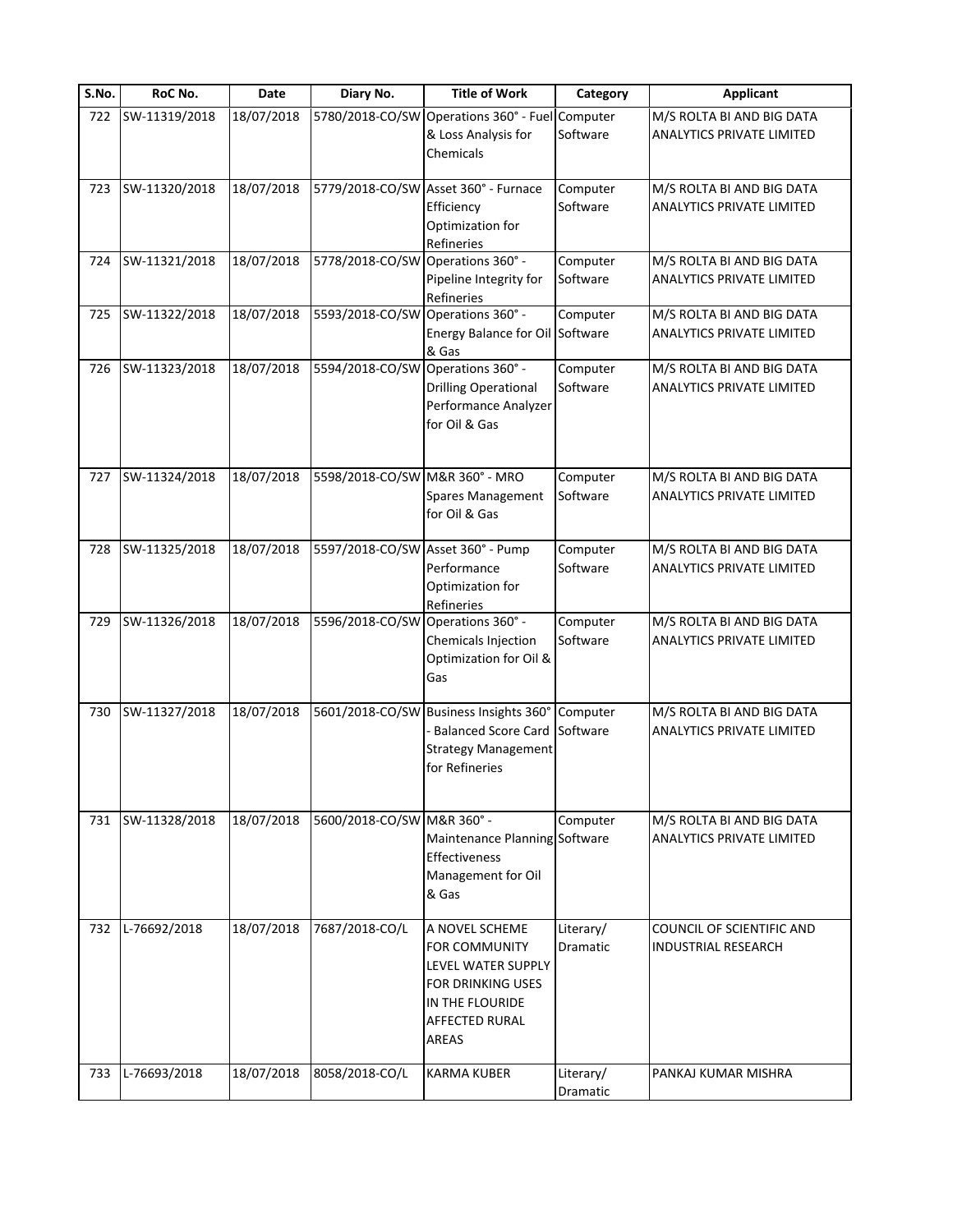| S.No. | RoC No.       | Date       | Diary No.                          | <b>Title of Work</b>                                                                                     | Category             | <b>Applicant</b>                                              |
|-------|---------------|------------|------------------------------------|----------------------------------------------------------------------------------------------------------|----------------------|---------------------------------------------------------------|
| 734   | SW-11329/2018 | 18/07/2018 | 5735/2018-CO/SW                    | Sustainability 360° -<br><b>CSR Compliance</b><br>Manager for<br>Petrochemicals                          | Computer<br>Software | M/S ROLTA BI AND BIG DATA<br>ANALYTICS PRIVATE LIMITED        |
| 735   | SW-11330/2018 | 18/07/2018 |                                    | 5734/2018-CO/SW Sustainability 360° -<br>Regulatory<br>Compliance<br>Governing for<br>Petrochemicals     | Computer<br>Software | M/S ROLTA BI AND BIG DATA<br><b>ANALYTICS PRIVATE LIMITED</b> |
| 736   | SW-11331/2018 | 18/07/2018 | 5858/2018-CO/SW M&R 360° -         | Consumables<br>consumption and<br>inventory tracker for<br><b>Power Utilities</b>                        | Computer<br>Software | M/S ROLTA BI AND BIG DATA<br>ANALYTICS PRIVATE LIMITED        |
| 737   | SW-11332/2018 | 18/07/2018 | 5851/2018-CO/SW Safety 360° -      | Contractor HSE<br>Performance Analysis<br>for Power Utilities                                            | Computer<br>Software | M/S ROLTA BI AND BIG DATA<br>ANALYTICS PRIVATE LIMITED        |
| 738   | SW-11333/2018 | 18/07/2018 |                                    | 5595/2018-CO/SW SCM 360° - Contracts<br><b>Compliance Tracking</b><br>and Analysis for<br>Petrochemicals | Computer<br>Software | M/S ROLTA BI AND BIG DATA<br>ANALYTICS PRIVATE LIMITED        |
| 739   | SW-11334/2018 | 18/07/2018 | 5756/2018-CO/SW                    | Projects 360° -<br>Schedule and<br>Resource compliance<br>and optimization for<br>Petrochemicals         | Computer<br>Software | M/S ROLTA BI AND BIG DATA<br><b>ANALYTICS PRIVATE LIMITED</b> |
| 740   | SW-11335/2018 | 18/07/2018 | 5757/2018-CO/SW                    | Projects 360° -<br><b>Engineering MOC</b><br>Desk - Asset Integrity<br>Analyzer for<br>Petrochemicals    | Computer<br>Software | M/S ROLTA BI AND BIG DATA<br><b>ANALYTICS PRIVATE LIMITED</b> |
| 741   | SW-11336/2018 | 18/07/2018 |                                    | 5737/2018-CO/SW Sustainability 360° -<br>Carbon Footprint<br>Reduction for<br>Petrochemicals             | Computer<br>Software | M/S ROLTA BI AND BIG DATA<br>ANALYTICS PRIVATE LIMITED        |
| 742   | SW-11337/2018 | 18/07/2018 | 5503/2018-CO/SW Operations 360° -  | Energy Balance for<br>Petrochemicals                                                                     | Computer<br>Software | M/S ROLTA BI AND BIG DATA<br><b>ANALYTICS PRIVATE LIMITED</b> |
| 743   | SW-11338/2018 | 18/07/2018 | 5497/2018-CO/SW Asset 360° - Asset | Integrity<br>Management for Gas<br>Utilities                                                             | Computer<br>Software | M/S ROLTA BI AND BIG DATA<br><b>ANALYTICS PRIVATE LIMITED</b> |
| 744   | SW-11339/2018 | 18/07/2018 | 5424/2018-CO/SW Asset 360° -       | Compressor<br>Performance<br>Optimization for<br>Chemicals                                               | Computer<br>Software | M/S ROLTA BI AND BIG DATA<br>ANALYTICS PRIVATE LIMITED        |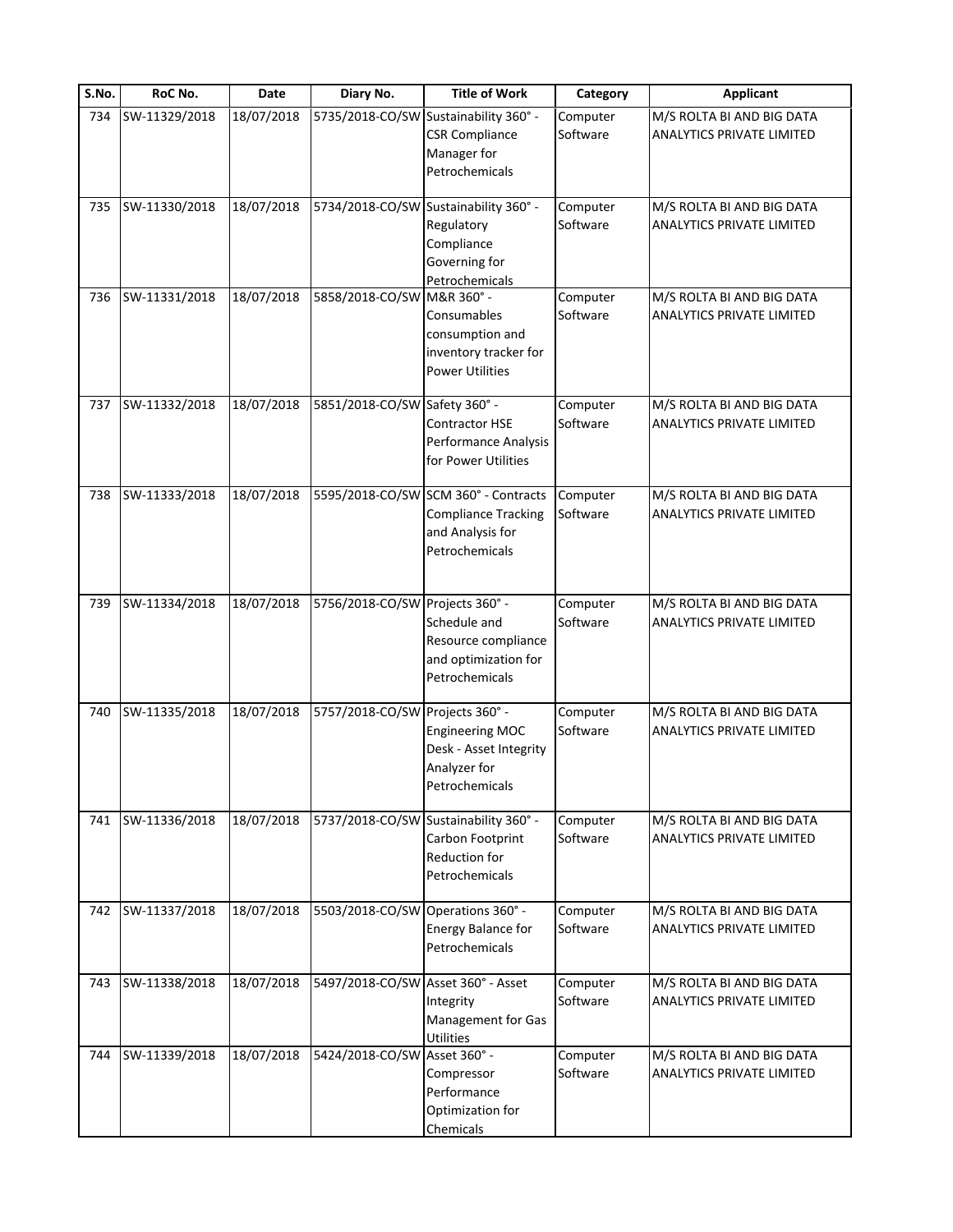| S.No. | RoC No.       | Date       | Diary No.                         | <b>Title of Work</b>                                                                                | Category              | <b>Applicant</b>                                              |
|-------|---------------|------------|-----------------------------------|-----------------------------------------------------------------------------------------------------|-----------------------|---------------------------------------------------------------|
| 745   | SW-11340/2018 | 18/07/2018 | 5562/2018-CO/SW M&R 360° -        | Consumables<br>consumption and<br>inventory tracker for                                             | Computer<br>Software  | M/S ROLTA BI AND BIG DATA<br><b>ANALYTICS PRIVATE LIMITED</b> |
| 746   | SW-11341/2018 | 18/07/2018 | 5536/2018-CO/SW                   | <b>Gas Utilities</b><br>Operations 360° - Gas<br><b>Demand Forecasting</b>                          | Computer<br>Software  | M/S ROLTA BI AND BIG DATA<br><b>ANALYTICS PRIVATE LIMITED</b> |
| 747   | SW-11342/2018 | 18/07/2018 |                                   | 5519/2018-CO/SW SCM 360° - Contracts<br><b>Compliance Tracking</b><br>and Analysis for Oil &<br>Gas | Computer<br>Software  | M/S ROLTA BI AND BIG DATA<br><b>ANALYTICS PRIVATE LIMITED</b> |
| 748   | SW-11343/2018 | 18/07/2018 | 5557/2018-CO/SW Operations 360° - | <b>Well Production</b><br>Prediction and<br>Optimization for Oil &<br>Gas                           | Computer<br>Software  | M/S ROLTA BI AND BIG DATA<br><b>ANALYTICS PRIVATE LIMITED</b> |
| 749   | SW-11344/2018 | 18/07/2018 |                                   | 5508/2018-CO/SW Asset 360° - Asset Life<br>Cycle Analytics for<br><b>Power Generation</b>           | Computer<br>Software  | M/S ROLTA BI AND BIG DATA<br><b>ANALYTICS PRIVATE LIMITED</b> |
| 750   | SW-11345/2018 | 18/07/2018 | 5493/2018-CO/SW M&R 360° - MRO    | Spares Management<br>for Petrochemicals                                                             | Computer<br>Software  | M/S ROLTA BI AND BIG DATA<br><b>ANALYTICS PRIVATE LIMITED</b> |
| 751   | SW-11346/2018 | 18/07/2018 | 5491/2018-CO/SW M&R 360° -        | <b>Maintenance Process</b><br>Compliance Analyzer<br>and Management for<br>Petrochemicals           | Computer<br>Software  | M/S ROLTA BI AND BIG DATA<br>ANALYTICS PRIVATE LIMITED        |
| 752   | SW-11347/2018 | 18/07/2018 | 5489/2018-CO/SW M&R 360° -        | Maintenance Planning Software<br>Effectiveness<br>Management for<br>Petrochemicals                  | Computer              | M/S ROLTA BI AND BIG DATA<br><b>ANALYTICS PRIVATE LIMITED</b> |
| 753   | SW-11348/2018 | 18/07/2018 | 5488/2018-CO/SW M&R 360° -        | Maintenance Cockpit<br>for Petrochemicals                                                           | Computer<br>Software  | M/S ROLTA BI AND BIG DATA<br>ANALYTICS PRIVATE LIMITED        |
| 754   | SW-11349/2018 | 18/07/2018 | 5431/2018-CO/SW Asset 360° - Pump | Performance<br>Optimization for<br>Chemicals                                                        | Computer<br>Software  | M/S ROLTA BI AND BIG DATA<br>ANALYTICS PRIVATE LIMITED        |
| 755   | L-76694/2018  | 18/07/2018 | 14479/2017-CO/L                   | Mere Paas Bachhan<br>Hai                                                                            | Literary/<br>Dramatic | SIDDHARTH SHIRISH KELKAR                                      |
| 756   | L-76695/2018  | 18/07/2018 | 12021/2017-CO/L                   | A CITY OF SUNGAZERS Literary/                                                                       | Dramatic              | MISS QUEENIE T SUKHADIA                                       |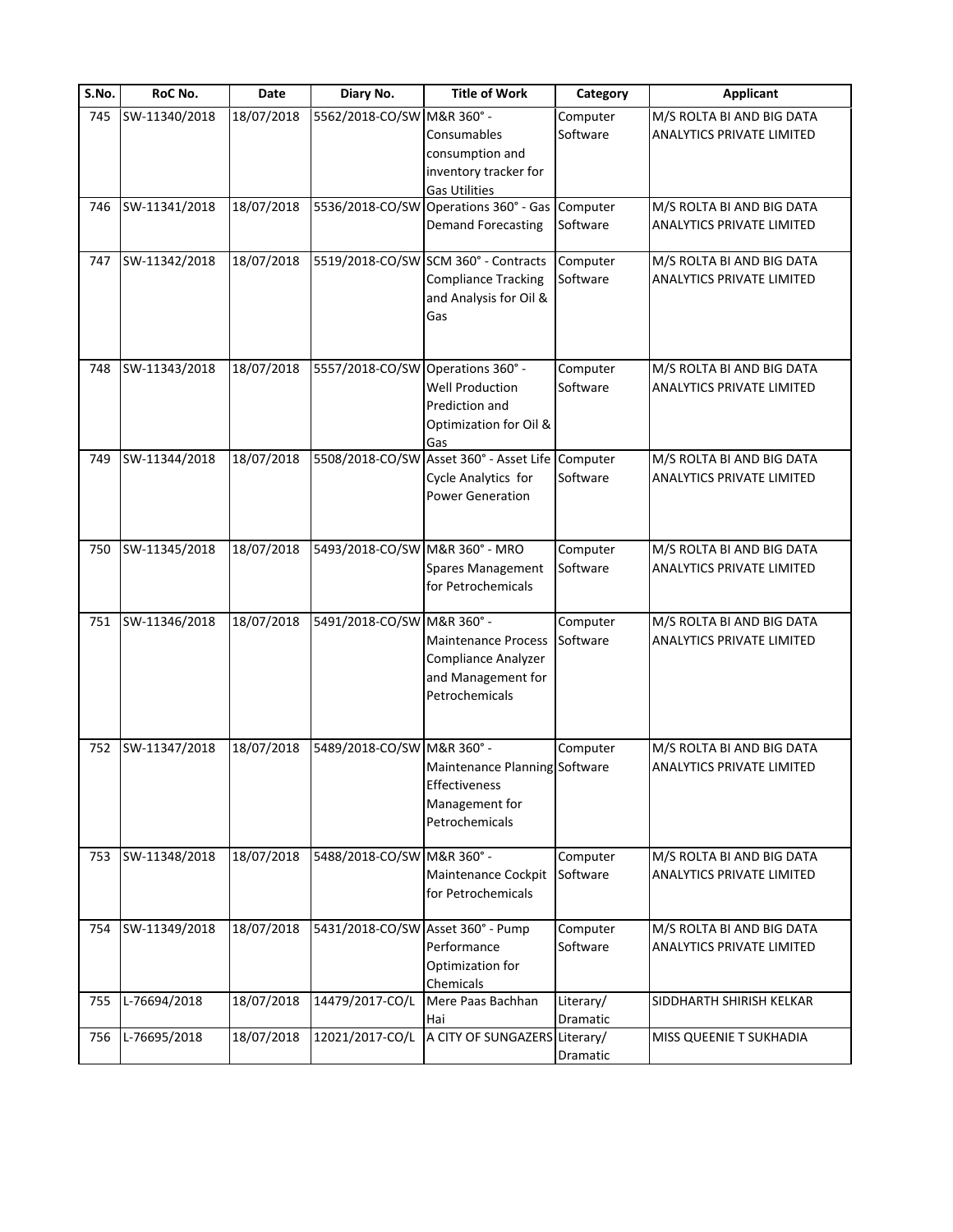| S.No. | RoC No.       | Date       | Diary No.                       | <b>Title of Work</b>                                                                                          | Category              | <b>Applicant</b>                                              |
|-------|---------------|------------|---------------------------------|---------------------------------------------------------------------------------------------------------------|-----------------------|---------------------------------------------------------------|
| 757   | SW-11350/2018 | 18/07/2018 | 5713/2018-CO/SW                 | SCM 360° - Contracts<br>Performance<br>Management for<br><b>Water Utilities</b>                               | Computer<br>Software  | M/S ROLTA BI AND BIG DATA<br>ANALYTICS PRIVATE LIMITED        |
| 758   | SW-11351/2018 | 18/07/2018 | 5660/2018-CO/SW Safety 360° -   | Contractor HSE<br>Performance Analysis<br>for Water Utilities                                                 | Computer<br>Software  | M/S ROLTA BI AND BIG DATA<br><b>ANALYTICS PRIVATE LIMITED</b> |
| 759   | SW-11352/2018 | 18/07/2018 | 5661/2018-CO/SW Safety 360° -   | Occupational Incident Software<br>Monitor for Water<br><b>Utilities</b>                                       | Computer              | M/S ROLTA BI AND BIG DATA<br><b>ANALYTICS PRIVATE LIMITED</b> |
| 760   | L-76696/2018  | 18/07/2018 | 6779/2015-CO/L                  | <b>HRSCAPE</b>                                                                                                | Literary/<br>Dramatic | National HRD Network                                          |
| 761   | L-76697/2018  | 18/07/2018 | 4587/2015-CO/L                  | Introduction to<br>Computers                                                                                  | Literary/<br>Dramatic | STUDENTSHELPLINE PUBLISHING<br>HOUSE PVT. LTD.                |
| 762   | SW-11353/2018 | 18/07/2018 | 5561/2018-CO/SW M&R 360° - Work | <b>Order Maintenance</b><br>Preparedness<br>Analyzer for Gas<br><b>Utilities</b>                              | Computer<br>Software  | M/S ROLTA BI AND BIG DATA<br><b>ANALYTICS PRIVATE LIMITED</b> |
| 763   | SW-11354/2018 | 18/07/2018 | 5547/2018-CO/SW M&R 360° -      | <b>Maintenance Costing</b><br>Manager for Gas<br><b>Utilities</b>                                             | Computer<br>Software  | M/S ROLTA BI AND BIG DATA<br>ANALYTICS PRIVATE LIMITED        |
| 764   | SW-11355/2018 | 18/07/2018 | 5545/2018-CO/SW M&R 360° -      | Breakdown<br>Maintenance<br>Manager for Gas<br><b>Utilities</b>                                               | Computer<br>Software  | M/S ROLTA BI AND BIG DATA<br><b>ANALYTICS PRIVATE LIMITED</b> |
| 765   | SW-11356/2018 | 18/07/2018 | 5533/2018-CO/SW                 | Operations 360° -<br><b>Situational Awareness Software</b><br>with Geospatial<br>Analytics for gas<br>network | Computer              | M/S ROLTA BI AND BIG DATA<br>ANALYTICS PRIVATE LIMITED        |
| 766   | SW-11357/2018 | 18/07/2018 | 5468/2018-CO/SW Projects 360° - | <b>Engineering MOC</b><br>Desk - Asset Integrity<br>Analyzer for<br>Chemicals                                 | Computer<br>Software  | M/S ROLTA BI AND BIG DATA<br><b>ANALYTICS PRIVATE LIMITED</b> |
| 767   | SW-11358/2018 | 18/07/2018 |                                 | 5499/2018-CO/SW Sustainability 360° -<br>Carbon Footprint<br><b>Reduction for</b><br>Chemicals                | Computer<br>Software  | M/S ROLTA BI AND BIG DATA<br><b>ANALYTICS PRIVATE LIMITED</b> |
| 768   | L-76698/2018  | 18/07/2018 | 4590/2015-CO/L                  | Fundamentals of<br>Information<br>Technology                                                                  | Literary/<br>Dramatic | STUDENTSHELPLINE PUBLISHING<br>HOUSE PVT. LTD.                |
| 769   | L-76699/2018  | 18/07/2018 | 8425/2018-CO/L                  | <b>Changing Hues</b>                                                                                          | Literary/<br>Dramatic | Bijaya Misra                                                  |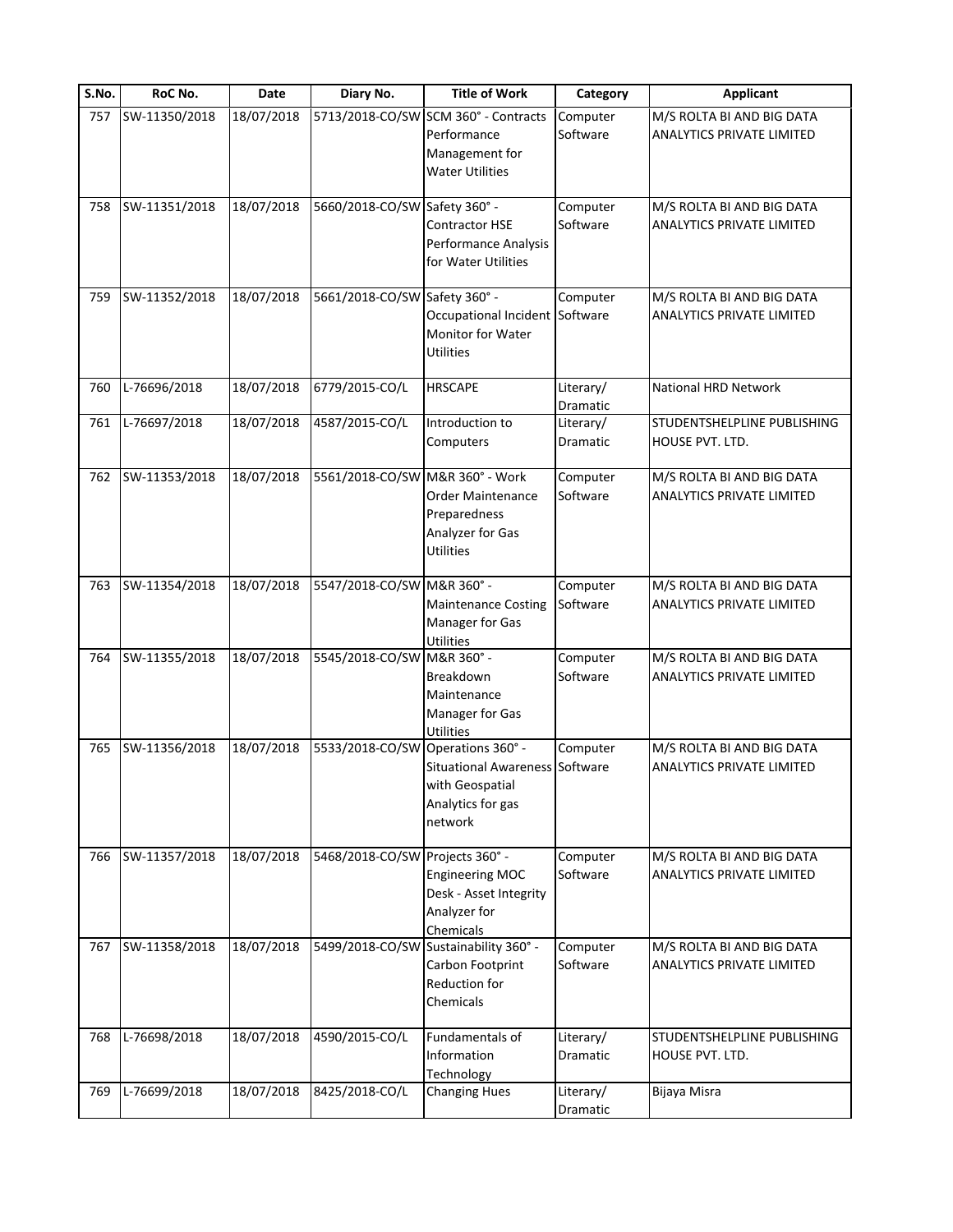| S.No. | RoC No.           | Date       | Diary No.                         | <b>Title of Work</b>                                                           | Category                     | <b>Applicant</b>                                              |
|-------|-------------------|------------|-----------------------------------|--------------------------------------------------------------------------------|------------------------------|---------------------------------------------------------------|
| 770   | SW-11359/2018     | 18/07/2018 | 5659/2018-CO/SW                   | Business Insights 360°<br>Capex Management<br>Analyzer for<br>Chemicals        | Computer<br>Software         | M/S ROLTA BI AND BIG DATA<br><b>ANALYTICS PRIVATE LIMITED</b> |
| 771   | SW-11360/2018     | 18/07/2018 | 5589/2018-CO/SW Operations 360° - | Field Water Injection<br>and Balance Manager<br>for Oil & Gas                  | Computer<br>Software         | M/S ROLTA BI AND BIG DATA<br><b>ANALYTICS PRIVATE LIMITED</b> |
| 772   | SW-11361/2018     | 18/07/2018 | 5819/2018-CO/SW Operations 360° - | <b>Specific Energy</b><br>Consumption for<br><b>Power Generation</b>           | Computer<br>Software         | M/S ROLTA BI AND BIG DATA<br><b>ANALYTICS PRIVATE LIMITED</b> |
| 773   | SW-11362/2018     | 18/07/2018 | 5592/2018-CO/SW                   | Operations 360° -<br><b>Energy Efficiency</b><br>Optimization for Oil &<br>Gas | Computer<br>Software         | M/S ROLTA BI AND BIG DATA<br><b>ANALYTICS PRIVATE LIMITED</b> |
| 774   | L-76700/2018      | 18/07/2018 | 4591/2015-CO/L                    | Library Classification<br>(Theory)                                             | Literary/<br><b>Dramatic</b> | STUDENTSHELPLINE PUBLISHING<br>HOUSE PVT. LTD.                |
| 775   | SW-11363/2018     | 18/07/2018 | 5583/2018-CO/SW Asset 360° -      | Composite Risk<br>Management<br>Analytics for<br>Refineries                    | Computer<br>Software         | M/S ROLTA BI AND BIG DATA<br>ANALYTICS PRIVATE LIMITED        |
| 776   | L-76701/2018      | 18/07/2018 | 7064/2017-CO/L                    | <b>DESH RAAG</b>                                                               | Literary/<br>Dramatic        | <b>SUDHA KUMARI</b>                                           |
| 777   | L-76702/2018      | 18/07/2018 | 6786/2018-CO/M                    | <b>BELAN</b>                                                                   | Literary/<br>Dramatic        | ANJU                                                          |
| 778   | A-126195/2018     | 18/07/2018 | 17816/2017-CO/A                   | <b>Kamal Palace</b>                                                            | Artistic                     | Divine World                                                  |
| 779   | A-126196/2018     | 18/07/2018 | 17768/2017-CO/A                   | <b>Green Land</b>                                                              | Artistic                     | Divine World                                                  |
| 780   | L-76703/2018      | 18/07/2018 | 8126/2018-CO/L                    | ABHIMANYU                                                                      | Literary/<br>Dramatic        | <b>NEENA WAGH</b>                                             |
|       | 781 A-126197/2018 | 18/07/2018 |                                   | 17792/2017-CO/A Indian Heritage and<br>Knowledge Zone                          | Artistic                     | Divine World                                                  |
| 782   | L-76704/2018      | 18/07/2018 | 7331/2017-CO/L                    | <b>COMEDY KA PANCH</b>                                                         | Literary/<br>Dramatic        | <b>CINEYUG INTERNATIONAL</b><br><b>ENTERTAINMENT PVT LTD</b>  |
| 783   | CF-4164/2018      | 18/07/2018 | 8212/2018-CO/CF                   | IF YOU ARE HAPPY<br>AND YOU KNOW IT                                            | Film                         | Cinematograph CRAZY CUB ANIMATION STUDIO<br>PVT. LTD          |
| 784   | L-76705/2018      | 18/07/2018 | 5324/2017-CO/L                    | DiscoverSelf People<br><b>Analytics User</b><br>Interface Manual               | Literary/<br>Dramatic        | J.M. Sampath                                                  |
| 785   | A-126198/2018     | 18/07/2018 | 8419/2018-CO/A                    | <b>ASHOK INDIA</b>                                                             | Artistic                     | M/S. ASHOK INDIA SALES PVT.<br>LTD.                           |
| 786   | A-126199/2018     | 18/07/2018 | 8422/2018-CO/A                    | <b>COOLER KING</b>                                                             | Artistic                     | MR. DILIP THAKUR PROPRIETOR<br>OF M/S. SPARE KING             |
| 787   | A-126200/2018     | 18/07/2018 | 8421/2018-CO/A                    | <b>SPARE KING</b>                                                              | Artistic                     | MR. DILIP THAKUR PROPRIETOR<br>OF M/S. SPARE KING             |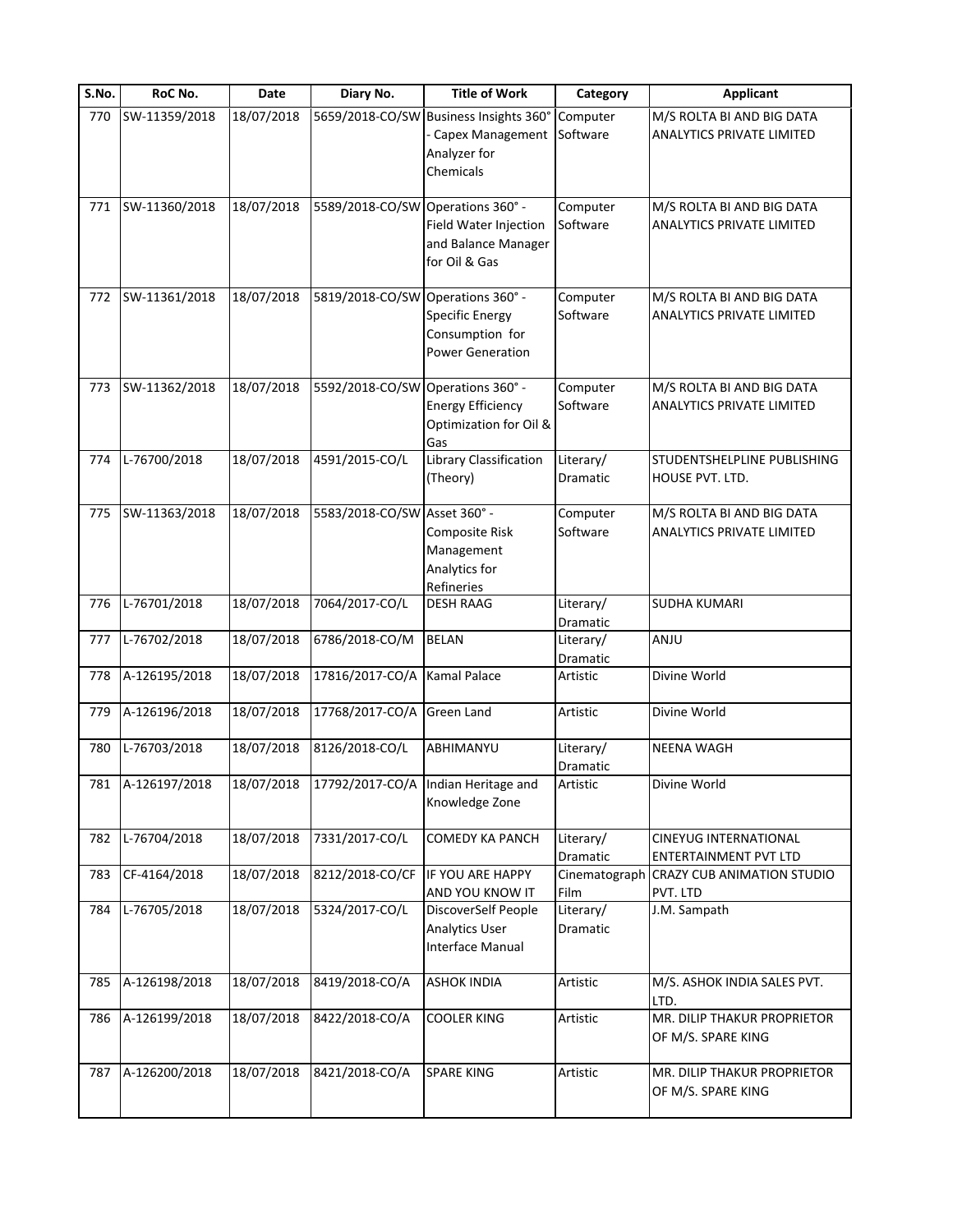| S.No. | RoC No.       | Date       | Diary No.                        | <b>Title of Work</b>                                                                   | Category                           | <b>Applicant</b>                               |
|-------|---------------|------------|----------------------------------|----------------------------------------------------------------------------------------|------------------------------------|------------------------------------------------|
| 788   | SW-11364/2018 | 18/07/2018 | 6197/2018-CO/SW SOLAR BUSINESS   | <b>MANAGEMENT</b><br>SYSTEM (WEB BASED<br>SOFTWARE SYSTEM)                             | Computer<br>Software               | SHAKILAHEMAD M.MEMON                           |
| 789   | L-76706/2018  | 18/07/2018 | 6525/2018-CO/L                   | Geeta Sanyas-- Karma-Literary/<br>sanyas-yog                                           | Dramatic                           | Tejgyan Global Foundation                      |
| 790   | A-126201/2018 | 18/07/2018 | 8134/2018-CO/A                   | Split-Level Efficiency<br>Designs                                                      | Artistic                           | Mr. Ameer Chand                                |
| 791   | CF-4165/2018  | 18/07/2018 | 5916/2018-CO/CF                  | <b>INDIAN BEAN</b>                                                                     | Cinematograph Ankit Sharma<br>Film |                                                |
| 792   | L-76707/2018  | 18/07/2018 | 8129/2018-CO/L                   | <b>VANAR SE SAFAR</b><br><b>MANAV TAK</b>                                              | Literary/<br>Dramatic              | SANDEEP KUMAR                                  |
| 793   | L-76708/2018  | 18/07/2018 | 7162/2018-CO/L                   | <b>Short Stories</b>                                                                   | Literary/<br>Dramatic              | Svatee Bedi                                    |
| 794   | L-76709/2018  | 18/07/2018 | 8133/2018-CO/L                   | Arjuna - (MC4E2) ec<br>An innovative<br>technique of<br>monitoring Complex<br>Projects | Literary/<br>Dramatic              | Dr. Ashutosh Karnatak                          |
| 795   | A-126202/2018 | 18/07/2018 | 6531/2018-CO/A                   | <b>GOLCHA GROUP</b><br>WITH G LOGO IN<br>SQUARE                                        | Artistic                           | S. ZORASTER AND CO. INDIAN<br>PARTNERSHIP FIRM |
| 796   | L-76710/2018  | 18/07/2018 | 6453/2018-CO/L                   | Parinita                                                                               | Literary/<br>Dramatic              | Arnab Bhaumik                                  |
| 797   | A-126203/2018 | 18/07/2018 | 6318/2018-CO/A                   | I Got Crops                                                                            | Artistic                           | Mindtree Limited                               |
| 798   | A-126204/2018 | 18/07/2018 | 6319/2018-CO/A                   | Got Garbage                                                                            | Artistic                           | Mindtree Limited                               |
| 799   | A-126205/2018 | 18/07/2018 | 6320/2018-CO/A                   | Gladius                                                                                | Artistic                           | Mindtree Limited                               |
| 800   | A-126206/2018 | 19/07/2018 | 8540/2018-CO/A                   | Clock from waste                                                                       | Artistic                           | Lovely Professional University                 |
| 801   | A-126207/2018 | 19/07/2018 | 8539/2018-CO/A                   | Lamp from Waste                                                                        | Artistic                           | Lovely Professional University                 |
| 802   | SW-11365/2018 | 19/07/2018 | 8632/2018-CO/SW EDGE - Container | identification and<br>tracing Application<br>with Hardware<br>devices                  | Computer<br>Software               | Sharveya Vinod Sirdeshpande                    |
| 803   | L-76711/2018  | 19/07/2018 | 7325/2018-CO/L                   | India as Global Start-<br>up Hub                                                       | Literary/<br>Dramatic              | C B Rao                                        |
| 804   | L-76712/2018  | 19/07/2018 | 7295/2018-CO/L                   | Odayan                                                                                 | Literary/<br>Dramatic              | Nihodo Media Private Limited                   |
| 805   | SR-13625/2018 | 19/07/2018 | 7227/2018-CO/SR                  | Ehsaas                                                                                 | Sound<br>Recording                 | <b>Bidyot Sharma</b>                           |
| 806   | L-76713/2018  | 19/07/2018 | 4326/2018-CO/L                   | RODDUR <sub>O</sub><br><b>AMOLKANTI</b><br>(Amolkanti and his<br>sunny thoughts)       | Literary/<br>Dramatic              | <b>JIT SARKAR</b>                              |
| 807   | L-76714/2018  | 19/07/2018 | 6558/2018-CO/L                   | Precision adaptor for<br>standardization in<br>overhead camera<br>mounting             | Literary/<br>Dramatic              | Dr Mugdha P Mankar                             |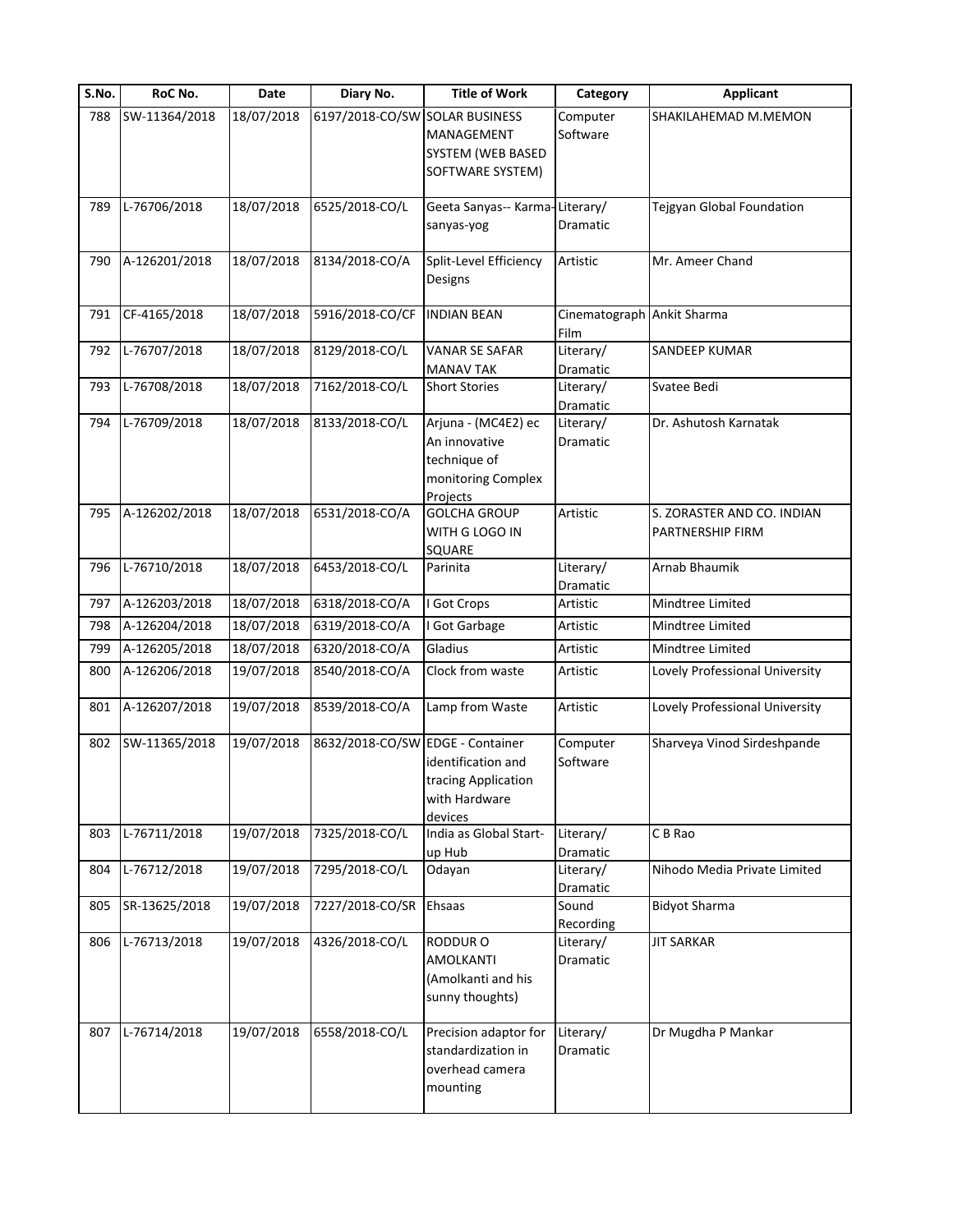| S.No. | RoC No.       | Date       | Diary No.                          | <b>Title of Work</b>                                                                                                                      | Category              | <b>Applicant</b>                                              |
|-------|---------------|------------|------------------------------------|-------------------------------------------------------------------------------------------------------------------------------------------|-----------------------|---------------------------------------------------------------|
| 808   | L-76715/2018  | 19/07/2018 | 7753/2018-CO/L                     | <b>Training Based</b><br><b>Business Scheme to</b><br><b>Transform Untrained</b><br><b>Engineers to Smart</b><br><b>Trained Engineers</b> | Literary/<br>Dramatic | <b>S GANESH KUMARAN</b>                                       |
| 809   | L-76716/2018  | 19/07/2018 | 7558/2018-CO/L                     | 71 training Model                                                                                                                         | Literary/<br>Dramatic | Anubhuti Gupta, Garima<br>Bhardwaj, Shalini Srivastava        |
| 810   | SW-11366/2018 | 19/07/2018 | 5570/2018-CO/SW Asset 360° - Asset | Integrity<br>Management for<br>Refineries                                                                                                 | Computer<br>Software  | M/S ROLTA BI AND BIG DATA<br>ANALYTICS PRIVATE LIMITED        |
| 811   | SW-11367/2018 | 19/07/2018 | 5571/2018-CO/SW Safety 360° -      | <b>Statutory Compliance</b><br><b>Tracker for Gas</b><br><b>Utilities</b>                                                                 | Computer<br>Software  | M/S ROLTA BI AND BIG DATA<br><b>ANALYTICS PRIVATE LIMITED</b> |
| 812   | L-76717/2018  | 19/07/2018 | 7852/2018-CO/L                     | To Design DC-DC<br>Converter with two<br>Input Boost Stages to<br>Achieve High Voltage<br>Gain                                            | Literary/<br>Dramatic | RAJSHREE THAKRE                                               |
| 813   | L-76718/2018  | 19/07/2018 | 4324/2018-CO/L                     | LEONARDO                                                                                                                                  | Literary/<br>Dramatic | <b>JIT SARKAR</b>                                             |
| 814   | SW-11368/2018 | 19/07/2018 |                                    | 5568/2018-CO/SW Safety 360° - Safety<br>Behavior Analyzer for<br><b>Gas Utilities</b>                                                     | Computer<br>Software  | M/S ROLTA BI AND BIG DATA<br>ANALYTICS PRIVATE LIMITED        |
| 815   | L-76719/2018  | 19/07/2018 | 3749/2018-CO/L                     | <b>Deliriously Yours</b>                                                                                                                  | Literary/<br>Dramatic | Bhavana Sanon                                                 |
| 816   | SW-11369/2018 | 19/07/2018 | 5599/2018-CO/SW M&R 360° -         | <b>Maintenance Process</b><br>Compliance Analyzer<br>and Management for<br>Oil & Gas                                                      | Computer<br>Software  | M/S ROLTA BI AND BIG DATA<br><b>ANALYTICS PRIVATE LIMITED</b> |
| 817   | SW-11370/2018 | 19/07/2018 | 5564/2018-CO/SW M&R 360° -         | <b>Workforce Mobility</b><br>Analysis for Gas<br>Utilities                                                                                | Computer<br>Software  | M/S ROLTA BI AND BIG DATA<br>ANALYTICS PRIVATE LIMITED        |
| 818   | A-126208/2018 | 19/07/2018 | 7697/2018-CO/A                     | <b>PARADIP</b><br><b>INTERNATIONAL</b><br><b>CARGO TERMINAL</b>                                                                           | Artistic              | International Cargo Terminals and<br>Infrastructure Pvt. Ltd  |
| 819   | A-126209/2018 | 19/07/2018 | 7694/2018-CO/A                     | <b>VRIDHI</b>                                                                                                                             | Artistic              | DHRUV KRISHNA KOTAK                                           |
| 820   | A-126210/2018 | 19/07/2018 | 7696/2018-CO/A                     | SMART AGENT                                                                                                                               | Artistic              | DHRUV KRISHNA KOTAK                                           |
| 821   | SW-11371/2018 | 19/07/2018 | 5848/2018-CO/SW Safety 360° - Fire | Equipment<br>Monitoring<br>Compliance for Power<br>Generation                                                                             | Computer<br>Software  | M/S ROLTA BI AND BIG DATA<br><b>ANALYTICS PRIVATE LIMITED</b> |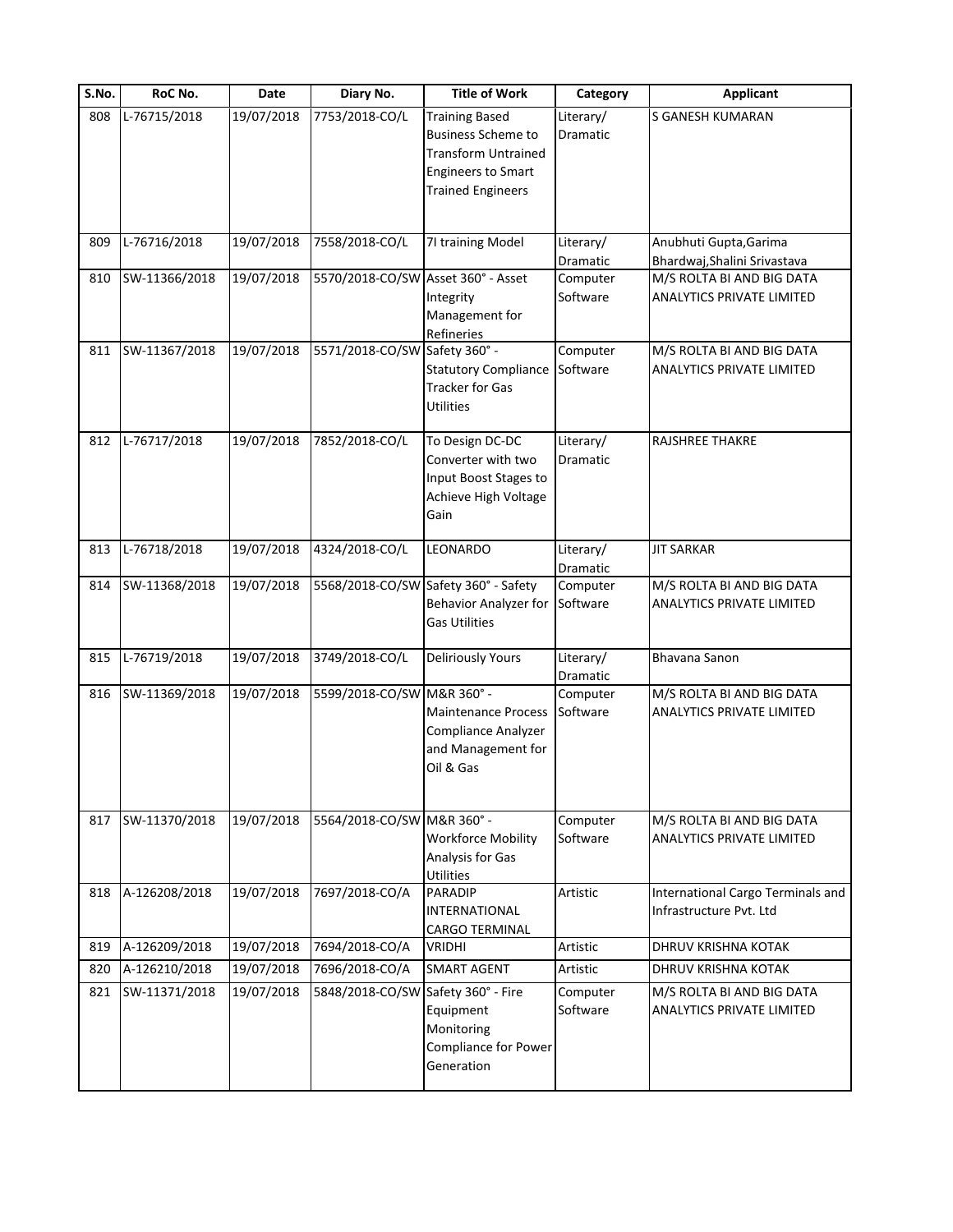| S.No. | RoC No.       | <b>Date</b> | Diary No.                         | <b>Title of Work</b>                                                                                    | Category             | <b>Applicant</b>                                              |
|-------|---------------|-------------|-----------------------------------|---------------------------------------------------------------------------------------------------------|----------------------|---------------------------------------------------------------|
| 822   | SW-11372/2018 | 19/07/2018  | 5846/2018-CO/SW Safety 360° -     | Occupational Health<br>Analysis for Power<br>Generation                                                 | Computer<br>Software | M/S ROLTA BI AND BIG DATA<br><b>ANALYTICS PRIVATE LIMITED</b> |
| 823   | SW-11373/2018 | 19/07/2018  | 5816/2018-CO/SW                   | Operations 360° -<br><b>Heat Rate</b><br>Optimization for<br><b>Power Generation</b>                    | Computer<br>Software | M/S ROLTA BI AND BIG DATA<br><b>ANALYTICS PRIVATE LIMITED</b> |
| 824   | SW-11374/2018 | 19/07/2018  | 5792/2018-CO/SW Safety 360° -     | Environment Incident<br>Management for<br><b>Power Generation</b>                                       | Computer<br>Software | M/S ROLTA BI AND BIG DATA<br>ANALYTICS PRIVATE LIMITED        |
| 825   | SW-11375/2018 | 19/07/2018  |                                   | 5726/2018-CO/SW SCM 360° - Contracts<br>Performance<br>Management for<br><b>Power Utilities</b>         | Computer<br>Software | M/S ROLTA BI AND BIG DATA<br><b>ANALYTICS PRIVATE LIMITED</b> |
| 826   | SW-11376/2018 | 19/07/2018  |                                   | 5709/2018-CO/SW Sustainability 360° -<br><b>CSR Compliance</b><br>Manager for Power<br><b>Utilities</b> | Computer<br>Software | M/S ROLTA BI AND BIG DATA<br><b>ANALYTICS PRIVATE LIMITED</b> |
| 827   | SW-11377/2018 | 19/07/2018  | 5719/2018-CO/SW Projects 360° -   | <b>Engineering MOC</b><br>Desk - Asset Integrity<br>Analyzer for Power<br>Utilities                     | Computer<br>Software | M/S ROLTA BI AND BIG DATA<br>ANALYTICS PRIVATE LIMITED        |
| 828   | SW-11378/2018 | 19/07/2018  | 5718/2018-CO/SW Projects 360° -   | Schedule and<br>Resource compliance<br>and optimization for<br><b>Power Utilities</b>                   | Computer<br>Software | M/S ROLTA BI AND BIG DATA<br><b>ANALYTICS PRIVATE LIMITED</b> |
| 829   | SW-11379/2018 | 19/07/2018  | 5837/2018-CO/SW Customer Insights | 360° - Smart Meter<br>Analytics for Power<br><b>Utilities</b>                                           | Computer<br>Software | M/S ROLTA BI AND BIG DATA<br><b>ANALYTICS PRIVATE LIMITED</b> |
| 830   | SW-11380/2018 | 19/07/2018  | 5518/2018-CO/SW M&R 360° -        | <b>Enterprise Asset</b><br>Health - Condition<br>Monitoring &<br>Analyzer for Power<br>Generation       | Computer<br>Software | M/S ROLTA BI AND BIG DATA<br>ANALYTICS PRIVATE LIMITED        |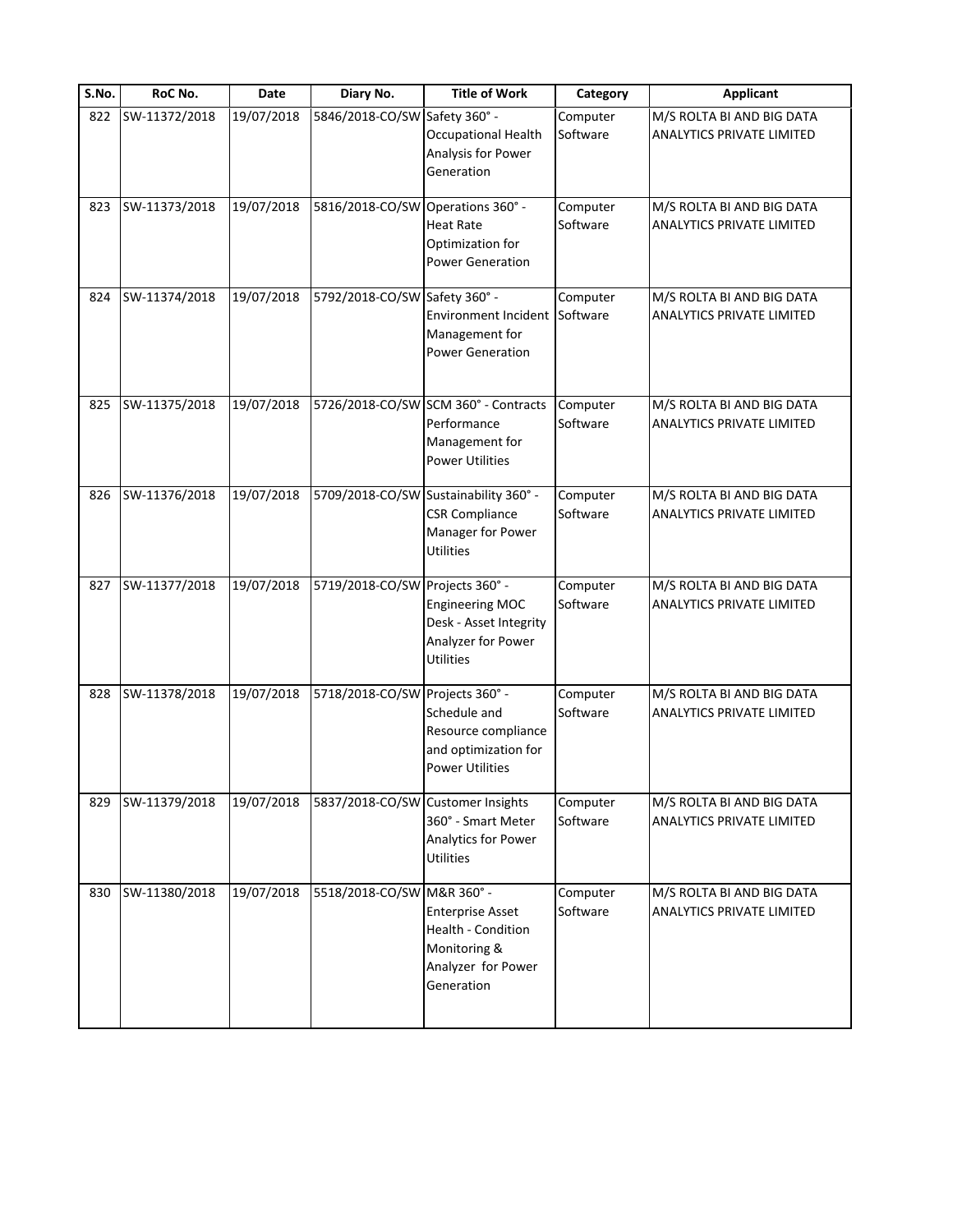| S.No. | RoC No.       | Date       | Diary No.                         | <b>Title of Work</b>                                                                                          | Category             | <b>Applicant</b>                                              |
|-------|---------------|------------|-----------------------------------|---------------------------------------------------------------------------------------------------------------|----------------------|---------------------------------------------------------------|
| 831   | SW-11381/2018 | 19/07/2018 | 5516/2018-CO/SW                   | Business Insights 360°<br>Cross Functional HR,<br>Training and<br>Compliance Analyzer<br>for Power Generation | Computer<br>Software | M/S ROLTA BI AND BIG DATA<br><b>ANALYTICS PRIVATE LIMITED</b> |
| 832   | SW-11382/2018 | 19/07/2018 | 5520/2018-CO/SW M&R 360° -        | Maintenance Budget<br>Management and<br>Forecasting for<br><b>Power Generation</b>                            | Computer<br>Software | M/S ROLTA BI AND BIG DATA<br>ANALYTICS PRIVATE LIMITED        |
| 833   | SW-11383/2018 | 19/07/2018 | 5521/2018-CO/SW Asset 360° -      | Environmental impact Software<br>on waste / clean Gas<br>network                                              | Computer             | M/S ROLTA BI AND BIG DATA<br><b>ANALYTICS PRIVATE LIMITED</b> |
| 834   | SW-11384/2018 | 19/07/2018 | 5523/2018-CO/SW M&R 360° -        | Maintenance Cockpit<br>for Power Generation                                                                   | Computer<br>Software | M/S ROLTA BI AND BIG DATA<br><b>ANALYTICS PRIVATE LIMITED</b> |
| 835   | SW-11385/2018 | 19/07/2018 |                                   | 5759/2018-CO/SW Projects 360° - Budget<br>compliance tracking & Software<br>Analysis for<br>Petrochemicals    | Computer             | M/S ROLTA BI AND BIG DATA<br>ANALYTICS PRIVATE LIMITED        |
| 836   | SW-11386/2018 | 19/07/2018 | 5656/2018-CO/SW Operations 360° - | Batch yield<br>optimization for<br>Chemicals                                                                  | Computer<br>Software | M/S ROLTA BI AND BIG DATA<br>ANALYTICS PRIVATE LIMITED        |
| 837   | SW-11387/2018 | 19/07/2018 | 5579/2018-CO/SW                   | Operations 360° - Oil<br>Exploration<br>Performance Analyzer<br>for Oil & Gas                                 | Computer<br>Software | M/S ROLTA BI AND BIG DATA<br><b>ANALYTICS PRIVATE LIMITED</b> |
| 838   | A-126211/2018 | 19/07/2018 | 7886/2018-CO/A                    | PATEL KADAK CTC<br><b>BARIK DANA CHAY</b>                                                                     | Artistic             | PATEL VINODBHAI MADHAVLAL<br><b>HUF</b>                       |
| 839   | SW-11388/2018 | 19/07/2018 | 5573/2018-CO/SW Safety 360° - SOP | updation compliance<br><b>Tracker for Gas</b><br><b>Utilities</b>                                             | Computer<br>Software | M/S ROLTA BI AND BIG DATA<br><b>ANALYTICS PRIVATE LIMITED</b> |
| 840   | SW-11389/2018 | 19/07/2018 | 5849/2018-CO/SW Safety 360° -     | <b>Statutory Compliance</b><br><b>Tracker for Power</b><br><b>Utilities</b>                                   | Computer<br>Software | M/S ROLTA BI AND BIG DATA<br><b>ANALYTICS PRIVATE LIMITED</b> |
| 841   | SW-11390/2018 | 19/07/2018 | 5715/2018-CO/SW Safety 360° -     | <b>Environment Incident</b><br>Management for<br><b>Water Utilities</b>                                       | Computer<br>Software | M/S ROLTA BI AND BIG DATA<br><b>ANALYTICS PRIVATE LIMITED</b> |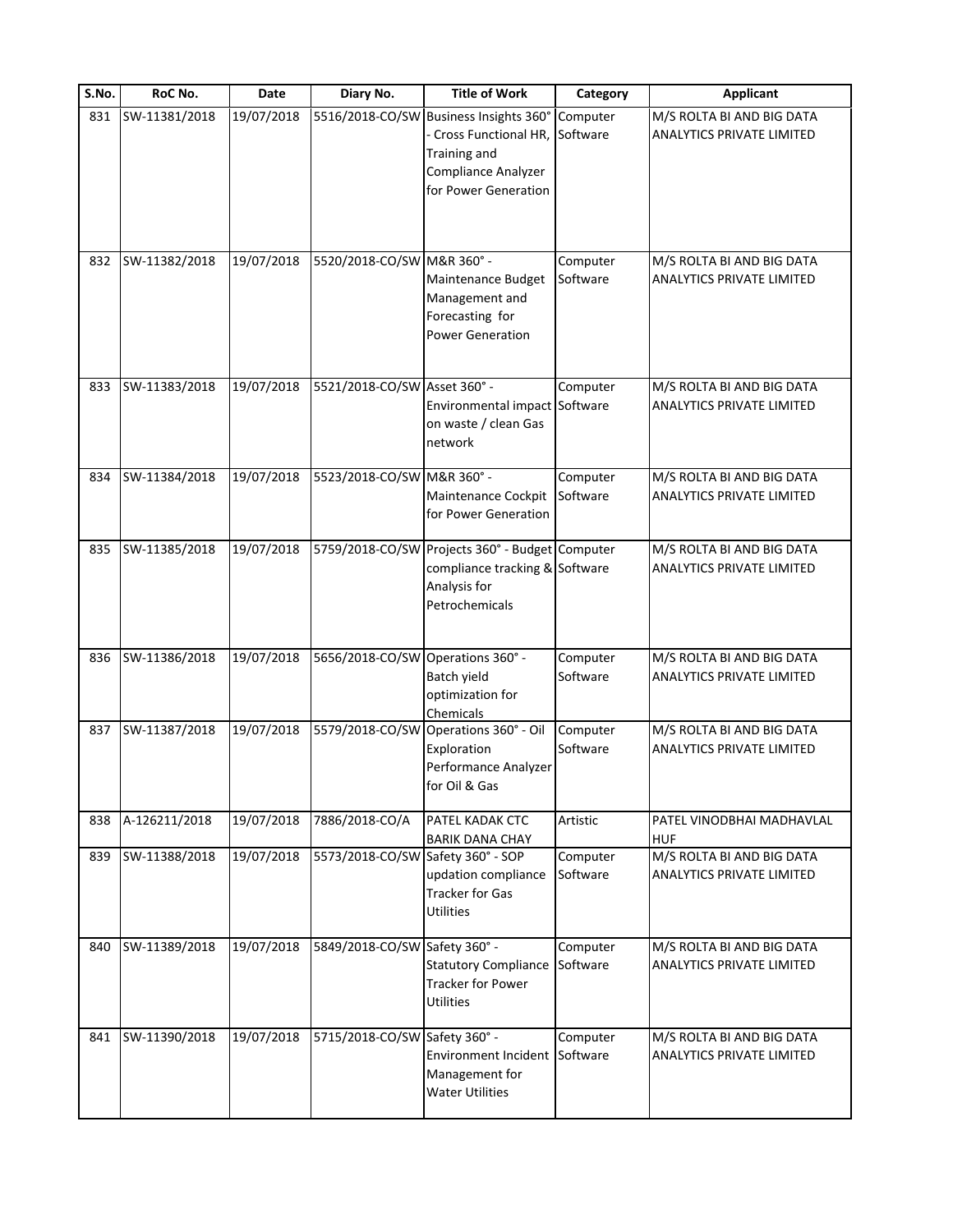| S.No. | RoC No.       | Date       | Diary No.                         | <b>Title of Work</b>                                                                                                                                                                                       | Category              | <b>Applicant</b>                                              |
|-------|---------------|------------|-----------------------------------|------------------------------------------------------------------------------------------------------------------------------------------------------------------------------------------------------------|-----------------------|---------------------------------------------------------------|
| 842   | SW-11391/2018 | 19/07/2018 |                                   | 5714/2018-CO/SW SCM 360° - Material<br>Ageing Analysis for<br><b>Water Utilities</b>                                                                                                                       | Computer<br>Software  | M/S ROLTA BI AND BIG DATA<br><b>ANALYTICS PRIVATE LIMITED</b> |
| 843   | SW-11392/2018 | 19/07/2018 | 5698/2018-CO/SW SCM 360° -        | Procurement Cycle<br>Optimization for<br><b>Water Utilities</b>                                                                                                                                            | Computer<br>Software  | M/S ROLTA BI AND BIG DATA<br>ANALYTICS PRIVATE LIMITED        |
| 844   | SW-11393/2018 | 19/07/2018 | 5590/2018-CO/SW Asset 360° - Heat | Exchanger<br>Performance<br>Optimization for<br>Refineries                                                                                                                                                 | Computer<br>Software  | M/S ROLTA BI AND BIG DATA<br>ANALYTICS PRIVATE LIMITED        |
| 845   | SW-11394/2018 | 19/07/2018 | 5607/2018-CO/SW M&R 360° -        | <b>Enterprise Asset</b><br>Health - Condition<br>Monitoring &<br>Analyzer for Oil & Gas                                                                                                                    | Computer<br>Software  | M/S ROLTA BI AND BIG DATA<br><b>ANALYTICS PRIVATE LIMITED</b> |
| 846   | SW-11395/2018 | 19/07/2018 | 5606/2018-CO/SW M&R 360° -        | Maintenance Budget<br>Management and<br>Forecasting for Oil &<br>Gas                                                                                                                                       | Computer<br>Software  | M/S ROLTA BI AND BIG DATA<br><b>ANALYTICS PRIVATE LIMITED</b> |
| 847   | SW-11396/2018 | 19/07/2018 |                                   | 5605/2018-CO/SW Business Insights 360°<br>Cross Functional HR,<br>Training and<br>Compliance Analyzer<br>for Refineries                                                                                    | Computer<br>Software  | M/S ROLTA BI AND BIG DATA<br>ANALYTICS PRIVATE LIMITED        |
| 848   | SW-11397/2018 | 19/07/2018 | 5603/2018-CO/SW M&R 360° -        | Maintenance Cockpit<br>for Oil & Gas                                                                                                                                                                       | Computer<br>Software  | M/S ROLTA BI AND BIG DATA<br><b>ANALYTICS PRIVATE LIMITED</b> |
| 849   | L-76720/2018  | 19/07/2018 | 7901/2018-CO/L                    | THENTAL VEESUM                                                                                                                                                                                             | Literary/<br>Dramatic | Vibin Alex                                                    |
| 850   | SW-11398/2018 | 19/07/2018 |                                   | 4720/2018-CO/SW MODIFIED GENETIC<br><b>ALGORITHM</b><br>OPTIMIZED<br><b>FRACTIONAL ORDER</b><br>PID CONTROLLER FOR<br>SENSORLESS SPEED<br><b>CONTROL OF BLDC</b><br><b>MOTORS USING</b><br>MATLAB SOFTWARE | Computer<br>Software  | Dr K.R. Valluvan                                              |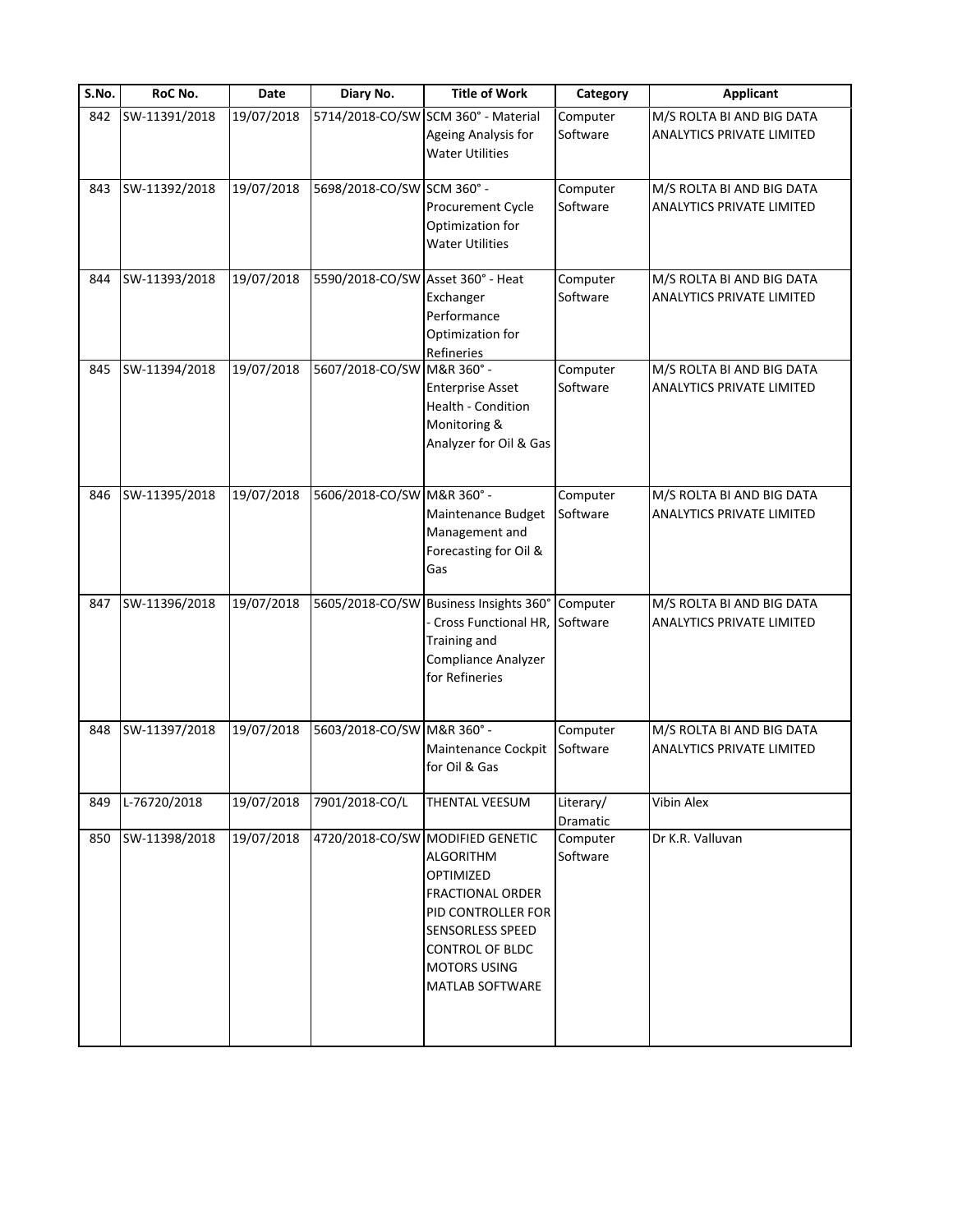| S.No. | RoC No.       | <b>Date</b> | Diary No.                    | <b>Title of Work</b>                                                                                                                          | Category                     | <b>Applicant</b>                                                |
|-------|---------------|-------------|------------------------------|-----------------------------------------------------------------------------------------------------------------------------------------------|------------------------------|-----------------------------------------------------------------|
| 851   | L-76721/2018  | 19/07/2018  | 97/2018-CO/L                 | Green Handbook: A<br><b>Practical Checklist to</b><br>Monitor Safe and<br>Environmentally<br><b>Friendly Ship</b><br>Recycling                | Literary/<br><b>Dramatic</b> | Dr. Anand M. Hiremath                                           |
| 852   | L-76722/2018  | 19/07/2018  | 2958/2018-CO/L               | HARMEKHLA                                                                                                                                     | Literary/<br><b>Dramatic</b> | SH. ACHARYA BALKRISHNA                                          |
| 853   | SW-11399/2018 | 19/07/2018  | 6791/2018-CO/SW Automated    | Morphostructural<br>Analysis                                                                                                                  | Computer<br>Software         | Oil and Natural Gas Corporation<br>Ltd.                         |
| 854   | L-76723/2018  | 19/07/2018  | 8532/2018-CO/L               | <b>Trust Management</b><br>Based on Node Stay<br>Time in VANET                                                                                | Literary/<br>Dramatic        | <b>BONISH KOIRALA, SHRIKANT</b><br>TANGADE, SUNILKUMAR S. MANVI |
| 855   | SW-11400/2018 | 19/07/2018  |                              | 5708/2018-CO/SW Sustainability 360° -<br>Regulatory<br>Compliance<br>Governing for Power<br>Utilities                                         | Computer<br>Software         | M/S ROLTA BI AND BIG DATA<br><b>ANALYTICS PRIVATE LIMITED</b>   |
| 856   | A-126212/2018 | 19/07/2018  | 16888/2017-CO/A              | <b>TOPI</b>                                                                                                                                   | Artistic                     | <b>SAVIT MALIK</b>                                              |
| 857   | SW-11401/2018 | 19/07/2018  | 5461/2018-CO/SW Asset 360° - | Compressor<br>Performance<br>Optimization for<br>Petrochemicals                                                                               | Computer<br>Software         | M/S ROLTA BI AND BIG DATA<br>ANALYTICS PRIVATE LIMITED          |
| 858   | SW-11402/2018 | 19/07/2018  |                              | 5513/2018-CO/SW Asset 360° - FMECA<br>(Failure modes,<br><b>Effects and Criticality</b><br>Analysis) for Power<br>Generation                  | Computer<br>Software         | M/S ROLTA BI AND BIG DATA<br><b>ANALYTICS PRIVATE LIMITED</b>   |
| 859   | SW-11403/2018 | 19/07/2018  |                              | 5462/2018-CO/SW Asset 360° - FMECA<br>(Failure modes,<br><b>Effects and Criticality</b><br>Analysis) for<br>Petrochemicals                    | Computer<br>Software         | M/S ROLTA BI AND BIG DATA<br><b>ANALYTICS PRIVATE LIMITED</b>   |
| 860   | SW-11404/2018 | 19/07/2018  |                              | 5469/2018-CO/SW Business Insights 360° Computer<br><b>Balanced Score Card Software</b><br><b>Strategy Management</b><br>for Petrochemicals    |                              | M/S ROLTA BI AND BIG DATA<br><b>ANALYTICS PRIVATE LIMITED</b>   |
| 861   | SW-11405/2018 | 19/07/2018  |                              | 5483/2018-CO/SW Business Insights 360°<br>- Cross Functional HR, Software<br><b>Training and</b><br>Compliance Analyzer<br>for Petrochemicals | Computer                     | M/S ROLTA BI AND BIG DATA<br><b>ANALYTICS PRIVATE LIMITED</b>   |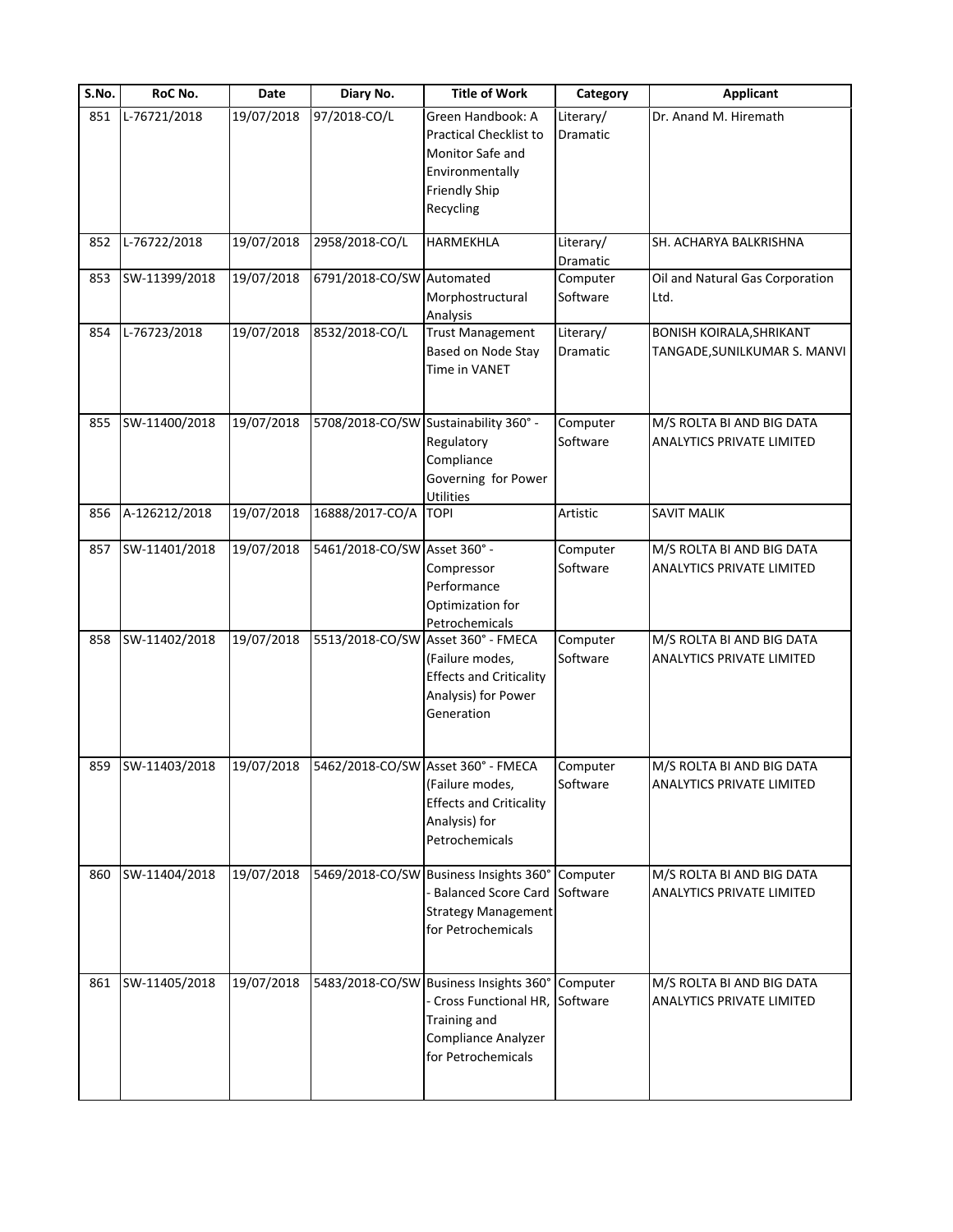| S.No. | RoC No.        | <b>Date</b> | Diary No.                         | <b>Title of Work</b>                                                                                                             | Category                     | <b>Applicant</b>                                              |
|-------|----------------|-------------|-----------------------------------|----------------------------------------------------------------------------------------------------------------------------------|------------------------------|---------------------------------------------------------------|
| 862   | SW-11406/2018  | 19/07/2018  |                                   | 5505/2018-CO/SW Asset 360° - FMECA<br>(Failure modes,<br><b>Effects and Criticality</b><br>Analysis) for Gas<br>Utilities        | Computer<br>Software         | M/S ROLTA BI AND BIG DATA<br>ANALYTICS PRIVATE LIMITED,       |
| 863   | SW-11407/2018  | 19/07/2018  |                                   | 5471/2018-CO/SW Business Insights 360°<br>- Cross Functional<br>Finance Insights, Cost<br>per Ton Analysis for<br>Petrochemicals | Computer<br>Software         | M/S ROLTA BI AND BIG DATA<br>ANALYTICS PRIVATE LIMITED        |
| 864   | SW-11408/2018  | 19/07/2018  |                                   | 5510/2018-CO/SW Asset 360° - Barrier<br>Management for<br><b>Power Generation</b>                                                | Computer<br>Software         | M/S ROLTA BI AND BIG DATA<br>ANALYTICS PRIVATE LIMITED        |
| 865   | SW-11409/2018  | 19/07/2018  |                                   | 5509/2018-CO/SW Asset 360° - Bad Actor Computer<br>Analyzer for Power<br>Generation                                              | Software                     | M/S ROLTA BI AND BIG DATA<br>ANALYTICS PRIVATE LIMITED        |
| 866   | SW-11410/2018  | 19/07/2018  | 5506/2018-CO/SW Operations 360° - | <b>Energy Efficiency</b><br>Optimization for<br>Petrochemicals                                                                   | Computer<br>Software         | M/S ROLTA BI AND BIG DATA<br>ANALYTICS PRIVATE LIMITED        |
| 867   | SW-11411/2018  | 19/07/2018  | 5466/2018-CO/SW Asset 360° - Pump | Performance<br>Optimization for<br>Petrochemicals                                                                                | Computer<br>Software         | M/S ROLTA BI AND BIG DATA<br>ANALYTICS PRIVATE LIMITED        |
| 868   | SW-11412/2018  | 19/07/2018  | 5464/2018-CO/SW Asset 360° - Heat | Exchanger<br>Performance<br>Optimization for<br>Petrochemicals                                                                   | Computer<br>Software         | M/S ROLTA BI AND BIG DATA<br>ANALYTICS PRIVATE LIMITED        |
| 869   | A-126213/2018  | 19/07/2018  | 51148/2014-CO/A                   | Airaavat - Thinking Big Artistic                                                                                                 |                              | M/S AIRAAVAT TECHNOLOGIES P<br><b>LTD</b>                     |
| 870   | $L-76724/2018$ | 19/07/2018  | 8682/2018-CO/L                    | <b>BECOME ENGLISH</b><br><b>CHAMPION</b>                                                                                         | Literary/<br><b>Dramatic</b> | ANKUSH INSAN                                                  |
| 871   | L-76725/2018   | 19/07/2018  | 6504/2018-CO/L                    | A Process for<br>Development and<br>Validation of Prakriti<br>Assessment<br>Questionnaire/Scale                                  | Literary/<br>Dramatic        | Central Council for Research in<br>Ayurvedic Sciences         |
| 872   | L-76726/2018   | 19/07/2018  | 14193/2017-CO/L                   | <b>FINANCIAL</b><br><b>COGNIZANCE AN</b><br><b>ASSET TO YOUR LIFE</b>                                                            | Literary/<br>Dramatic        | DR. SHILPA SHEKHAR PARKHI                                     |
| 873   | SW-11413/2018  | 20/07/2018  | 5862/2018-CO/SW M&R 360° - Work   | <b>Order Maintenance</b><br>Preparedness<br>Analyzer for Power<br><b>Utilities</b>                                               | Computer<br>Software         | M/S ROLTA BI AND BIG DATA<br><b>ANALYTICS PRIVATE LIMITED</b> |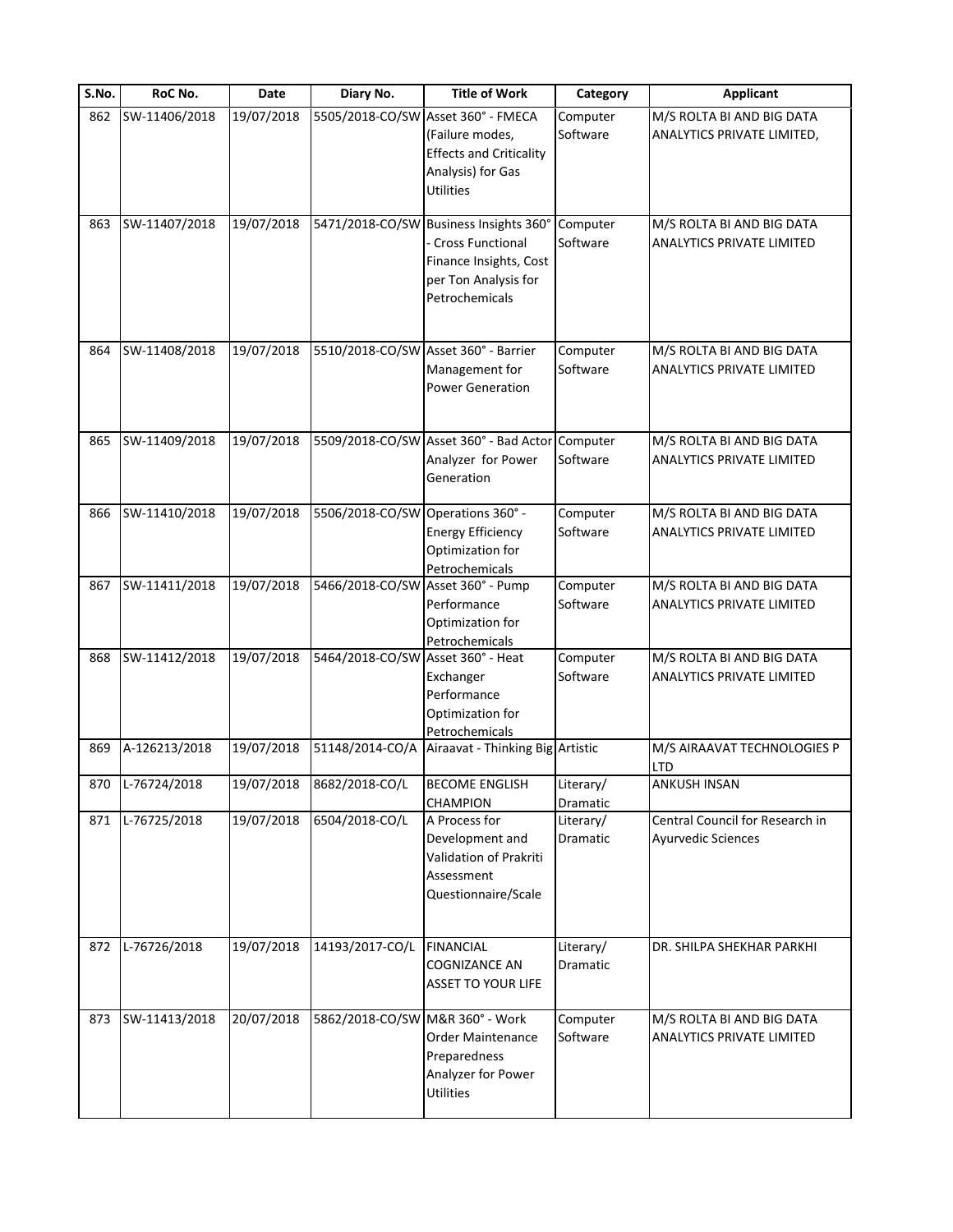| S.No. | RoC No.       | Date       | Diary No.                         | <b>Title of Work</b>                                                                      | Category             | <b>Applicant</b>                                              |
|-------|---------------|------------|-----------------------------------|-------------------------------------------------------------------------------------------|----------------------|---------------------------------------------------------------|
| 874   | SW-11414/2018 | 20/07/2018 | 5864/2018-CO/SW M&R 360° -        | <b>Maintenance Costing</b><br>Manager for Power<br><b>Utilities</b>                       | Computer<br>Software | M/S ROLTA BI AND BIG DATA<br><b>ANALYTICS PRIVATE LIMITED</b> |
| 875   | SW-11415/2018 | 20/07/2018 | 5866/2018-CO/SW M&R 360° -        | Breakdown<br>Maintenance<br>Manager for Power<br><b>Utilities</b>                         | Computer<br>Software | M/S ROLTA BI AND BIG DATA<br><b>ANALYTICS PRIVATE LIMITED</b> |
| 876   | SW-11416/2018 | 20/07/2018 | 5869/2018-CO/SW M&R 360° - Asset  | Health Monitoring for<br><b>Power Utilities</b>                                           | Computer<br>Software | M/S ROLTA BI AND BIG DATA<br>ANALYTICS PRIVATE LIMITED        |
| 877   | SW-11417/2018 | 20/07/2018 | 5871/2018-CO/SW Operations 360° - | <b>Meter Clustering</b><br>Analytics for Power<br>Utilities                               | Computer<br>Software | M/S ROLTA BI AND BIG DATA<br><b>ANALYTICS PRIVATE LIMITED</b> |
| 878   | SW-11418/2018 | 20/07/2018 | 5687/2018-CO/SW Operations 360° - | Monomer Factor<br>(Propane) for<br>Petrochemicals                                         | Computer<br>Software | M/S ROLTA BI AND BIG DATA<br><b>ANALYTICS PRIVATE LIMITED</b> |
| 879   | SW-11419/2018 | 20/07/2018 | 5686/2018-CO/SW Operations 360° - | Real Time Water<br><b>Balance Analysis and</b><br>Optimization for<br>Petrochemicals      | Computer<br>Software | M/S ROLTA BI AND BIG DATA<br><b>ANALYTICS PRIVATE LIMITED</b> |
| 880   | SW-11420/2018 | 20/07/2018 | 5752/2018-CO/SW Safety 360° -     | Environmental<br>Compliance Analyzer<br>and Management for<br>Petrochemicals              | Computer<br>Software | M/S ROLTA BI AND BIG DATA<br><b>ANALYTICS PRIVATE LIMITED</b> |
| 881   | SW-11421/2018 | 20/07/2018 |                                   | 5749/2018-CO/SW Safety 360° - Process<br>Safety Management<br>(PSM) for<br>Petrochemicals | Computer<br>Software | M/S ROLTA BI AND BIG DATA<br><b>ANALYTICS PRIVATE LIMITED</b> |
| 882   | SW-11422/2018 | 20/07/2018 | 5856/2018-CO/SW M&R 360° -        | <b>Workforce Mobility</b><br>Analysis for Power<br><b>Utilities</b>                       | Computer<br>Software | M/S ROLTA BI AND BIG DATA<br><b>ANALYTICS PRIVATE LIMITED</b> |
| 883   | SW-11423/2018 | 20/07/2018 | 5548/2018-CO/SW M&R 360° -        | Maintenance Planning Software<br>Desk for Gas Utilities                                   | Computer             | M/S ROLTA BI AND BIG DATA<br><b>ANALYTICS PRIVATE LIMITED</b> |
| 884   | SW-11424/2018 | 20/07/2018 | 5546/2018-CO/SW M&R 360° -        | Maintenance<br><b>Budgeting for Gas</b><br>Utilities                                      | Computer<br>Software | M/S ROLTA BI AND BIG DATA<br><b>ANALYTICS PRIVATE LIMITED</b> |
| 885   | SW-11425/2018 | 20/07/2018 | 5539/2018-CO/SW                   | M&R 360° - Asset<br>Health Monitoring for<br><b>Gas Utilities</b>                         | Computer<br>Software | M/S ROLTA BI AND BIG DATA<br><b>ANALYTICS PRIVATE LIMITED</b> |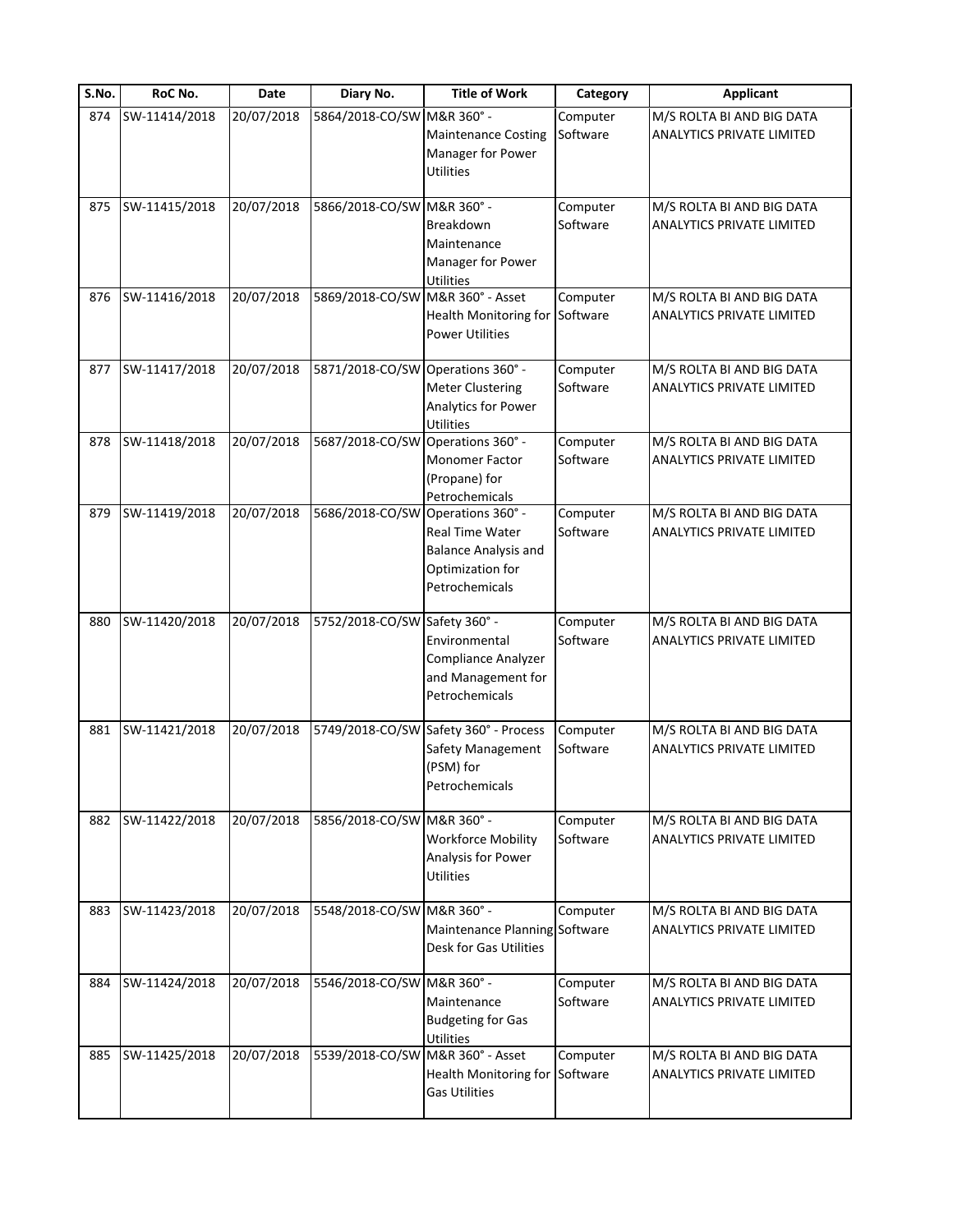| S.No. | RoC No.       | Date       | Diary No.                         | <b>Title of Work</b>                                                                                                                                          | Category                     | <b>Applicant</b>                                              |
|-------|---------------|------------|-----------------------------------|---------------------------------------------------------------------------------------------------------------------------------------------------------------|------------------------------|---------------------------------------------------------------|
| 886   | SW-11426/2018 | 20/07/2018 | 5853/2018-CO/SW Safety 360° -     | Occupational Incident Software<br>Monitor for Power<br><b>Utilities</b>                                                                                       | Computer                     | M/S ROLTA BI AND BIG DATA<br>ANALYTICS PRIVATE LIMITED        |
| 887   | SW-11427/2018 | 20/07/2018 |                                   | 5482/2018-CO/SW SCM 360° - Material<br>Ageing Analyzer for<br>Chemicals                                                                                       | Computer<br>Software         | M/S ROLTA BI AND BIG DATA<br><b>ANALYTICS PRIVATE LIMITED</b> |
| 888   | SW-11428/2018 | 20/07/2018 | 5481/2018-CO/SW SCM 360° - Buyer  | Performance Analysis<br>for Chemicals                                                                                                                         | Computer<br>Software         | M/S ROLTA BI AND BIG DATA<br>ANALYTICS PRIVATE LIMITED        |
| 889   | SW-11429/2018 | 20/07/2018 | 5563/2018-CO/SW Operations 360° - | Utilities Governor for<br>Oil & Gas                                                                                                                           | Computer<br>Software         | M/S ROLTA BI AND BIG DATA<br><b>ANALYTICS PRIVATE LIMITED</b> |
| 890   | SW-11430/2018 | 20/07/2018 |                                   | 5512/2018-CO/SW SCM 360° - One Leg<br>Operation Inventory<br>Expediter for Oil &<br>Gas                                                                       | Computer<br>Software         | M/S ROLTA BI AND BIG DATA<br><b>ANALYTICS PRIVATE LIMITED</b> |
| 891   | SW-11431/2018 | 20/07/2018 |                                   | 5517/2018-CO/SW SCM 360° - Material<br>Ageing Analyzer for<br>Oil & Gas                                                                                       | Computer<br>Software         | M/S ROLTA BI AND BIG DATA<br><b>ANALYTICS PRIVATE LIMITED</b> |
| 892   | SW-11432/2018 | 20/07/2018 | 5538/2018-CO/SW Projects 360° -   | Schedule and<br>Resource compliance<br>and optimization for<br>Oil & Gas                                                                                      | Computer<br>Software         | M/S ROLTA BI AND BIG DATA<br>ANALYTICS PRIVATE LIMITED        |
| 893   | SW-11433/2018 | 20/07/2018 | 5478/2018-CO/SW Operations 360° - | Sensitivity analysis for Software<br>Refineries                                                                                                               | Computer                     | M/S ROLTA BI AND BIG DATA<br><b>ANALYTICS PRIVATE LIMITED</b> |
| 894   | L-76727/2018  | 20/07/2018 | 8194/2018-CO/L                    | DEVELOPMENT OF<br>CYLINDRICAL<br>PERMANENT<br><b>MAGNET ROTOR</b><br>REPLACING THE<br>SALIENT POLE ROTOR<br>FOR 8 KVA<br>PERMANENT<br><b>MAGNET GENERATOR</b> | Literary/<br>Dramatic        | <b>BHARAT HEAVY ELECTRICALS</b><br>LIMITED                    |
| 895   | M-519/2018    | 20/07/2018 | 8471/2018-CO/M                    | The Outsider                                                                                                                                                  | Music                        | Contraband.in                                                 |
| 896   | L-76728/2018  | 20/07/2018 | 6832/2018-CO/L                    | <b>LEARN PENCIL</b><br>DRAWING &<br>SHADING                                                                                                                   | Literary/<br><b>Dramatic</b> | NONGDAMBA LEITANTHEM                                          |
| 897   | L-76729/2018  | 20/07/2018 | 8174/2018-CO/L                    | Beyond Life -<br>Conversations on Life<br>After Death                                                                                                         | Literary/<br>Dramatic        | Tejgyan Global Foundation                                     |
| 898   | SW-11434/2018 | 20/07/2018 | 8404/2018-CO/SW                   | Wish Prestashop<br>Integration                                                                                                                                | Computer<br>Software         | Cedcoss Technologies Private<br>Limited                       |
| 899   | SR-13626/2018 | 20/07/2018 | 4129/2018-CO/SR                   | VEGANBABE                                                                                                                                                     | Sound<br>Recording           | Kunaal Gurbaxani                                              |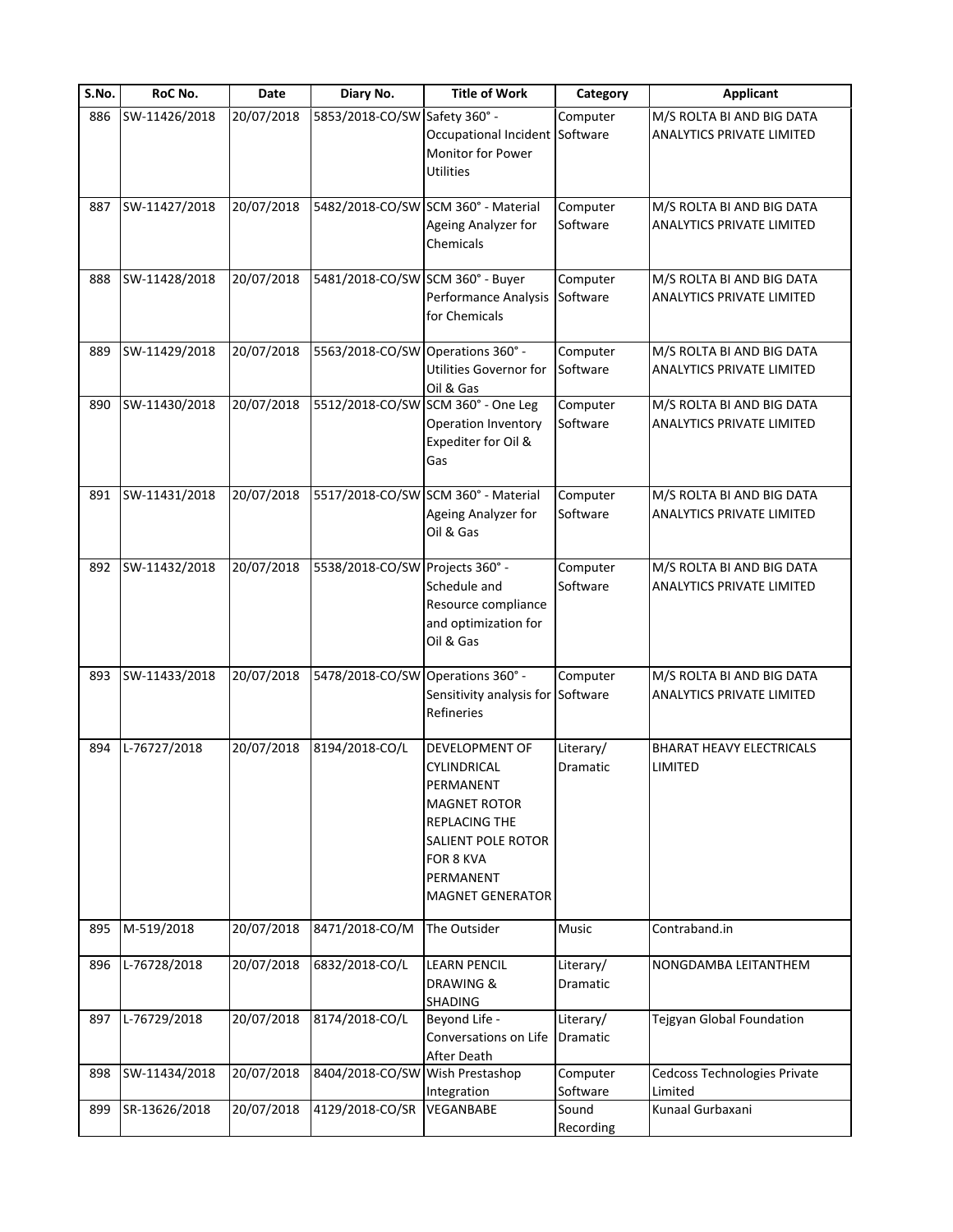| S.No. | RoC No.       | Date       | Diary No.                      | <b>Title of Work</b>     | Category  | <b>Applicant</b>                  |
|-------|---------------|------------|--------------------------------|--------------------------|-----------|-----------------------------------|
| 900   | L-76730/2018  | 20/07/2018 | 8352/2018-CO/L                 | 40 Something             | Literary/ | <b>Mrinal Mathur</b>              |
|       |               |            |                                |                          | Dramatic  |                                   |
| 901   | L-76731/2018  | 20/07/2018 | 4125/2018-CO/L                 | MATHS MY ADVENT          | Literary/ | <b>BHAVYA HARDIK SHAH</b>         |
|       |               |            |                                | FOR THEOREMS,            | Dramatic  |                                   |
|       |               |            |                                | <b>HYPOTHESIS AND</b>    |           |                                   |
|       |               |            |                                | SOLUTIONS                |           |                                   |
|       |               |            |                                |                          |           |                                   |
| 902   | SW-11435/2018 | 20/07/2018 | 8189/2018-CO/SW Simulations &  |                          | Computer  | ABHISHEK EKKA, Dr. Sarabjit Singh |
|       |               |            |                                | Optimization             | Software  | Bal, RAHUL GOPE, Yujata           |
|       |               |            |                                | Labortary                |           |                                   |
| 903   | L-76732/2018  | 20/07/2018 | 8309/2018-CO/L                 | Incorporation of         | Literary/ | SRI BALAJI VIDYAPEETH             |
|       |               |            |                                | Palliative Care in       | Dramatic  |                                   |
|       |               |            |                                | Nursing Curriculum -     |           |                                   |
|       |               |            |                                | Sri Balaji Vidyapeeth    |           |                                   |
|       |               |            |                                | (SBV) Model              |           |                                   |
|       |               |            |                                |                          |           |                                   |
| 904   | L-76733/2018  | 20/07/2018 | 8069/2018-CO/L                 | Learning Like a Lion     | Literary/ | Dasharathraj K Shetty             |
|       |               |            |                                |                          | Dramatic  |                                   |
| 905   | L-76734/2018  | 20/07/2018 | 8012/2018-CO/L                 | A Carnival of            | Literary/ | Vardeep Singh                     |
|       |               |            |                                | Existence                | Dramatic  |                                   |
| 906   | SW-11436/2018 | 20/07/2018 | 5950/2018-CO/SW                | <b>COMPUTER</b>          | Computer  | PROFFICIENT TECHNOLOGIES          |
|       |               |            |                                | SOFTWARE                 | Software  |                                   |
| 907   | L-76735/2018  | 20/07/2018 | 8063/2018-CO/L                 | Ishqwala Love            | Literary/ | Sabira Mallick                    |
|       |               |            |                                |                          | Dramatic  |                                   |
| 908   | L-76736/2018  | 20/07/2018 | 6958/2017-CO/L                 | MAT KOI BHARAM           | Literary/ | RADHA SOAMI SATSANG BEAS          |
|       |               |            |                                | <b>BHULE SANSAR</b>      | Dramatic  |                                   |
| 909   | L-76737/2018  | 20/07/2018 | 7668/2018-CO/L                 | <b>UNIQUE</b>            | Literary/ | <b>KARTAR SINGH</b>               |
|       |               |            |                                | TYPEWRITING              | Dramatic  |                                   |
|       |               |            |                                | <b>INSTRUCTOR BOOK</b>   |           |                                   |
|       |               |            |                                | <b>FIRST</b>             |           |                                   |
| 910   | L-76738/2018  | 20/07/2018 | 6946/2017-CO/L                 | LE SENTIER               | Literary/ | RADHA SOAMI SATSANG BEAS          |
|       |               |            |                                |                          | Dramatic  |                                   |
| 911   | L-76739/2018  | 20/07/2018 | 6948/2017-CO/L                 | <b>DIVYA PRAKASH</b>     | Literary/ | RADHA SOAMI SATSANG BEAS,         |
|       |               |            |                                |                          | Dramatic  |                                   |
| 912   | L-76740/2018  | 20/07/2018 | 3636/2017-CO/L                 | <b>ORGANIC SULFUR</b>    | Literary/ | DR. SANTOSH KUMAR BAGLA           |
|       |               |            |                                | GIFT OF GOD              | Dramatic  |                                   |
| 913   | L-76741/2018  | 20/07/2018 | 5221/2017-CO/L                 | Basic concepts in        | Literary/ | Dr. P. Palanivelu                 |
|       |               |            |                                | Enzymology               | Dramatic  |                                   |
| 914   | L-76742/2018  | 20/07/2018 | 8355/2018-CO/L                 | Love Makes the Dead      | Literary/ | Dinesh Singh                      |
|       |               |            |                                | Alive                    | Dramatic  |                                   |
| 915   | SW-11437/2018 | 20/07/2018 | 8780/2018-CO/SW Veryx vProbe - |                          | Computer  | VERYX TECHNOLGIES PVT LTD         |
|       |               |            |                                | Version 3.1              | Software  |                                   |
| 916   | L-76743/2018  | 20/07/2018 | 8141/2018-CO/L                 | <b>WORLD FASTEST AND</b> | Literary/ | <b>VIJAY MEHRA</b>                |
|       |               |            |                                | <b>SHORTEST METHOD</b>   | Dramatic  |                                   |
|       |               |            |                                | TO CONVERT 04            |           |                                   |
|       |               |            |                                | <b>TEMPERATURE UNITS</b> |           |                                   |
|       |               |            |                                | i.e CENTIGRADE,          |           |                                   |
|       |               |            |                                | FAHRENHEIT,              |           |                                   |
|       |               |            |                                | RANKINE, KELVIN          |           |                                   |
|       |               |            |                                | DIRECTLY FROM EACH       |           |                                   |
|       |               |            |                                |                          |           |                                   |
|       |               |            |                                | <b>OTHER</b>             |           |                                   |
|       |               |            |                                |                          |           |                                   |
| 917   | SR-13627/2018 | 20/07/2018 | 8364/2018-CO/SR                | Maito Bhul Chali         | Sound     | <b>BHARAT DESAI</b>               |
|       |               |            |                                | Babul Ka Desh - Sitar    | Recording |                                   |
|       |               |            |                                | Instrument               |           |                                   |
|       |               |            |                                |                          |           |                                   |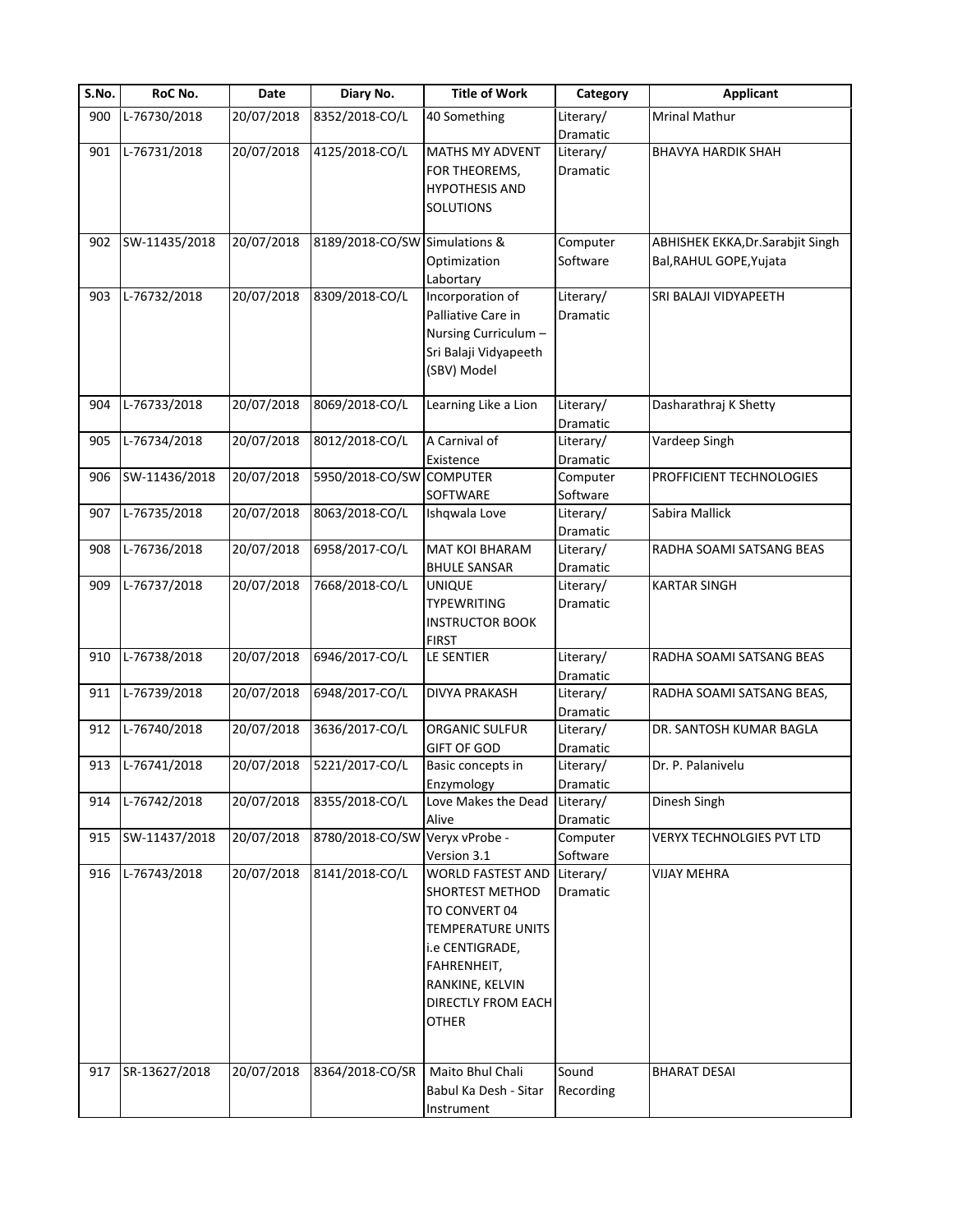| $\overline{S}$ . No. | RoC No.        | Date       | Diary No.                     | <b>Title of Work</b>                                                                     | Category              | <b>Applicant</b>                                     |
|----------------------|----------------|------------|-------------------------------|------------------------------------------------------------------------------------------|-----------------------|------------------------------------------------------|
| 918                  | L-76744/2018   | 20/07/2018 | 7824/2018-CO/L                | MATH FLASH CHARTS                                                                        | Literary/             | Persainjit Singh                                     |
|                      |                |            |                               |                                                                                          | Dramatic              |                                                      |
| 919                  | A-126214/2018  | 20/07/2018 | 7958/2018-CO/A                | <b>JAIKARA LABEL</b>                                                                     | Artistic              | NANDLAL G. BAJAJ, PROPRIETOR                         |
| 920                  | CF-4166/2018   | 20/07/2018 | 8207/2018-CO/CF               | <b>INCY WINCY SPIDER</b>                                                                 | Film                  | Cinematograph CRAZY CUB ANIMATION STUDIO<br>PVT. LTD |
| 921                  | CF-4167/2018   | 20/07/2018 | 8200/2018-CO/CF               | <b>HEAD SHOULDERS</b><br><b>KNEES AND TOES</b>                                           | Film                  | Cinematograph CRAZY CUB ANIMATION STUDIO<br>PVT. LTD |
| 922                  | L-76745/2018   | 20/07/2018 | 7821/2018-CO/L                | KAINATTAM                                                                                | Literary/<br>Dramatic | SANTHOSH EACHIKKANAM<br><b>UPAHAR</b>                |
| 923                  | L-76746/2018   | 20/07/2018 | 7672/2018-CO/L                | <b>NAVEEN HINDI</b><br>SANKETKARAN                                                       | Literary/<br>Dramatic | <b>KARTAR SINGH</b>                                  |
| 924                  | SR-13628/2018  | 20/07/2018 | 3147/2018-CO/M                | <b>SRIJAN SIGNATURE</b><br><b>TUNE</b>                                                   | Sound<br>Recording    | SRIJAN REALTY PVT LTD                                |
| 925                  | L-76747/2018   | 20/07/2018 | 8152/2018-CO/L                | 80% Mindset 20%<br><b>Skills</b>                                                         | Literary/<br>Dramatic | Dev Gadhvi                                           |
| 926                  | M-520/2018     | 20/07/2018 | 7899/2018-CO/M                | Moonstruck                                                                               | Music                 | <b>Emmanuel Simon</b>                                |
| 927                  | A-126215/2018  | 20/07/2018 | 3701/2018-CO/A                | "GIRIRAJ<br>KATHIYAWADI<br><b>BHOJNALAY GKB</b><br>along with logo'                      | Artistic              | Mr. Manishkumar Haribhai Bhut                        |
| 928                  | L-76748/2018   | 20/07/2018 | 8067/2018-CO/L                | The Second Gulmohor Literary/                                                            | Dramatic              | Apurva Samant                                        |
| 929                  | SW-11438/2018  | 20/07/2018 | 8408/2018-CO/SW Ruedcommerce  | Magento 2<br>Integration                                                                 | Computer<br>Software  | Cedcoss Technologies Private<br>Limited              |
| 930                  | L-76749/2018   | 20/07/2018 | 8100/2018-CO/L                | <b>GUNTHA SONYACHA</b><br><b>EK TUKADA</b>                                               | Literary/<br>Dramatic | Mr. Shivraj Dongarasa Walvekar                       |
| 931                  | L-76750/2018   | 20/07/2018 | 8179/2018-CO/L                | Aanandha Vaazhvin<br>Arpudha Ragasyam<br>(Tamil version of 'The<br>Secret of Happiness') | Literary/<br>Dramatic | Tejgyan Global Foundation                            |
| 932                  | $L-76751/2018$ | 20/07/2018 | 7693/2018-CO/L                | LifeApp                                                                                  | Literary/<br>Dramatic | Pranav Kumar                                         |
| 933                  | L-76752/2018   | 20/07/2018 | 10424/2017-CO/L               | MIND YOUR ENGLISH                                                                        | Literary/<br>Dramatic | DEORATH SAHU                                         |
| 934                  | A-126216/2018  | 20/07/2018 | 4264/2017-CO/A                | <b>Awakened One</b>                                                                      | Artistic              | Garnet Interiors Private Limited                     |
| 935                  | A-126217/2018  | 20/07/2018 | 4257/2017-CO/A                | Nandi of Power                                                                           | Artistic              | Garnet Interiors Private Limited                     |
| 936                  | A-126218/2018  | 20/07/2018 | 4267/2017-CO/A                | Freedom                                                                                  | Artistic              | Garnet Interiors Private Limited                     |
| 937                  | A-126219/2018  | 20/07/2018 | 4270/2017-CO/A                | The Polished Beast                                                                       | Artistic              | Garnet Interiors Private Limited                     |
| 938                  | A-126220/2018  | 20/07/2018 | 4272/2017-CO/A                | United We Stand                                                                          | Artistic              | Garnet Interiors Private Limited                     |
| 939                  | A-126221/2018  | 20/07/2018 | 4275/2017-CO/A                | The Teacher                                                                              | Artistic              | Garnet Interiors Private Limited                     |
| 940                  | A-126222/2018  | 20/07/2018 | 4276/2017-CO/A                | Homosapiens                                                                              | Artistic              | Garnet Interiors Private Limited                     |
| 941                  | SW-11439/2018  | 20/07/2018 | 7325/2017-CO/SW Debtors Watch |                                                                                          | Computer<br>Software  | Debtors Watch LLP                                    |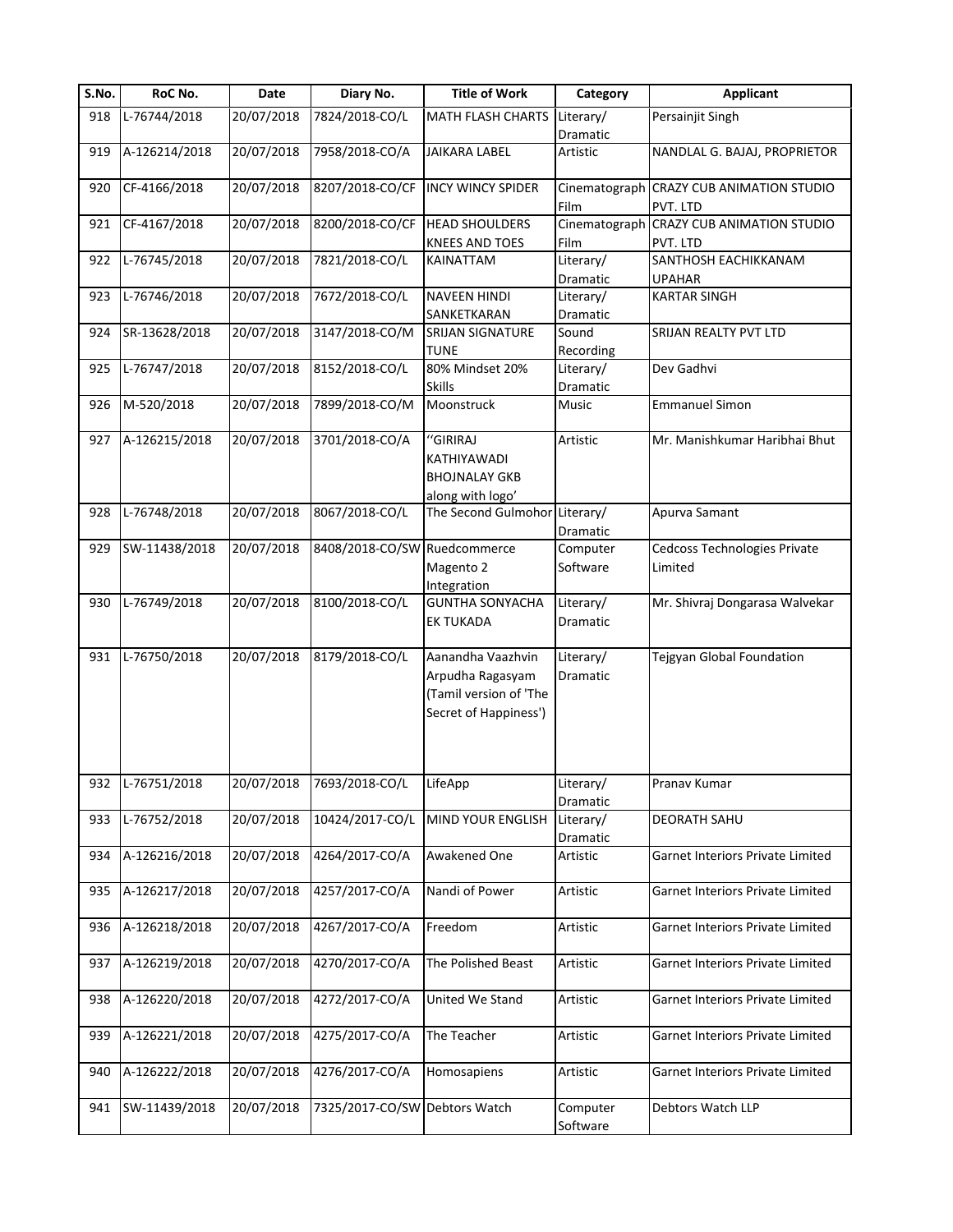| S.No. | RoC No.       | <b>Date</b> | Diary No.                         | <b>Title of Work</b>                                  | Category              | Applicant                                                     |
|-------|---------------|-------------|-----------------------------------|-------------------------------------------------------|-----------------------|---------------------------------------------------------------|
| 942   | L-76753/2018  | 20/07/2018  | 6029/2018-CO/L                    | With the River                                        | Literary/             | Joseph Ittiyachan                                             |
|       |               |             |                                   |                                                       | Dramatic              |                                                               |
| 943   | L-76754/2018  | 20/07/2018  | 7874/2018-CO/L                    | <b>AMRAZ SAHITA</b>                                   | Literary/             | RAKESH THUKRAL                                                |
|       |               |             |                                   | <b>GYANESHAANG</b>                                    | Dramatic              |                                                               |
| 944   | L-76755/2018  | 23/07/2018  | 1872/2018-CO/L                    | <b>ICSE Excellence Now</b>                            | Literary/             | Rajeev Kishen                                                 |
|       |               |             |                                   | Notes on English                                      | Dramatic              |                                                               |
|       |               |             |                                   |                                                       |                       |                                                               |
| 945   | L-76756/2018  | 23/07/2018  | 7945/2018-CO/L                    | We need Sai                                           | Literary/             | Saurabh Khanna                                                |
|       |               |             |                                   | Foreverat 6, 16 and                                   | Dramatic              |                                                               |
|       | SW-11440/2018 | 23/07/2018  |                                   | 60!<br>5581/2018-CO/SW Operations 360° - Gas Computer |                       |                                                               |
| 946   |               |             |                                   | <b>Product Demand</b>                                 | Software              | M/S ROLTA BI AND BIG DATA<br><b>ANALYTICS PRIVATE LIMITED</b> |
|       |               |             |                                   |                                                       |                       |                                                               |
|       |               |             |                                   | <b>Prediction Analyzer</b>                            |                       |                                                               |
|       |               |             |                                   | for Oil & Gas                                         |                       |                                                               |
|       |               |             |                                   |                                                       |                       |                                                               |
| 947   | SW-11441/2018 | 23/07/2018  | 5566/2018-CO/SW Safety 360° -     |                                                       | Computer              | M/S ROLTA BI AND BIG DATA                                     |
|       |               |             |                                   | Contractor HSE                                        | Software              | ANALYTICS PRIVATE LIMITED                                     |
|       |               |             |                                   | Performance Analysis                                  |                       |                                                               |
|       |               |             |                                   | for Gas Utilities                                     |                       |                                                               |
|       |               |             |                                   |                                                       |                       |                                                               |
| 948   | SW-11442/2018 | 23/07/2018  | 5565/2018-CO/SW Safety 360° -     |                                                       | Computer              | M/S ROLTA BI AND BIG DATA                                     |
|       |               |             |                                   | Occupational Incident                                 | Software              | ANALYTICS PRIVATE LIMITED                                     |
|       |               |             |                                   | Monitor for Gas                                       |                       |                                                               |
|       |               |             |                                   | <b>Utilities</b>                                      |                       |                                                               |
| 949   | SW-11443/2018 | 23/07/2018  | 5653/2018-CO/SW Safety 360° -     |                                                       | Computer              | M/S ROLTA BI AND BIG DATA                                     |
|       |               |             |                                   | Employee Health                                       | Software              | ANALYTICS PRIVATE LIMITED                                     |
|       |               |             |                                   | Analysis for Water                                    |                       |                                                               |
|       |               |             |                                   | <b>Utilities</b>                                      |                       |                                                               |
| 950   | SW-11444/2018 | 23/07/2018  | 5655/2018-CO/SW Safety 360° - SOP |                                                       | Computer              | M/S ROLTA BI AND BIG DATA                                     |
|       |               |             |                                   | updation compliance                                   | Software              | ANALYTICS PRIVATE LIMITED                                     |
|       |               |             |                                   | Tracker for Water                                     |                       |                                                               |
|       |               |             |                                   | <b>Utilities</b>                                      |                       |                                                               |
| 951   | SW-11445/2018 | 23/07/2018  | 5657/2018-CO/SW Safety 360° -     |                                                       | Computer              | M/S ROLTA BI AND BIG DATA                                     |
|       |               |             |                                   | <b>Statutory Compliance</b>                           | Software              | <b>ANALYTICS PRIVATE LIMITED</b>                              |
|       |               |             |                                   | <b>Tracker for Water</b>                              |                       |                                                               |
|       |               |             |                                   | <b>Utilities</b>                                      |                       |                                                               |
|       |               |             |                                   |                                                       |                       |                                                               |
| 952   | SW-11446/2018 | 23/07/2018  |                                   | 5658/2018-CO/SW Safety 360° - Safety                  | Computer              | M/S ROLTA BI AND BIG DATA                                     |
|       |               |             |                                   | <b>Behavior Analyzer for</b>                          | Software              | ANALYTICS PRIVATE LIMITED                                     |
|       |               |             |                                   | <b>Water Utilities</b>                                |                       |                                                               |
|       |               |             |                                   |                                                       |                       |                                                               |
| 953   | A-126223/2018 | 23/07/2018  | 7356/2018-CO/A                    | PUNJABI BHANWAR                                       | Artistic              | SHRIKISHAN ARORA PROPRIETOR                                   |
|       |               |             |                                   | <b>SNUFF</b>                                          |                       | OF RANCHHORDAS SITARAM                                        |
|       |               |             |                                   |                                                       |                       |                                                               |
| 954   | L-76757/2018  | 23/07/2018  | 6626/2017-CO/L                    | <b>MY MUSE</b>                                        | Literary/             | <b>HEENA</b>                                                  |
| 955   | L-76758/2018  | 23/07/2018  | 2018/2018-CO/L                    | 15ME651-                                              | Dramatic<br>Literary/ | <b>BALAMURUGAN P</b>                                          |
|       |               |             |                                   | <b>MECHATRONICS AND</b>                               | Dramatic              |                                                               |
|       |               |             |                                   | <b>DYNAMICS</b>                                       |                       |                                                               |
|       |               |             |                                   | LABORATORY                                            |                       |                                                               |
| 956   | L-76759/2018  | 23/07/2018  | 7587/2018-CO/L                    | <b>BASIC CONCEPTS OF</b>                              | Literary/             | Krishna Institute of Medical                                  |
|       |               |             |                                   | <b>NURSING</b>                                        | Dramatic              | Sciences "Deemed To Be                                        |
|       |               |             |                                   | <b>FOUNDATION</b>                                     |                       | University" through Registrar Dr.                             |
|       |               |             |                                   |                                                       |                       | M.V.Ghorpade                                                  |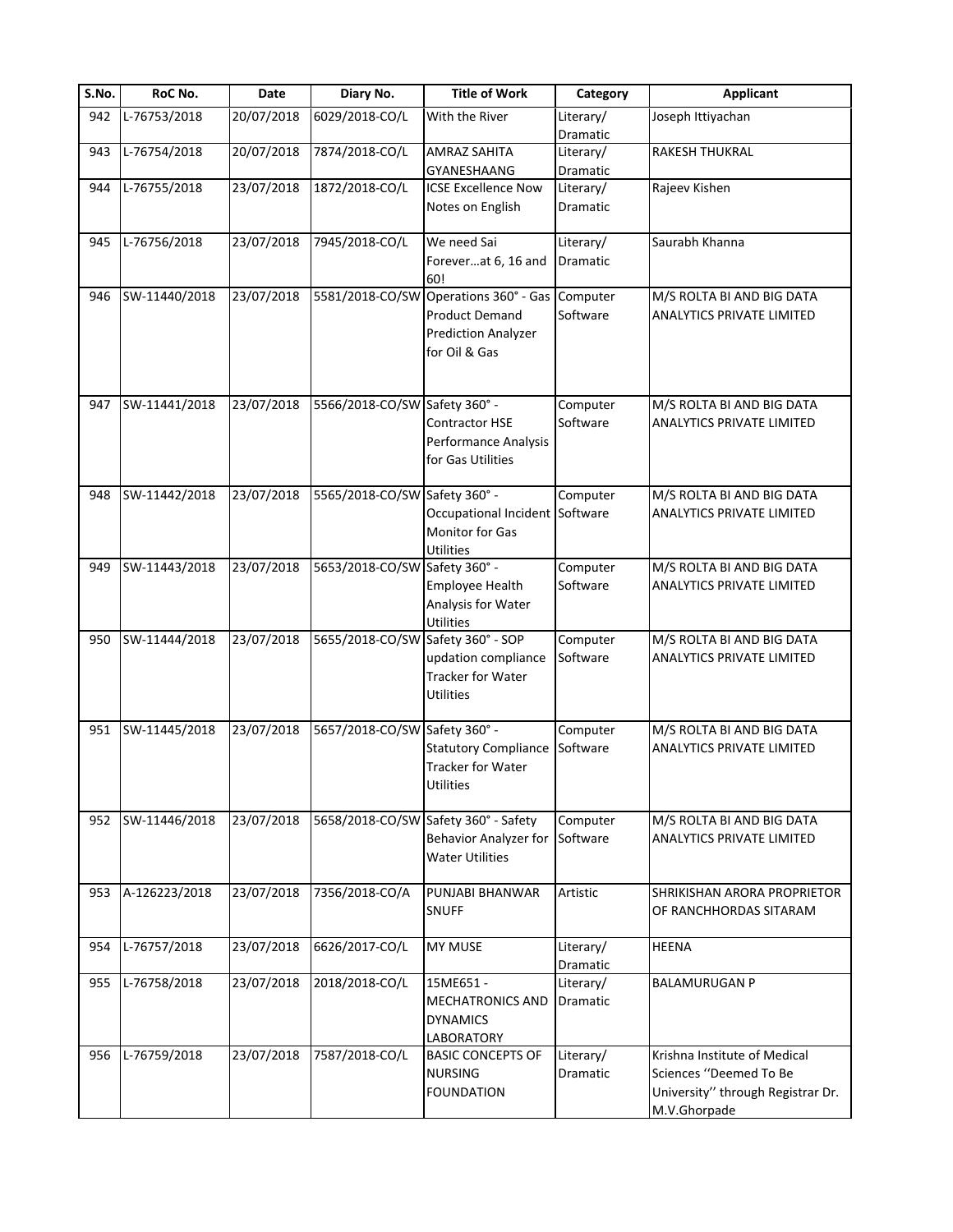| S.No. | RoC No.       | Date       | Diary No.      | <b>Title of Work</b>                                                                                                                                          | Category                     | <b>Applicant</b>                                                                                  |
|-------|---------------|------------|----------------|---------------------------------------------------------------------------------------------------------------------------------------------------------------|------------------------------|---------------------------------------------------------------------------------------------------|
| 957   | L-76760/2018  | 23/07/2018 | 8351/2018-CO/L | CONCEPTUAL<br><b>CREATIVE POSITIVE</b><br><b>ENERGY YAJNA AND</b><br>MAHAYAJNA                                                                                | Literary/<br><b>Dramatic</b> | <b>SWAMI HARDAS</b>                                                                               |
| 958   | L-76761/2018  | 23/07/2018 | 6396/2018-CO/L | WORLDS OF WONDER Literary/                                                                                                                                    | Dramatic                     | EDVANCE PRE-SCHOOLS PRIVATE<br>LIMITED                                                            |
| 959   | A-126224/2018 | 23/07/2018 | 8328/2018-CO/A | HARDUM                                                                                                                                                        | Artistic                     | KRISHNA GOPAL DIWVEDI, H.U.F<br>trading as K G TEA COMPANY                                        |
| 960   | SW-11447/2018 | 23/07/2018 |                | 8137/2018-CO/SW Electronic Seal Web<br>Portal                                                                                                                 | Computer<br>Software         | Ashim Patil                                                                                       |
| 961   | A-126225/2018 | 23/07/2018 | 8491/2018-CO/A | <b>MACSY ROCK SALTED</b>                                                                                                                                      | Artistic                     | TORNETO FOODS INTERNATIONAL<br><b>PVT LTD</b>                                                     |
| 962   | L-76762/2018  | 23/07/2018 | 8502/2018-CO/L | <b>DESIGN AND</b><br><b>IMPLEMENTATION OF Dramatic</b><br><b>SECURED STATION</b><br>LAN SYSTEM FOR A<br>POWER PLANT<br><b>OPERATING ON BHEL</b><br><b>DCS</b> | Literary/                    | <b>BHARAT HEAVY ELECTRICALS</b><br>LIMITED                                                        |
| 963   | L-76763/2018  | 23/07/2018 | 8811/2018-CO/L | Class VII - SCIENCE<br><b>APPRENTICE MANUAL Dramatic</b>                                                                                                      | Literary/                    | : EDUCATION QUALITY<br>FOUNDATION OF INDIA, a trust<br>registered under Indian Trust Act,<br>1882 |
| 964   | L-76764/2018  | 23/07/2018 | 8771/2018-CO/L | <b>CANDY THE ROYAL</b><br>CAT--LOST IN THE<br><b>WOODS</b>                                                                                                    | Literary/<br>Dramatic        | S.SAKTHI SHRIDEVI                                                                                 |
| 965   | L-76765/2018  | 23/07/2018 | 8637/2018-CO/L | The Trinity quotes -<br>Inspirational thought<br>provoking Quotes for<br>Soul, Mind & Body                                                                    | Literary/<br>Dramatic        | Manju Susan Jacob                                                                                 |
| 966   | L-76766/2018  | 23/07/2018 | 8102/2018-CO/L | A Tukadoji Effect of<br>Photo Elasticity for<br>Experimental<br><b>Transient Thermal</b><br><b>Stresses and Strain</b><br>Analysis                            | Literary/<br>Dramatic        | Dr. Anil Vasantrao Vanalkar, Prof.<br>Anilkumar Harinarayan Ingle                                 |
| 967   | SW-11448/2018 | 23/07/2018 | 145/2017-CO/SW | <b>2KLICKS FOR PM</b>                                                                                                                                         | Computer<br>Software         | HARDIK A. GOHEL, SANJAYKUMAR<br><b>BHATIA</b>                                                     |
| 968   | SW-11449/2018 | 23/07/2018 | 6030/2018-CO/L | software for public<br>Data Office (PDO)                                                                                                                      | Computer<br>Software         | Centre for Development of<br>Telematics,                                                          |
| 969   | L-76767/2018  | 23/07/2018 | 8728/2018-CO/L | Class IX - Channelising<br>Potential with<br>Economics                                                                                                        | Literary/<br>Dramatic        | <b>EDUCATION QUALITY</b><br>FOUNDATION OF INDIA                                                   |
| 970   | SW-11450/2018 | 23/07/2018 | 165/2018-CO/SW | <b>Content Management</b><br>System (CMS)                                                                                                                     | Computer<br>Software         | <b>Smartclass Educational Services</b><br>Pvt. Ltd                                                |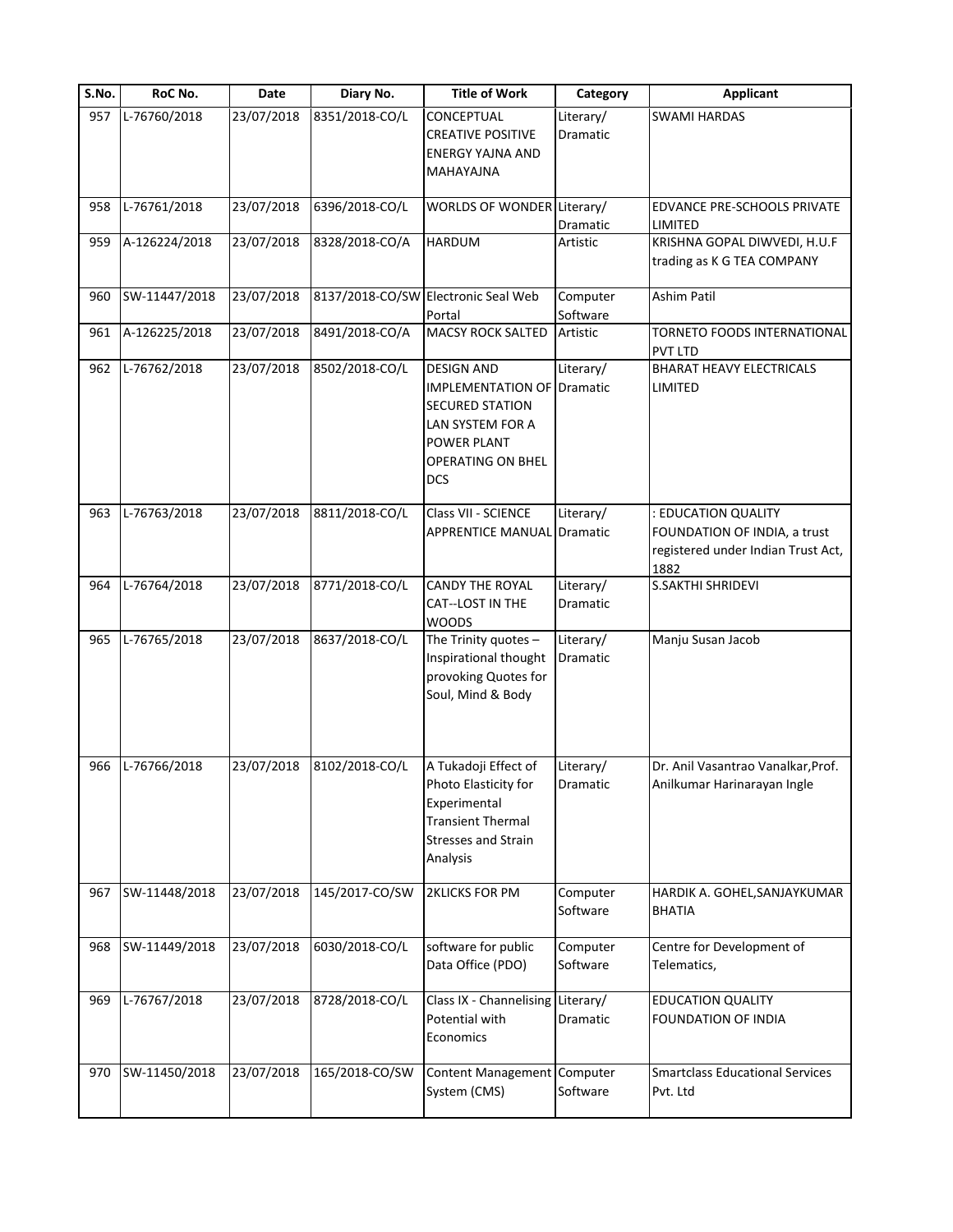| S.No. | RoC No.       | <b>Date</b> | Diary No.       | <b>Title of Work</b>                                                     | Category              | <b>Applicant</b>                                  |
|-------|---------------|-------------|-----------------|--------------------------------------------------------------------------|-----------------------|---------------------------------------------------|
| 971   | SW-11451/2018 | 23/07/2018  | 175/2018-CO/SW  | FGR - License                                                            | Computer              | <b>Smartclass Educational Services</b>            |
|       |               |             |                 | Management System                                                        | Software              | Pvt. Ltd.                                         |
| 972   | SW-11452/2018 | 23/07/2018  | 160/2018-CO/SW  | Content Development Computer                                             |                       | <b>Smartclass Educational Services</b>            |
|       |               |             |                 | System (CDS)                                                             | Software              | Pvt. Ltd.,                                        |
| 973   | L-76768/2018  | 23/07/2018  | 6438/2018-CO/L  | Ezyspit                                                                  | Literary/<br>Dramatic | Ritu Malhotra                                     |
| 974   | L-76769/2018  | 23/07/2018  | 4407/2018-CO/L  | LYRICS OF A SONG<br>KAALI ANKHIYAN                                       | Literary/<br>Dramatic | SHRIKANT RAJAK                                    |
| 975   | A-126226/2018 | 23/07/2018  | 7783/2018-CO/A  | ZELUX LED (LABEL)                                                        | Artistic              | M/s. Hartech Electronics A<br>Partnership Concern |
| 976   | A-126227/2018 | 23/07/2018  | 7412/2018-CO/A  | Managing Industrial<br>Assets any device.                                | Artistic              | A.T.E. ENTERPRISES PRIVATE<br>LIMITED             |
|       |               |             |                 | anytime. anywhere                                                        |                       |                                                   |
| 977   | L-76770/2018  | 23/07/2018  | 8585/2018-CO/L  | <b>DIVINATION</b>                                                        | Literary/             | GURPRASAD SINGH, KARAN GOYAL                      |
|       | SW-11453/2018 |             |                 |                                                                          | <b>Dramatic</b>       | M/S ROLTA BI AND BIG DATA                         |
| 978   |               | 23/07/2018  |                 | 5818/2018-CO/SW SCM 360° - Material<br>Ageing Analyzer for<br>Refineries | Computer<br>Software  | <b>ANALYTICS PRIVATE LIMITED</b>                  |
| 979   | CF-4168/2018  | 23/07/2018  | 8205/2018-CO/CF | TEN IN THE BED                                                           | Cinematograph<br>Film | <b>CRAZY CUB ANIMATION STUDIO</b><br>PVT. LTD     |
| 980   | A-126228/2018 | 23/07/2018  | 8655/2018-CO/A  | <b>DEGA'S</b>                                                            | Artistic              | LIOLI CERAMICA PRIVATE LTD                        |
| 981   | L-76771/2018  | 23/07/2018  | 8794/2018-CO/L  | <b>Emerging Wings</b>                                                    | Literary/             | <b>EDUCATION QUALITY</b>                          |
|       |               |             |                 | <b>COLOURS - FUN AT</b><br><b>SCHOOL</b>                                 | Dramatic              | FOUNDATION OF INDIA                               |
| 982   | A-126229/2018 | 23/07/2018  | 8659/2018-CO/A  | <b>HEALTHWAYS</b>                                                        | Artistic              | NARESHBHAI NANDKISHORE<br><b>MEGHANI</b>          |
| 983   | A-126230/2018 | 23/07/2018  | 8660/2018-CO/A  | LIOLI                                                                    | Artistic              | LIOLI CERAMICA PRIVATE LIMITED                    |
| 984   | A-126231/2018 | 23/07/2018  | 8661/2018-CO/A  | SLEEKLAM                                                                 | Artistic              | LIOLI CERAMICA PRIVATE LIMITED                    |
| 985   | L-76772/2018  | 23/07/2018  | 942/2018-CO/L   | UDYOJAK HONARACH Literary/<br>ME                                         | Dramatic              | VITHAL VENKETESH KAMAT                            |
| 986   | L-76773/2018  | 23/07/2018  | 6353/2018-CO/L  | A Story by MSK<br>VAMSI                                                  | Literary/<br>Dramatic | Sai Krishna Vamsi Mahadasa                        |
| 987   | L-76774/2018  | 23/07/2018  | 4385/2018-CO/L  | Chandralekha                                                             | Literary/<br>Dramatic | Samir Nath Mukherjee                              |
| 988   | L-76775/2018  | 23/07/2018  | 7221/2018-CO/L  | Flow Free, Breathe<br>Free                                               | Literary/<br>Dramatic | Kum Kum Ray                                       |
| 989   | L-76776/2018  | 23/07/2018  | 7971/2018-CO/L  | A PASSIONATE EDGE                                                        | Literary/<br>Dramatic | Lavanya                                           |
| 990   | A-126232/2018 | 23/07/2018  | 8662/2018-CO/A  | <b>STYER SOFT AND</b><br><b>COMFORT WITH E</b><br><b>LOGO</b>            | Artistic              | M/S S & C FOOTWEAR INDIA<br>PRIVATE LTD           |
| 991   | L-76777/2018  | 23/07/2018  | 15709/2017-CO/L | Marketing Your work                                                      | Literary/<br>Dramatic | Crimson Interactive Pvt. Ltd.                     |
| 992   | L-76778/2018  | 23/07/2018  | 15708/2017-CO/L | Open Science and<br>Open Access                                          | Literary/<br>Dramatic | Crimson Interactive Pvt. Ltd.                     |
| 993   | L-76779/2018  | 23/07/2018  | 15710/2017-CO/L | Choosing the Best<br>Journal                                             | Literary/<br>Dramatic | Crimson Interactive Pvt. Ltd.                     |
| 994   | L-76780/2018  | 23/07/2018  | 15711/2017-CO/L | References and                                                           | Literary/             | Crimson Interactive Pvt. Ltd.                     |
|       |               |             |                 | Citations                                                                | Dramatic              |                                                   |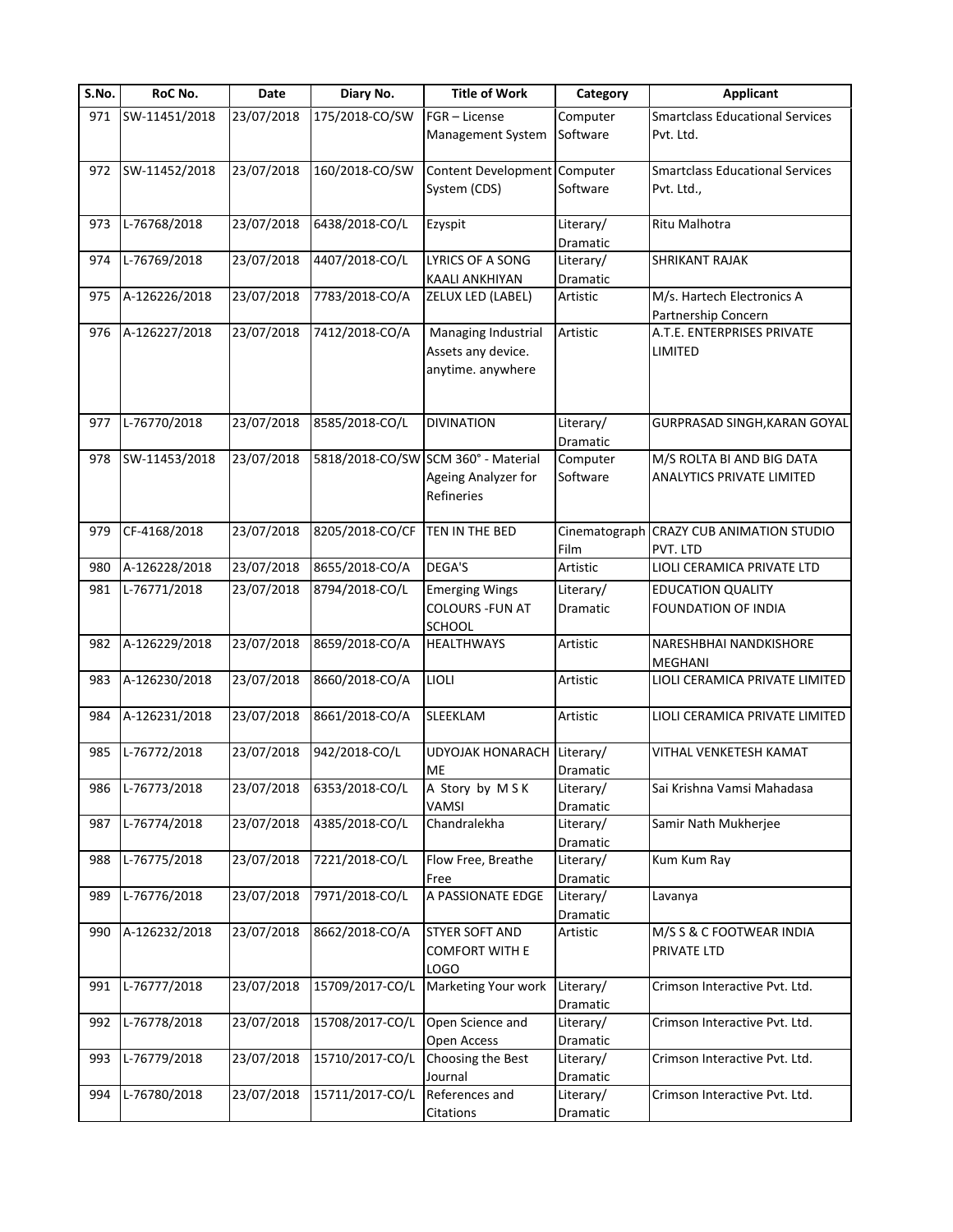| S.No. | RoC No.            | Date       | Diary No.       | <b>Title of Work</b>                                                                                                         | Category              | <b>Applicant</b>                                                   |
|-------|--------------------|------------|-----------------|------------------------------------------------------------------------------------------------------------------------------|-----------------------|--------------------------------------------------------------------|
| 995   | L-76781/2018       | 23/07/2018 | 15823/2017-CO/L | <b>Peer Review Process</b>                                                                                                   | Literary/<br>Dramatic | Crimson Interactive Pvt. Ltd.                                      |
| 996   | L-76782/2018       | 23/07/2018 | 15824/2017-CO/L | Submitting to a<br>Journal - What Should Dramatic<br>the Author Know?                                                        | Literary/             | Crimson Interactive Pvt. Ltd.                                      |
| 997   | L-76783/2018       | 23/07/2018 | 15825/2017-CO/L | Research and<br><b>Publication Ethics</b>                                                                                    | Literary/<br>Dramatic | Crimson Interactive Pvt. Ltd.                                      |
| 998   | L-76784/2018       | 23/07/2018 | 15826/2017-CO/L | Structure of a Review<br>Article: Title to<br>Conclusion                                                                     | Literary/<br>Dramatic | Crimson Interactive Pvt. Ltd.                                      |
| 999   | L-76785/2018       | 23/07/2018 | 15827/2017-CO/L | Structure of an<br>Original Article: Title<br>to Conclusion                                                                  | Literary/<br>Dramatic | Crimson Interactive Pvt. Ltd.                                      |
| 1000  | L-76786/2018       | 23/07/2018 | 15828/2017-CO/L | Preparing to Write a<br>Research Paper                                                                                       | Literary/<br>Dramatic | Crimson Interactive Pvt. Ltd.                                      |
| 1001  | L-76787/2018       | 23/07/2018 | 15829/2017-CO/L | Understanding the<br><b>Scholarly Publishing</b><br>Process                                                                  | Literary/<br>Dramatic | Crimson Interactive Pvt. Ltd.                                      |
|       | 1002 L-76788/2018  | 23/07/2018 | 15830/2017-CO/L | Research Funding and Literary/<br><b>Writing Grant</b><br>Applications                                                       | Dramatic              | Crimson Interactive Pvt. Ltd.                                      |
|       | 1003 A-126233/2018 | 23/07/2018 | 8658/2018-CO/A  | Q-BO                                                                                                                         | Artistic              | NILESHBHAI BALUBHAI<br>RANSARIYA, VINDOKUMAR<br>BALUBHAI RANSARIYA |
| 1004  | L-76789/2018       | 23/07/2018 | 6770/2018-CO/L  | HYDRAULIC MACHINE Literary/<br>LAB MANUAL                                                                                    | Dramatic              | <b>KEDAR D CHIMOTE</b>                                             |
|       | 1005 L-76792/2018  | 23/07/2018 | 8192/2018-CO/L  | Phonetic Skill Book                                                                                                          | Literary/<br>Dramatic | Ruchi Gandhi Chawla                                                |
|       | 1006 A-126234/2018 | 23/07/2018 | 6682/2018-CO/A  | 'PL PREMIUM LADY<br>SHIKAKAI' along with<br>bust Photo Lady<br>[Label].                                                      | Artistic              | MD. NUR ALAM [Prop.]                                               |
|       | 1007 A-126235/2018 | 23/07/2018 | 1820/2018-CO/A  | 'KAPTAIN MARKA<br>MUSA KA MANJAN'<br>With bust photo of<br>applicant's grand<br>father of late Md.<br><b>SUBEDAR</b> [label] | Artistic              | M. M. AYURVEDIC [P] LTD.                                           |
|       | 1008 SW-11454/2018 | 23/07/2018 | 5436/2016-CO/L  | <b>TURFVIEW ANALYTICS Computer</b>                                                                                           | Software              | ICRA TECHNO ANALYTICS LIMITED                                      |
|       | 1009 L-76793/2018  | 23/07/2018 | 7685/2018-CO/L  | <b>PUNJABI</b><br><b>TYPEMASTER BOOK</b><br><b>FIRST</b>                                                                     | Literary/<br>Dramatic | <b>KARTAR SINGH</b>                                                |
| 1010  | L-76794/2018       | 23/07/2018 | 7709/2018-CO/L  | A Medley of Emotions Literary/                                                                                               | Dramatic              | Shobhana Balakrishnan                                              |
| 1011  | A-126236/2018      | 23/07/2018 | 7892/2018-CO/A  | JIVRAJ 9 MASALA TEA                                                                                                          | Artistic              | <b>JIVRAJ TEA LTD</b>                                              |
| 1012  | L-76795/2018       | 23/07/2018 | 7673/2018-CO/L  | <b>WIKITBALL RULES</b>                                                                                                       | Literary/<br>Dramatic | MARK AHMAD KHAN                                                    |
|       | 1013 A-126237/2018 | 23/07/2018 | 7889/2018-CO/A  | KADVANI LABEL                                                                                                                | Artistic              | KADVANI SUPER MARKET LLP                                           |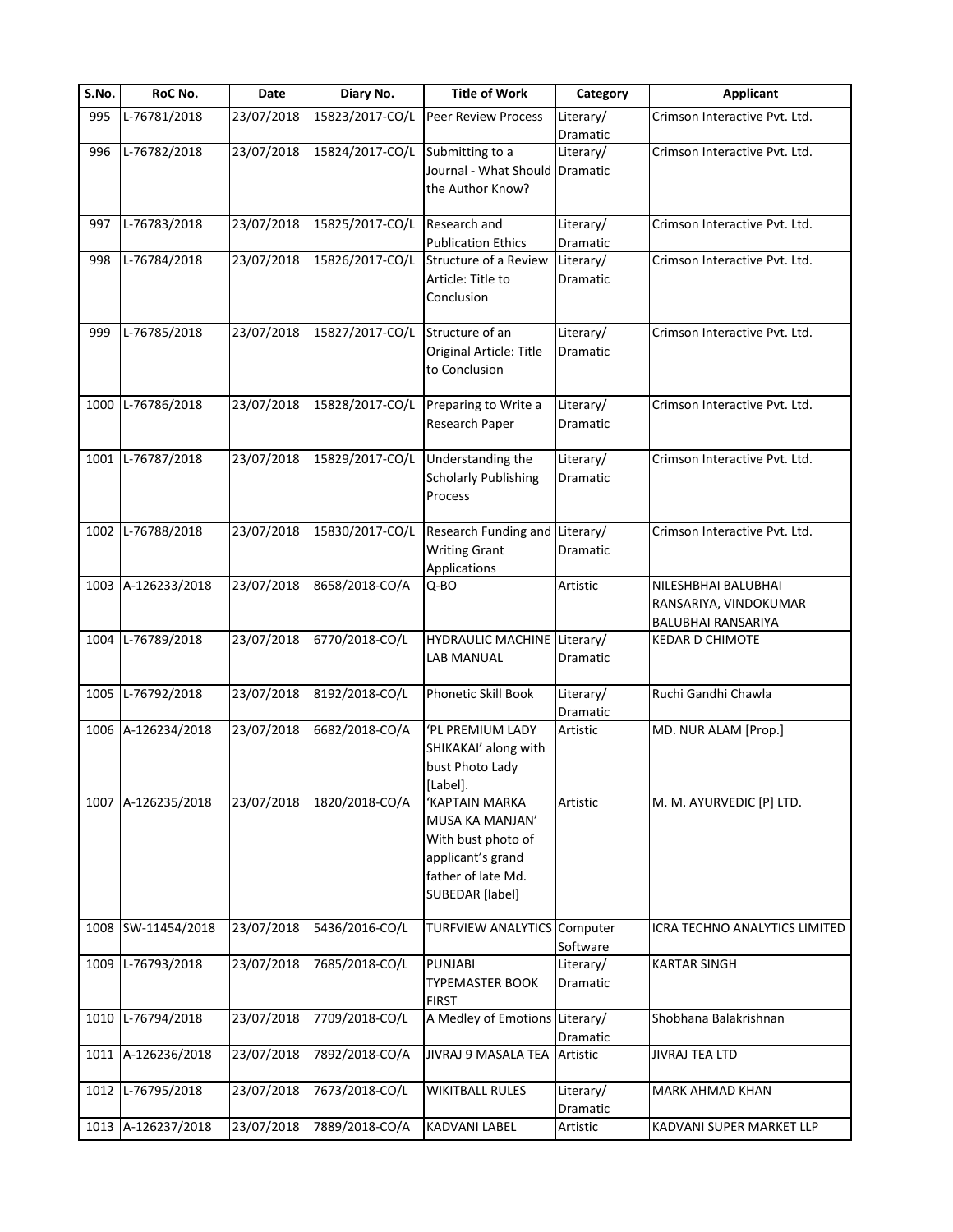| S.No. | RoC No.            | Date       | Diary No.                  | <b>Title of Work</b>                                                                | Category              | <b>Applicant</b>                                                                                       |
|-------|--------------------|------------|----------------------------|-------------------------------------------------------------------------------------|-----------------------|--------------------------------------------------------------------------------------------------------|
|       | 1014 A-126238/2018 | 23/07/2018 | 7891/2018-CO/A             | <b>SUN FILL LABEL</b>                                                               | Artistic              | ASIAN COLOUR COMPANY                                                                                   |
| 1015  | L-76796/2018       | 23/07/2018 | 7684/2018-CO/L             | <b>NAVEEN HINDI</b><br><b>TANKANKALA</b>                                            | Literary/<br>Dramatic | <b>KARTAR SINGH</b>                                                                                    |
|       | 1016 L-76797/2018  | 23/07/2018 | 7721/2018-CO/L             | <b>BAIBEL KANGTHIR</b>                                                              | Literary/<br>Dramatic | BIBLE SOCIETY OF INDIA                                                                                 |
|       | 1017 A-126239/2018 | 23/07/2018 | 7745/2018-CO/A             | bathla ENGINEERING<br>CONVENIENCE                                                   | Artistic              | M/s BATHLA ALUMINIUM PVT LTD                                                                           |
|       | 1018 L-76798/2018  | 23/07/2018 | 7723/2018-CO/L             | Stories from the<br>Grange                                                          | Literary/<br>Dramatic | Bharathi Mani                                                                                          |
|       | 1019 L-76799/2018  | 23/07/2018 | 14924/2017-CO/L            | Homoeopathy Ek<br>Vardan                                                            | Literary/<br>Dramatic | Dr.K.N.Maharaj                                                                                         |
|       | 1020 L-76800/2018  | 23/07/2018 | 8633/2018-CO/L             | The Gods of BHU                                                                     | Literary/<br>Dramatic | Udayan Das Gupta                                                                                       |
| 1021  | A-126240/2018      | 23/07/2018 | 54544/2014-CO/A            | VAISHALI                                                                            | Artistic              | Poonam Kishor Chalse                                                                                   |
| 1022  | L-76801/2018       | 23/07/2018 | 8052/2018-CO/L             | <b>THE SEVEN</b><br><b>KINGDOMS</b>                                                 | Literary/<br>Dramatic | SHIVALIK KALSOTRA                                                                                      |
| 1023  | L-76802/2018       | 23/07/2018 | 7547/2018-CO/L             | The Big Switch                                                                      | Literary/<br>Dramatic | John Thomas                                                                                            |
| 1024  | L-76803/2018       | 23/07/2018 | 7712/2018-CO/L             | <b>Bitcoin Basics</b>                                                               | Literary/<br>Dramatic | Gaurav Bansal                                                                                          |
| 1025  | L-76804/2018       | 23/07/2018 | 7722/2018-CO/L             | <b>INNA</b>                                                                         | Literary/<br>Dramatic | Mahesh                                                                                                 |
|       | 1026 L-76805/2018  | 23/07/2018 | 8101/2018-CO/L             | <b>ASTROATD Astrology</b><br>Articles                                               | Literary/<br>Dramatic | <b>Anand Daniel</b>                                                                                    |
|       | 1027 L-76806/2018  | 23/07/2018 | 7528/2018-CO/L             | <b>DEPARTURES</b>                                                                   | Literary/<br>Dramatic | ABHISHEK KUMAR, JAYANT RAM<br>SEWAK RAI, NISHIKANT ROY                                                 |
| 1028  | L-76807/2018       | 23/07/2018 | 7897/2018-CO/L             | <b>KARMACHAKRA</b><br><b>EPISODE ZERO</b>                                           | Literary/<br>Dramatic | RAJORSHI BASU                                                                                          |
| 1029  | L-76808/2018       | 23/07/2018 | 7531/2018-CO/L             | Nostalgia                                                                           | Literary/<br>Dramatic | ANIDIP LAHA                                                                                            |
|       | 1030 SW-11455/2018 | 23/07/2018 | 7631/2018-CO/SW Integrated | Attendance<br>Management System<br>Mobile (iAMS-M)                                  | Computer<br>Software  | ICONMA PROFESSIONAL SERVICES<br>AND SOLUTIONS PRIVATE LIMITED                                          |
| 1031  | L-76809/2018       | 23/07/2018 | 6215/2018-CO/L             | Facets of India's<br>Christian Legacy                                               | Literary/<br>Dramatic | George Menachery                                                                                       |
|       | 1032 L-76810/2018  | 23/07/2018 | 8007/2018-CO/L             | Laburnum Lanes                                                                      | Literary/<br>Dramatic | Shantha                                                                                                |
| 1033  | L-76811/2018       | 23/07/2018 | 7808/2018-CO/L             | Songs of the shores                                                                 | Literary/<br>Dramatic | Murali Patibandla                                                                                      |
|       | 1034 L-76812/2018  | 23/07/2018 | 7814/2018-CO/L             | Step by Step Sight<br>Reading Book for<br><b>Guitarists Grades</b><br>Initial and 1 | Literary/<br>Dramatic | Rajan Chhibber                                                                                         |
|       | 1035 L-76813/2018  | 24/07/2018 | 8808/2018-CO/L             | <b>UCALIBER CAREER</b><br>DEVELOPMENT<br><b>FRAMEWORK</b>                           | Literary/<br>Dramatic | MANISH CHANDRA SRIVASTAVA                                                                              |
|       | 1036 L-76814/2018  | 24/07/2018 | 8800/2018-CO/L             | Class VIII - Building on<br>the treasure trove of<br>literature - English           | Literary/<br>Dramatic | <b>EDUCATION QUALITY</b><br>FOUNDATION OF INDIA, a trust<br>registered under Indian Trust Act,<br>1882 |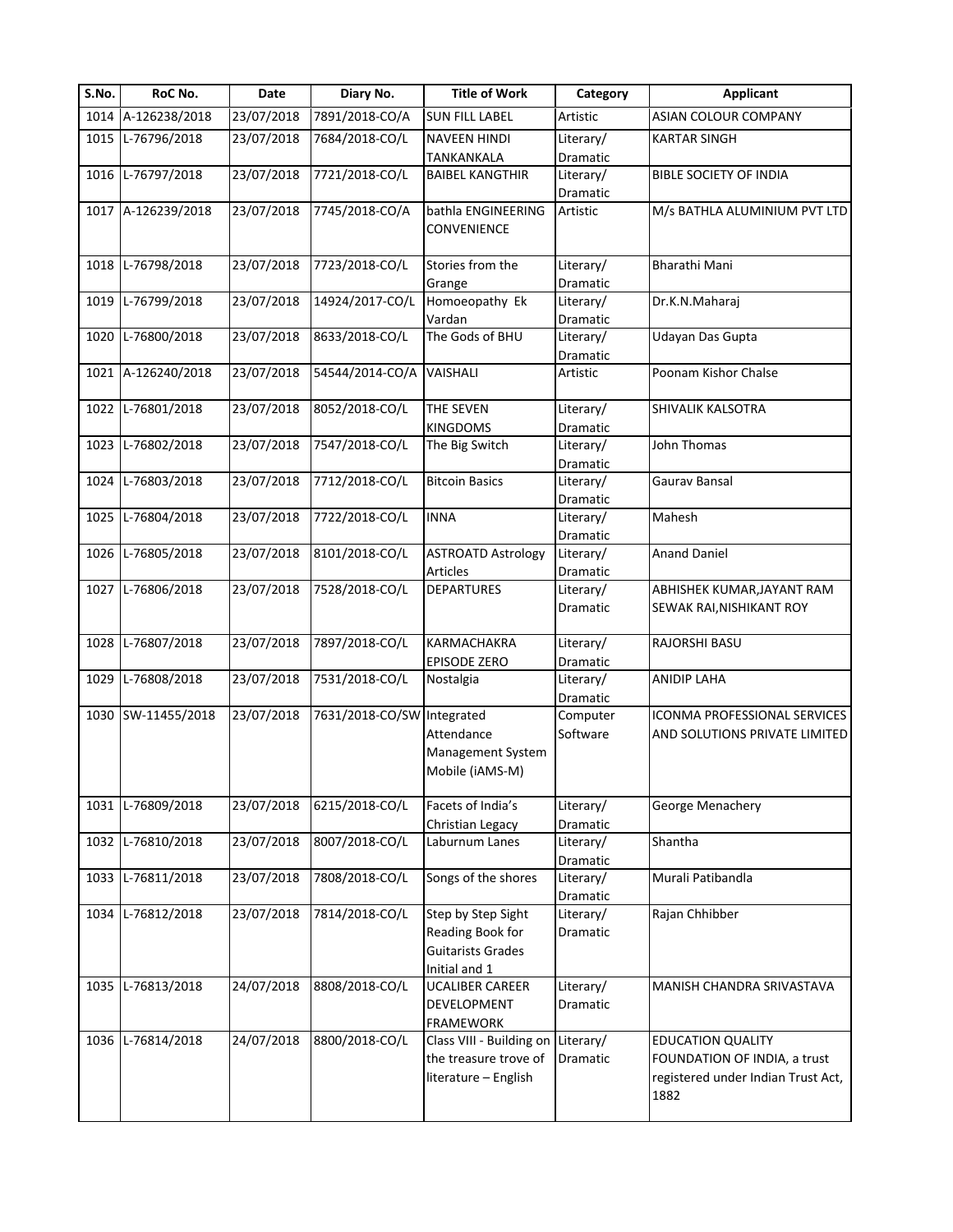|                                         | Date                     | Diary No.                              | <b>Title of Work</b>                                                     | Category                          | <b>Applicant</b>                           |
|-----------------------------------------|--------------------------|----------------------------------------|--------------------------------------------------------------------------|-----------------------------------|--------------------------------------------|
| 1037 L-76815/2018                       | 24/07/2018               | 8729/2018-CO/L                         | <b>EXPERT</b>                                                            | Literary/                         | Lovepreet Singh                            |
|                                         |                          |                                        |                                                                          | Dramatic                          |                                            |
| 1038 L-76816/2018                       | 24/07/2018               | 8399/2018-CO/L                         | Recipe and process of Literary/                                          |                                   | Amol Dilip Rajdeo                          |
|                                         |                          |                                        | making the innovative Dramatic                                           |                                   |                                            |
|                                         |                          |                                        | Tandoor Chai (Tea)                                                       |                                   |                                            |
|                                         |                          |                                        |                                                                          |                                   |                                            |
|                                         |                          |                                        |                                                                          |                                   |                                            |
|                                         |                          |                                        |                                                                          |                                   |                                            |
| 1039 L-76817/2018                       | 24/07/2018               | 8232/2018-CO/L                         | Waves Within                                                             | Literary/                         | Shashi Dip                                 |
|                                         |                          |                                        |                                                                          | Dramatic                          |                                            |
| 1040 L-76818/2018                       | 24/07/2018               | 8187/2018-CO/L                         | <b>TELL TALE PUG TAIL</b>                                                | Literary/                         | <b>IRIS GREY</b>                           |
|                                         |                          |                                        | AND EVERYTHING                                                           | Dramatic                          |                                            |
|                                         |                          |                                        | <b>ELSE</b>                                                              |                                   |                                            |
| 1041 A-126241/2018                      | 24/07/2018               | 8105/2018-CO/A                         | MY POP CORN                                                              | Artistic                          | M/S NENIMEMI FOODS PVT LTD                 |
|                                         |                          |                                        |                                                                          |                                   |                                            |
| 1042 A-126242/2018                      | 24/07/2018               | 8104/2018-CO/A                         | <b>CAPTAIN GOLDEN</b>                                                    | Artistic                          | MR. MEHTAB Proprietor of M/s               |
|                                         |                          |                                        | <b>FERRULE BRUSH</b>                                                     |                                   | M.L. SALES CORPORATION                     |
|                                         |                          |                                        | <b>HANDLE</b>                                                            |                                   |                                            |
| 1043 L-76819/2018                       | 24/07/2018               | 4636/2018-CO/L                         | 7's SWACHHATA                                                            | Literary/                         | Central Tool Room and Training             |
|                                         |                          |                                        | <b>MANTRA FOR</b>                                                        | <b>Dramatic</b>                   | Centre                                     |
|                                         |                          |                                        | <b>QUALITY</b>                                                           |                                   |                                            |
|                                         |                          |                                        | <b>IMPROVEMENT</b>                                                       |                                   |                                            |
| 1044 SW-11456/2018                      | 24/07/2018               | 424/2018-CO/SW                         | <b>DWDM EMS</b>                                                          | Computer                          | Centre for Development of                  |
|                                         |                          |                                        |                                                                          | Software                          | Telematics                                 |
| 1045 SW-11457/2018                      | 24/07/2018               | 425/2018-CO/SW                         | <b>G-PON EMS</b>                                                         | Computer                          | Centre for Development of                  |
|                                         |                          |                                        |                                                                          | Software                          | <b>Telematics</b>                          |
| 1046 SW-11458/2018                      | 24/07/2018               |                                        | 6003/2018-CO/SW Convolutional Neural                                     | Computer                          | S.A.K. JAINULABUDEEN, SELVA                |
|                                         |                          |                                        | Network Model for                                                        | Software                          | <b>GANESH M</b>                            |
|                                         |                          |                                        | Predicting Skin Based                                                    |                                   |                                            |
|                                         |                          |                                        |                                                                          |                                   |                                            |
|                                         |                          |                                        | Diseases and                                                             |                                   |                                            |
|                                         |                          |                                        | <b>Evaluation of Risk</b>                                                |                                   |                                            |
|                                         |                          |                                        | Assessment                                                               |                                   |                                            |
| 1047 L-76820/2018                       | 24/07/2018               | 8776/2018-CO/L                         | Progeny Of Words                                                         | Literary/                         | Jyoti Thatte                               |
|                                         |                          |                                        |                                                                          | Dramatic                          |                                            |
| 1048 A-126243/2018                      | 24/07/2018               | 6463/2018-CO/A                         | PRIYA                                                                    | Artistic                          | M/S JANTA AUTO INDUSTRIES                  |
|                                         |                          |                                        |                                                                          |                                   |                                            |
| 1049 L-76821/2018                       | 24/07/2018               | 17716/2017-CO/L                        | <b>HAMAR</b>                                                             |                                   | VIJAY KUMAR DWIVEDI                        |
|                                         |                          |                                        |                                                                          | Literary/                         |                                            |
| 1050 SW-11459/2018                      | 24/07/2018               |                                        | CHHATTISGARH<br>7202/2018-CO/SW Click Paramount Ver                      | Dramatic                          |                                            |
|                                         |                          |                                        |                                                                          | Computer                          | PRAVIN TEJ SINGH, TARUN                    |
|                                         |                          |                                        | 2.0                                                                      | Software                          | PARASMAL DAK                               |
| 1051 L-76822/2018                       | 24/07/2018               | 8093/2018-CO/L                         | Of Pikes and Pincers                                                     | Literary/                         | Ronit Jadhav                               |
|                                         |                          |                                        |                                                                          | <b>Dramatic</b>                   |                                            |
| 1052 L-76823/2018                       | 24/07/2018               | 7996/2018-CO/L                         | Pandit                                                                   | Literary/                         | Avinash Pingale                            |
|                                         |                          |                                        |                                                                          | Dramatic                          |                                            |
|                                         |                          |                                        |                                                                          |                                   |                                            |
|                                         |                          |                                        |                                                                          |                                   |                                            |
|                                         |                          |                                        |                                                                          |                                   |                                            |
|                                         |                          |                                        |                                                                          |                                   |                                            |
|                                         |                          |                                        |                                                                          |                                   | VERITAS REPUTATION PR PRIVATE              |
|                                         |                          |                                        | CORPORATE                                                                | Dramatic                          | LTD                                        |
|                                         |                          |                                        | PREPAREDNESS FOR                                                         |                                   |                                            |
|                                         |                          |                                        | <b>CRISIS</b>                                                            |                                   |                                            |
|                                         |                          |                                        | COMMUNICATION                                                            |                                   |                                            |
| 1055 A-126244/2018                      | 24/07/2018               | 13203/2017-CO/A                        | <b>FRAPPEPRESSO</b>                                                      | Artistic                          | NAVKANJ COFFEE AND                         |
|                                         |                          |                                        |                                                                          |                                   |                                            |
| 1053 SW-11460/2018<br>1054 L-76824/2018 | 24/07/2018<br>24/07/2018 | 14938/2017-<br>CO/SW<br>7956/2018-CO/L | PROGRAM FOR HOT<br>MILL PRODUCTION<br>AND MONITORING<br><b>IMPROVING</b> | Computer<br>Software<br>Literary/ | BHARAT HEAVY ELECTRICALS<br><b>LIMITED</b> |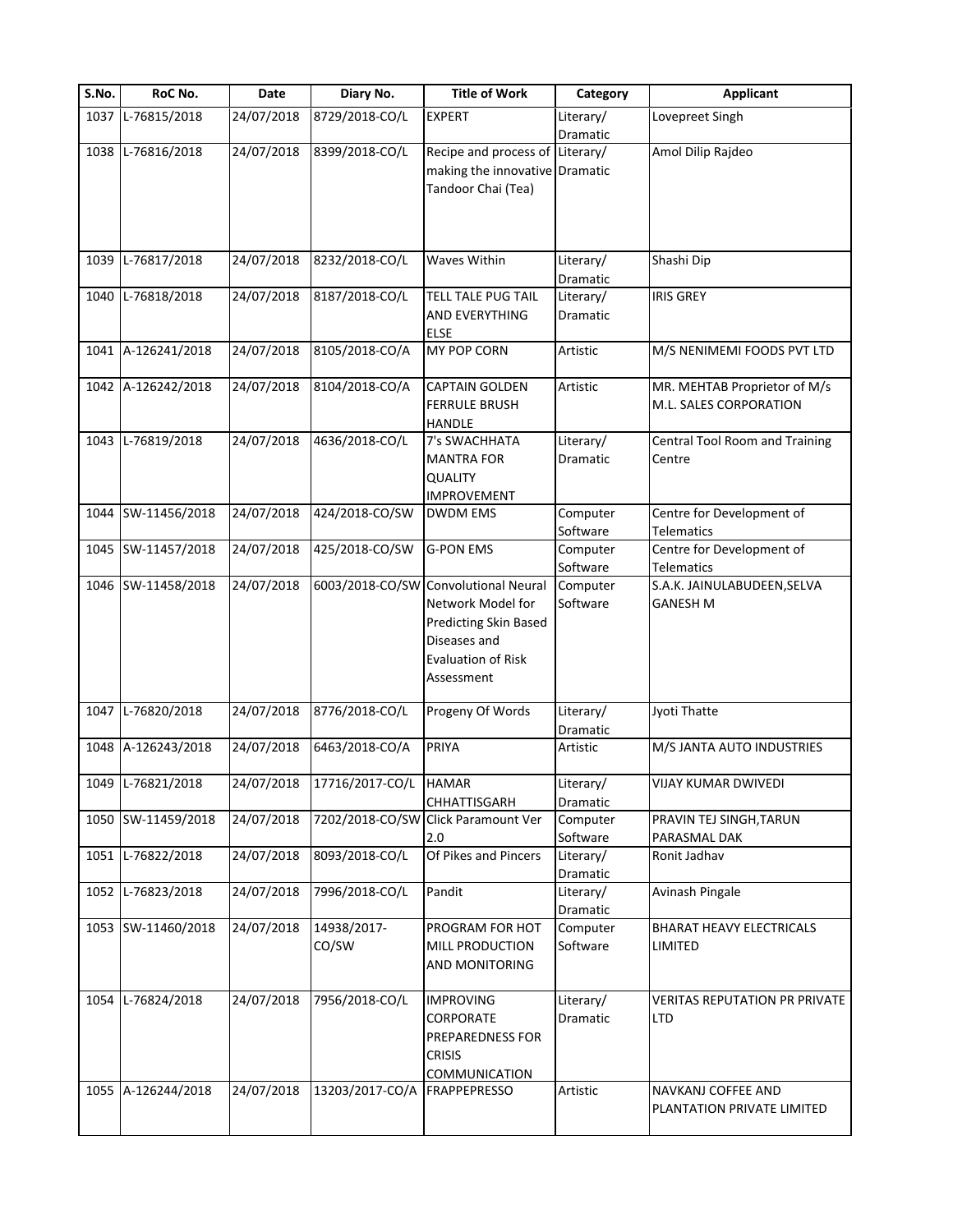| S.No. | RoC No.            | Date       | Diary No.                    | <b>Title of Work</b>                                                      | Category              | <b>Applicant</b>                                                                                                 |
|-------|--------------------|------------|------------------------------|---------------------------------------------------------------------------|-----------------------|------------------------------------------------------------------------------------------------------------------|
|       | 1056 SW-11461/2018 | 24/07/2018 | 7578/2018-CO/SW POSTER MAKER |                                                                           | Computer<br>Software  | RAMKRISHNA JAVALKAR                                                                                              |
|       | 1057 SW-11462/2018 | 24/07/2018 | 50936/2014-<br>CO/SW         | LAB MANAGEMENT<br>SYSTEM                                                  | Computer<br>Software  | MARUTI SUZUKI INDIA LTD.                                                                                         |
|       | 1058 L-76825/2018  | 24/07/2018 | 423/2018-CO/L                | Smartclass Modules-<br>Grade $-1$                                         | Literary/<br>Dramatic | <b>Smartclass Educational Services</b><br>Pvt. Ltd.                                                              |
|       | 1059 SW-11463/2018 | 24/07/2018 | 17853/2017-<br>CO/SW         | <b>GNJ</b>                                                                | Computer<br>Software  | M/s. G. P. INFOTECH Indian<br>Partnership firm                                                                   |
| 1060  | L-76826/2018       | 24/07/2018 | 447/2018-CO/L                | Smartclass Modules-<br>$Grade - 3$                                        | Literary/<br>Dramatic | <b>Smartclass Educational Services</b><br>Pvt. Ltd.                                                              |
|       | 1061 L-76827/2018  | 24/07/2018 | 392/2018-CO/L                | Smartclass Modules-<br>Grade - Nursery                                    | Literary/<br>Dramatic | <b>Smartclass Educational Services</b><br>Pvt. Ltd.                                                              |
| 1062  | L-76828/2018       | 24/07/2018 | 7396/2017-CO/L               | <b>CORE MINDSET</b><br><b>MAPPING</b>                                     | Literary/<br>Dramatic | SUBHALAXMI ACHARAYA                                                                                              |
|       | 1063 L-76829/2018  | 24/07/2018 | 428/2018-CO/L                | Smartclass Modules-<br>$Grade - 2$                                        | Literary/<br>Dramatic | <b>Smartclass Educational Services</b><br>Pvt. Ltd.                                                              |
|       | 1064 L-76830/2018  | 24/07/2018 | 403/2018-CO/L                | Smartclass Modules-<br>Grade - KG                                         | Literary/<br>Dramatic | <b>Smartclass Educational Services</b><br>Pvt. Ltd.                                                              |
|       | 1065 CF-4169/2018  | 24/07/2018 | 9093/2017-CO/CF              | Oral Hygiene<br>Instruction in Sign<br>Language - SBV/IGIDS<br>initiative | Film                  | Cinematograph SRI BALAJI VIDYAPEETH                                                                              |
|       | 1066 L-76831/2018  | 24/07/2018 | 7469/2018-CO/L               | SYNCHRONOUS<br><b>GENERATOR</b>                                           | Literary/<br>Dramatic | HARIPRAKASH<br>C.MANDHANIA, JAWED A. SHAIKH                                                                      |
|       | 1067 L-76832/2018  | 24/07/2018 | 7322/2018-CO/L               | Loosing Humanity                                                          | Literary/<br>Dramatic | Lalita Bisen                                                                                                     |
|       | 1068 A-126245/2018 | 24/07/2018 | 9460/2017-CO/A               | Mheshimiwa                                                                | Artistic              | Aliraza Nazirali Meghji, Nazirali<br>Ramzanali Meghji, Yasmin Nazirali<br>Meghji                                 |
| 1069  | L-76833/2018       | 24/07/2018 | 11087/2017-CO/L              | <b>GEMINI KABADDI</b><br>LEAGUE TELUGU                                    | Literary/<br>Dramatic | PADMA IRUVANTI                                                                                                   |
|       | 1070 L-76834/2018  | 24/07/2018 | 9217/2017-CO/L               | ANMOL JEEWAN RJ-<br>09-CHITTAURGARH                                       | Literary/<br>Dramatic | RAKHI ARORA PROPRIETOR OF<br><b>VISHVAS PRODUCTION</b>                                                           |
|       | 1071 L-76835/2018  | 24/07/2018 | 9150/2017-CO/L               | ANMOL JEEWAN RJ-<br>01-AJMER                                              | Literary/<br>Dramatic | RAKHI ARORA PROPRIETOR OF<br><b>VISHVAS PRODUCTIONS</b>                                                          |
|       | 1072 SR-13629/2018 | 24/07/2018 | 8374/2018-CO/SR              | Mune Ekli Muki<br>Rame Raas, Rangila<br>Raja - Sitar<br>Instrument        | Sound<br>Recording    | <b>BHARAT DESAI</b>                                                                                              |
|       | 1073 SW-11464/2018 | 25/07/2018 | 6661/2018-CO/SW BAR BANK     |                                                                           | Computer<br>Software  | M/S TBSE HOTELS PRIVATE<br><b>LIMITED</b>                                                                        |
|       | 1074 A-126246/2018 | 25/07/2018 | 13631/2017-CO/A              | <b>MARKET ACE WITH</b><br><b>LOGO</b>                                     | Artistic              | RIDDHIMARKET PLACE having<br>Joint Applicants RIDDHI CHIRAG<br><b>GALA &amp; GAUTAM PRAKASH</b><br><b>AGICHA</b> |
|       | 1075 A-126247/2018 | 25/07/2018 | 8640/2018-CO/A               | DYCLOSA 50                                                                | Artistic              | <b>VIJAY BANKDA</b>                                                                                              |
|       | 1076 A-126248/2018 | 25/07/2018 | 8641/2018-CO/A               | ECLUMOL                                                                   | Artistic              | <b>VIJAY BANKDA</b>                                                                                              |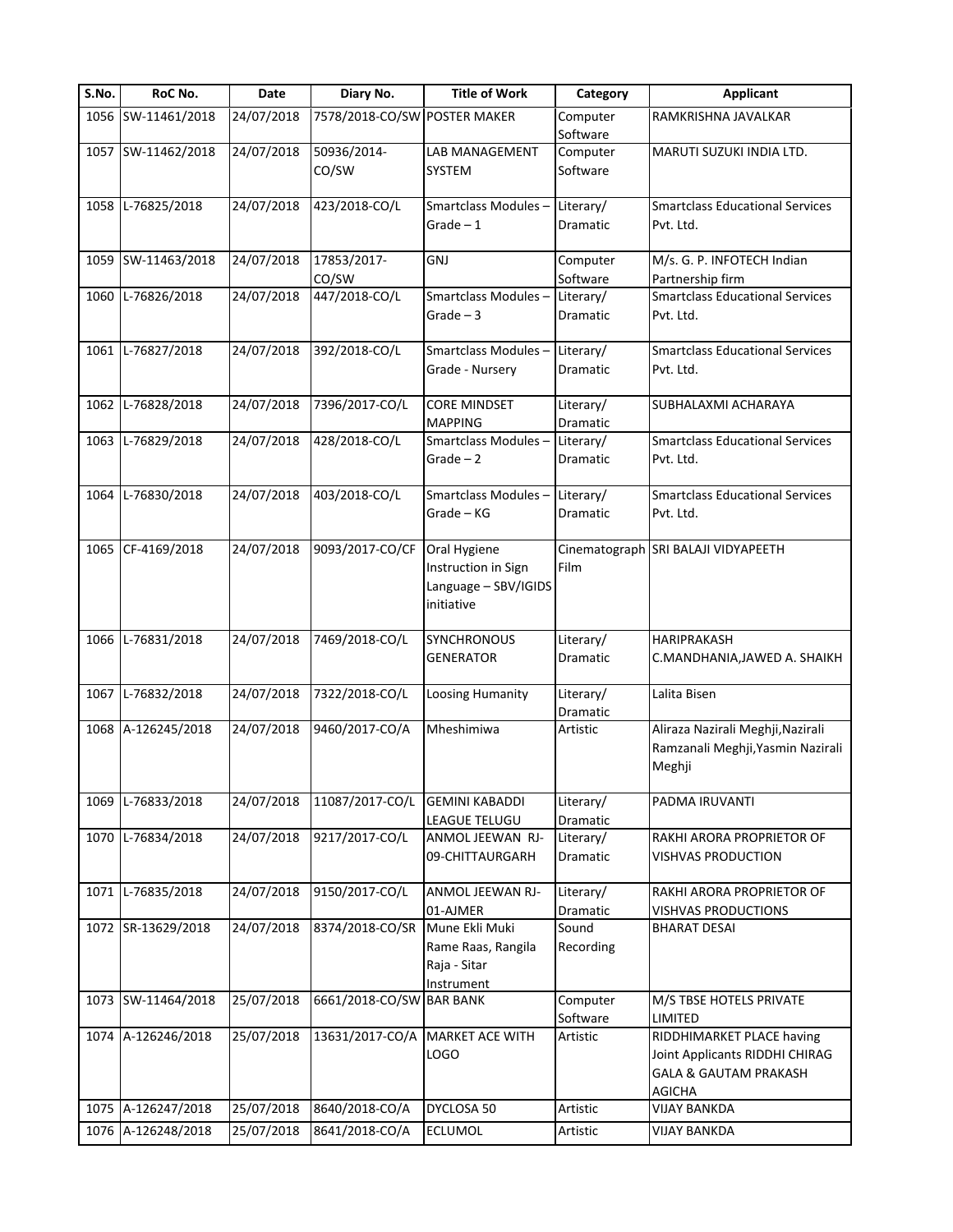| S.No. | RoC No.            | Date       | Diary No.                        | <b>Title of Work</b>                                                                                           | Category                     | Applicant                                                                |
|-------|--------------------|------------|----------------------------------|----------------------------------------------------------------------------------------------------------------|------------------------------|--------------------------------------------------------------------------|
|       | 1077 A-126249/2018 | 25/07/2018 | 8642/2018-CO/A                   | MEDIK 55                                                                                                       | Artistic                     | <b>VIJAY BANKDA</b>                                                      |
|       | 1078 A-126250/2018 | 25/07/2018 | 8643/2018-CO/A                   | <b>DRASTIN</b>                                                                                                 | Artistic                     | VIJAY BANKDA                                                             |
|       | 1079 A-126251/2018 | 25/07/2018 | 8644/2018-CO/A                   | <b>KVA KIDVOL</b>                                                                                              | Artistic                     | <b>VIJAY BANKDA</b>                                                      |
|       | 1080 A-126252/2018 | 25/07/2018 | 8646/2018-CO/A                   | <b>VOLVINAC-P</b>                                                                                              | Artistic                     | VIJAY BANKDA                                                             |
|       | 1081 A-126253/2018 | 25/07/2018 | 8648/2018-CO/A                   | <b>STORPACK</b>                                                                                                | Artistic                     | <b>VIJAY BANKDA</b>                                                      |
|       | 1082 A-126254/2018 | 25/07/2018 | 8650/2018-CO/A                   | <b>TAMOL</b>                                                                                                   | Artistic                     | <b>VIJAY BANKDA</b>                                                      |
|       | 1083 A-126255/2018 | 25/07/2018 | 8651/2018-CO/A                   | <b>CRATUS LIFE CARE</b>                                                                                        | Artistic                     | <b>VIJAY BANKDA</b>                                                      |
|       | 1084 A-126256/2018 | 25/07/2018 | 8652/2018-CO/A                   | PARACRAT                                                                                                       | Artistic                     | <b>VIJAY BANKDA</b>                                                      |
|       | 1085 SW-11465/2018 | 25/07/2018 | 6005/2018-CO/SW Anime Generation | <b>Using Conditional</b><br>Generative<br><b>Adversarial Network</b>                                           | Computer<br>Software         | Dr. S.<br>MURUGAVALLI, JAINULABUDEEN S<br>A K, NAVEEN RAJ G, YADAV RAJ G |
|       | 1086 A-126257/2018 | 25/07/2018 | 8700/2018-CO/A                   | <b>ZOCHA</b>                                                                                                   | Artistic                     | KAJAL FLOZEN TRENDZ LLP                                                  |
|       | 1087 L-76836/2018  | 25/07/2018 | 8254/2018-CO/L                   | <b>CORPORATE QUALITY</b><br>ASSURANCE<br><b>GUIDELINES ON</b><br><b>CONTROL OF</b><br><b>INSPECTION STAMPS</b> | Literary/<br>Dramatic        | HINDUSTAN AERONAUTICS<br>LIMITED                                         |
|       | 1088 L-76837/2018  | 25/07/2018 | 8242/2018-CO/L                   | <b>LAGI SHART</b>                                                                                              | Literary/<br><b>Dramatic</b> | HIRALSATISH THAKKAR                                                      |
|       | 1089 SW-11466/2018 | 25/07/2018 | 7998/2018-CO/SW AUTOMATION OF    | <b>ABSORBER</b><br><b>RECIRCULATION</b><br><b>SLURRY PUMP</b>                                                  | Computer<br>Software         | BHARAT HEAVY ELECTRICALS<br><b>LIMITED</b>                               |
|       | 1090 SW-11467/2018 | 25/07/2018 | 7999/2018-CO/SW DESIGN DRAWING   | <b>AUTOMATION OF</b><br>FGD ROOF AND<br><b>AGITATOR DOUBLE</b><br><b>SUPPORT USING</b><br>VISUAL BASIC.NET     | Computer<br>Software         | <b>BHARAT HEAVY ELECTRICALS</b><br>LIMITED                               |
|       | 1091 SW-11468/2018 | 25/07/2018 | 8004/2018-CO/SW AUTOMATION OF    | <b>OXIDATION BLOWER</b><br>SIZING FOR FGD<br>SYSTEM USING<br><b>VB.NET &amp; EXCEL</b>                         | Computer<br>Software         | BHARAT HEAVY ELECTRICALS<br>LIMITED                                      |
|       | 1092 A-126258/2018 | 25/07/2018 | 8550/2018-CO/A                   | 'LAKSHMI GROUPS'<br>[Label].                                                                                   | Artistic                     | LAKSHMI DEVI [PROP].                                                     |
|       | 1093 A-126259/2018 | 25/07/2018 | 8558/2018-CO/A                   | 'SIDHARTH TV' WITH<br>LOGO [Labe].                                                                             | Artistic                     | SARTHAK MUSIC [P] LTD.                                                   |
|       | 1094 A-126260/2018 | 25/07/2018 | 8557/2018-CO/A                   | 'SARTHAK 91.9 FM'<br>WITH LOGO [label].                                                                        | Artistic                     | SARTHAK FILMS [P] LTD.                                                   |
|       | 1095 A-126261/2018 | 25/07/2018 | 8547/2018-CO/A                   | PANSARI TADKA<br>MASALA' [Label]                                                                               | Artistic                     | LAKHI PRASAD PANSARI [PROP].                                             |
|       | 1096 A-126262/2018 | 25/07/2018 | 8148/2018-CO/A                   | Vastradeal Logo                                                                                                | Artistic                     | M/S Vastradeal India Expo                                                |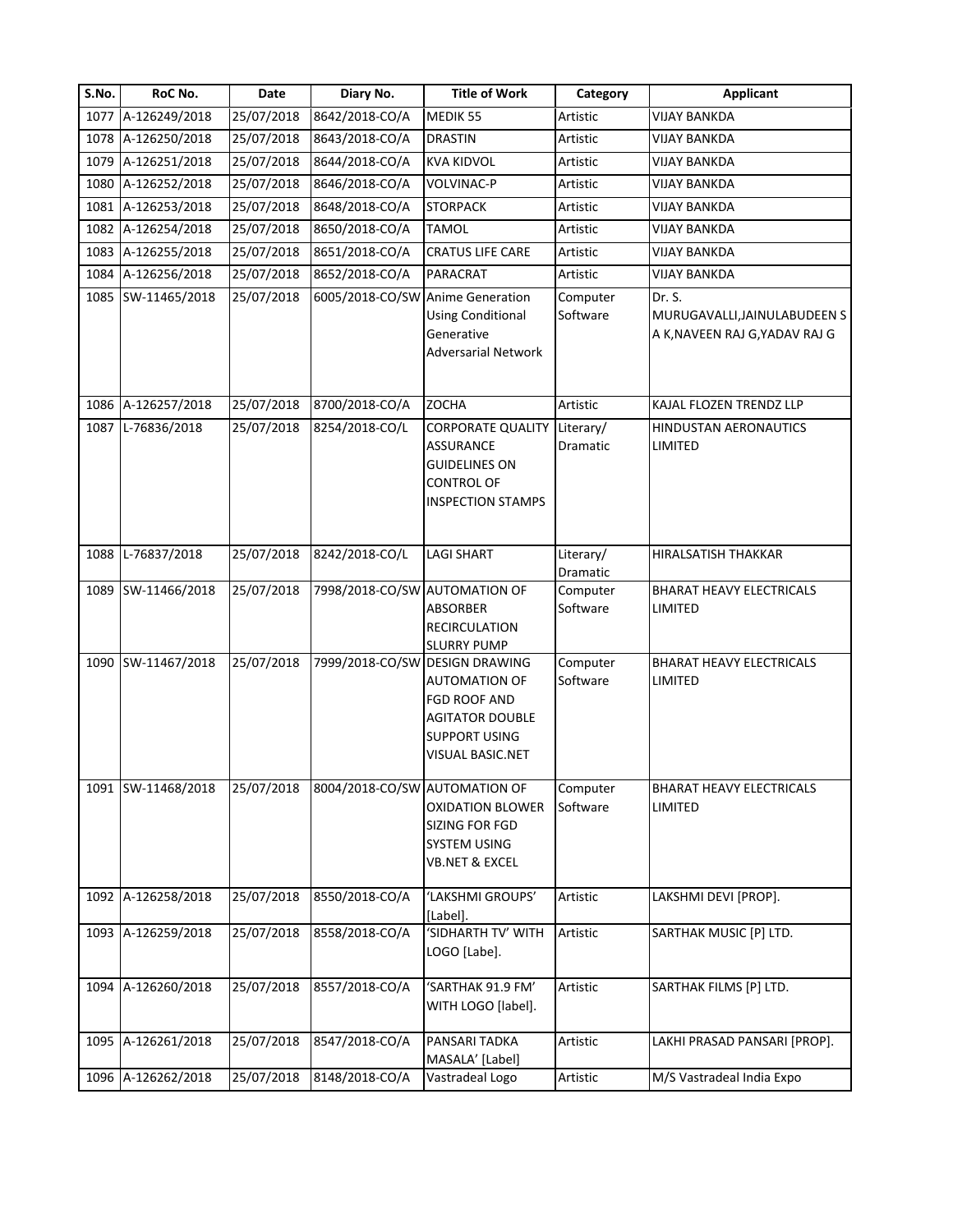| S.No. | RoC No.            | Date       | Diary No.       | <b>Title of Work</b>                       | Category              | <b>Applicant</b>                                  |
|-------|--------------------|------------|-----------------|--------------------------------------------|-----------------------|---------------------------------------------------|
| 1097  | L-76838/2018       | 25/07/2018 | 8385/2017-CO/L  | LEARNING                                   | Literary/             | CARBORUNDUM UNIVERSAL                             |
|       |                    |            |                 | <b>INTERVENTION FOR</b>                    | Dramatic              | LIMITED                                           |
|       |                    |            |                 | <b>GRADUATE</b>                            |                       |                                                   |
|       |                    |            |                 | <b>ENGINEERING</b>                         |                       |                                                   |
|       | 1098 CF-4170/2018  | 25/07/2018 | 1832/2015-CO/CF | <b>TRAINEES</b><br><b>ANIMATED O&amp;M</b> |                       |                                                   |
|       |                    |            |                 | <b>MANUAL OF BORE</b>                      | Cinematograph<br>Film | <b>BHARAT HEAVY ELECTRICALS</b><br><b>LIMITED</b> |
|       |                    |            |                 | PROTECTOR FOR OIL                          |                       |                                                   |
|       |                    |            |                 | <b>FIELD EQUIPMENT</b>                     |                       |                                                   |
|       |                    |            |                 | WELLHEAD                                   |                       |                                                   |
|       |                    |            |                 |                                            |                       |                                                   |
| 1099  | L-76839/2018       | 25/07/2018 | 6257/2018-CO/L  | <b>ADVANTAGES &amp;</b>                    | Literary/             | Avinash A                                         |
|       |                    |            |                 | <b>DISADVANTAGES OF</b>                    | Dramatic              |                                                   |
|       |                    |            |                 | <b>BIODIESEL</b>                           |                       |                                                   |
|       | 1100 CF-4171/2018  | 25/07/2018 | 1830/2015-CO/CF | ANIMATED O&M                               |                       | Cinematograph BHARAT HEAVY ELECTRICALS            |
|       |                    |            |                 | <b>MANUAL OF BACK</b>                      | Film                  | LIMITED                                           |
|       |                    |            |                 | PRESSURE VALVE                             |                       |                                                   |
|       |                    |            |                 | USED IN OIL FIELD                          |                       |                                                   |
|       |                    |            |                 | <b>EQUIPMENT</b>                           |                       |                                                   |
|       | 1101 CF-4172/2018  | 25/07/2018 | 1827/2015-CO/CF | <b>ANIMATED O&amp;M</b>                    |                       | Cinematograph BHARAT HEAVY ELECTRICALS            |
|       |                    |            |                 | MANUAL OF NRV                              | Film                  | LIMITED                                           |
|       | 1102 A-126263/2018 | 25/07/2018 | 8546/2018-CO/A  | WITH DASHPOT                               | Artistic              | 1.MD. SHAHID & 2.MD. NAZISH. [                    |
|       |                    |            |                 | RATANSHREE (LABEL)                         |                       | <b>PARTNER</b> ]                                  |
|       | 1103 A-126264/2018 | 25/07/2018 | 8548/2018-CO/A  | PANSARI SAMBHAR                            | Artistic              | LAKHI PRASAD PANSARI [PROP].                      |
|       |                    |            |                 | MASALA [ Label].                           |                       |                                                   |
|       |                    |            |                 |                                            |                       |                                                   |
|       | 1104 L-76840/2018  | 25/07/2018 | 8392/2018-CO/L  | A Device Reduce                            | Literary/             | APARNA GUPTA, LITESH                              |
|       |                    |            |                 | Noise Pollution in                         | Dramatic              | BOPCHE, POOJA GUPTA, SAIYED                       |
|       |                    |            |                 | <b>Smart Vehicle</b>                       |                       | <b>TAZEN ALI</b>                                  |
|       | 1105 L-76841/2018  | 25/07/2018 | 8142/2018-CO/L  | <b>Mission Anti-</b>                       | Literary/             | Dhyananjay Anil Madwanna                          |
|       |                    |            |                 | Voyeurism                                  | Dramatic              |                                                   |
|       | 1106 SW-11469/2018 | 25/07/2018 | 57085/2014-     | Internal Software                          | Computer              | <b>INDIAN SPACE RESEARCH</b>                      |
|       |                    |            | CO/SW           | Asset Management (i- Software              |                       | <b>ORGANISATION</b>                               |
|       |                    |            |                 | SAM) Software                              |                       |                                                   |
|       | 1107 SW-11470/2018 | 25/07/2018 | 46821/2014-CO/L | <b>CMS</b>                                 | Computer              | ANNIK TECHNOLOGY SERVICES                         |
|       |                    |            |                 |                                            |                       |                                                   |
| 1108  | L-76842/2018       | 25/07/2018 | 8630/2018-CO/L  | Son Chiraiya                               | Software<br>Literary/ | PVT. LTD.<br>Dr. Anita Bhatnagar Jain             |
|       |                    |            |                 |                                            | Dramatic              |                                                   |
|       | 1109 SW-11471/2018 | 25/07/2018 | 13462/2017-     | www.livesauda.com                          | Computer              | KBJD TRADE SERVICES PVT.LTD.                      |
|       |                    |            | CO/SW           |                                            | Software              |                                                   |
|       | 1110 SW-11472/2018 | 25/07/2018 | 17691/2017-CO/L | SiPay                                      | Computer              | Tristha Global Private Ltd                        |
|       |                    |            |                 |                                            | Software              |                                                   |
|       | 1111 SW-11473/2018 | 25/07/2018 | 17692/2017-CO/L | Aqua                                       | Computer              | Tristha Global Private Ltd                        |
|       |                    |            |                 |                                            | Software              |                                                   |
|       | 1112 A-126265/2018 | 25/07/2018 | 16501/2017-CO/A | Chulbule                                   | Artistic              | Indumitra Bhardwaj                                |
|       |                    |            |                 |                                            |                       |                                                   |
|       | 1113 A-126266/2018 | 25/07/2018 | 16573/2017-CO/A | Machhi-Mukhi                               | Artistic              | Indumitra Bhardwaj                                |
|       |                    |            |                 |                                            |                       |                                                   |
|       | 1114 A-126267/2018 | 25/07/2018 | 4821/2017-CO/A  | SIMSRLOGO                                  | Artistic              | Somaiya Vidyavihar                                |
|       | 1115 A-126268/2018 | 25/07/2018 | 9204/2015-CO/A  | <b>TEACHINGS OF</b>                        | Artistic              | THE BHAKTIVEDANTA BOOK                            |
|       |                    |            |                 | <b>QUEEN KUNTI</b>                         |                       | <b>TRUST</b>                                      |
|       | 1116 A-126269/2018 | 25/07/2018 | 9001/2015-CO/A  | THE SCIENCE OF SELF                        | Artistic              | THE BHAKTIVEDANTA BOOK                            |
|       | 1117 A-126270/2018 | 25/07/2018 | 9003/2015-CO/A  | REALIZATION<br>THE NECTAR OF               |                       | <b>TRUST</b>                                      |
|       |                    |            |                 | DEVOTION                                   | Artistic              | THE BHAKTIVEDANTA BOOK<br><b>TRUST</b>            |
|       |                    |            |                 |                                            |                       |                                                   |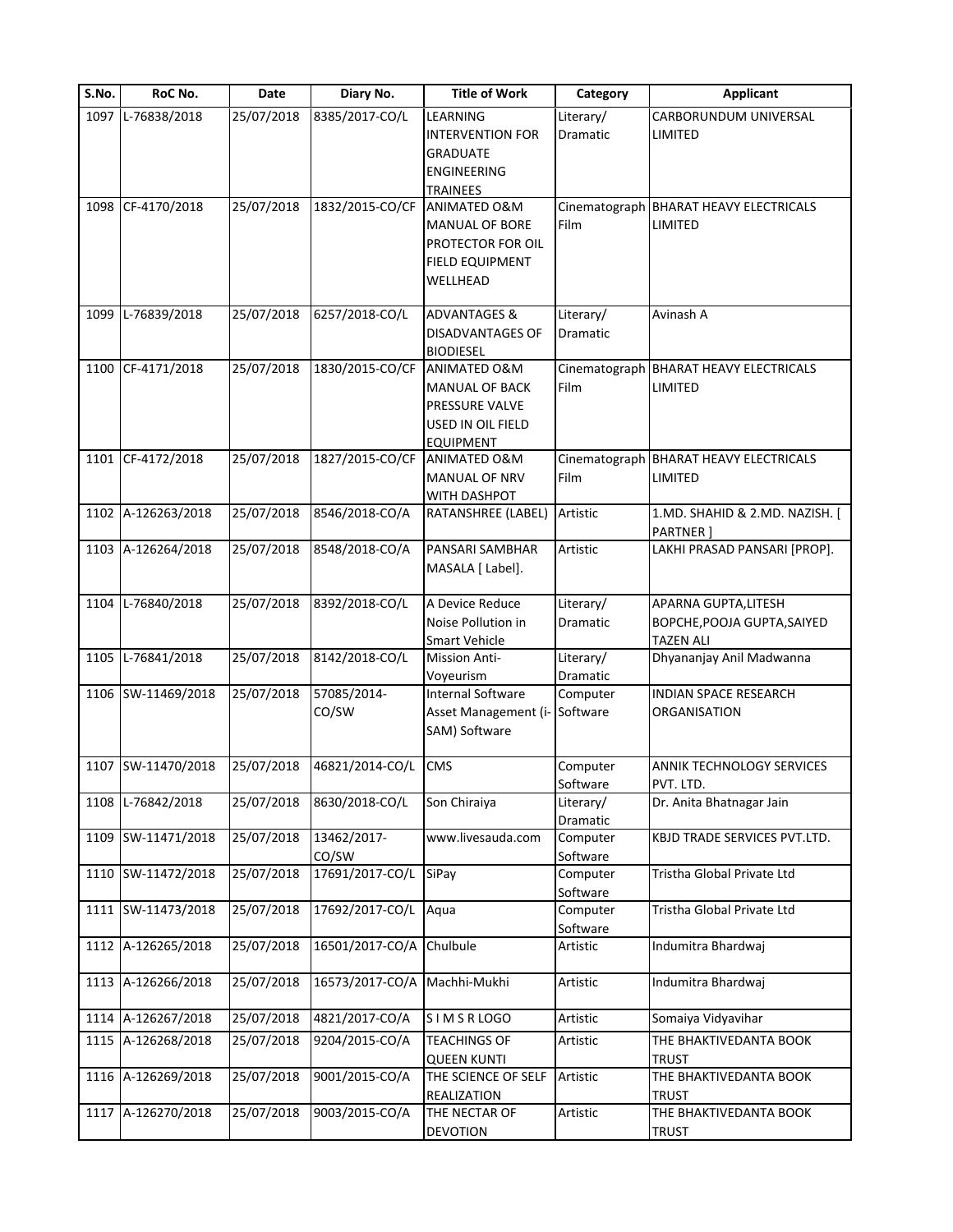| S.No. | RoC No.            | Date       | Diary No.                                 | <b>Title of Work</b>                  | Category        | <b>Applicant</b>                       |
|-------|--------------------|------------|-------------------------------------------|---------------------------------------|-----------------|----------------------------------------|
|       | 1118 A-126271/2018 | 25/07/2018 | 9201/2015-CO/A                            | THE JOURNEY OF SELF Artistic          |                 | THE BHAKTIVEDANTA BOOK                 |
|       |                    |            |                                           | <b>DISCOVERY</b>                      |                 | <b>TRUST</b>                           |
| 1119  | CF-4173/2018       | 25/07/2018 | 7795/2016-CO/CF                           | <b>EXPRESS TKR</b>                    |                 | Cinematograph DR. NARENDRA VAIDYA      |
|       |                    |            |                                           | (MARATHI)                             | Film            |                                        |
| 1120  | A-126272/2018      | 25/07/2018 | 9208/2015-CO/A                            | THE QUEST FOR                         | Artistic        | THE BHAKTIVEDANTA BOOK                 |
|       |                    |            |                                           | ENLIGHTENMENT                         |                 | <b>TRUST</b>                           |
| 1121  | A-126273/2018      | 25/07/2018 | 9213/2015-CO/A                            | THE LAWS OF                           | Artistic        | THE BHAKTIVEDANTA BOOK                 |
| 1122  | A-126274/2018      | 25/07/2018 | 9224/2015-CO/A                            | <b>NATURE</b><br><b>RESCUING SITA</b> | Artistic        | <b>TRUST</b><br>THE BHAKTIVEDANTA BOOK |
|       |                    |            |                                           |                                       |                 | <b>TRUST</b>                           |
|       | 1123 A-126275/2018 | 25/07/2018 | 9226/2015-CO/A                            | <b>TEACHINGS OF LORD</b>              | Artistic        | THE BHAKTIVEDANTA BOOK                 |
|       |                    |            |                                           | <b>KAPILA</b>                         |                 | <b>TRUST</b>                           |
| 1124  | SW-11474/2018      | 25/07/2018 | 11428/2017-                               | Rolta Work Process                    | Computer        | M/s ROLTA BI AND BIG DATA              |
|       |                    |            | CO/SW                                     |                                       | Software        | ANALYTICS PRIVATE LIMITED              |
|       | 1125 SW-11475/2018 | 25/07/2018 | 5760/2018-CO/SW                           | Operations 360° -                     | Computer        | M/S ROLTA BI AND BIG DATA              |
|       |                    |            |                                           | Utilities Governor for                | Software        | ANALYTICS PRIVATE LIMITED              |
|       |                    |            |                                           | Petrochemicals                        |                 |                                        |
|       |                    |            |                                           |                                       |                 |                                        |
|       | 1126 SW-11476/2018 | 25/07/2018 | 5761/2018-CO/SW                           | Operations 360° -                     | Computer        | M/S ROLTA BI AND BIG DATA              |
|       |                    |            |                                           | Process Integrity -                   | Software        | <b>ANALYTICS PRIVATE LIMITED</b>       |
|       |                    |            |                                           | <b>Predictive Risk</b>                |                 |                                        |
|       |                    |            |                                           | Analytics for                         |                 |                                        |
|       |                    |            |                                           | Petrochemicals                        |                 |                                        |
|       | 1127 SW-11477/2018 | 25/07/2018 | 5711/2018-CO/SW SCM 360° -                |                                       | Computer        | M/S ROLTA BI AND BIG DATA              |
|       |                    |            |                                           | Procurement Cycle                     | Software        | ANALYTICS PRIVATE LIMITED              |
|       |                    |            |                                           | Optimization for                      |                 |                                        |
|       |                    |            |                                           | <b>Power Utilities</b>                |                 |                                        |
|       |                    |            |                                           |                                       |                 |                                        |
|       | 1128 SW-11478/2018 | 25/07/2018 | 5769/2018-CO/SW Projects 360° -           |                                       | Computer        | M/S ROLTA BI AND BIG DATA              |
|       |                    |            |                                           | <b>Engineering MOC</b>                | Software        | <b>ANALYTICS PRIVATE LIMITED</b>       |
|       |                    |            |                                           | Desk - Asset Integrity                |                 |                                        |
|       |                    |            |                                           | Analyzer for Gas                      |                 |                                        |
|       | 1129 SW-11479/2018 | 25/07/2018 | 5707/2018-CO/SW Asset 360° - Asset        | Utilities                             | Computer        | M/S ROLTA BI AND BIG DATA              |
|       |                    |            |                                           | Integrity                             | Software        | <b>ANALYTICS PRIVATE LIMITED</b>       |
|       |                    |            |                                           | Management for                        |                 |                                        |
|       |                    |            |                                           | <b>Water Utilities</b>                |                 |                                        |
|       | 1130 SW-11480/2018 |            | 25/07/2018 5723/2018-CO/SW M&R 360° - MRO |                                       | Computer        | M/S ROLTA BI AND BIG DATA              |
|       |                    |            |                                           | <b>Spares Management</b>              | Software        | ANALYTICS PRIVATE LIMITED              |
|       |                    |            |                                           | for Power Utilities                   |                 |                                        |
|       |                    |            |                                           |                                       |                 |                                        |
|       | 1131 L-76843/2018  | 26/07/2018 | 8748/2018-CO/L                            | <b>Emerging Wings</b>                 | Literary/       | <b>EDUCATION QUALITY</b>               |
|       |                    |            |                                           | SHAPES - FUN AT                       | Dramatic        | <b>FOUNDATION OF INDIA</b>             |
|       |                    |            |                                           | <b>SCHOOL</b>                         |                 |                                        |
|       | 1132 L-76844/2018  | 26/07/2018 | 8751/2018-CO/L                            | JODO BHARAT-SACH                      | Literary/       | Mrunal Sameer Gokhale                  |
|       |                    |            |                                           | <b>BAAT KAAM KI</b>                   | <b>Dramatic</b> |                                        |
|       |                    |            |                                           |                                       |                 |                                        |
| 1133  | L-76845/2018       | 26/07/2018 | 8759/2018-CO/L                            | Dreamerz                              | Literary/       | DARPAN KULWANTRAI GOYAL                |
|       |                    |            |                                           |                                       | Dramatic        |                                        |
| 1134  | L-76846/2018       | 26/07/2018 | 8468/2018-CO/L                            | CAPTAIN WITH NO                       | Literary/       | SANAT SRIVASTAVA                       |
|       |                    |            |                                           | <b>RESPONSE</b>                       | Dramatic        |                                        |
| 1135  | L-76847/2018       | 26/07/2018 | 8715/2018-CO/L                            | English by mistakes                   | Literary/       | Rahul Jain                             |
|       |                    |            |                                           |                                       | Dramatic        |                                        |
| 1136  | M-521/2018         | 26/07/2018 | 8470/2018-CO/M                            | Summertime                            | Music           | Contraband.in                          |
|       |                    |            |                                           |                                       |                 |                                        |
| 1137  | M-522/2018         | 26/07/2018 | 8450/2018-CO/M                            | The Contraband Song                   | Music           | Contraband.in                          |
|       |                    |            |                                           |                                       |                 |                                        |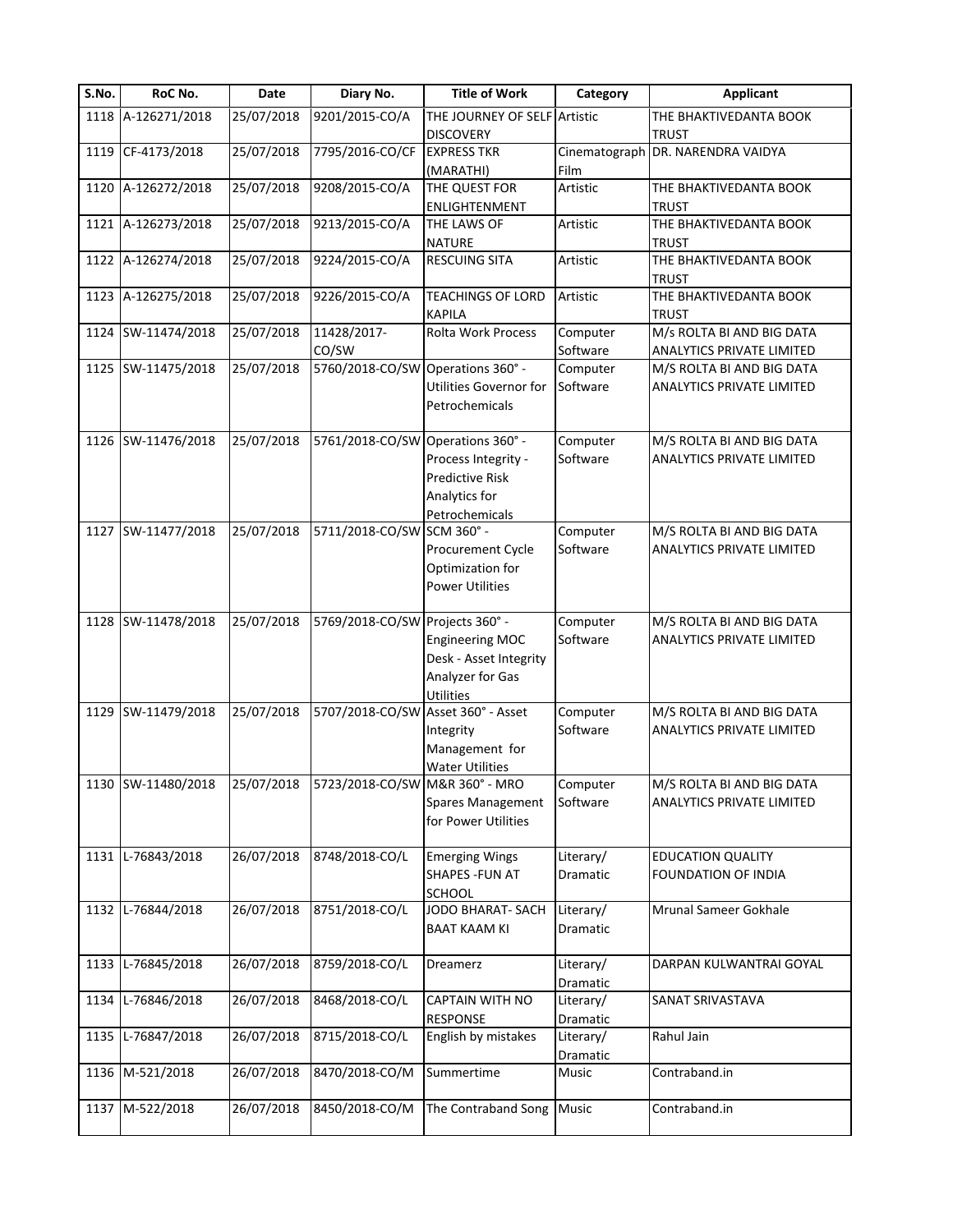| S.No. | RoC No.            | Date       | Diary No.                          | <b>Title of Work</b>                                                                                                                               | Category              | <b>Applicant</b>                                                           |
|-------|--------------------|------------|------------------------------------|----------------------------------------------------------------------------------------------------------------------------------------------------|-----------------------|----------------------------------------------------------------------------|
|       | 1138 SW-11481/2018 | 26/07/2018 | 8125/2018-CO/SW StarZomi           |                                                                                                                                                    | Computer              | DEEPAK BHAWANJI NAGDA                                                      |
|       |                    |            |                                    |                                                                                                                                                    | Software              |                                                                            |
|       | 1139 A-126276/2018 | 26/07/2018 | 8698/2018-CO/A                     | <b>CHAPPAN BHOG</b>                                                                                                                                | Artistic              | <b>K K PRODUCT</b>                                                         |
|       | 1140 A-126277/2018 | 26/07/2018 | 8679/2018-CO/A                     | <b>HYGEN</b> with device                                                                                                                           | Artistic              | SUMEET GUPTA TRADING AS<br><b>HYGEN AGRO</b>                               |
|       | 1141 L-76848/2018  | 26/07/2018 | 8738/2018-CO/L                     | HINDI Pariyojana                                                                                                                                   | Literary/             | <b>EDUCATION QUALITY</b>                                                   |
|       |                    |            |                                    | Sanchika 5 Bhag 1                                                                                                                                  | Dramatic              | FOUNDATION OF INDIA                                                        |
|       | 1142 SW-11482/2018 | 26/07/2018 | 6642/2018-CO/SW Gtest as a test of |                                                                                                                                                    | Computer              | Supriyo Chakraborty                                                        |
|       |                    |            |                                    | goodness of fit                                                                                                                                    | Software              |                                                                            |
|       | 1143 SW-11483/2018 | 26/07/2018 |                                    | 8224/2018-CO/SW DEVELOPMENT OF<br>CONTROL SOFTWARE<br><b>FOR 2X500 KVA</b><br><b>HOTEL LOAD</b><br><b>CONVERTER FOR</b><br><b>INDIAN RAILWAY'S</b> | Computer<br>Software  | <b>BHARAT HEAVY ELECTRICALS</b><br>LIMITED                                 |
|       | 1144 L-76849/2018  | 26/07/2018 | 8603/2018-CO/L                     | Alpha The Origin<br>Force                                                                                                                          | Literary/<br>Dramatic | Pravin M More                                                              |
|       | 1145 SW-11484/2018 | 26/07/2018 | 8405/2018-CO/SW Facebook Store     |                                                                                                                                                    | Computer              | Cedcoss Technologies Private                                               |
|       |                    |            |                                    | Magento Integration                                                                                                                                | Software              | Limited                                                                    |
|       | 1146 L-76850/2018  | 26/07/2018 | 8796/2018-CO/L                     | Class VIII -<br>Channelising Potential Dramatic                                                                                                    | Literary/             | <b>EDUCATION QUALITY</b><br>FOUNDATION OF INDIA                            |
|       |                    |            |                                    | with Chemistry                                                                                                                                     |                       |                                                                            |
| 1147  | L-76851/2018       | 26/07/2018 | 8778/2018-CO/L                     | <b>MEHARYAAR</b>                                                                                                                                   | Literary/<br>Dramatic | JAYANT V SINHA                                                             |
| 1148  | L-76852/2018       | 26/07/2018 | 8840/2018-CO/L                     | <b>Space Cats</b>                                                                                                                                  | Literary/<br>Dramatic | Dev                                                                        |
|       | 1149 L-76853/2018  | 26/07/2018 | 8804/2018-CO/L                     | Class IX- Channelising                                                                                                                             | Literary/             | <b>EDUCATION QUALITY</b>                                                   |
|       |                    |            |                                    | Potential with<br>Chemistry                                                                                                                        | Dramatic              | FOUNDATION OF INDIA, a trust<br>registered under Indian Trust Act,<br>1882 |
|       | 1150 L-76854/2018  | 26/07/2018 | 8121/2018-CO/L                     | THE DIFFERENT<br>PHASES OF THE<br>MOON HAVE AN<br>EFFECT ON THE FLOW<br>OF BLOOD IN THE<br><b>HUMAN BODY</b>                                       | Literary/<br>Dramatic | MR. KEKI BYRAM COOPER                                                      |
| 1151  | L-76855/2018       | 26/07/2018 | 8487/2018-CO/L                     | ONE WORLD LAW<br>AND LEGAL                                                                                                                         | Literary/<br>Dramatic | Mr. Sachin Rishikant Shete                                                 |
| 1152  | L-76856/2018       | 26/07/2018 | 8695/2018-CO/L                     | <b>SUNHERE TERE BAAL</b>                                                                                                                           | Literary/<br>Dramatic | RISHU SINGH, MANI GYM CENTRE                                               |
|       | 1153 L-76857/2018  | 26/07/2018 | 8741/2018-CO/L                     | Ready to Fly- Myself-                                                                                                                              | Literary/             | <b>EDUCATION QUALITY</b>                                                   |
|       |                    |            |                                    | Fun at School                                                                                                                                      | Dramatic              | FOUNDATION OF INDIA, a trust                                               |
|       |                    |            |                                    |                                                                                                                                                    |                       | registered under Indian Trust Act,<br>1882                                 |
|       | 1154 A-126278/2018 | 26/07/2018 | 8483/2018-CO/A                     | Wave of Life                                                                                                                                       | Artistic              | Lovely Professional University                                             |
|       | 1155 A-126279/2018 | 26/07/2018 | 8579/2018-CO/A                     | Man and Machine                                                                                                                                    | Artistic              | Lovely Professional University                                             |
|       | 1156 A-126280/2018 | 26/07/2018 | 8482/2018-CO/A                     | Unfinished                                                                                                                                         | Artistic              | Lovely Professional University                                             |
|       | 1157 L-76858/2018  | 26/07/2018 | 8584/2018-CO/L                     | Capt.Ram Singh                                                                                                                                     | Literary/<br>Dramatic | Lovely Professional University                                             |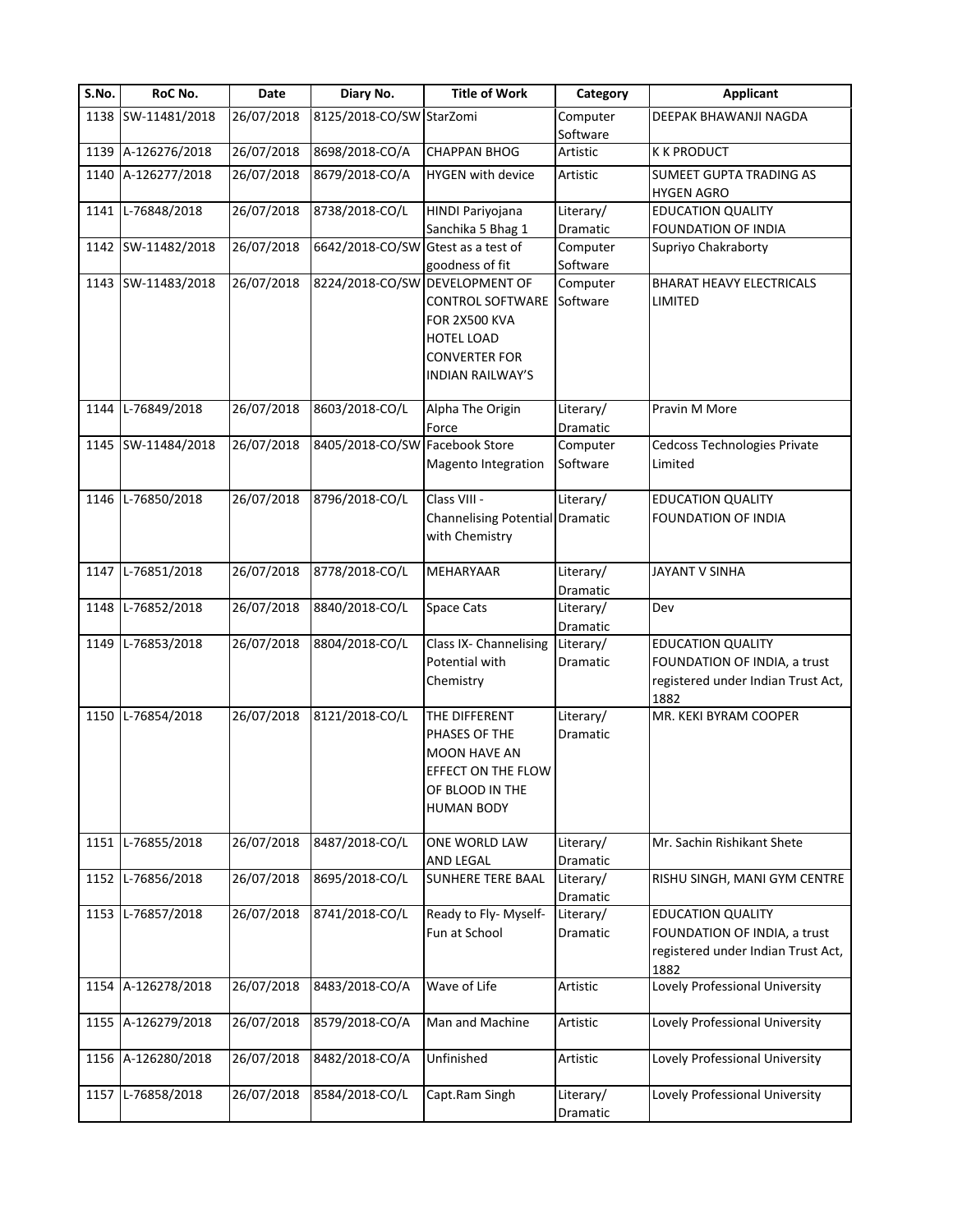| S.No. | RoC No.            | Date       | Diary No.       | <b>Title of Work</b>           | Category        | <b>Applicant</b>                           |
|-------|--------------------|------------|-----------------|--------------------------------|-----------------|--------------------------------------------|
| 1158  | L-76859/2018       | 26/07/2018 | 8582/2018-CO/L  | Media and ICT in               | Literary/       | Lovely Professional University             |
|       |                    |            |                 | education                      | Dramatic        |                                            |
|       | 1159 L-76860/2018  | 26/07/2018 | 8724/2018-CO/L  | Human resource                 | Literary/       | Amruta Mahalle                             |
|       |                    |            |                 | management and                 | Dramatic        |                                            |
|       |                    |            |                 | organizational                 |                 |                                            |
|       |                    |            |                 | behaviour                      |                 |                                            |
| 1160  | $L-76861/2018$     | 26/07/2018 | 8362/2018-CO/L  | Lean Hospital Index            | Literary/       | Dr. Deepak Gupta, Dr. Deepak               |
|       |                    |            |                 |                                | Dramatic        | Yaduvanshi                                 |
| 1161  | CF-4174/2018       | 26/07/2018 | 8817/2018-CO/CF | CA FINAL ADVANCED              | Cinematograph   | CA VINOD KUMAR AGARWAL                     |
|       |                    |            |                 | <b>AUDITING &amp;</b>          | Film            | TRADING AS A.S.FOUNDATION                  |
|       |                    |            |                 | PROFESSIONAL                   |                 |                                            |
|       |                    |            |                 | ETHICS BY CA AARTI             |                 |                                            |
|       |                    |            |                 | LAHOTI                         |                 |                                            |
|       | 1162 M-523/2018    | 26/07/2018 | 8449/2018-CO/M  | The Sigh                       | Music           | Contraband.in                              |
|       |                    |            |                 |                                |                 |                                            |
| 1163  | L-76862/2018       | 26/07/2018 | 8427/2018-CO/L  | Messyminds                     | Literary/       | Siddhi Jain                                |
|       |                    |            |                 |                                | Dramatic        |                                            |
| 1164  | L-76863/2018       | 26/07/2018 | 7023/2018-CO/L  | Menu of Pefe -                 | Literary/       | Sankalp Sharma                             |
|       |                    |            |                 | Pets, Emotions Food & Dramatic |                 |                                            |
|       |                    |            |                 | Everything                     |                 |                                            |
| 1165  | L-76864/2018       | 26/07/2018 | 8429/2018-CO/L  | A Hope from New                | Literary/       | Mukulika Basu                              |
|       |                    |            |                 | Barrackpore to New             | <b>Dramatic</b> |                                            |
|       |                    |            |                 | York                           |                 |                                            |
| 1166  | L-76865/2018       | 26/07/2018 | 8499/2018-CO/L  | <b>DESIGN OF SAFE</b>          | Literary/       | BHARAT HEAVY ELECTRICALS                   |
|       |                    |            |                 | SHUTDOWN PANEL                 | Dramatic        | LIMITED                                    |
|       |                    |            |                 | CONTROL IN DCS                 |                 |                                            |
|       |                    |            |                 | SYSTEM                         |                 |                                            |
|       | 1167 CF-4175/2018  | 26/07/2018 | 7719/2016-CO/CF | Certificate in Genetic         |                 | Cinematograph M/s. Medisys EduTech Private |
|       |                    |            |                 | Counseling                     | Film            | Limited                                    |
|       |                    |            |                 |                                |                 |                                            |
|       | 1168 A-126281/2018 | 26/07/2018 | 8438/2018-CO/A  | Impressions of Life            | Artistic        | Lovely Professional University             |
| 1169  | L-76866/2018       | 26/07/2018 | 8492/2018-CO/L  | SINHASAN                       | Literary/       | <b>MANISH GUPTA</b>                        |
|       |                    |            |                 |                                | Dramatic        |                                            |
| 1170  | A-126282/2018      | 26/07/2018 | 8542/2018-CO/A  | SHANTABAI                      | Artistic        | TALKAJI BHAGUJI PRAJAPATI                  |
|       |                    |            |                 |                                |                 | TRADING AS M/S. BHAVANI SOAP               |
|       |                    |            |                 |                                |                 | <b>FACTORY</b>                             |
| 1171  | A-126283/2018      | 26/07/2018 | 8480/2018-CO/A  | Darkness                       | Artistic        | Lovely Professional University             |
|       |                    |            |                 |                                |                 |                                            |
| 1172  | A-126284/2018      | 26/07/2018 | 8524/2018-CO/A  | RADHAV - NATURAL               | Artistic        | ALPESHKUMAR RAMANBHAI                      |
|       |                    |            |                 | <b>SPICES &amp; MASALA</b>     |                 | PATEL, PARTNER, VIPULKUMAR                 |
|       |                    |            |                 |                                |                 | DINESHBHAI PATEL, PARTNER                  |
|       |                    |            |                 |                                |                 |                                            |
|       |                    |            |                 |                                |                 |                                            |
| 1173  | A-126285/2018      | 26/07/2018 | 8447/2018-CO/A  | Gravity                        | Artistic        | Lovely Professional University             |
| 1174  | A-126286/2018      | 26/07/2018 | 8455/2018-CO/A  | Closing of day                 | Artistic        | Lovely Professional University             |
|       |                    |            |                 |                                |                 |                                            |
| 1175  | A-126287/2018      | 26/07/2018 | 8528/2018-CO/A  | VAIGA 100                      | Artistic        | M/S. SANJEEVANI BIO-TECH EXIM              |
|       |                    |            |                 |                                |                 | PVT. LTD.                                  |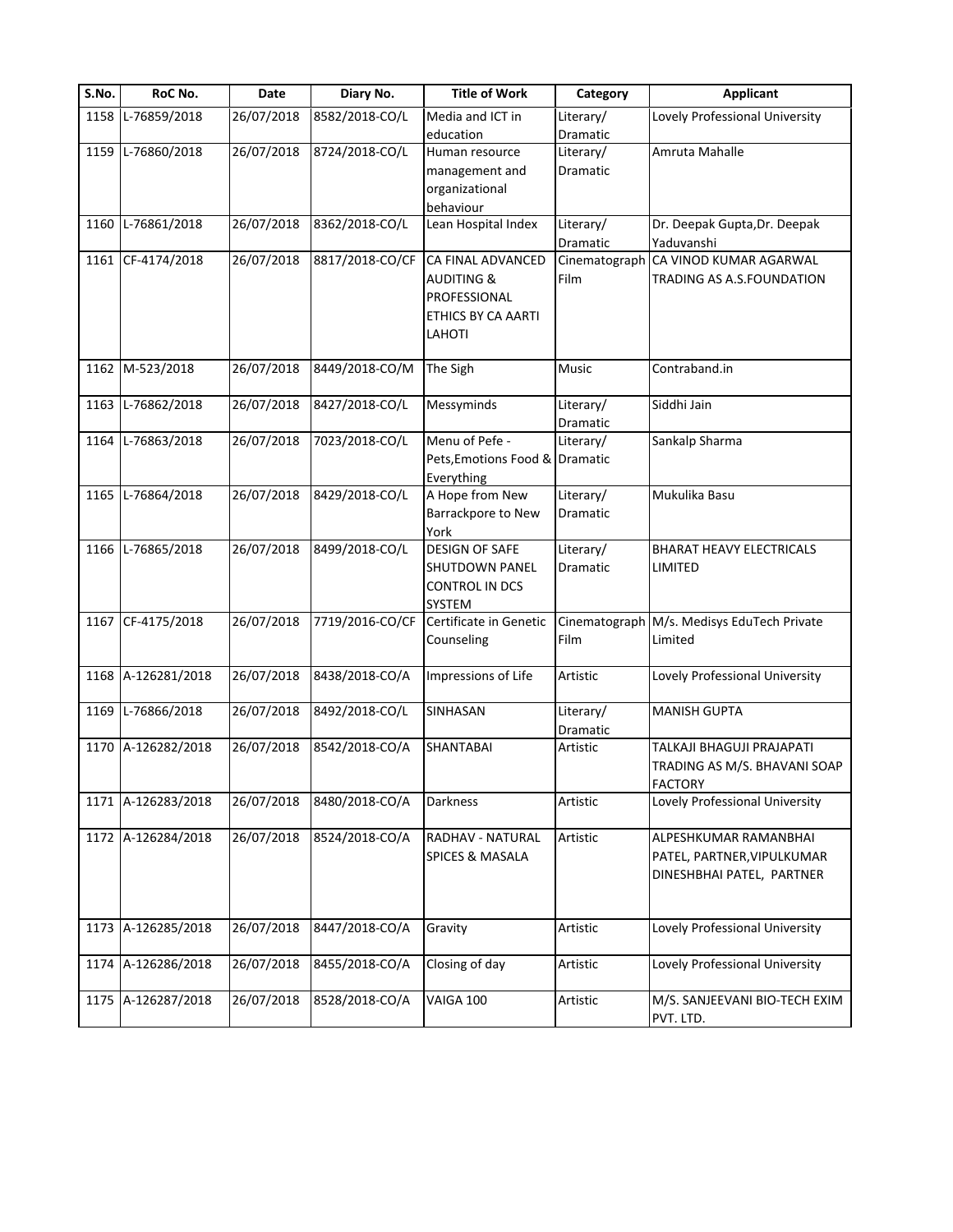| S.No. | RoC No.            | Date       | Diary No.                        | <b>Title of Work</b>                                                                                 | Category                          | <b>Applicant</b>                                                                                       |
|-------|--------------------|------------|----------------------------------|------------------------------------------------------------------------------------------------------|-----------------------------------|--------------------------------------------------------------------------------------------------------|
|       | 1176 L-76867/2018  | 26/07/2018 | 8581/2018-CO/L                   | Artificial (Machine)<br>Intelligence & Bio-<br><b>Process Controlled</b><br><b>Operating Systems</b> | Literary/<br>Dramatic             | Abhijeet Madhukar Deshpande                                                                            |
|       |                    |            |                                  | Process Flow©                                                                                        |                                   |                                                                                                        |
| 1177  | L-76868/2018       | 26/07/2018 | 8813/2018-CO/L                   | Unarvugalum<br>Ninaivugalum                                                                          | Literary/<br>Dramatic             | Kavi Mugil Jo Vivek Daniel                                                                             |
|       | 1178 L-76869/2018  | 26/07/2018 | 8801/2018-CO/L                   | Class IX - Channelising Literary/<br>Potential with Math -<br>Part 1                                 | Dramatic                          | <b>EDUCATION QUALITY</b><br>FOUNDATION OF INDIA, a trust<br>registered under Indian Trust Act,<br>1882 |
|       | 1179 L-76870/2018  | 26/07/2018 | 8793/2018-CO/L                   | <b>Emerging Wings</b><br>MYSELF -FUN AT<br><b>SCHOOL</b>                                             | Literary/<br>Dramatic             | <b>EDUCATION QUALITY</b><br>FOUNDATION OF INDIA, a trust<br>registered under Indian Trust Act,<br>1882 |
| 1180  | L-76871/2018       | 26/07/2018 | 8742/2018-CO/L                   | <b>Emerging Wings</b><br>PLANTS - FUN AT<br>SCHOOL                                                   | Literary/<br>Dramatic             | <b>EDUCATION QUALITY</b><br>FOUNDATION OF INDIA, a trust<br>registered under Indian Trust Act,<br>1882 |
|       | 1181 SW-11485/2018 | 26/07/2018 | 8686/2018-CO/SW VERYX ATTEST CTS | PTP BC VERSION 1.1                                                                                   | Computer<br>Software              | VERYX TECHNOLOGIES PVT LTD                                                                             |
|       | 1182 A-126288/2018 | 26/07/2018 | 8703/2018-CO/A                   | PENC PUNJAB<br><b>ENTERTAINMENT &amp;</b><br><b>NEWS CHANNEL</b>                                     | Artistic                          | PUNJAB E NEWS                                                                                          |
|       | 1183 A-126289/2018 | 26/07/2018 | 8702/2018-CO/A                   | DEERWEAR                                                                                             | Artistic                          | SAPRA CREATIONS                                                                                        |
| 1184  | A-126290/2018      | 26/07/2018 | 8701/2018-CO/A                   | <b>DRESSCO</b>                                                                                       | Artistic                          | <b>DRESSCO</b>                                                                                         |
|       | 1185 A-126291/2018 | 26/07/2018 | 8693/2018-CO/A                   | <b>ROHANA THE</b><br><b>FASHION AROMA</b>                                                            | Artistic                          | ROHANA APPARELS                                                                                        |
|       | 1186 A-126292/2018 | 26/07/2018 | 8692/2018-CO/A                   | <b>BREW CREW LOGO</b>                                                                                | Artistic                          | <b>HOLLYHOCK KNITWEARS</b>                                                                             |
|       | 1187 A-126293/2018 | 26/07/2018 | 8493/2018-CO/A                   | <b>EG EUROPE GIRL</b>                                                                                | Artistic                          | WAQAS YACOOB LANSANIA                                                                                  |
|       | 1188 A-126294/2018 | 26/07/2018 | 8690/2018-CO/A                   | <b>GYMHOLIC LOGO</b>                                                                                 | Artistic                          | <b>GAUTAM FABRICS</b>                                                                                  |
|       | 1189 A-126295/2018 | 26/07/2018 | 8689/2018-CO/A                   | <b>VEW LOGO</b>                                                                                      | Artistic                          | <b>VIJAY ENGINEERING WORKS</b>                                                                         |
|       | 1190 A-126296/2018 | 26/07/2018 | 8687/2018-CO/A                   | <b>ME DEVICE</b>                                                                                     | Artistic                          | <b>EVER - TIGHT FASTENERS</b>                                                                          |
|       | 1191 A-126297/2018 | 26/07/2018 | 8685/2018-CO/A                   | PAPA JOE'S 100 LOGO Artistic                                                                         |                                   | PAPA JOE'S HOLDINGS UK LTD.                                                                            |
|       | 1192 SW-11486/2018 | 26/07/2018 | 8676/2018-CO/SW Tamatina         |                                                                                                      | Computer<br>Software              | Siddharth gupta                                                                                        |
|       | 1193 L-76872/2018  | 26/07/2018 | 8639/2018-CO/L                   | Chirag-e-Talat                                                                                       | Literary/                         | Mohd. Naeemuddin Ansari                                                                                |
| 1194  | L-76873/2018       | 26/07/2018 | 8494/2018-CO/L                   | UNITED STATES OF<br>INDIA                                                                            | Dramatic<br>Literary/<br>Dramatic | AKSHAYA K GUPTA                                                                                        |
| 1195  | SW-11487/2018      | 26/07/2018 | 8393/2018-CO/SW Shopee Opencart  | Integration                                                                                          | Computer<br>Software              | Cedcoss Technologies Private<br>Limited                                                                |
|       | 1196 L-76874/2018  | 26/07/2018 | 8274/2018-CO/L                   | Post Graduate<br>certificate<br>Programme in Health<br>Sciences Library<br>Information<br>Technology | Literary/<br>Dramatic             | SRI BALAJI VIDYAPEETH                                                                                  |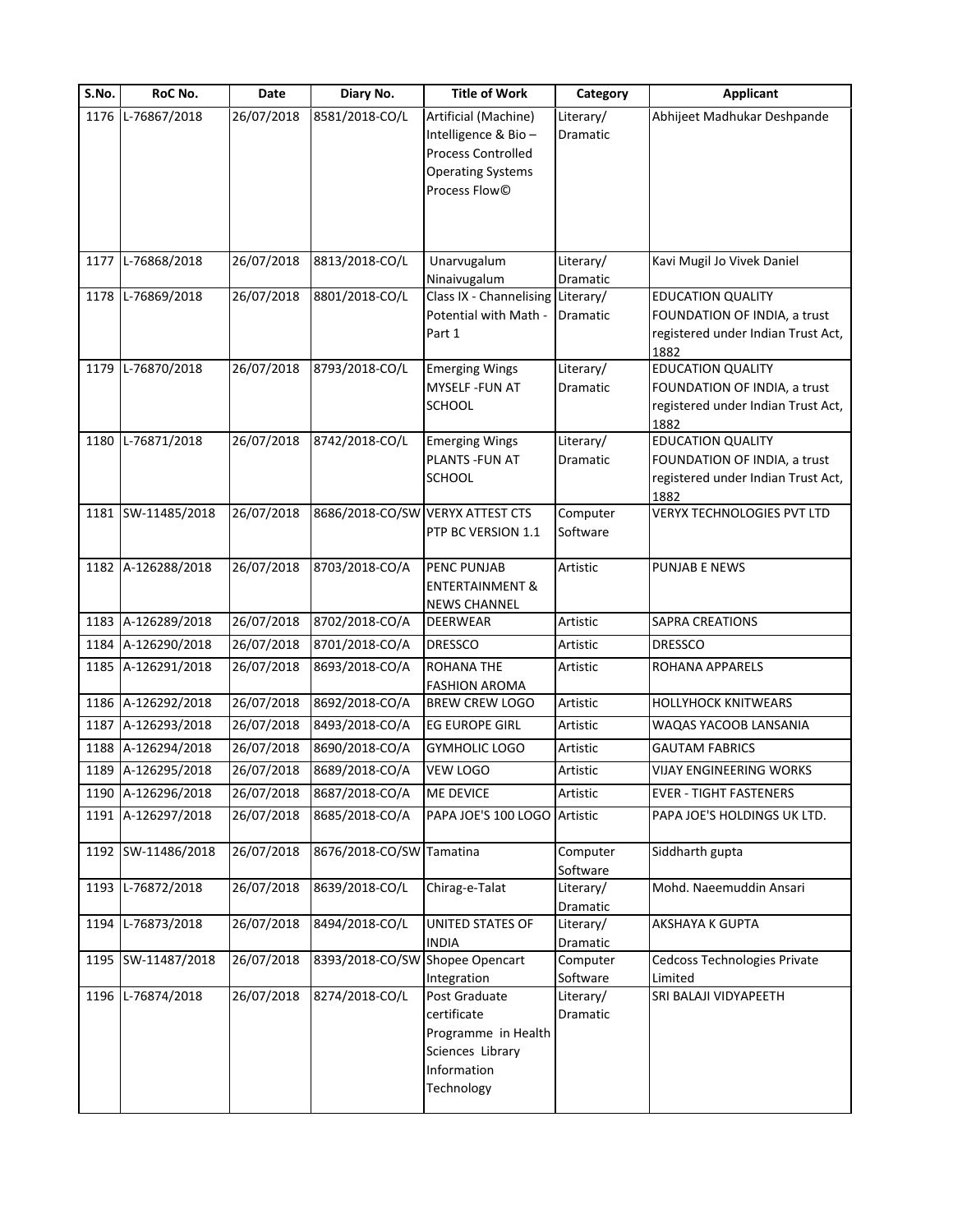| S.No. | RoC No.           | Date       | Diary No.       | <b>Title of Work</b>                                                                                                                                            | Category              | <b>Applicant</b>                                                                                       |
|-------|-------------------|------------|-----------------|-----------------------------------------------------------------------------------------------------------------------------------------------------------------|-----------------------|--------------------------------------------------------------------------------------------------------|
| 1197  | L-76875/2018      | 26/07/2018 | 6943/2018-CO/L  | <b>SHORT RUNNING</b><br><b>HEAD: Anticandidal</b><br>activity of punica<br>granatum peel"                                                                       | Literary/<br>Dramatic | Sony Paul                                                                                              |
| 1198  | L-76876/2018      | 26/07/2018 | 6816/2018-CO/L  | Simplification of<br>Indian Penal Code,<br>1860                                                                                                                 | Literary/<br>Dramatic | Mukul Gupta                                                                                            |
| 1199  | CF-4176/2018      | 26/07/2018 | 4756/2018-CO/CF | <b>AME SAMKIRAR</b><br>AAUN !!!                                                                                                                                 | Film                  | Cinematograph SANTOSH KUMAR DASH                                                                       |
| 1200  | L-76877/2018      | 26/07/2018 | 3197/2018-CO/L  | YOGDARSHAN                                                                                                                                                      | Literary/<br>Dramatic | <b>SWAMI RAMDEV</b>                                                                                    |
| 1201  | L-76878/2018      | 26/07/2018 | 8578/2018-CO/L  | Bio - Process &<br><b>Automated Machine</b><br>Computing<br><b>Information Analysis</b><br>& Process Controlled<br><b>Operating Systems</b><br>and Principles © | Literary/<br>Dramatic | Abhijeet Madhukar Deshpande                                                                            |
| 1202  | SW-11488/2018     | 26/07/2018 | 8781/2018-CO/SW | Veryx PktBlaster 10G-<br>Version 1.0                                                                                                                            | Computer<br>Software  | Veryx Technologies Pvt Ltd                                                                             |
| 1203  | L-76879/2018      | 26/07/2018 | 8439/2018-CO/L  | The Artist & Other<br>Poems                                                                                                                                     | Literary/<br>Dramatic | Ninad Pradhan                                                                                          |
| 1204  | L-76880/2018      | 26/07/2018 | 8587/2018-CO/L  | <b>Biological Electrical</b><br>Response Map <sup>©</sup> -<br><b>Brain Electrical</b><br><b>Impulse Canvas</b><br>Map©                                         | Literary/<br>Dramatic | Abhijeet Madhukar Deshpande                                                                            |
|       | 1205 CF-4177/2018 | 26/07/2018 | 7730/2016-CO/CF | Advance Diploma in<br>Hospital Management Film                                                                                                                  | Cinematograph         | M/s. Medisys EduTech Private<br>Limited                                                                |
|       | 1206 L-76881/2018 | 26/07/2018 | 8795/2018-CO/L  | Class VII - Igniting<br>Aspirations with<br>History                                                                                                             | Literary/<br>Dramatic | <b>EDUCATION QUALITY</b><br>FOUNDATION OF INDIA, a trust<br>registered under Indian Trust Act,<br>1882 |
| 1207  | L-76882/2018      | 26/07/2018 | 8802/2018-CO/L  | Class IX - Channelising<br><b>Potential with Civics</b>                                                                                                         | Literary/<br>Dramatic | <b>EDUCATION QUALITY</b><br>FOUNDATION OF INDIA, a trust<br>registered under Indian Trust Act,<br>1882 |
|       | 1208 L-76883/2018 | 26/07/2018 | 8732/2018-CO/L  | Class IX - Channelising Literary/<br>Potential with<br>Disaster Management                                                                                      | Dramatic              | <b>EDUCATION QUALITY</b><br>FOUNDATION OF INDIA, a trust<br>registered under Indian Trust Act,<br>1882 |
| 1209  | SR-13630/2018     | 26/07/2018 | 8586/2018-CO/SR | <b>DIVINATION</b>                                                                                                                                               | Sound<br>Recording    | GURUPRASAD SINGH, KARAN<br><b>GOYAL</b>                                                                |
| 1210  | L-76884/2018      | 26/07/2018 | 8821/2018-CO/L  | Class VII - MATH PART<br>2 APPRENTICE<br>MANUAL                                                                                                                 | Literary/<br>Dramatic | <b>EDUCATION QUALITY</b><br>FOUNDATION OF INDIA, a trust<br>registered under Indian Trust Act,<br>1882 |
| 1211  | L-76885/2018      | 26/07/2018 | 8598/2018-CO/L  | Yaad Aaye Nazare                                                                                                                                                | Literary/<br>Dramatic | <b>Vikas Garg</b>                                                                                      |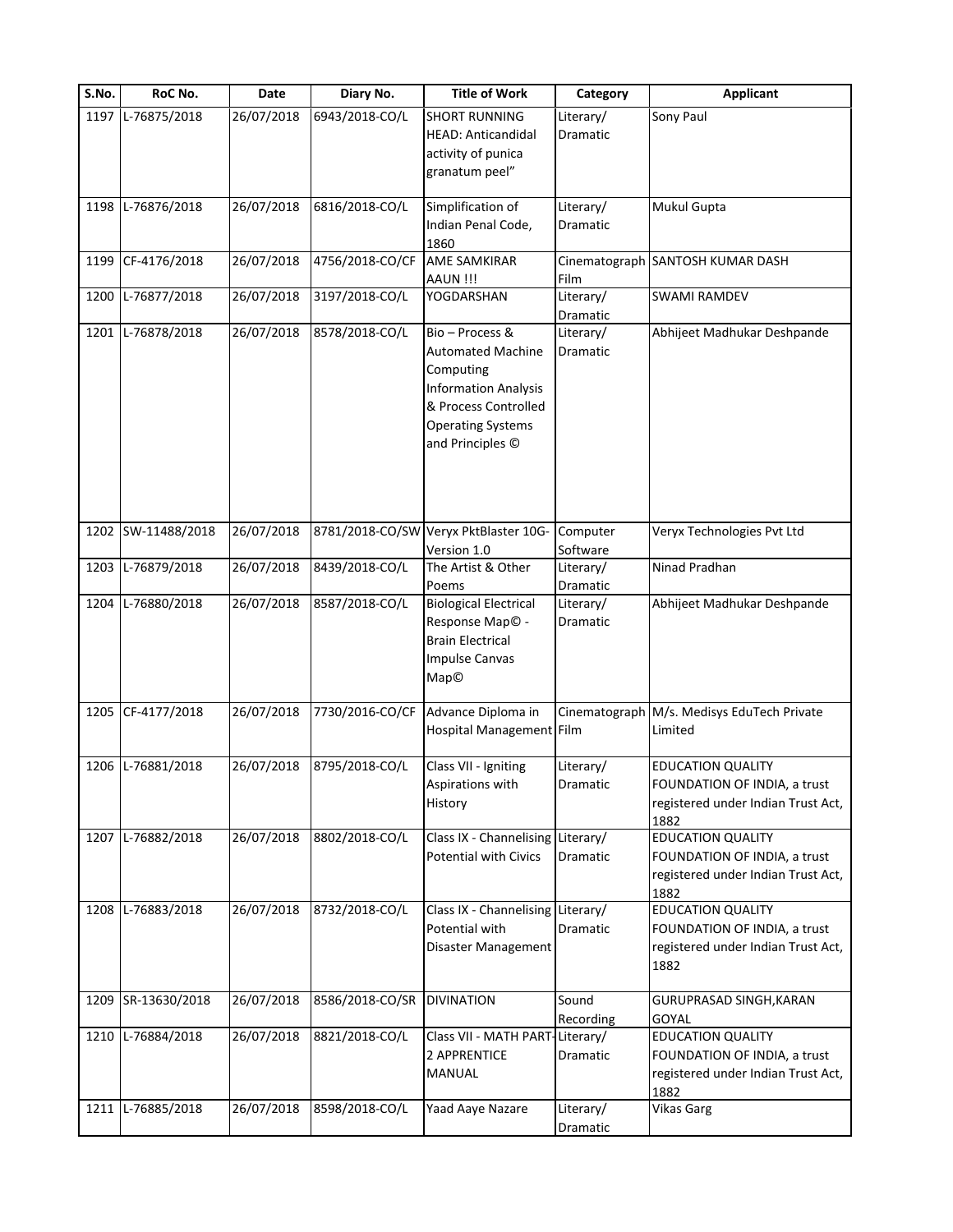| S.No. | RoC No.            | Date       | Diary No.      | <b>Title of Work</b>            | Category  | <b>Applicant</b>                   |
|-------|--------------------|------------|----------------|---------------------------------|-----------|------------------------------------|
| 1212  | L-76886/2018       | 26/07/2018 | 8490/2018-CO/L | PAY BY THUMB                    | Literary/ | <b>MANJEET SINGH GAUTAM</b>        |
|       |                    |            |                |                                 | Dramatic  |                                    |
|       | 1213 L-76887/2018  | 26/07/2018 | 8583/2018-CO/L | Lubricants                      | Literary/ | Dr. Himani Pandhurnekar            |
|       |                    |            |                |                                 | Dramatic  |                                    |
| 1214  | L-76888/2018       | 26/07/2018 | 8774/2018-CO/L | Does Love Ever End?             | Literary/ | Simran Singh                       |
|       |                    |            |                |                                 | Dramatic  |                                    |
| 1215  | L-76889/2018       | 26/07/2018 | 8167/2018-CO/L | Meri Kavitayen                  | Literary/ | Avnish Kumar Agrawal               |
|       |                    |            |                |                                 | Dramatic  |                                    |
|       | 1216 L-76890/2018  | 26/07/2018 | 8435/2018-CO/L | About the Bee, the              | Literary/ | Rumjhum Sengupta                   |
|       |                    |            |                | Butterfly and a                 | Dramatic  |                                    |
|       |                    |            |                | Bunny!                          |           |                                    |
| 1217  | L-76891/2018       | 26/07/2018 | 8213/2018-CO/L | RACE WITH TERROR                | Literary/ | Shyam Sundar Bulusu                |
|       |                    |            |                |                                 | Dramatic  |                                    |
|       | 1218 L-76892/2018  | 26/07/2018 | 8833/2018-CO/L | Ready to Fly - SHAPES Literary/ |           | <b>EDUCATION QUALITY</b>           |
|       |                    |            |                | FUN AT HOME                     | Dramatic  | FOUNDATION OF INDIA, a trust       |
|       |                    |            |                |                                 |           | registered under Indian Trust Act, |
|       |                    |            |                |                                 |           | 1882                               |
| 1219  | L-76893/2018       | 26/07/2018 | 8566/2018-CO/L | Aakhda - E-Dil                  | Literary/ | <b>Vikas Garg</b>                  |
|       |                    |            |                |                                 | Dramatic  |                                    |
| 1220  | L-76894/2018       | 26/07/2018 | 8298/2018-CO/L | Aaraaishein                     | Literary/ | Kavita Kiran                       |
|       |                    |            |                |                                 | Dramatic  |                                    |
| 1221  | L-76895/2018       | 26/07/2018 | 8596/2018-CO/L | Sochda ki tere bare             | Literary/ | <b>Vikas Garg</b>                  |
|       |                    |            |                |                                 | Dramatic  |                                    |
| 1222  | L-76896/2018       | 26/07/2018 | 8597/2018-CO/L | Rabb Jinna                      | Literary/ | <b>Vikas Garg</b>                  |
|       |                    |            |                |                                 | Dramatic  |                                    |
| 1223  | L-76897/2018       | 26/07/2018 | 8426/2018-CO/L | Autumn Leaves                   | Literary/ | GS.Subbu                           |
|       |                    |            |                |                                 | Dramatic  |                                    |
|       | 1224 A-126298/2018 | 26/07/2018 | 8612/2018-CO/A | BE DOWN TO EARTH                | Artistic  | Deepak Mehta                       |
|       |                    |            |                | TO FEEL ON TOP OF               |           |                                    |
|       |                    |            |                |                                 |           |                                    |
|       |                    |            |                | THE WORLD                       |           |                                    |
|       | 1225 A-126299/2018 | 26/07/2018 | 8622/2018-CO/A | SEE THE UNSEEN                  | Artistic  | Deepak Mehta                       |
|       |                    |            |                |                                 |           |                                    |
|       | 1226 A-126300/2018 | 26/07/2018 | 8285/2018-CO/A | <b>RISER</b>                    | Artistic  | RISER OVERSEAS PRIVATE LIMITED     |
|       |                    |            |                |                                 |           |                                    |
| 1227  | A-126301/2018      | 26/07/2018 | 8616/2018-CO/A | TEAR OF THE                     | Artistic  | Deepak Mehta                       |
|       |                    |            |                | CREATOR                         |           |                                    |
|       | 1228 A-126302/2018 | 26/07/2018 | 8626/2018-CO/A | <b>HEIGHT OF</b>                | Artistic  | Deepak Mehta                       |
|       |                    |            |                | <b>EXPLOITATION</b>             |           |                                    |
|       | 1229 A-126303/2018 | 26/07/2018 | 8624/2018-CO/A | <b>EVER POSITIVE</b>            | Artistic  | Deepak Mehta                       |
|       |                    |            |                | <b>ATTITUDE</b>                 |           |                                    |
| 1230  | A-126304/2018      | 26/07/2018 | 8627/2018-CO/A | ULTIMATE GOAL OF                | Artistic  | Deepak Mehta                       |
|       |                    |            |                | <b>HUMAN LIFE</b>               |           |                                    |
| 1231  | L-76898/2018       | 26/07/2018 | 8320/2018-CO/L | Oral Health Manual              | Literary/ | SRI BALAJI VIDYAPEETH              |
|       |                    |            |                | for Special Children-           | Dramatic  |                                    |
|       |                    |            |                | A guide to                      |           |                                    |
|       |                    |            |                | Parents/Teachers-A              |           |                                    |
|       |                    |            |                | SBV Initiative                  |           |                                    |
|       |                    |            |                |                                 |           |                                    |
|       | 1232 L-76899/2018  | 26/07/2018 | 8760/2018-CO/L | THE GHOST - 2005                | Literary/ | Omprakash Dubey                    |
|       |                    |            |                |                                 | Dramatic  |                                    |
| 1233  | L-76900/2018       | 26/07/2018 | 8792/2018-CO/L | EK KHAWAYISH                    | Literary/ | Sunil Kumar                        |
|       |                    |            |                |                                 | Dramatic  |                                    |
| 1234  | L-76901/2018       | 26/07/2018 | 8710/2018-CO/L | Natyagraphy for                 | Literary/ | Dr. Vijay Madhavan R               |
|       |                    |            |                | Bharatanatyam                   | Dramatic  |                                    |
|       | 1235 L-76902/2018  | 26/07/2018 | 8654/2018-CO/L | HR MANTRA CAMPUS                | Literary/ | NILESH ANIL SOMAN                  |
|       |                    |            |                | TO CORPORATE                    | Dramatic  |                                    |
|       |                    |            |                |                                 |           |                                    |
|       |                    |            |                |                                 |           |                                    |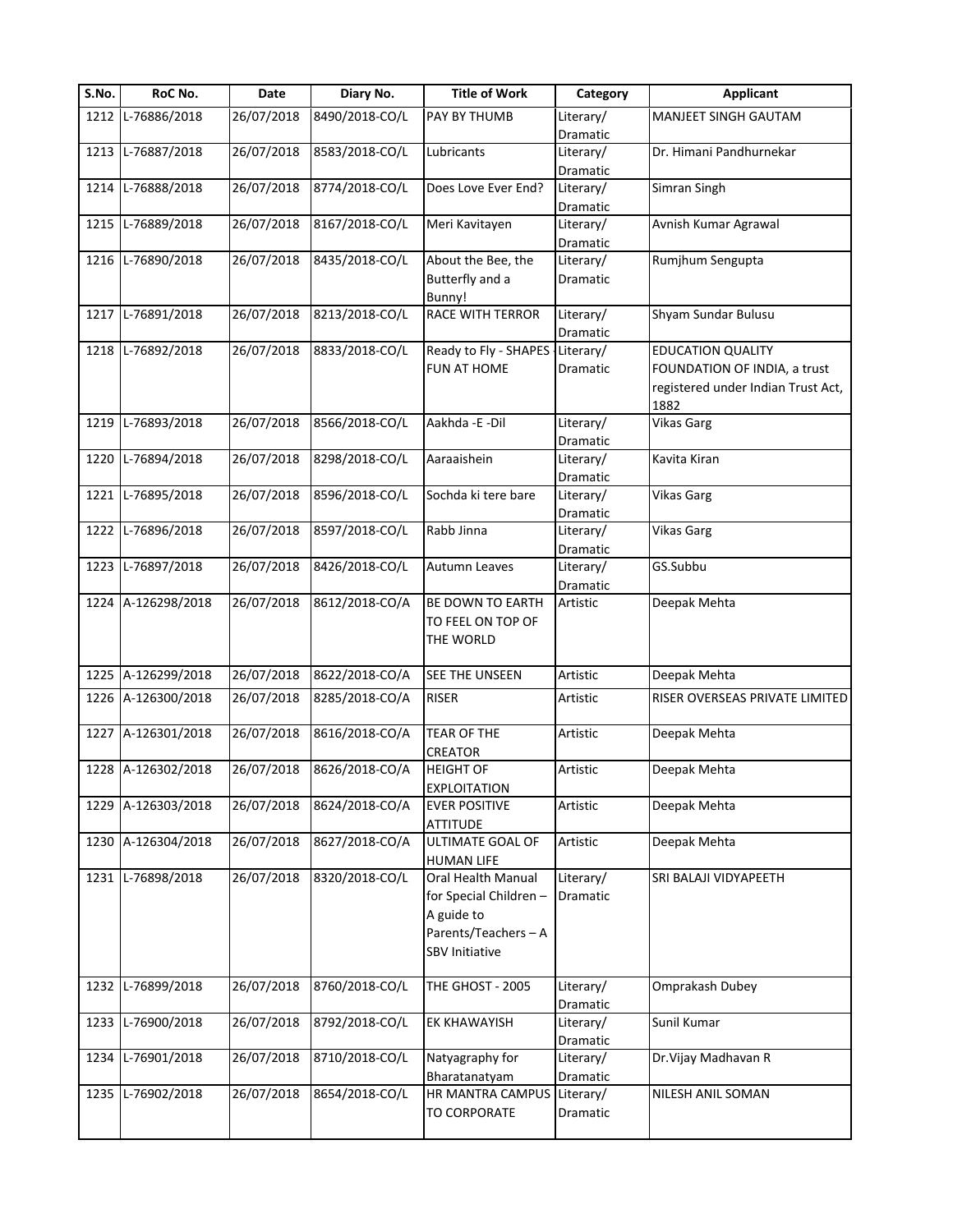| S.No. | RoC No.            | Date       | Diary No.                        | <b>Title of Work</b>                                                                                                                                             | Category              | <b>Applicant</b>                                                                                 |
|-------|--------------------|------------|----------------------------------|------------------------------------------------------------------------------------------------------------------------------------------------------------------|-----------------------|--------------------------------------------------------------------------------------------------|
| 1236  | L-76903/2018       | 26/07/2018 | 8128/2018-CO/L                   | <b>Five Criteria Based</b><br><b>Format and Content</b><br>Validation of Theory<br>Question Paper for<br>Undergraduate<br><b>Health Professional</b><br>Courses. | Literary/<br>Dramatic | Dr. Alka Rawekar, Dr. Mrs. Sunita<br>Vagha, DR. SONALI G.<br>CHOUDHARI, Dr. Vedprakash<br>Mishra |
| 1237  | L-76904/2018       | 26/07/2018 | 8185/2018-CO/L                   | Sound of Silence                                                                                                                                                 | Literary/<br>Dramatic | Reni K Jacob                                                                                     |
|       | 1238 SW-11489/2018 | 26/07/2018 | 7847/2017-CO/SW Rolta AIM        | SmartLoadRTR                                                                                                                                                     | Computer<br>Software  | M/s ROLTA BI AND BIG DATA<br>ANALYTICS PRIVATE LIMITED                                           |
|       | 1239 SW-11490/2018 | 26/07/2018 | 7848/2017-CO/SW Rolta AIM        | SmartMetadataMana<br>ge                                                                                                                                          | Computer<br>Software  | M/s ROLTA BI AND BIG DATA<br>ANALYTICS PRIVATE LIMITED                                           |
|       | 1240 SW-11491/2018 | 26/07/2018 | 7930/2017-CO/SW Rolta            | SmartDataPropagator<br>for 3D                                                                                                                                    | Computer<br>Software  | M/s ROLTA BI AND BIG DATA<br>ANALYTICS PRIVATE LIMITED                                           |
|       | 1241 SW-11492/2018 | 26/07/2018 | 7849/2017-CO/SW Rolta AIM        | Smartmigrate                                                                                                                                                     | Computer<br>Software  | M/s ROLTA BI AND BIG DATA<br>ANALYTICS PRIVATE LIMITED                                           |
|       | 1242 SW-11493/2018 | 26/07/2018 | 7931/2017-CO/SW Rolta            | SmartDataPropagator Software<br>for P&ID                                                                                                                         | Computer              | M/s ROLTA BI AND BIG DATA<br>ANALYTICS PRIVATE LIMITED                                           |
|       | 1243 SW-11494/2018 | 26/07/2018 | 7845/2017-CO/SW Rolta AIM        | SmartDataIntegrity                                                                                                                                               | Computer<br>Software  | M/s ROLTA BI AND BIG DATA<br>ANALYTICS PRIVATE LIMITED                                           |
|       | 1244 SW-11495/2018 | 26/07/2018 | 7850/2017-CO/SW Rolta AIM        | SmartTagMetadataM<br>anage                                                                                                                                       | Computer<br>Software  | M/s ROLTA BI AND BIG DATA<br>ANALYTICS PRIVATE LIMITED                                           |
|       | 1245 SW-11496/2018 | 26/07/2018 | 7846/2017-CO/SW Rolta AIM        | SmartDataLoadAnalyz Software<br>er                                                                                                                               | Computer              | M/s ROLTA BI AND BIG DATA<br><b>ANALYTICS PRIVATE LIMITED</b>                                    |
|       | 1246 SW-11497/2018 | 26/07/2018 | 7851/2017-CO/SW                  | Rolta<br>SmartDataFusion for<br>SPEL                                                                                                                             | Computer<br>Software  | M/s ROLTA BI AND BIG DATA<br>ANALYTICS PRIVATE LIMITED                                           |
|       | 1247 CF-4178/2018  | 27/07/2018 | 7727/2016-CO/CF   Under Graduate | Medine Course - II                                                                                                                                               | Film                  | Cinematograph M/s. Medisys EduTech Private<br>Limited                                            |
|       | 1248 A-126305/2018 | 27/07/2018 | 8704/2018-CO/A                   | GOLD KING (LOGO)                                                                                                                                                 | Artistic              | <b>HITESH TANGRI</b>                                                                             |
|       | 1249 L-76905/2018  | 27/07/2018 | 8109/2018-CO/L                   | WHAT LIFE IS ALL<br>ABOUT?                                                                                                                                       | Literary/<br>Dramatic | J. Yuvanesh                                                                                      |
|       | 1250 SW-11498/2018 | 27/07/2018 | 5438/2018-CO/L                   | <b>CDOT Specific Mibs</b><br><b>Based SNMP Agent</b><br>For BBWT System.                                                                                         | Computer<br>Software  | Centre for Development of<br><b>Telematics</b>                                                   |
|       | 1251 SW-11499/2018 | 27/07/2018 |                                  | 8743/2018-CO/SW veryx FLOWANALYZER Computer<br>VERSION 1.0                                                                                                       | Software              | VERYX TECHNOLOGIES PVT LTD                                                                       |
|       | 1252 SW-11500/2018 | 27/07/2018 |                                  | 8745/2018-CO/SW Veryx vTap Version<br>1.7                                                                                                                        | Computer<br>Software  | VERYX TECHNOLOGIES PVT LTD                                                                       |
|       | 1253 L-76906/2018  | 27/07/2018 | 8437/2018-CO/L                   | Fairytales and Pixie<br>Dust                                                                                                                                     | Literary/<br>Dramatic | Apoorva Bisht                                                                                    |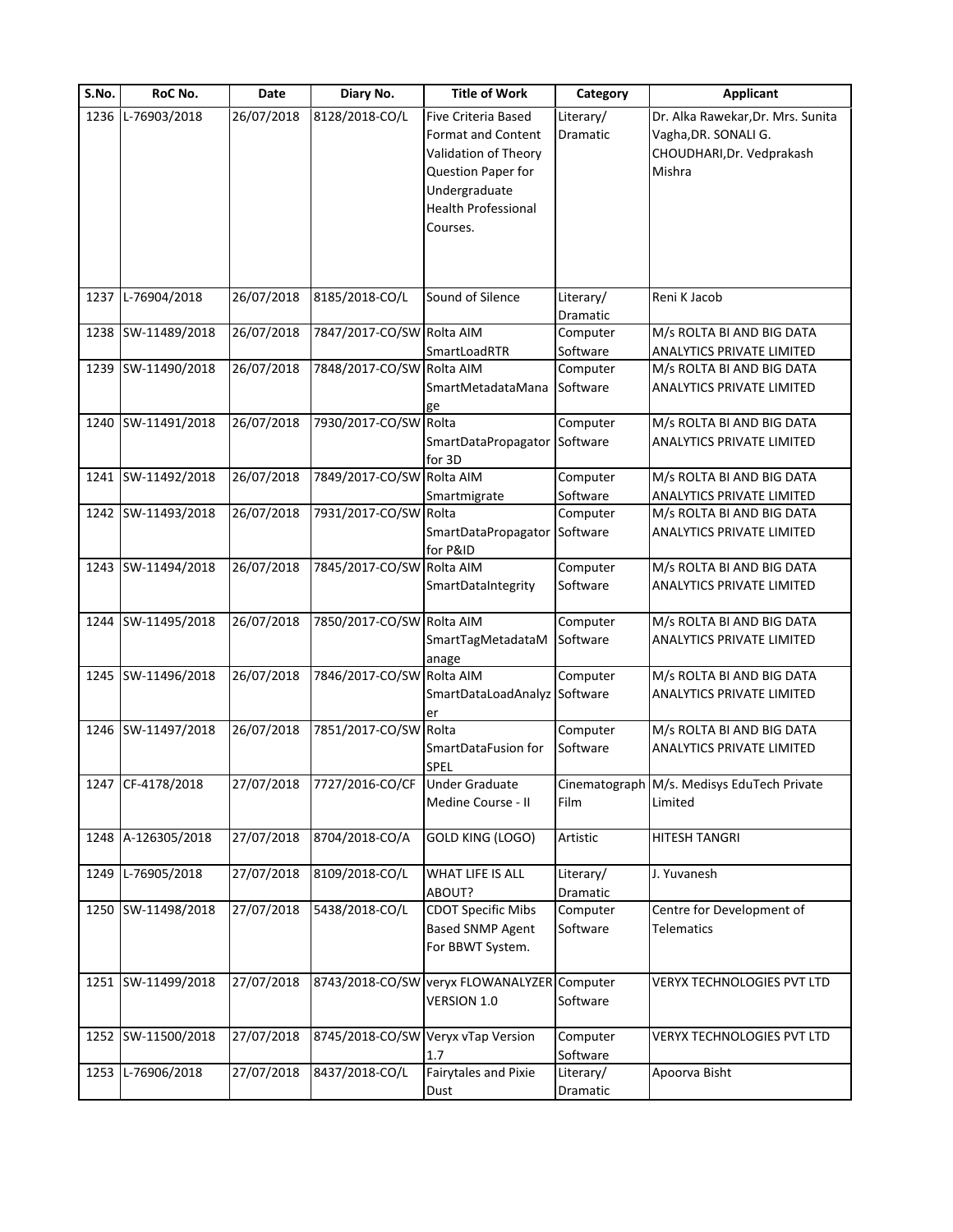| S.No. | RoC No.            | Date       | Diary No.                | <b>Title of Work</b>                                                                                                                                                                                                  | Category                     | <b>Applicant</b>                           |
|-------|--------------------|------------|--------------------------|-----------------------------------------------------------------------------------------------------------------------------------------------------------------------------------------------------------------------|------------------------------|--------------------------------------------|
|       | 1254 SW-11501/2018 | 27/07/2018 | 8747/2018-CO/SW Veryx    | FLOWANALYZER<br>Version 1.2                                                                                                                                                                                           | Computer<br>Software         | <b>VERYX TECHNOLOGIES PVT LTD</b>          |
|       | 1255 L-76907/2018  | 27/07/2018 | 8477/2018-CO/L           | MGM Ground Level<br><b>Activity Exposure</b><br>Questionnaire                                                                                                                                                         | Literary/<br>Dramatic        | Bela Agarwal , Rajani Mullerpatan          |
|       | 1256 M-524/2018    | 27/07/2018 | 8472/2018-CO/M           | Welcome                                                                                                                                                                                                               | Music                        | Contraband.in                              |
|       | 1257 L-76908/2018  | 27/07/2018 | 8826/2018-CO/L           | <b>SPEECHES GROUP</b><br><b>DISCUSSION &amp;</b><br><b>DEBATE</b>                                                                                                                                                     | Literary/<br>Dramatic        | <b>Thakur Classes</b>                      |
| 1258  | L-76909/2018       | 27/07/2018 | 8762/2018-CO/L           | <b>EK MAUKA</b>                                                                                                                                                                                                       | Literary/<br>Dramatic        | SIDHANT GOGIA                              |
|       | 1259 A-126306/2018 | 27/07/2018 | 8713/2018-CO/A           | 2019 Greeting Images Artistic<br>Collection                                                                                                                                                                           |                              | Nitin Kothari                              |
| 1260  | L-76910/2018       | 27/07/2018 | 8613/2018-CO/L           | Lab manual ECE321                                                                                                                                                                                                     | Literary/<br>Dramatic        | Lovely Professional University             |
|       | 1261 SW-11502/2018 | 27/07/2018 | 8403/2018-CO/SW ManoMano | Prestashop<br>Integration                                                                                                                                                                                             | Computer<br>Software         | Cedcoss Technologies Private<br>Limited    |
|       | 1262 SR-13631/2018 | 27/07/2018 | 8384/2018-CO/SR          | Addha Hai Chandra<br>Ma Raat Aadhi - Sitar<br>Instrument                                                                                                                                                              | Sound<br>Recording           | <b>BHARAT DESAI</b>                        |
|       | 1263 SR-13632/2018 | 27/07/2018 | 8334/2018-CO/SR          | JAB TERA HO SAATH                                                                                                                                                                                                     | Sound<br>Recording           | Shruti Dhasmana                            |
|       | 1264 L-76911/2018  | 27/07/2018 | 8273/2018-CO/L           | Swasouvad Ka Jaadu -<br>Apna Remote Control<br>Kaise Prapt Karein                                                                                                                                                     | Literary/<br>Dramatic        | Tejgyan Global Foundation                  |
|       | 1265 L-76912/2018  | 27/07/2018 | 8123/2018-CO/L           | <b>ANGEL INSTITUTE OF</b><br><b>SKILL DEVLOPMENT</b>                                                                                                                                                                  | Literary/<br><b>Dramatic</b> | <b>SUCHITA TIWARI</b>                      |
|       | 1266 L-76913/2018  | 27/07/2018 | 8509/2018-CO/L           | JAL NA BACHI TAO<br>SAB JAL JAI                                                                                                                                                                                       | Literary/<br>Dramatic        | CHANDRESH KUNWAR SINGH                     |
|       | 1267 L-76914/2018  | 27/07/2018 | 9205/2018-CO/L           | Conceptual<br>Mathematics By<br>Prabhjot Sir                                                                                                                                                                          | Literary/<br>Dramatic        | PRABHJOT SINGH                             |
|       | 1268 L-76915/2018  | 27/07/2018 | 8739/2018-CO/L           | <b>CUSTOMIZATION OF</b><br>PARAMETERIZED<br>MECHANICAL<br><b>EQUIPMENT FOR</b><br><b>FASTER MODEL</b><br><b>CREATION AND</b><br><b>MECHANICAL DESIGN</b><br>INTELLIGENCE<br><b>BUILDING IN SP3D</b><br>2009.1 VERSION | Literary/<br>Dramatic        | <b>BHARAT HEAVY ELECTRICALS</b><br>LIMITED |
| 1269  | M-525/2018         | 27/07/2018 | 8469/2018-CO/M           | Holiday                                                                                                                                                                                                               | Music                        | Contraband.in                              |
| 1270  | L-76916/2018       | 27/07/2018 | 8486/2018-CO/L           | <b>JERRY</b>                                                                                                                                                                                                          | Literary/<br>Dramatic        | Mr. Sameer Chand                           |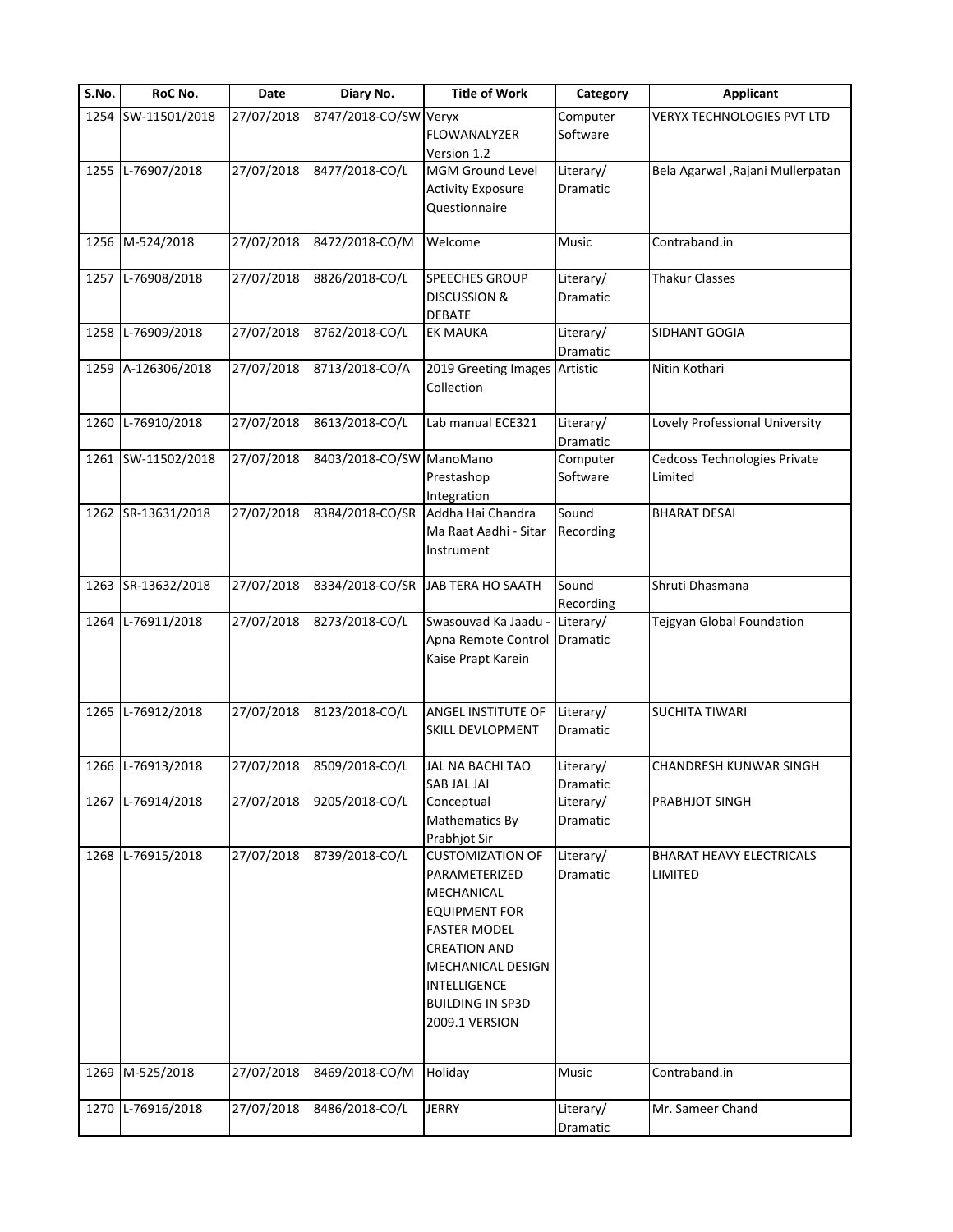| S.No. | RoC No.            | Date                   | Diary No.                            | <b>Title of Work</b>                                                                          | Category              | <b>Applicant</b>                                                                 |
|-------|--------------------|------------------------|--------------------------------------|-----------------------------------------------------------------------------------------------|-----------------------|----------------------------------------------------------------------------------|
|       | 1271 L-76917/2018  | 27/07/2018             | 8770/2018-CO/L                       | YOUR BIG INDIAN                                                                               | Literary/             | PIYUSH DINKAR THAKUR                                                             |
|       |                    |                        |                                      | <b>SUMO</b>                                                                                   | Dramatic              |                                                                                  |
|       | 1272 L-76918/2018  | 27/07/2018             | 8606/2018-CO/L                       | A Revolution in                                                                               | Literary/             | Rahul Roy Chowdhuri                                                              |
|       |                    |                        |                                      | Cricket                                                                                       | Dramatic              |                                                                                  |
|       | 1273 A-126307/2018 | 27/07/2018             | 8699/2018-CO/A                       | <b>FIDA LABEL</b>                                                                             | Artistic              | M/S CROP CHEMICALS INDIA LTD                                                     |
|       | 1274 A-126308/2018 | 27/07/2018             | 8697/2018-CO/A                       | <b>ETHIREX LABEL</b>                                                                          | Artistic              | M/S CROP CHEMICALS INDIA LTD                                                     |
|       | 1275 L-76919/2018  | 27/07/2018             | 8649/2018-CO/L                       | JEEVANPATH                                                                                    | Literary/<br>Dramatic | NARENDRA RAGHUNATH SINGH                                                         |
|       | 1276 L-76920/2018  | 27/07/2018             | 8631/2018-CO/L                       | Learning Analytics on                                                                         | Literary/             | Institute of Aeronautical                                                        |
|       |                    |                        |                                      | Cloud Based<br><b>Employability Skill</b><br>Test Series: Data on<br><b>Proficiency Tests</b> | Dramatic              | Engineering                                                                      |
|       |                    |                        |                                      | Performance of<br>Undergraduate<br><b>Engineering Students</b>                                |                       |                                                                                  |
| 1277  | A-126309/2018      | 27/07/2018             | 8731/2018-CO/A                       | <b>EVEXIA</b>                                                                                 | Artistic              | <b>EVEXIA NUTRITIONS PRIVATE</b><br>LIMITED                                      |
|       | 1278 L-76921/2018  | 27/07/2018             | 8677/2018-CO/L                       | Intergenerational                                                                             | Literary/             | Dr. Prasun Chatterjee                                                            |
|       |                    |                        |                                      | Learning Center                                                                               | Dramatic              |                                                                                  |
|       | 1279 A-126310/2018 | 27/07/2018             | 8726/2018-CO/A                       | VACANZA                                                                                       | Artistic              | MOHIT SURENDRA AGRAWAL                                                           |
|       |                    |                        |                                      | <b>DEVELOPERS</b>                                                                             |                       | Prop. of SREE SAI EARTH MOVERS                                                   |
|       | 1280 A-126311/2018 | 27/07/2018             | 6964/2018-CO/A                       | Resource to Root                                                                              | Artistic              | JAIN IRRIGATION SYSTEMS LTD                                                      |
|       | 1281 M-526/2018    | 27/07/2018             | 8465/2018-CO/M                       | Free Inc.                                                                                     | Music                 | Contraband.in                                                                    |
|       | 1282 A-126312/2018 | 27/07/2018             | 8549/2018-CO/A                       | SAYAR                                                                                         | Artistic              | TALKAJI BHAGUJI PRAJAPATI<br>TRADING AS M/S. M/S. BHAVANI<br><b>SOAP FACTORY</b> |
| 1283  | L-76922/2018       | 27/07/2018             | 8775/2018-CO/L                       | On the Other Side                                                                             | Literary/<br>Dramatic | Rakesh Ranjan Parashar                                                           |
|       | 1284 CF-4179/2018  | $\frac{1}{27}/07/2018$ | $8670/2018$ -CO/CF Syncope – Medical | emergency video                                                                               | Film                  | Cinematograph Manipal Academy of Higher<br>Education                             |
|       | 1285 L-76923/2018  | 27/07/2018             | 8761/2018-CO/L                       | Polka, Smile-e and<br>Plain                                                                   | Literary/<br>Dramatic | Caroline Coutinho                                                                |
|       | 1286 L-76924/2018  | 27/07/2018             | 8683/2018-CO/L                       | <b>DOUBT</b>                                                                                  | Literary/<br>Dramatic | <b>Bloom Records</b>                                                             |
|       | 1287 L-76925/2018  | 27/07/2018             | 8657/2018-CO/L                       | DIL SE                                                                                        | Literary/<br>Dramatic | SANGEETA SAXENA                                                                  |
|       | 1288 SR-13633/2018 | 27/07/2018             | 8475/2018-CO/SR                      | <b>Therapeutic Secular</b><br>Chant for Use in<br><b>Operating Theatres</b><br>for relaxation | Sound<br>Recording    | SRI BALAJI VIDYAPEETH                                                            |
| 1289  | SW-11503/2018      | 27/07/2018             | 8841/2018-CO/SW Elemente Studio      |                                                                                               | Computer<br>Software  | Binoy Narayanan Kariyezhath                                                      |
| 1290  | A-126313/2018      | 27/07/2018             | 8436/2018-CO/A                       | Smoking affects<br>neonatals                                                                  | Artistic              | Lovely Professional University                                                   |
|       | 1291 SW-11504/2018 | 27/07/2018             | 8734/2018-CO/SW Jodo Bharat, Sach    |                                                                                               | Computer              | Mrunal Sameer Gokhale                                                            |
|       |                    |                        |                                      | Baat Kaam Ki                                                                                  | Software              |                                                                                  |
|       |                    |                        |                                      |                                                                                               |                       |                                                                                  |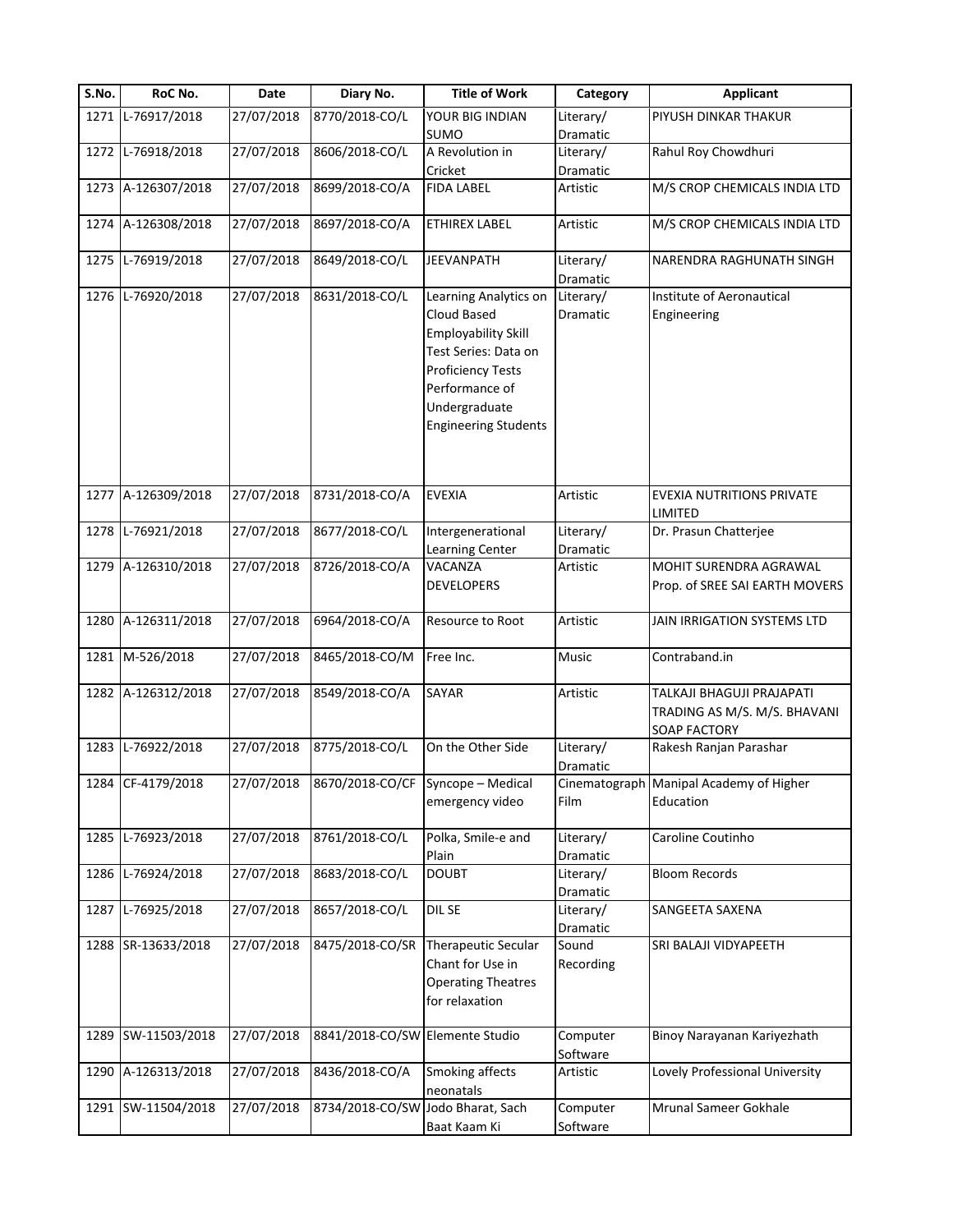| S.No. | RoC No.            | Date       | Diary No.      | <b>Title of Work</b>                                                                                       | Category                     | <b>Applicant</b>                                           |
|-------|--------------------|------------|----------------|------------------------------------------------------------------------------------------------------------|------------------------------|------------------------------------------------------------|
|       | 1292 A-126314/2018 | 27/07/2018 | 8441/2018-CO/A | Past Present Future                                                                                        | Artistic                     | Lovely Professional University                             |
|       | 1293 L-76926/2018  | 27/07/2018 | 8541/2018-CO/L | Lab manual PHS233-<br>Physical<br>Pharmaceutics II                                                         | Literary/<br><b>Dramatic</b> | Lovely Professional University                             |
|       | 1294 A-126315/2018 | 27/07/2018 | 8478/2018-CO/A | Mystery of Life                                                                                            | Artistic                     | Lovely Professional University                             |
|       | 1295 L-76927/2018  | 27/07/2018 | 2089/2018-CO/L | poem book                                                                                                  | Literary/<br>Dramatic        | Disha bangera                                              |
|       | 1296 L-76928/2018  | 27/07/2018 | 8914/2018-CO/L | Two Good Reasons                                                                                           | Literary/<br>Dramatic        | Tanya Bijlani                                              |
| 1297  | L-76929/2018       | 27/07/2018 | 9115/2018-CO/L | A TO Z ANALYSIS OF<br><b>BOARD OF</b><br><b>DIRECTORS</b>                                                  | Literary/<br>Dramatic        | <b>DEEPAK GAJRANI</b>                                      |
| 1298  | L-76930/2018       | 27/07/2018 | 9131/2018-CO/L | Kalith: Origin of The<br>King's Nine                                                                       | Literary/<br>Dramatic        | Khyati                                                     |
| 1299  | L-76931/2018       | 27/07/2018 | 9102/2018-CO/L | My First Flight                                                                                            | Literary/<br>Dramatic        | Khushbu Kirti                                              |
| 1300  | L-76932/2018       | 27/07/2018 | 8868/2018-CO/L | The Second Mate                                                                                            | Literary/<br>Dramatic        | Vinayak Khule                                              |
| 1301  | L-76933/2018       | 27/07/2018 | 8764/2018-CO/L | Panther's Ghosts                                                                                           | Literary/<br><b>Dramatic</b> | Ajit & Arvind                                              |
|       | 1302 L-76934/2018  | 27/07/2018 | 9187/2018-CO/L | The Complete<br>Technology Book on<br>Asbestos, Cement,<br>Ceramics and<br>Limestone                       | Literary/<br>Dramatic        | Asia Pacific Business Press Inc.                           |
|       | 1303 A-126316/2018 | 27/07/2018 | 8479/2018-CO/A | Moments of Life                                                                                            | Artistic                     | Lovely Professional University                             |
|       | 1304 A-126317/2018 | 27/07/2018 | 8434/2018-CO/A | Nurture Beauty                                                                                             | Artistic                     | Lovely Professional University                             |
|       | 1305 A-126318/2018 | 27/07/2018 | 8474/2018-CO/A | <b>Sky Bowls</b>                                                                                           | Artistic                     | Lovely Professional University                             |
|       | 1306 A-126319/2018 | 27/07/2018 | 8476/2018-CO/A | Reflection of Freedom Artistic                                                                             |                              | Lovely Professional University                             |
|       | 1307 L-76935/2018  | 27/07/2018 | 7165/2018-CO/L | <b>COSMIC INDIA</b><br><b>INDUSTRIAL AND</b><br>TECHNICAL<br><b>EDUCATION COUNCIL</b><br><b>PROSPECTUS</b> | Literary/<br>Dramatic        | COSMIC INDIA INDUSTRIAL AND<br>TECHNICAL EDUCATION COUNCIL |
|       | 1308 L-76936/2018  | 27/07/2018 | 8737/2018-CO/L | Ready to Fly -<br><b>TRANSPORT - FUN AT</b><br>HOME                                                        | Literary/<br>Dramatic        | <b>EDUCATION QUALITY</b><br><b>FOUNDATION OF INDIA</b>     |
|       | 1309 A-126320/2018 | 27/07/2018 | 8485/2018-CO/A | <b>Help Drowning Tree</b>                                                                                  | Artistic                     | Lovely Professional University                             |
|       | 1310 A-126321/2018 | 27/07/2018 | 8488/2018-CO/A | Meditation                                                                                                 | Artistic                     | Lovely Professional University                             |
|       | 1311 L-76937/2018  | 27/07/2018 | 7710/2018-CO/L | The River's Pathway                                                                                        | Literary/<br>Dramatic        | Anita Shanti Joseph                                        |
| 1312  | L-76938/2018       | 27/07/2018 | 8790/2018-CO/L | <b>TANSEN</b>                                                                                              | Literary/<br>Dramatic        | mohammad faheem, SUDHEER<br>RIKHARI                        |
| 1313  | L-76939/2018       | 27/07/2018 | 7706/2018-CO/L | Indecipherable                                                                                             | Literary/<br>Dramatic        | Ayesha Kidwai Khan                                         |
|       | 1314 L-76940/2018  | 27/07/2018 | 7667/2018-CO/L | WOMEN ON WHEELS<br><b>BE BOLD FOR</b><br>CHANGE                                                            | Literary/<br>Dramatic        | VANEETA                                                    |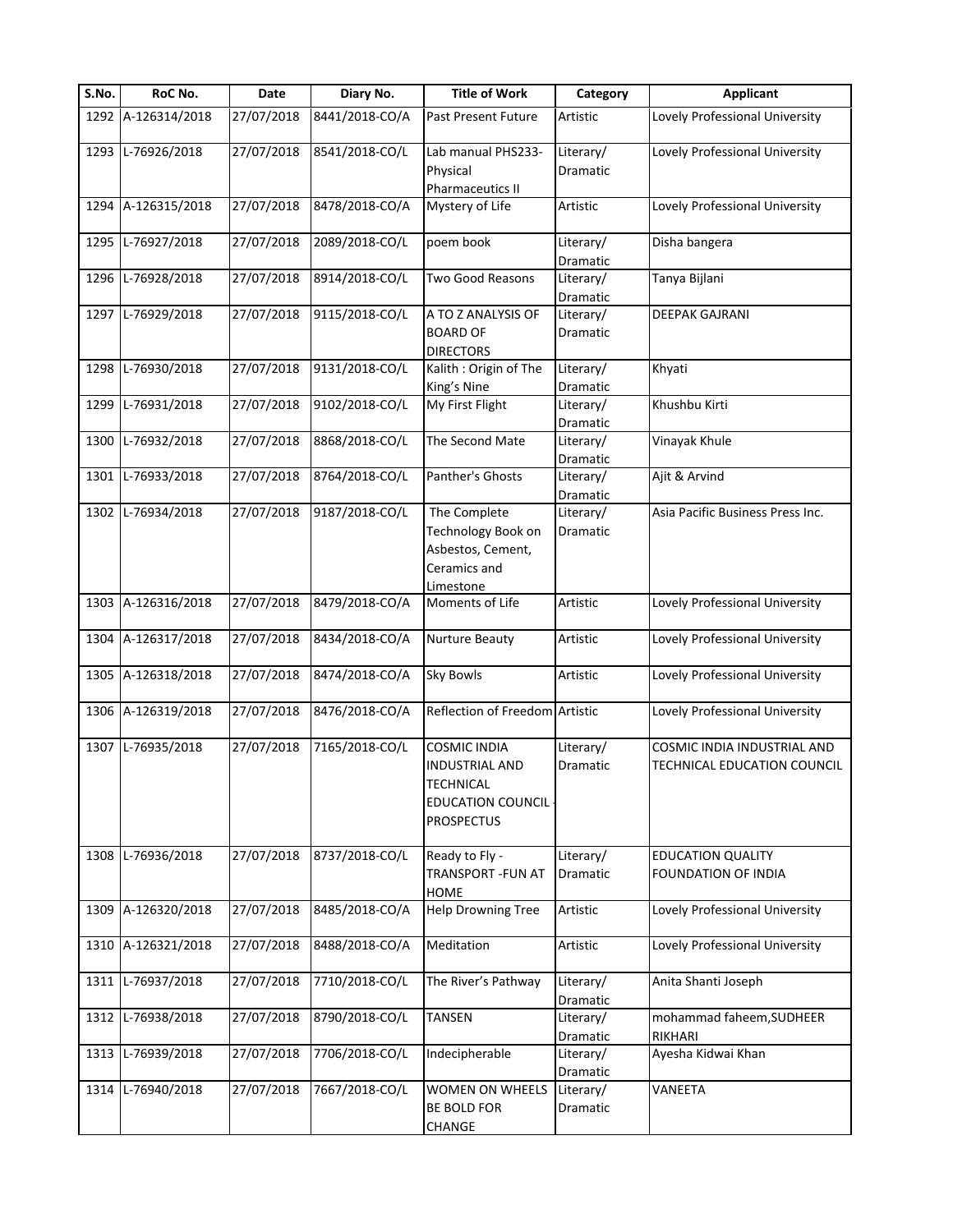| S.No. | RoC No.            | Date       | Diary No.                       | <b>Title of Work</b>                                                                                     | Category              | <b>Applicant</b>                                                                     |
|-------|--------------------|------------|---------------------------------|----------------------------------------------------------------------------------------------------------|-----------------------|--------------------------------------------------------------------------------------|
|       | 1315 A-126322/2018 | 27/07/2018 | 7585/2018-CO/A                  | OYES HEENG JEERA<br>(LABEL)                                                                              | Artistic              | Quick Eats Pvt. Ltd.                                                                 |
|       | 1316 A-126323/2018 | 27/07/2018 | 7584/2018-CO/A                  | <b>OYES MAST MASALA</b><br>(LABEL)                                                                       | Artistic              | Quick Eats Pvt. Ltd.                                                                 |
|       | 1317 A-126324/2018 | 27/07/2018 | 7586/2018-CO/A                  | <b>OYES CHINESS TADKA Artistic</b><br>(LABEL)                                                            |                       | Quick Eats Pvt. Ltd.                                                                 |
| 1318  | L-76941/2018       | 27/07/2018 | 8161/2018-CO/L                  | SONYA                                                                                                    | Literary/<br>Dramatic | GAUTAM NARAYANAN                                                                     |
| 1319  | A-126325/2018      | 27/07/2018 | 7938/2018-CO/A                  | <b>KRISNANSH SAREE</b>                                                                                   | Artistic              | <b>KRISNANSH SAREE</b>                                                               |
| 1320  | SW-11505/2018      | 27/07/2018 | 6322/2018-CO/SW Smart Health    | <b>Monitoring System</b><br>using IoT                                                                    | Computer<br>Software  | Bhuvin Kothari, Dr. k.<br>rajeshwari, Gayatri Lohar, Shubham<br>Loni, Vaibhav Kakade |
|       | 1321 L-76942/2018  | 27/07/2018 | 16540/2017-CO/L                 | Spoken Hindi-<br>Moondre Varangalil<br>Pesalam Vaanga                                                    | Literary/<br>Dramatic | V. PRAGALATHAN PALANIVEL                                                             |
|       | 1322 SR-13634/2018 | 27/07/2018 | 10623/2017-<br>CO/SR            | HARIYALA BANNA                                                                                           | Sound<br>Recording    | TROUPER RECORDS INDIAN<br>PARTNERSHIP FIRM                                           |
| 1323  | SR-13635/2018      | 27/07/2018 | 17015/2017-<br>CO/SR            | Jaya Hey                                                                                                 | Sound<br>Recording    | Prashant Sharma                                                                      |
| 1324  | CF-4180/2018       | 27/07/2018 | 7983/2016-CO/CF                 | <b>Under Graduate</b>                                                                                    |                       | Cinematograph MEDISYS EDUTECH PRIVATE                                                |
| 1325  | CF-4181/2018       | 27/07/2018 | 7234/2016-CO/CF                 | Medine Course - I<br>Certificate Course in<br><b>Primary Care</b><br>Radiology                           | Film<br>Film          | LIMITED<br>Cinematograph M/s. Medisys EduTech Private<br>Limited                     |
|       | 1326 A-126326/2018 | 27/07/2018 | 6913/2018-CO/A                  | <b>BANSAL MAHAK TEA</b>                                                                                  | Artistic              | RAMESH TEA TRADERS thRough<br>partnerS                                               |
| 1327  | CF-4182/2018       | 27/07/2018 | 7235/2016-CO/CF                 | Fellowship in Primary<br><b>Care Pediatrics</b>                                                          | Film                  | Cinematograph M/s. Medisys EduTech Private<br>Limited                                |
| 1328  | CF-4183/2018       | 27/07/2018 | 7980/2016-CO/CF                 | Fellowship in Family<br>Medicine                                                                         | Film                  | Cinematograph MEDISYS EDUTECH PVT LTD                                                |
| 1329  | A-126327/2018      | 30/07/2018 | 6626/2018-CO/A                  | <b>INDIAN SPLENDOR</b><br>TAJ BY MOONLIGHT                                                               | Artistic              | M/S INTERNATIONAL BUSINESS<br><b>STRUCTURING</b>                                     |
|       | 1330 SW-11506/2018 | 30/07/2018 | 8406/2018-CO/SW TradeMe Magento | Integration                                                                                              | Computer<br>Software  | Cedcoss Technologies Private<br>Limited                                              |
|       | 1331 SW-11507/2018 | 30/07/2018 | 1082/2016-CO/SW BSSTEEL-        | <b>AUTOMATED DESIGN</b><br>OF STRUCTURAL<br><b>STEEL COMPONENT</b><br>AS PER BRITISH<br><b>STANDARDS</b> | Computer<br>Software  | <b>BHARAT HEAVY ELECTRICALS</b><br>LIMITED                                           |
| 1332  | A-126328/2018      | 30/07/2018 | 5265/2018-CO/A                  | <b>ELOIS ROSE ESSENCE</b>                                                                                | Artistic              | M/S PREM MEHANDI CENTRE                                                              |
|       | 1333 SW-11508/2018 | 30/07/2018 | 8503/2018-CO/SW QUEST - ONLINE  | ENGINEERING<br><b>PORTAL</b>                                                                             | Computer<br>Software  | BHARAT HEAVY ELECTRICALS<br>LIMITED                                                  |
|       | 1334 SW-11509/2018 | 30/07/2018 | 8505/2018-CO/SW TOUR AND OD     | MANAGEMENT<br><b>PORTAL</b>                                                                              | Computer<br>Software  | <b>BHARAT HEAVY ELECTRICALS</b><br>LIMITED                                           |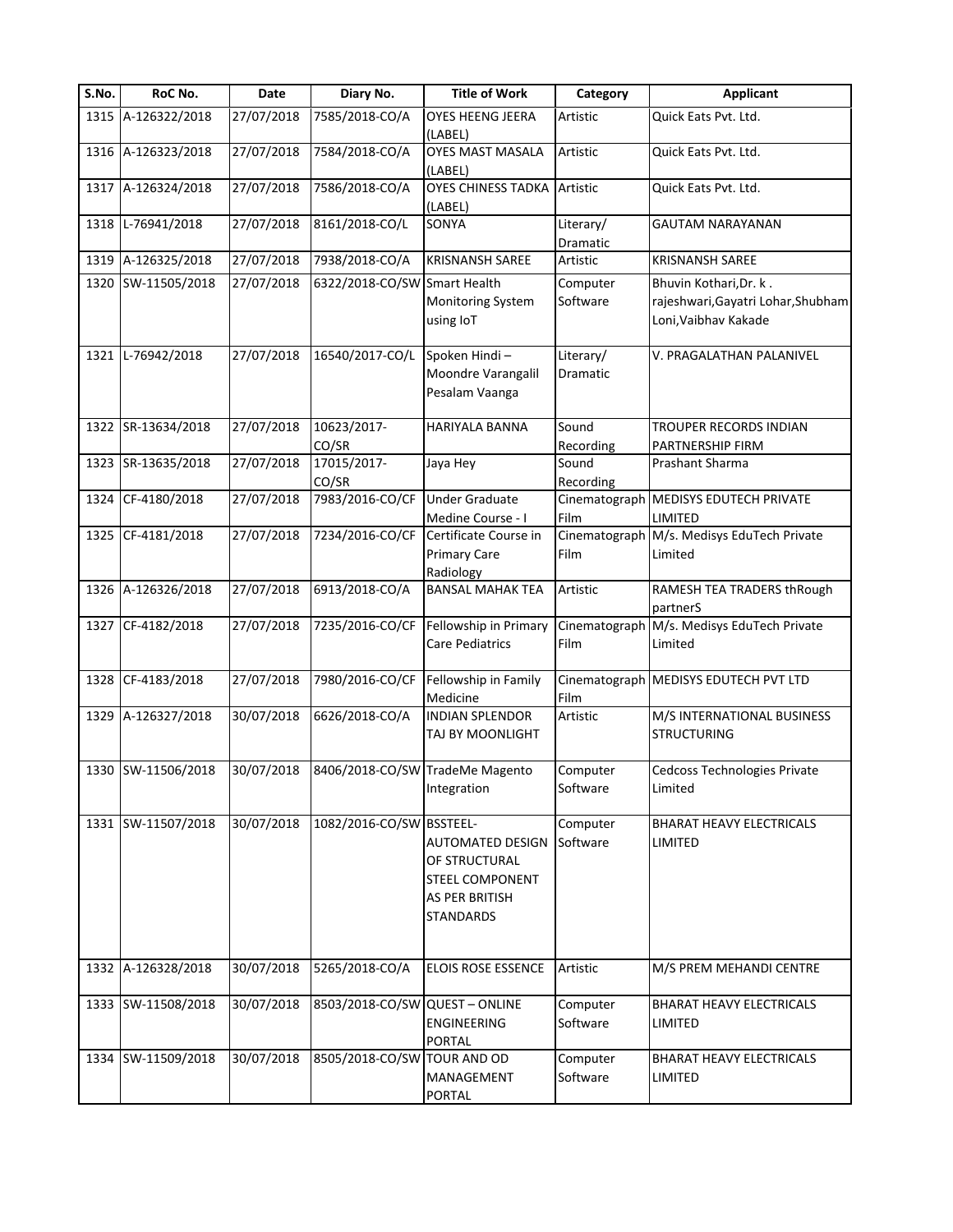| S.No. | RoC No.            | Date       | Diary No.       | <b>Title of Work</b>        | Category        | <b>Applicant</b>                      |
|-------|--------------------|------------|-----------------|-----------------------------|-----------------|---------------------------------------|
|       | 1335 SW-11510/2018 | 30/07/2018 | 8506/2018-CO/SW | <b>DIGITAL SIGN &amp;</b>   | Computer        | <b>BHARAT HEAVY ELECTRICALS</b>       |
|       |                    |            |                 | APPROVAL                    | Software        | LIMITED                               |
|       |                    |            |                 | <b>WORKFLOW FOR</b>         |                 |                                       |
|       |                    |            |                 | <b>ENGINEERING IBR</b>      |                 |                                       |
|       |                    |            |                 | <b>DOCS</b>                 |                 |                                       |
|       | 1336 SW-11511/2018 | 30/07/2018 | 8507/2018-CO/SW | O&M, ERECTION               | Computer        | BHARAT HEAVY ELECTRICALS              |
|       |                    |            |                 | (MANUALS &                  | Software        | LIMITED                               |
|       |                    |            |                 | DRAWINGS) SYSTEM            |                 |                                       |
|       |                    |            |                 | <b>FOR BOILER</b>           |                 |                                       |
|       |                    |            |                 | AUXILIARIES                 |                 |                                       |
|       | 1337 A-126329/2018 | 30/07/2018 | 8723/2018-CO/A  | adrenalin-                  | Artistic        | Adrenalin eSystems Limited            |
|       |                    |            |                 | Transformative Digital      |                 |                                       |
|       |                    |            |                 | <b>HR</b>                   |                 |                                       |
|       | 1338 L-76943/2018  | 30/07/2018 | 8696/2018-CO/L  | <b>DESIGNING PURIFIED</b>   | Literary/       | <b>INDIAN INSTITUTE OF</b>            |
|       |                    |            |                 | <b>DRINKING WATER</b>       | <b>Dramatic</b> | <b>TECHNOLOGY KHARAGPUR</b>           |
|       |                    |            |                 | DISTRIBUTION AT             |                 |                                       |
|       |                    |            |                 | NOMINAL COST                |                 |                                       |
|       |                    |            |                 |                             |                 |                                       |
| 1339  | CF-4184/2018       | 30/07/2018 | 7982/2016-CO/CF | <b>Under Graduate</b>       |                 | Cinematograph MEDISYS EDUTECH PVT LTD |
|       |                    |            |                 | Medine Course - III         | Film            |                                       |
| 1340  | L-76944/2018       | 30/07/2018 | 8681/2018-CO/L  | <b>Compact Paper Pulp</b>   | Literary/       | Pimpri Chinchwad College of           |
|       |                    |            |                 | <b>Making Machine</b>       | Dramatic        | Engineering                           |
|       |                    |            |                 |                             |                 |                                       |
| 1341  | L-76945/2018       | 30/07/2018 | 9198/2018-CO/L  | KARADI RHYMES -             | Literary/       | KARADI TALES COMPANY PVT.             |
|       |                    |            |                 | BOOK <sub>1</sub>           | Dramatic        | LTD.                                  |
| 1342  | L-76946/2018       | 30/07/2018 | 8994/2018-CO/L  | <b>REAL PHYSICS</b>         | Literary/       | <b>ISHA MOHAMMAD</b>                  |
|       |                    |            |                 |                             | Dramatic        |                                       |
| 1343  | L-76947/2018       | 30/07/2018 | 7537/2018-CO/L  | Drive Adaptor Failure       | Literary/       | <b>SUMIT KARANJEKAR</b>               |
|       |                    |            |                 | Analysis of Hydraulic       | Dramatic        |                                       |
|       |                    |            |                 | Torque Wrench Tool          |                 |                                       |
|       |                    |            |                 |                             |                 |                                       |
| 1344  | L-76948/2018       | 30/07/2018 | 6672/2017-CO/L  | THE SPIRIT                  | Literary/       | <b>BAJRANG</b>                        |
|       |                    |            |                 |                             | <b>Dramatic</b> |                                       |
|       | 1345 L-76949/2018  | 30/07/2018 | 9196/2018-CO/L  | KARADI PATH MAGIC           | Literary/       | KARADI PATH EDUCATION                 |
|       |                    |            |                 | <b>ENGLISH - ME - SKILL</b> | Dramatic        | COMPANY PVT. LTD.                     |
|       |                    |            |                 | DEVELOPMENT                 |                 |                                       |
|       |                    |            |                 | PROFESSIONAL                |                 |                                       |
|       | 1346 SW-11512/2018 | 30/07/2018 | 8899/2018-CO/SW | Veryx PktBlaster 1g -       | Computer        | VERYX TECHNOLOGIES PVT. LTD.          |
|       |                    |            |                 | Version 2.1                 | Software        |                                       |
| 1347  | L-76950/2018       | 30/07/2018 | 9199/2018-CO/L  | KARADI PATH MAGIC           | Literary/       | <b>KARADI PATH EDUCATION</b>          |
|       |                    |            |                 | <b>ENGLISH - ME - SKILL</b> | Dramatic        | COMPANY PVT. LTD.                     |
|       |                    |            |                 | DEVELOPMENT                 |                 |                                       |
|       |                    |            |                 | <b>SCHOLAR TIER - 1</b>     |                 |                                       |
| 1348  | L-76951/2018       | 30/07/2018 | 5367/2017-CO/L  | Unhooney                    | Literary/       | Rupanjali Lahiri                      |
|       |                    |            |                 |                             | Dramatic        |                                       |
| 1349  | L-76952/2018       | 30/07/2018 | 744/2016-CO/L   | <b>DISNEY: CIVIC SENSE</b>  | Literary/       | MAGIC BUS INDIA FOUNDATION            |
|       |                    |            |                 |                             | Dramatic        |                                       |
|       |                    |            |                 |                             |                 |                                       |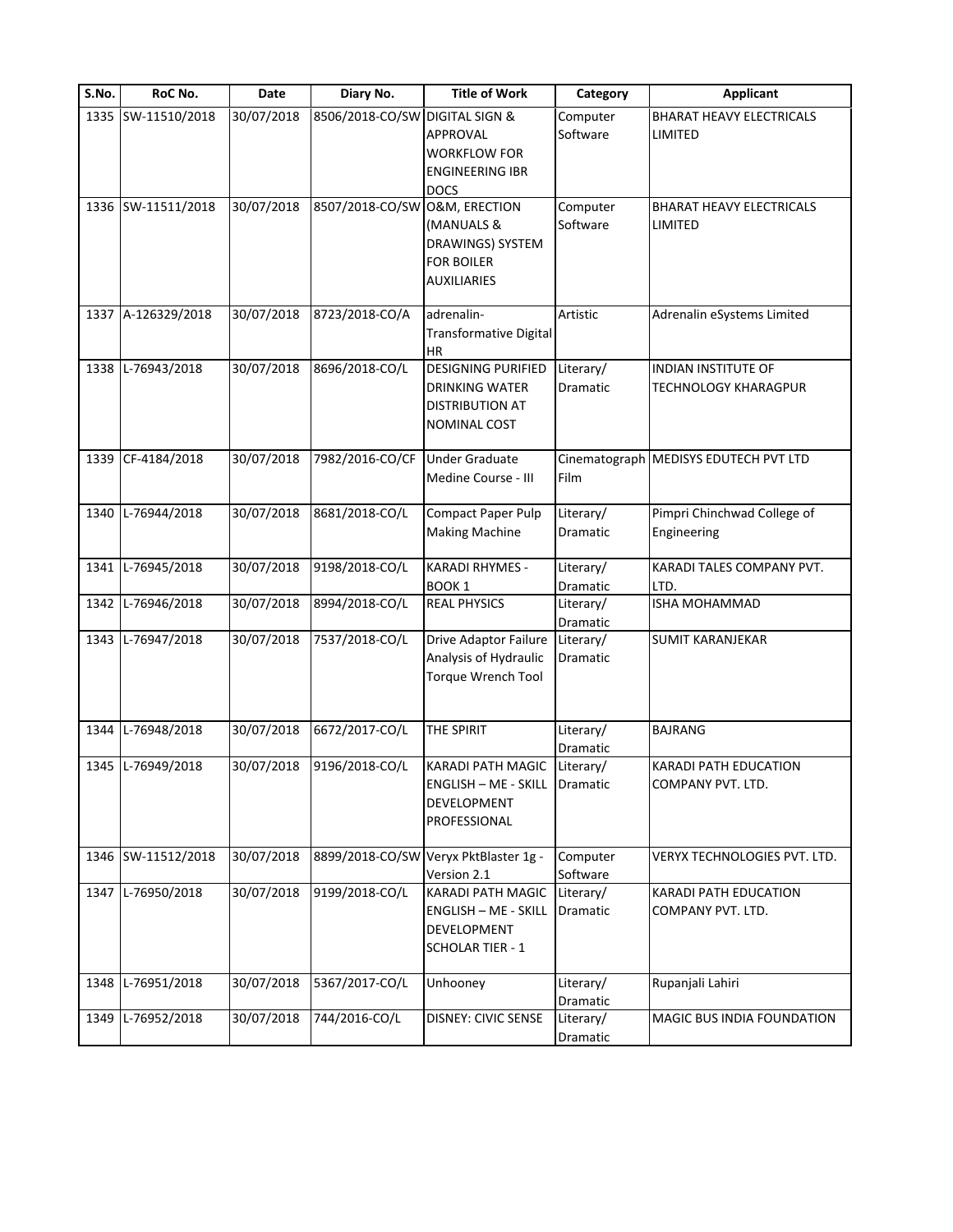| S.No. | RoC No.            | <b>Date</b> | Diary No.      | <b>Title of Work</b>                                                                                                                                                      | Category              | <b>Applicant</b>                                                                                                       |
|-------|--------------------|-------------|----------------|---------------------------------------------------------------------------------------------------------------------------------------------------------------------------|-----------------------|------------------------------------------------------------------------------------------------------------------------|
| 1350  | L-76953/2018       | 30/07/2018  | 743/2016-CO/L  | <b>SPORTS FOR</b><br>DEVELOPMENT<br>CHILDREN'S<br>CURRICULUM IMAGE<br>PROGRAM 2012-13                                                                                     | Literary/<br>Dramatic | MAGIC BUS INDIA FOUNDATION                                                                                             |
|       | 1351 SW-11513/2018 | 30/07/2018  | 1492/2017-CO/L | ADVIK CDR ANALYZER                                                                                                                                                        | Computer<br>Software  | DR. SAMUEL ROMINUS VALSALAM                                                                                            |
| 1352  | L-76954/2018       | 30/07/2018  | 8027/2018-CO/L | Digital Presence of a<br>Doctor                                                                                                                                           | Literary/<br>Dramatic | The Director, Thakur Institute of<br>Management Studies, Career<br>Development & Research                              |
| 1353  | CF-4185/2018       | 30/07/2018  |                | 3059/2017-CO/CF Structural Analysis                                                                                                                                       | Film                  | Cinematograph Dr. Omprakash Netula                                                                                     |
| 1354  | L-76955/2018       | 30/07/2018  | 7815/2017-CO/L | Reflect & Restore<br>Tempo of Vannamei<br>Shrimp Farming in<br>India                                                                                                      | Literary/<br>Dramatic | TAMIL NADU FISHERIES<br>UNIVERSITY,                                                                                    |
|       | 1355 SW-11514/2018 | 30/07/2018  |                | 9824/2017-CO/SW www.s-suresh.com                                                                                                                                          | Computer<br>Software  | Mr. Suresh Sekar                                                                                                       |
| 1356  | L-76956/2018       | 30/07/2018  | 3606/2017-CO/L | SAHEJ DI SAUGAAT                                                                                                                                                          | Literary/<br>Dramatic | RADHA SOAMI SATSANG BEAS                                                                                               |
| 1357  | L-76957/2018       | 30/07/2018  | 8749/2018-CO/L | <b>Emerging Wings</b><br>SEASONS -FUN AT<br><b>SCHOOL</b>                                                                                                                 | Literary/<br>Dramatic | <b>EDUCATION QUALITY</b><br>FOUNDATION OF INDIA, a trust<br>registered under Indian Trust Act,<br>1882                 |
| 1358  | L-76958/2018       | 30/07/2018  | 8265/2018-CO/L | Thannai Than<br>Ethirgollal: The<br>Spiritual Encounter<br>with Self (Tamil<br>version of 'The<br>Warrior's Mirror')                                                      | Literary/<br>Dramatic | Tejgyan Global Foundation                                                                                              |
| 1359  | L-76959/2018       | 30/07/2018  | 336/2017-CO/L  | HAL RTOS TARGET<br>SHELL SPECIFICATION<br>DOC NO<br>MCSRDC/RTOS/HTS/0<br>1/00 DT 22/11/2016                                                                               | Literary/<br>Dramatic | MISSION & COMBAT SYSTEMS<br>RESEARCH AND DESIGN CENTERE,<br>MCSRDC, HINDUSTAN<br><b>AERONUATICS LIMITED</b>            |
| 1360  | L-76960/2018       | 30/07/2018  | 337/2017-CO/L  | VALIDATION<br><b>PROCEDURE FOR</b><br><b>AIRBORNE</b><br><b>COMPUTER OF FIXED</b><br>WING AIRCRAFT DOC<br><b>NO</b><br>MCSRDC/FW/MC4/H<br>W/TPHFT/01/00, DT<br>18/12/2015 | Literary/<br>Dramatic | <b>MISSION &amp; COMBAT SYSTEMS</b><br>RESEARCH AND DESIGN CENTERE,<br>MCSRDC, HINDUSTAN<br><b>AERONUATICS LIMITED</b> |
|       | 1361 L-76961/2018  | 30/07/2018  | 339/2017-CO/L  | COMPLIANCE<br><b>TESTSUITE FOR HAL</b><br>RTOS, DOC NO<br>MCSRDC/RTOS/CTS/0<br>1/00 DT 22/11/2016                                                                         | Literary/<br>Dramatic | <b>MISSION &amp; COMBAT SYSTEMS</b><br>RESEARCH AND DESIGN CENTERE,<br>MCSRDC, HINDUSTAN<br><b>AERONUATIC LIMITED</b>  |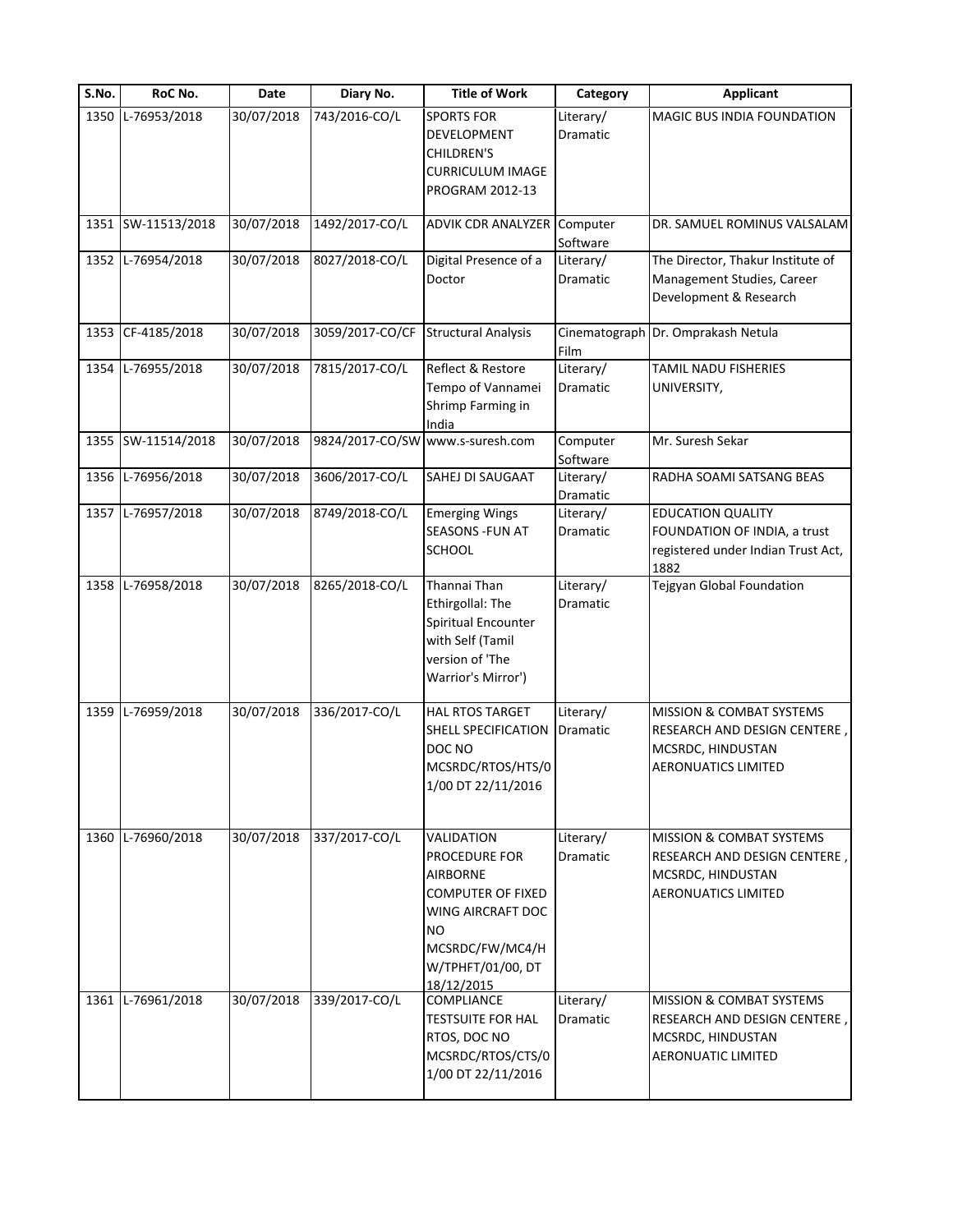|      | RoC No.            | <b>Date</b> | Diary No.                 | <b>Title of Work</b>             | Category                   | <b>Applicant</b>                  |
|------|--------------------|-------------|---------------------------|----------------------------------|----------------------------|-----------------------------------|
|      | 1362 SW-11515/2018 | 30/07/2018  | 7698/2017-CO/SW NANOSMART |                                  | Computer                   | Grind Master Machines Pvt. Ltd.   |
|      |                    |             |                           | SOFTWARE                         | Software                   |                                   |
|      |                    |             |                           | PROGRAM                          |                            |                                   |
|      | 1363 SR-13636/2018 | 30/07/2018  | 13212/2017-               | <b>DINWE MEIN</b>                | Sound                      | WORLDWIDE RECORDS LIMITED         |
| 1364 | CF-4186/2018       | 30/07/2018  | CO/SR<br>12544/2017-      | GABDADEHLU<br><b>BANDAR MAMA</b> | Recording<br>Cinematograph | <b>CRAZY CUB ANIMATION STUDIO</b> |
|      |                    |             | CO/CF                     |                                  | Film                       | PVT. LTD                          |
|      | 1365 L-76963/2018  | 30/07/2018  | 10979/2017-CO/L           | <b>BACKNET-A</b>                 | Literary/                  | Dr. M. B. Chandak, Sanyukta       |
|      |                    |             |                           | platform for                     | Dramatic                   | Tiwari, Shri Ramdeobaba College   |
|      |                    |             |                           | <b>Conformance Testing</b>       |                            | of Engineering and Management,    |
|      |                    |             |                           |                                  |                            | Nagpur                            |
|      | 1366 A-126330/2018 | 30/07/2018  | 11778/2017-CO/A           | KANCHEEPURAM VRK Artistic        |                            | VRK Retail India Private Limited, |
|      |                    |             |                           | <b>SILKS</b>                     |                            |                                   |
|      | 1367 A-126331/2018 | 30/07/2018  | 12791/2017-CO/A NAGARJUNA |                                  | Artistic                   | Shri. Seshachalapathi Rao         |
|      |                    |             |                           | <b>CUSTOMISED</b>                |                            | Kondiparthi and Shri. Hari Kumar  |
|      |                    |             |                           | <b>FERTILIZER RICE</b>           |                            | Kondiparthi M/s. Avanthi          |
|      |                    |             |                           | SPECIAL                          |                            | Marketing & Supp                  |
| 1368 | A-126332/2018      | 31/07/2018  | 5267/2018-CO/A            | YAKSHA Ayurvedic oil Artistic    |                            | M/S PREM MEHANDI CENTRE           |
|      |                    |             |                           |                                  |                            |                                   |
| 1369 | L-76964/2018       | 31/07/2018  | 8688/2018-CO/L            | <b>BROCHURE</b>                  | Literary/                  | KULVINDER SINGH KOHLI             |
|      |                    |             |                           | <b>FRANKFINN</b>                 | Dramatic                   |                                   |
|      |                    |             |                           | <b>INSTITUTE OF AIR</b>          |                            |                                   |
|      |                    |             |                           | <b>HOSTESS TRAINING</b>          |                            |                                   |
| 1370 | L-76965/2018       | 31/07/2018  | 4751/2018-CO/L            | RURAL EDUCATION                  | Literary/                  | <b>BHAGIRATH PAL</b>              |
|      |                    |             |                           | AND MEDICAL                      | Dramatic                   |                                   |
|      |                    |             |                           | DEVELOPMENT                      |                            |                                   |
|      |                    |             |                           | MISSION OF INDIA                 |                            |                                   |
|      |                    |             |                           |                                  |                            |                                   |
|      |                    |             |                           |                                  |                            |                                   |
|      | 1371 L-76966/2018  | 31/07/2018  | 6251/2018-CO/L            | <b>Biodiesel Purification</b>    | Literary/                  | Avinash A                         |
|      |                    |             |                           | by Bio-adsorbents                | Dramatic                   |                                   |
|      |                    |             |                           |                                  |                            |                                   |
|      | 1372 L-76967/2018  | 31/07/2018  | 1565/2018-CO/L            | The Treatment of                 | Literary/                  | Mr. Sanjay Prasad Pandey          |
|      |                    |             |                           | Women in Shashi                  | Dramatic                   |                                   |
|      |                    |             |                           | Deshpande's Novels               |                            |                                   |
|      | 1373 A-126333/2018 | 31/07/2018  | 8595/2018-CO/A            | <b>TRIGGO</b>                    | Artistic                   | M/S. ORGANICO AGRO FOODS &        |
|      |                    |             |                           |                                  |                            | BEVERAGES PVT. LTD.               |
|      |                    |             |                           |                                  |                            |                                   |
|      | 1374 A-126334/2018 | 31/07/2018  | 8594/2018-CO/A            | OPM                              | Artistic                   | M/S. OASIS DISTILLERIES LIMITED   |
|      |                    |             |                           |                                  |                            |                                   |
|      | 1375 A-126335/2018 | 31/07/2018  | 8824/2018-CO/A            | RAM the face of goat             | Artistic                   | <b>GARNET INTERIORS PRIVATE</b>   |
|      |                    |             |                           |                                  |                            | LIMITED                           |
|      | 1376 A-126336/2018 | 31/07/2018  | 8820/2018-CO/A            | THE HAND CLINGED                 | Artistic                   | <b>GARNET INTERIORS PRIVATE</b>   |
|      |                    |             |                           | IN THE THUMBS OF                 |                            | LIMITED                           |
|      |                    |             |                           | <b>BOTH HANDS</b>                |                            |                                   |
|      |                    |             |                           |                                  |                            |                                   |
|      | 1377 A-126337/2018 | 31/07/2018  | 6963/2018-CO/A            | Resource to Root -               | Artistic                   | JAIN IRRIGATION SYSTEMS LTD       |
|      |                    |             |                           | Integrated Irrigation            |                            |                                   |
|      |                    |             |                           |                                  |                            |                                   |
|      |                    |             |                           | Solutions for<br>Command Area    |                            |                                   |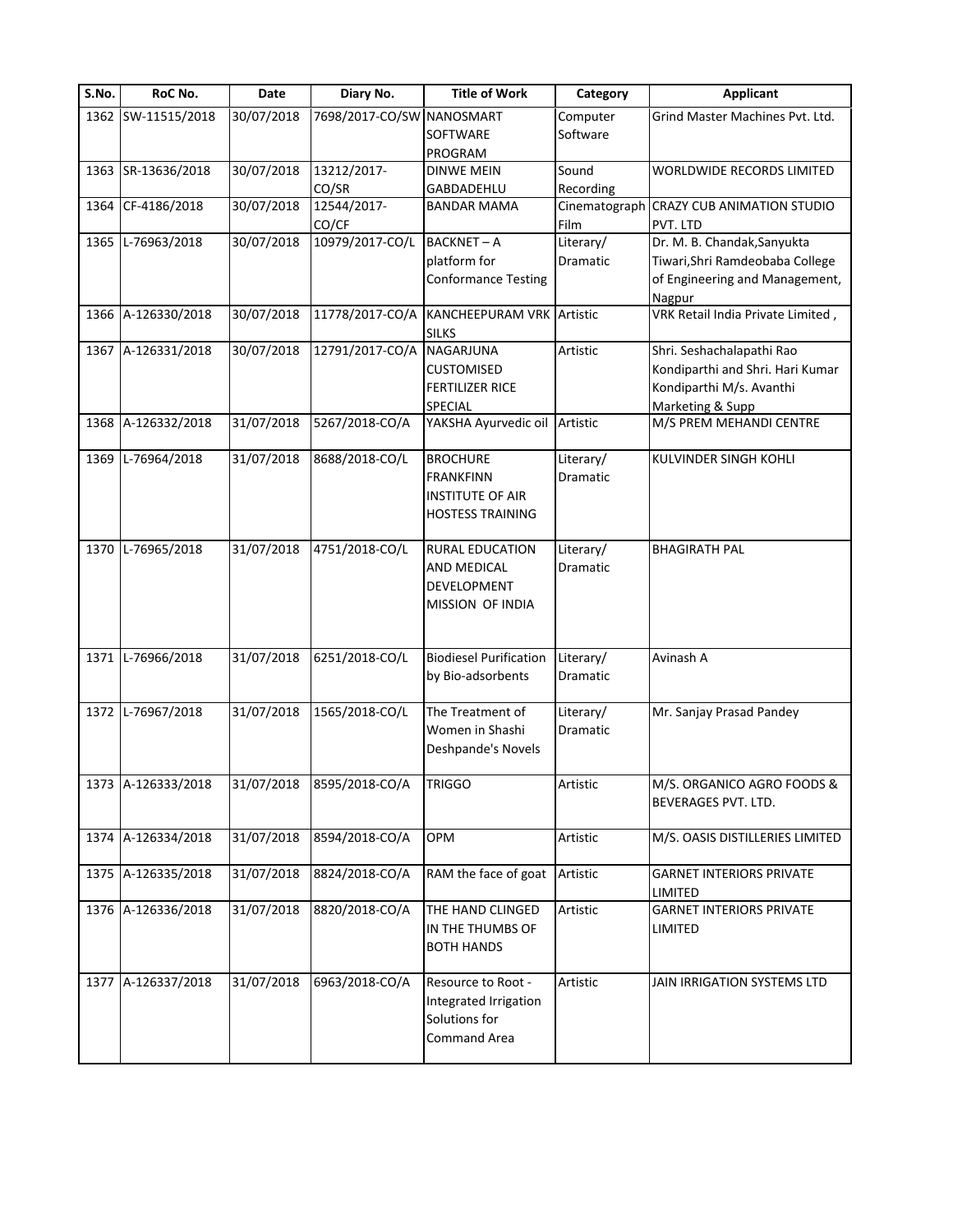| S.No. | RoC No.            | Date       | Diary No.            | <b>Title of Work</b>                                                                                                          | Category              | <b>Applicant</b>                                                                       |
|-------|--------------------|------------|----------------------|-------------------------------------------------------------------------------------------------------------------------------|-----------------------|----------------------------------------------------------------------------------------|
|       | 1378 L-76968/2018  | 31/07/2018 | 7173/2018-CO/L       | <b>Rheumatoid Arthritis</b><br>Prediction by Thermal Dramatic<br><b>Image Processing</b>                                      | Literary/             | Satish Pusdekar                                                                        |
|       | 1379 L-76969/2018  | 31/07/2018 | 8736/2018-CO/L       | AN IMPROVED<br><b>METHOD FOR</b><br><b>CONSTRUCTING</b><br>SINGLE CAST                                                        | Literary/<br>Dramatic | <b>SANDESH RANE</b>                                                                    |
|       |                    |            |                      | <b>CONCRETE</b><br><b>CONSTRUCTION</b><br>MODULAR BUILDINGS                                                                   |                       |                                                                                        |
| 1380  | L-76970/2018       | 31/07/2018 | 8746/2018-CO/L       | <b>METHOD FOR</b><br><b>CONSTRUCTING</b><br><b>SINGLE CAST</b><br><b>CONCRETE</b><br><b>CONSTRUCTION</b><br>MODULAR BUILDINGS | Literary/<br>Dramatic | <b>SANDESH RANE</b>                                                                    |
|       | 1381 A-126338/2018 | 31/07/2018 | 8464/2018-CO/A       | <b>SBC JORDAN</b>                                                                                                             | Artistic              | MR. SHABHAN KHAN PROPRIETOR<br>OF M/S. SHABHAN BROOMS<br><b>CENTRE</b>                 |
|       | 1382 A-126339/2018 | 31/07/2018 | 9788/2015-CO/A       | MODULAR ASSEMBLY Artistic<br>OF SPIRAL WALL<br><b>BUCKSTAYS</b><br>(DRAWING NO. 0-08-<br>006-04756)                           |                       | <b>BHARAT HEAVY ELECTRICALS</b><br>LIMITED                                             |
|       | 1383 A-126340/2018 | 31/07/2018 | 8457/2018-CO/A       | <b>ULTRA LABS</b>                                                                                                             | Artistic              | M/S. ULTRA PLUS LUBES PVT. LTD.                                                        |
|       | 1384 A-126341/2018 | 31/07/2018 | 8444/2018-CO/A       | <b>HASMUKH CHHAP</b><br><b>RED COLOUR</b>                                                                                     | Artistic              | 1. SHRI HASMUKH BHAI PATEL 2.<br>SHRI ARVIND BHAI PATEL<br><b>PARTNERS OF</b>          |
|       | 1385 A-126342/2018 | 31/07/2018 | 16425/2017-CO/A BI   |                                                                                                                               | Artistic              | BILOREE CAST I PVT LTD                                                                 |
|       | 1386 SW-11516/2018 | 31/07/2018 | 11315/2017-<br>CO/SW | <b>MARGIN NOISE</b><br>REMOVAL                                                                                                | Computer<br>Software  | <b>INDIAN INSTITUTE OF</b><br><b>TECHNOLOGY KHARAGPUR</b>                              |
|       | 1387 A-126343/2018 | 31/07/2018 | 8460/2018-CO/A       | <b>HI-FIVE</b>                                                                                                                | Artistic              | MR. AMIT JAIN PROPRIETOR OF<br>M/S. MANOHAR SALES<br><b>CORPORATION</b>                |
|       | 1388 A-126344/2018 | 31/07/2018 | 8446/2018-CO/A       | <b>HASMUKH CHHAP</b><br><b>BLUE COLOUR</b>                                                                                    | Artistic              | 1. SHRI HASMUKH BHAI PATEL 2.<br>SHRI ARVIND BHAI PATEL<br><b>PARTNERS OF</b>          |
|       | 1389 A-126345/2018 | 31/07/2018 | 8921/2017-CO/A       | <b>NANDI</b>                                                                                                                  | Artistic              | M/S. MICRO HITECH INDUSTRIES                                                           |
|       | 1390 A-126346/2018 | 31/07/2018 | 8453/2018-CO/A       | <b>SPERRY</b>                                                                                                                 | Artistic              | M/S. SPERRY ENGINEERING PVT.<br>LTD.                                                   |
|       | 1391 L-76971/2018  | 31/07/2018 | 18392/2017-CO/L      | I CON                                                                                                                         | Literary/<br>Dramatic | MR. ANIL SINGH                                                                         |
|       | 1392 A-126347/2018 | 31/07/2018 | 8451/2018-CO/A       | ASLI BICHHU CHHAP<br><b>BIDI</b>                                                                                              | Artistic              | 1. MR. MOHAMMED AHMED 2.<br>MR. MOHAMMED AFTAB 3. MR.<br>MOHAMMED YUSUF PARTNERS<br>OF |
|       | 1393 L-76972/2018  | 31/07/2018 | 18395/2017-CO/L      | V-ATM                                                                                                                         | Literary/<br>Dramatic | MR. ANIL SINGH                                                                         |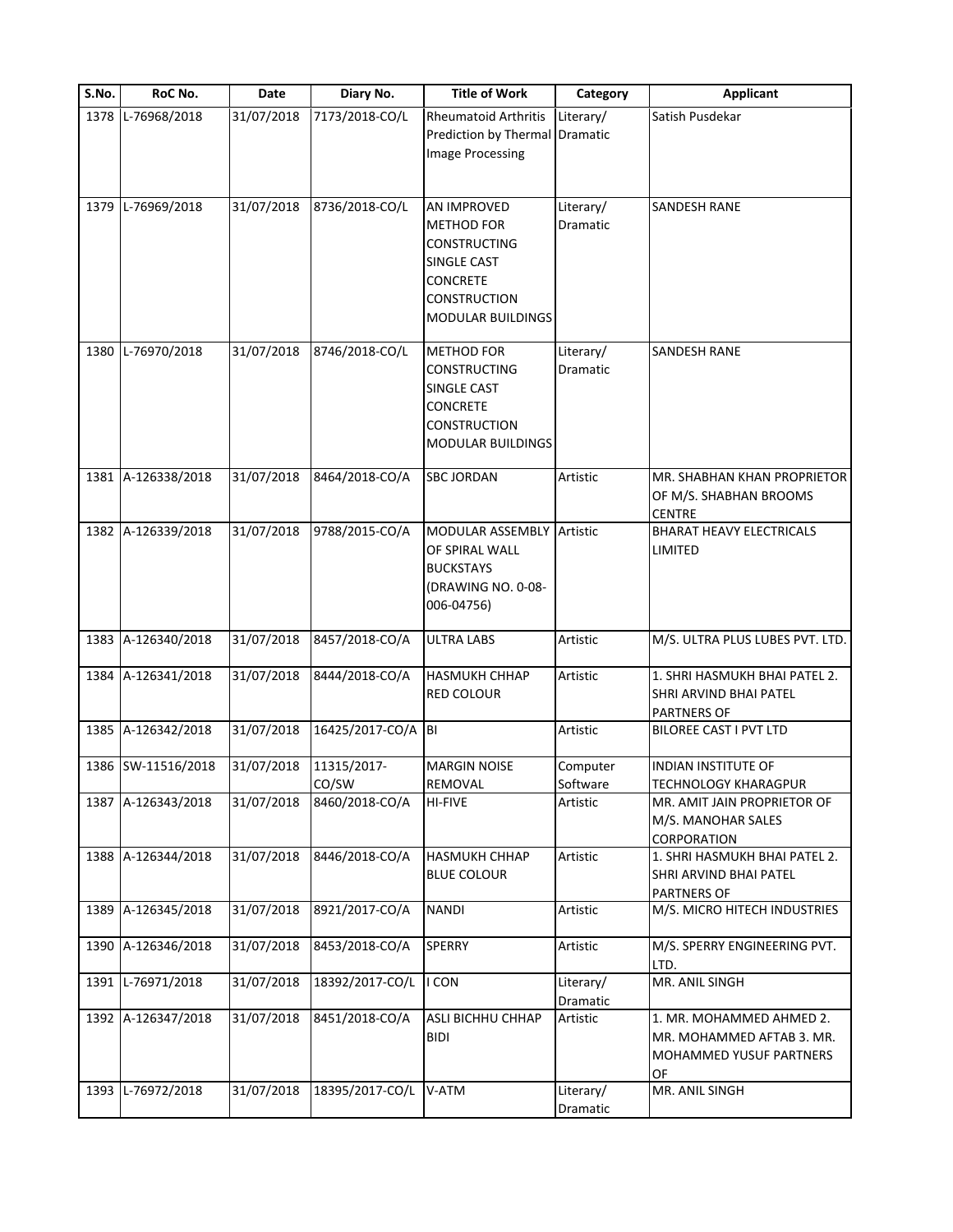| S.No. | RoC No.            | Date       | Diary No.                  | <b>Title of Work</b>                                                | Category                     | <b>Applicant</b>                                                                                           |
|-------|--------------------|------------|----------------------------|---------------------------------------------------------------------|------------------------------|------------------------------------------------------------------------------------------------------------|
|       | 1394 A-126348/2018 | 31/07/2018 | 6532/2018-CO/A             | <b>GOLCHA MINERALS</b><br>WITH G LOGO IN<br><b>SQUARE</b>           | Artistic                     | S. ZORASTER AND CO. INDIAN<br>PARTNERSHIP FIRM                                                             |
|       | 1395 SR-13637/2018 | 31/07/2018 | 6272/2018-CO/SR            | CHEDLE BA LAHNGA<br><b>GORI BERMA SE</b>                            | Sound<br>Recording           | <b>INN MUSIC</b>                                                                                           |
|       | 1396 L-76973/2018  | 31/07/2018 | 6598/2018-CO/L             | <b>HELLO</b>                                                        | Literary/<br>Dramatic        | NikhatZahra                                                                                                |
|       | 1397 L-76974/2018  | 31/07/2018 | 8430/2018-CO/L             | <b>Eternal Mayhem</b>                                               | Literary/<br>Dramatic        | Aniruddha Bose                                                                                             |
|       | 1398 L-76975/2018  | 31/07/2018 | 6494/2018-CO/L             | JIMNKAN ALL IN ONE<br><b>COMPUTER BOOK 8</b>                        | Literary/<br>Dramatic        | DEEPANN                                                                                                    |
|       | 1399 SW-11517/2018 | 31/07/2018 | 16427/2017-<br>CO/SW       | MEMORYTRIX:<br><b>VOCABULARY</b><br>PREPARATION                     | Computer<br>Software         | MEMORYTRIX INNOVATIONS<br>PRIVATE LIMITED                                                                  |
|       | 1400 L-76976/2018  | 31/07/2018 | 6411/2018-CO/L             | SUGANDAVALLI-<br><b>Ecstacy of Solitude</b>                         | Literary/<br><b>Dramatic</b> | Riyaz Hassan                                                                                               |
| 1401  | SW-11518/2018      | 31/07/2018 | 9074/2017-CO/SW KUCHH KARE |                                                                     | Computer<br>Software         | Anita Choudhary                                                                                            |
|       | 1402 L-76977/2018  | 31/07/2018 | 6205/2018-CO/L             | Survival of the Misfit                                              | Literary/<br>Dramatic        | Rahul                                                                                                      |
|       | 1403 L-76978/2018  | 31/07/2018 | 8268/2018-CO/L             | Sweekarada Jaadu -<br>Twarita Anandavannu<br>Padeyuvudu Hege        | Literary/<br>Dramatic        | Tejgyan Global Foundation                                                                                  |
|       | 1404 L-76979/2018  | 31/07/2018 | 8270/2018-CO/L             | The Mann - Kaise<br>Bane Mann: Naman,<br>Suman, Aman Aur<br>Akamp   | Literary/<br>Dramatic        | Tejgyan Global Foundation                                                                                  |
|       | 1405 L-76980/2018  | 31/07/2018 | 6238/2018-CO/L             | 'The Costume Party'<br>or 'South Indians<br>Don't Hug' version 1    | Literary/<br><b>Dramatic</b> | Grama Jayaram                                                                                              |
|       | 1406 A-126349/2018 | 31/07/2018 | 5947/2018-CO/A             | LOGO IN COLOR<br><b>COMBINATION IN</b><br>RED AND YELLOW            | Artistic                     | Agrawal Dushaynt L, Gupta Indira<br>V, Agrawal Anil R, Agrawal Lalbabu<br>R, Agrawal Asha L, Gupta Vijay R |
|       | 1407 SW-11519/2018 | 31/07/2018 |                            | 8783/2018-CO/SW Veryx SAMTEST RFC<br>2544 Plugin Version<br>2.0     | Computer<br>Software         | <b>VERYX TECHNOLOGIES PVT LTD</b>                                                                          |
|       | 1408 A-126350/2018 | 31/07/2018 | 8378/2018-CO/A             | <b>GOLDEN MAYURI</b>                                                | Artistic                     | MAHESH KUMAR RUSTAGI                                                                                       |
| 1409  | A-126351/2018      | 31/07/2018 | 5263/2018-CO/A             | <b>VAKOLA POWDER</b><br><b>HAIR COLOUR</b>                          | Artistic                     |                                                                                                            |
|       | 1410 A-126352/2018 | 31/07/2018 | 8379/2018-CO/A             | <b>SWING RK</b>                                                     | Artistic                     | MAHESH KUMAR RUSTAGI                                                                                       |
|       | 1411 L-76981/2018  | 31/07/2018 | 8245/2018-CO/L             | <b>MGMCRI Cytotoxic</b><br><b>Biosafety Self-</b><br>Regulation     | Literary/<br>Dramatic        | SRI BALAJI VIDYAPEETH                                                                                      |
|       | 1412 L-76982/2018  | 31/07/2018 | 8319/2018-CO/L             | Smile Squad-A dental Literary/<br>board Game" - A SBV<br>Initiative | Dramatic                     | SRI BALAJI VIDYAPEETH                                                                                      |
|       | 1413 M-527/2018    | 31/07/2018 | 4361/2018-CO/M             | I Miss You                                                          | Music                        | Shannon Pereira                                                                                            |
|       | 1414 SW-11520/2018 | 31/07/2018 | 8441/2016-CO/SW VEEHEAL    |                                                                     | Computer<br>Software         | Nirav Kora                                                                                                 |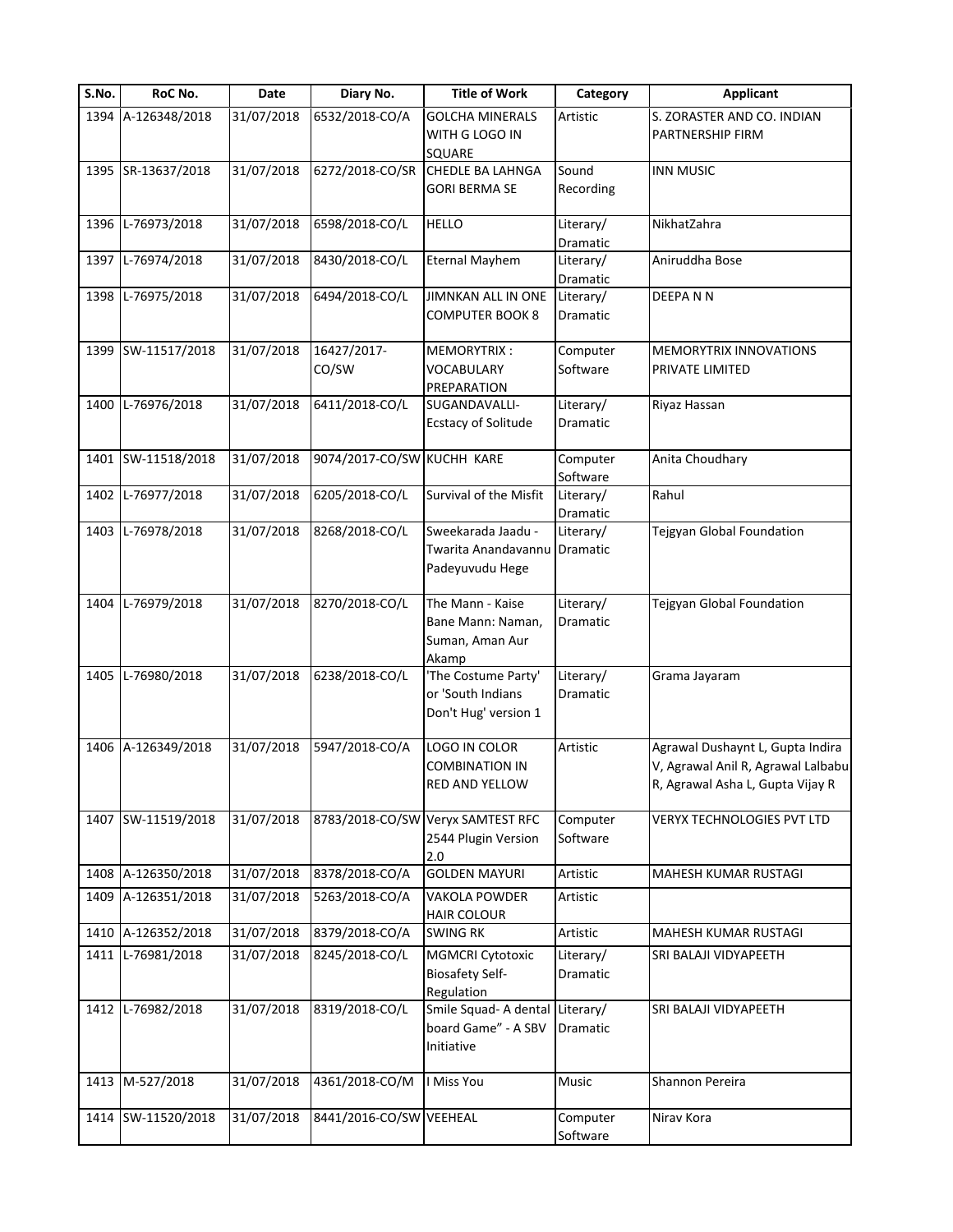| S.No. | RoC No.            | Date       | Diary No.                    | <b>Title of Work</b>                                                                                                                                         | Category              | <b>Applicant</b>                                                                                       |
|-------|--------------------|------------|------------------------------|--------------------------------------------------------------------------------------------------------------------------------------------------------------|-----------------------|--------------------------------------------------------------------------------------------------------|
|       | 1415 A-126353/2018 | 31/07/2018 | 8156/2018-CO/A               | <b>GURU LABEL</b>                                                                                                                                            | Artistic              | M/s K. L. Traders                                                                                      |
|       | 1416 A-126354/2018 | 31/07/2018 | 8155/2018-CO/A               | <b>BABA FARID GROUP</b><br>OF COMPANIES                                                                                                                      | Artistic              | M/s Baba Farid Group of<br>Companies                                                                   |
|       | 1417 L-76983/2018  | 31/07/2018 | 8255/2018-CO/L               | Sun of Buddha -<br>Jagruti Ka Suraj                                                                                                                          | Literary/<br>Dramatic | Tejgyan Global Foundation                                                                              |
|       | 1418 L-76984/2018  | 31/07/2018 | 8178/2018-CO/L               | Bhavanashakti Aani<br>Vichar Niyam                                                                                                                           | Literary/<br>Dramatic | Tejgyan Global Foundation                                                                              |
|       | 1419 A-126355/2018 | 31/07/2018 | 6627/2018-CO/A               | <b>JAIN's SARSO KESH</b><br><b>TEL</b>                                                                                                                       | Artistic              | M/S INTERNATIONAL AGRO OIL<br><b>INDUSTRIES LIMITED</b>                                                |
|       | 1420 SW-11521/2018 | 31/07/2018 | 2608/2018-CO/SW SYSTEM LEVEL | <b>TESTING</b><br>METHODOLOGY OF<br><b>EMERGENCY</b><br><b>STEERING SYSTEM</b><br><b>USED IN TWIN STEER</b><br><b>APPLICATIONS</b>                           | Computer<br>Software  | <b>Tata Motors Limited</b>                                                                             |
|       | 1421 CF-4187/2018  | 31/07/2018 |                              | 8209/2018-CO/CF LITTLE MISS MUFFET<br><b>NURSERY RHYME</b>                                                                                                   | Film                  | Cinematograph CRAZY CUB ANIMATION STUDIO<br>PVT. LTD                                                   |
|       | 1422 SW-11522/2018 | 31/07/2018 |                              | 8401/2018-CO/SW Bonanza Prestashop<br>Integration                                                                                                            | Computer<br>Software  | Cedcoss Technologies Private<br>Limited                                                                |
|       | 1423 SW-11523/2018 | 31/07/2018 |                              | 8219/2018-CO/SW DEVELOPMENT OF<br>TEST SOFTWARE FOR<br><b>TESTING OF DSP</b><br><b>BASED CONTROL</b><br><b>CARD FOR HOTEL</b><br>LOAD & SOLAR<br>APPLICATION | Computer<br>Software  | <b>BHARAT HEAVY ELECTRICALS</b><br>LIMITED                                                             |
|       | 1424 L-76985/2018  | 31/07/2018 | 8810/2018-CO/L               | Class IX - Channelising Literary/<br>Potential with Physics Dramatic                                                                                         |                       | <b>EDUCATION QUALITY</b><br>FOUNDATION OF INDIA, a trust<br>registered under Indian Trust Act,<br>1882 |
|       | 1425 SW-11524/2018 | 31/07/2018 | 8158/2018-CO/SW SLYDES       |                                                                                                                                                              | Computer<br>Software  | <b>QUBE CINEMA TECHNOLOGIES</b><br>PVT. LTD.                                                           |
|       | 1426 L-76986/2018  | 31/07/2018 | 8815/2018-CO/L               | Class VIII -<br>CHANNELISING<br>POTENTIAL WITH<br><b>CIVICS</b>                                                                                              | Literary/<br>Dramatic | <b>EDUCATION QUALITY</b><br>FOUNDATION OF INDIA, a trust<br>registered under Indian Trust Act,<br>1882 |
|       | 1427 L-76987/2018  | 31/07/2018 | 8798/2018-CO/L               | Class VII - Igniting<br>Aspirations with<br>Science                                                                                                          | Literary/<br>Dramatic | <b>EDUCATION QUALITY</b><br>FOUNDATION OF INDIA, a trust<br>registered under Indian Trust Act,<br>1882 |
|       | 1428 L-76988/2018  | 31/07/2018 | 8675/2018-CO/L               | PA (PERSONAL<br>ASSISTANT)                                                                                                                                   | Literary/<br>Dramatic | SAURABH AHUJA                                                                                          |
|       | 1429 SW-11525/2018 | 31/07/2018 | 8529/2018-CO/SW Hukkum       |                                                                                                                                                              | Computer<br>Software  | Rohit Lalwani                                                                                          |
|       | 1430 L-76989/2018  | 31/07/2018 | 8805/2018-CO/L               | <b>MISSION TONG ZHI</b>                                                                                                                                      | Literary/<br>Dramatic | SAMMEER SATIISH                                                                                        |
|       | 1431 L-76990/2018  | 31/07/2018 | 8893/2018-CO/L               | Kuch Mukhatlif<br>Guftgu                                                                                                                                     | Literary/<br>Dramatic | Dheeraj Bhasin                                                                                         |
|       | 1432 L-76991/2018  | 31/07/2018 | 9041/2018-CO/L               | God Won't Help                                                                                                                                               | Literary/<br>Dramatic | Rajiv Grover                                                                                           |